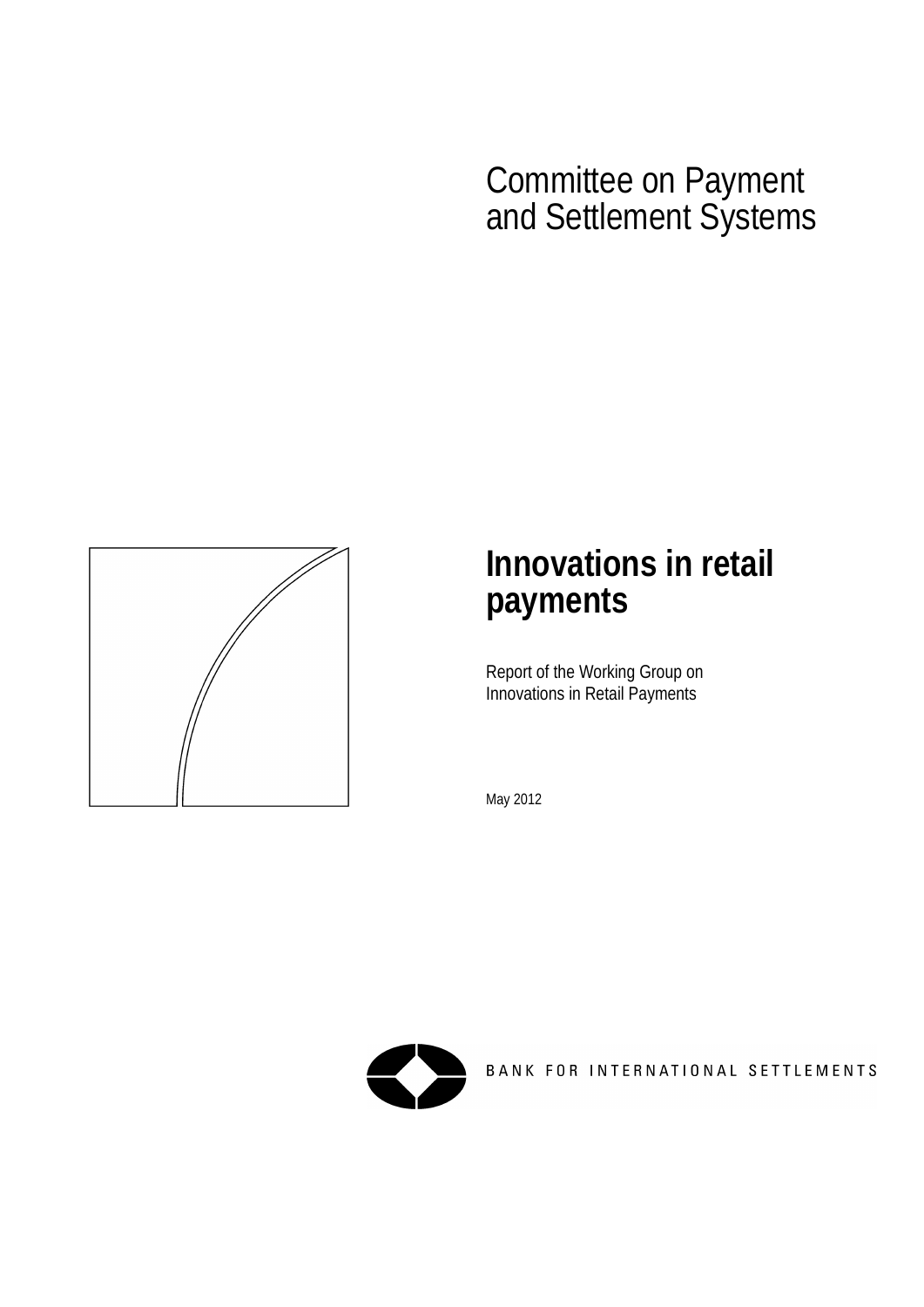This publication is available on the BIS website [\(www.bis.org\)](http://www.bis.org/).

© *Bank for International Settlements 2012. All rights reserved. Brief excerpts may be reproduced or translated provided the source is cited.*

ISBN 92-9131-127-8 (print) ISBN 92-9197-127-8 (online)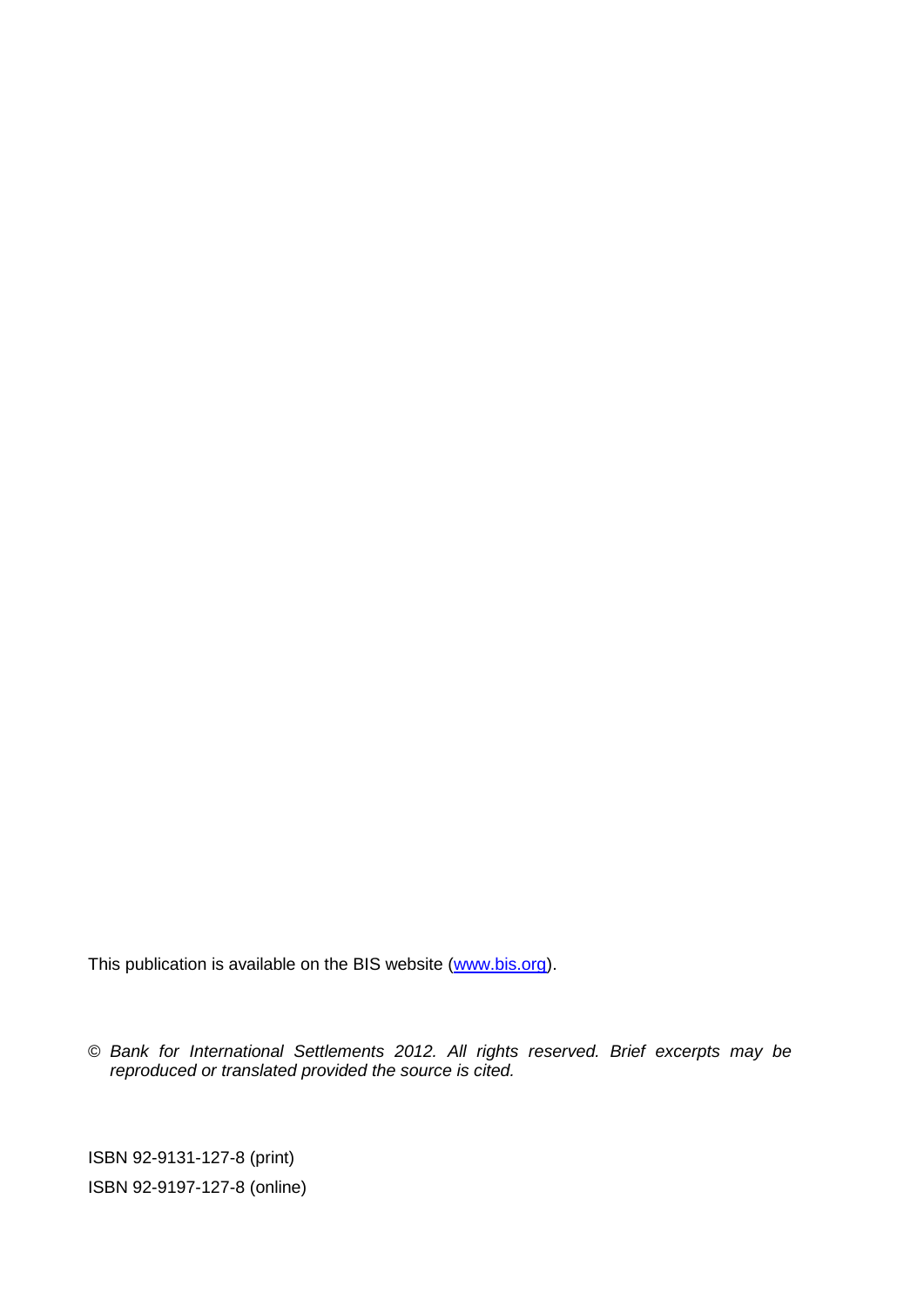# **Foreword**

<span id="page-2-0"></span>Over the past decade, a number of innovative developments in retail payments have emerged. Many central banks take an interest in retail payments as part of their role in maintaining the stability and efficiency of the financial system and preserving confidence in their currencies. Although most retail payment systems are not considered systemically important, their potential weaknesses with regard to security and reliability could nonetheless affect the financial system and the economy. Innovations in retail payments can therefore raise policy issues for central banks.

In June 2010, the Committee on Payment and Settlement Systems (CPSS) set up a working group to investigate developments in retail payments, focusing especially on innovations. This report, produced by that group, first provides an overview of innovative retail payment activities in the CPSS and other selected countries from a fact-finding exercise, which attempted to cover influential developments in retail payment instruments and schemes over the past decade. Based on the trends observed and the economics of retail payments, the report identifies a number of exogenous and endogenous factors that could serve as drivers for retail payment innovations or as barriers to them. The analysis was also used to suggest some pointers as to what can be expected over the next five years. Finally, the report identifies a number of issues for central banks concerning their various responsibilities and tasks as catalysts, overseers and/or operators of payment systems.

The CPSS is very grateful to the members of the working group and its chair, Dirk Schrade (Deutsche Bundesbank), for their excellent work in preparing this report.

Paul Tucker, Chairman Committee on Payment and Settlement Systems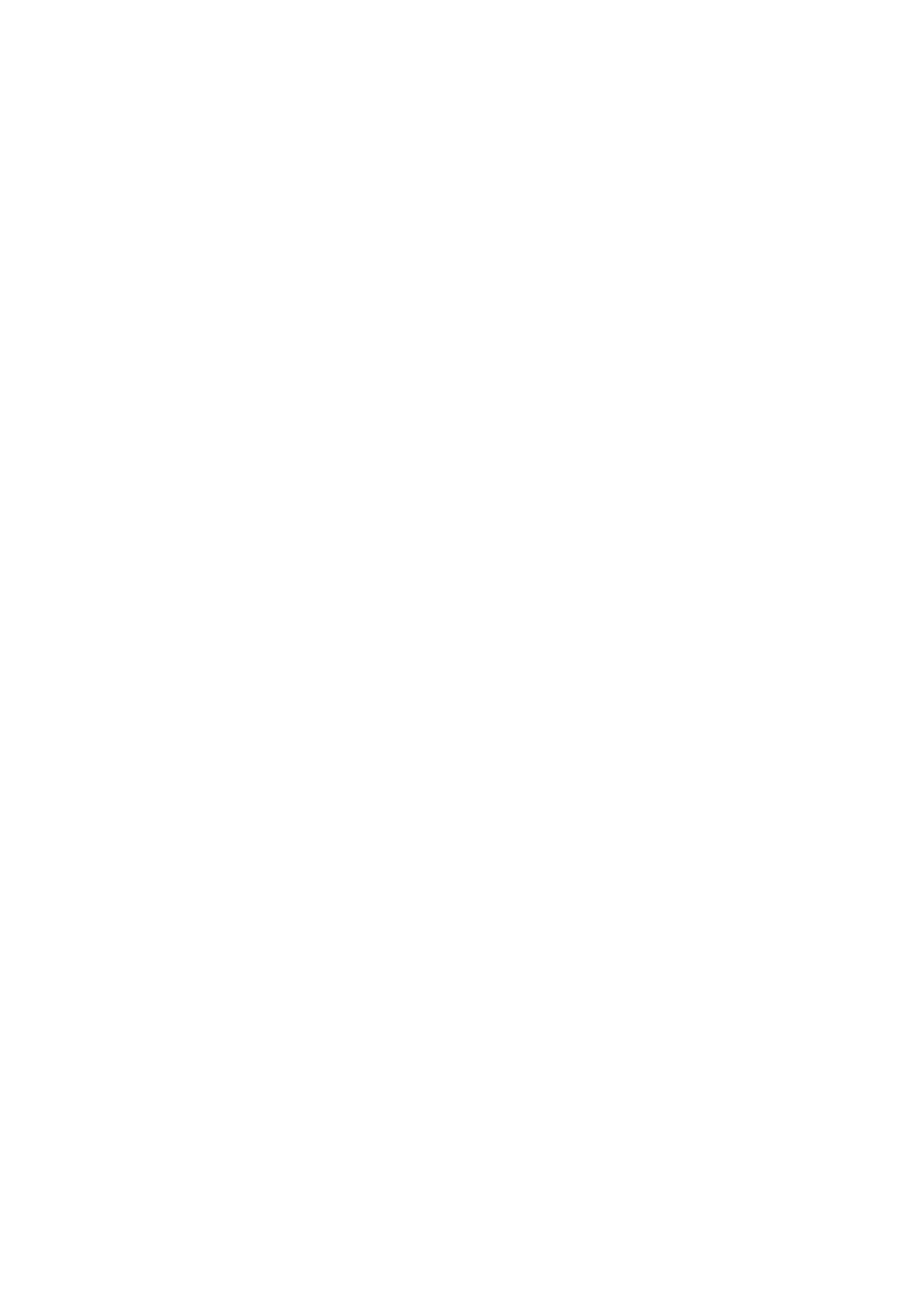# **Contents**

| 2.1 |                                                                               |  |  |  |
|-----|-------------------------------------------------------------------------------|--|--|--|
| 2.2 |                                                                               |  |  |  |
| 2.3 |                                                                               |  |  |  |
|     |                                                                               |  |  |  |
|     |                                                                               |  |  |  |
| 2.4 |                                                                               |  |  |  |
| 2.5 |                                                                               |  |  |  |
|     |                                                                               |  |  |  |
| 3.1 |                                                                               |  |  |  |
|     | 3.1.1 Economics of payment production: economies of scale and scope  18       |  |  |  |
|     | 3.1.2 Economics of payment consumption: network effects, platform competition |  |  |  |
|     |                                                                               |  |  |  |
| 3.2 |                                                                               |  |  |  |
|     |                                                                               |  |  |  |
| 4.1 |                                                                               |  |  |  |
|     |                                                                               |  |  |  |
|     |                                                                               |  |  |  |
|     | 4.1.3 The demand for real-time or near real-time payment processing  28       |  |  |  |
|     |                                                                               |  |  |  |
|     |                                                                               |  |  |  |
|     |                                                                               |  |  |  |
| 4.2 |                                                                               |  |  |  |
|     |                                                                               |  |  |  |
|     |                                                                               |  |  |  |
|     |                                                                               |  |  |  |
|     |                                                                               |  |  |  |
|     |                                                                               |  |  |  |
|     |                                                                               |  |  |  |
| 6.1 |                                                                               |  |  |  |
| 6.2 |                                                                               |  |  |  |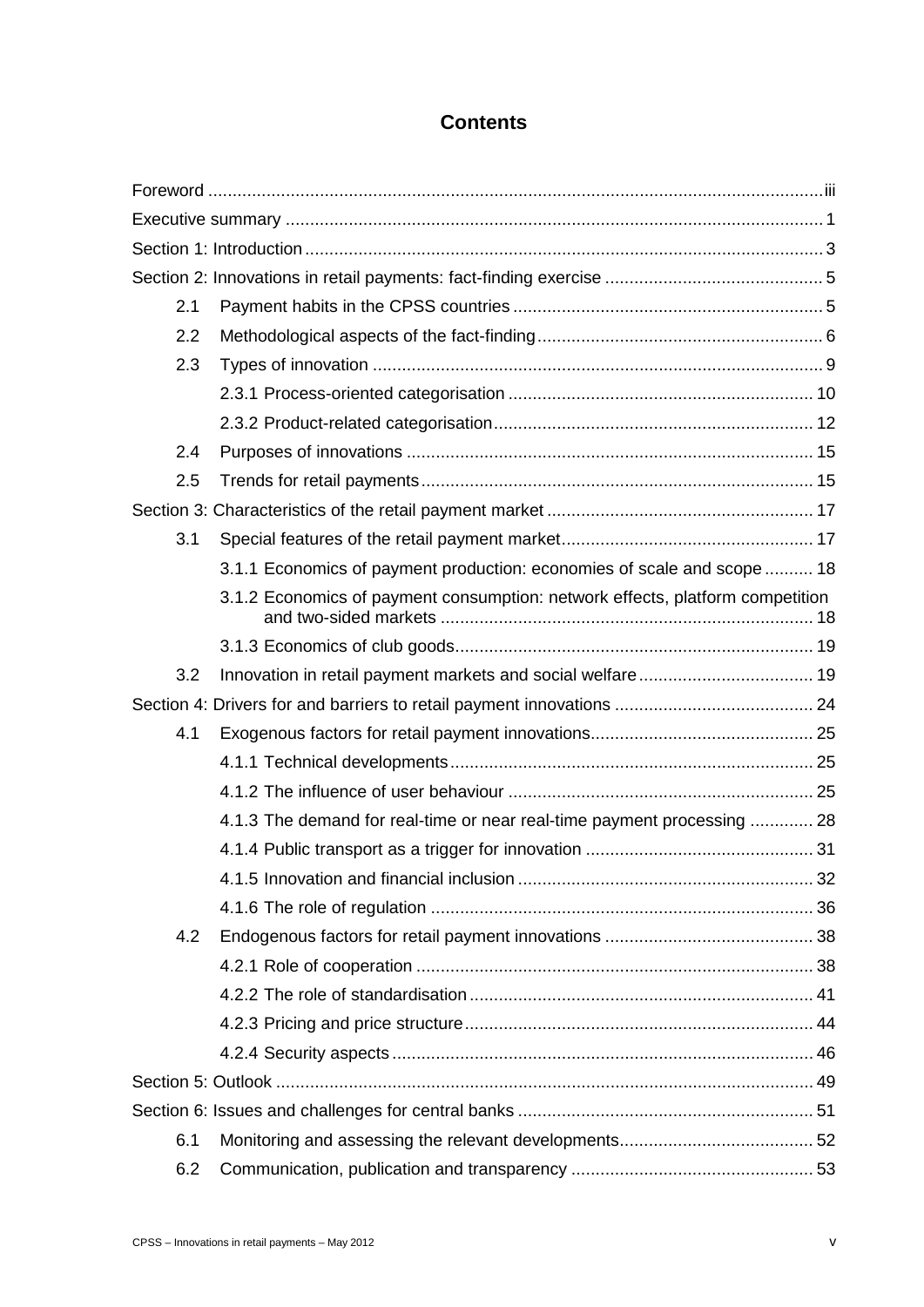| 6.3                                                                        | Interoperability and interconnectivity between different payment systems  54 |  |  |  |
|----------------------------------------------------------------------------|------------------------------------------------------------------------------|--|--|--|
| 6.4                                                                        | Effective payments oversight and cooperation with other authorities54        |  |  |  |
| 6.5                                                                        |                                                                              |  |  |  |
| 6.6                                                                        |                                                                              |  |  |  |
| 6.7                                                                        |                                                                              |  |  |  |
| Annex 1: Total number of transactions based on cashless payments (2010) 59 |                                                                              |  |  |  |
|                                                                            |                                                                              |  |  |  |
|                                                                            |                                                                              |  |  |  |
|                                                                            |                                                                              |  |  |  |
|                                                                            |                                                                              |  |  |  |
|                                                                            |                                                                              |  |  |  |
|                                                                            |                                                                              |  |  |  |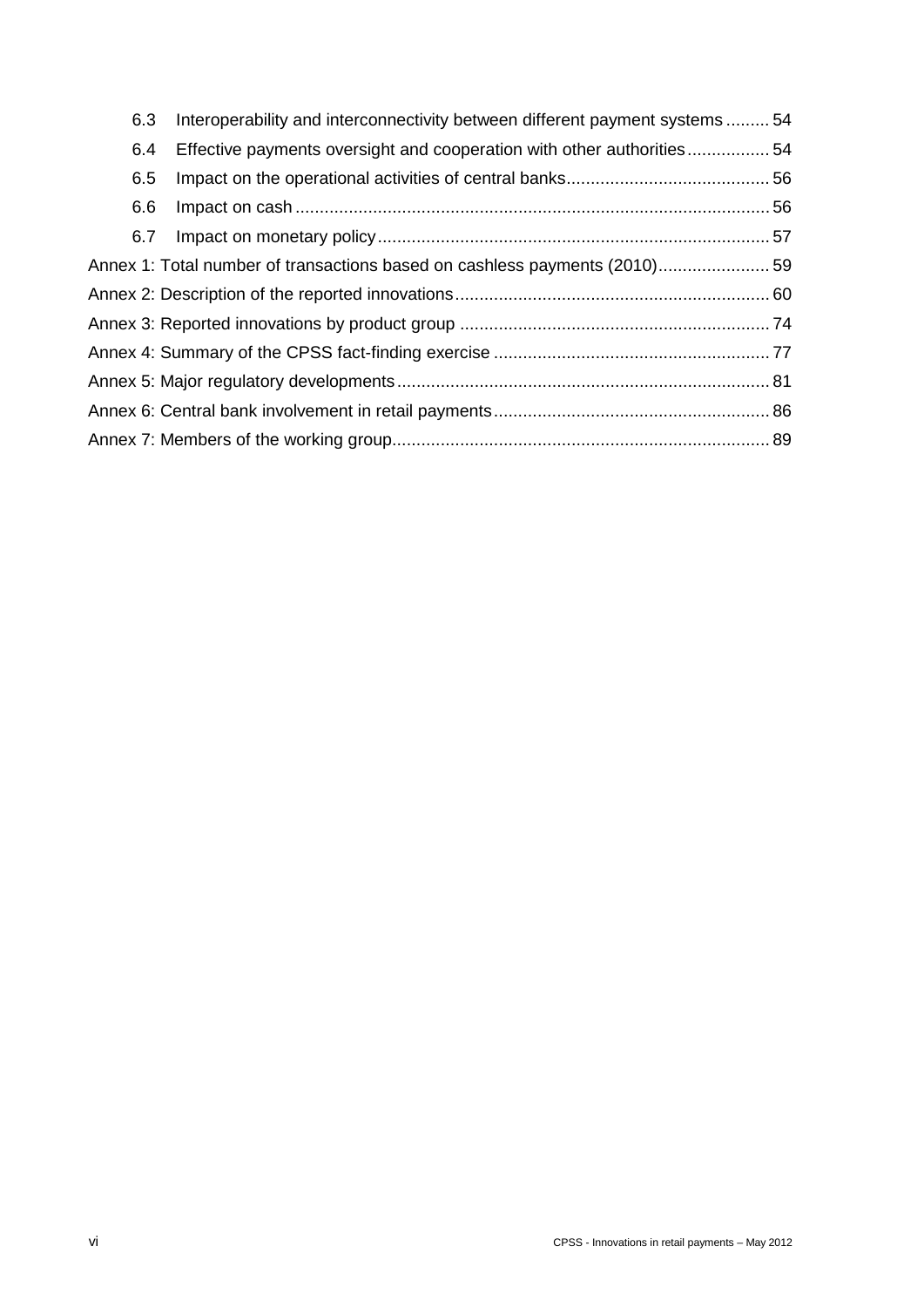# <span id="page-6-0"></span>**Executive summary**

Over the past decade, many innovations in retail payments have emerged. These may affect the retail payment market – for example, by influencing users in their choice of payment instruments and by significantly reshaping the payment processes. Innovations can potentially cut processing costs and increase social welfare. For central banks, however, they also raise policy issues, as they have implications for the soundness and effectiveness of the retail payment system.

To gain an overview of innovative retail payment activities in the CPSS and several other countries, a fact-finding exercise was conducted that attempted to cover influential developments in retail payment instruments and schemes over the past decade. In all, some 122 innovations were reported by 30 central banks. The fact-finding did not aim for a comprehensive coverage of all retail payment innovations in the respective countries, but rather for a good overview that can serve as a basis for assessing the current status of retail payment innovations.

The report identifies five product categories: (i) innovation in the use of card payments; (ii) internet payments; (iii) mobile payments; (iv) electronic bill presentment and payments; and (v) improvements in infrastructure and security.

The retail payment trends identified from the fact-finding can be summarised as follows:

- In view of the considerable number of new developments, the market is dynamic. However, only a few innovations have so far had a significant effect on the market.
- Most innovations are developed for the domestic market, and only a few have international reach, although similar products and categories have emerged worldwide.
- There is an increased focus on speeding up payment processing, either through faster settlement or through faster payment initiation.
- Financial inclusion has served as an important driving force for innovations in many countries, either under a government mandate or because of the new business opportunities opened up by an untapped market.
- The role of non-banks in retail payments has increased significantly, owing in part to the growing use of innovative technology that allows non-banks to compete in areas not yet dominated by banks.

Based on the trends identified and the economics of retail payments – notably the concepts of economies of scale and scope, network effects and two-sided markets – the report identifies a number of exogenous and endogenous factors that could serve as drivers for retail payment innovations or as barriers to them.

The key exogenous factors are technological developments, user behaviour and regulation. User demand is probably the most important driver for innovation, since it is the basis for a valid business case, either through the utilisation of potential revenues or through the realisation of economies of scale and scope in producing the services. The regulatory framework is also an important influence on innovation in retail payments. For example, as payment markets tend to be oligopolistic, many regulators have sought to foster competition in the payments market as a whole by easing the requirements for suppliers of payment services.

The main endogenous factors are cooperation and standardisation. Owing to the network effects inherent in the retail payment market, common standards may help to achieve a necessary critical mass and can create a stable ground for new players coming into the market. In the same manner, cooperation can help to reduce costs through shared investment or economies of scale and scope. Pricing and price structures that may include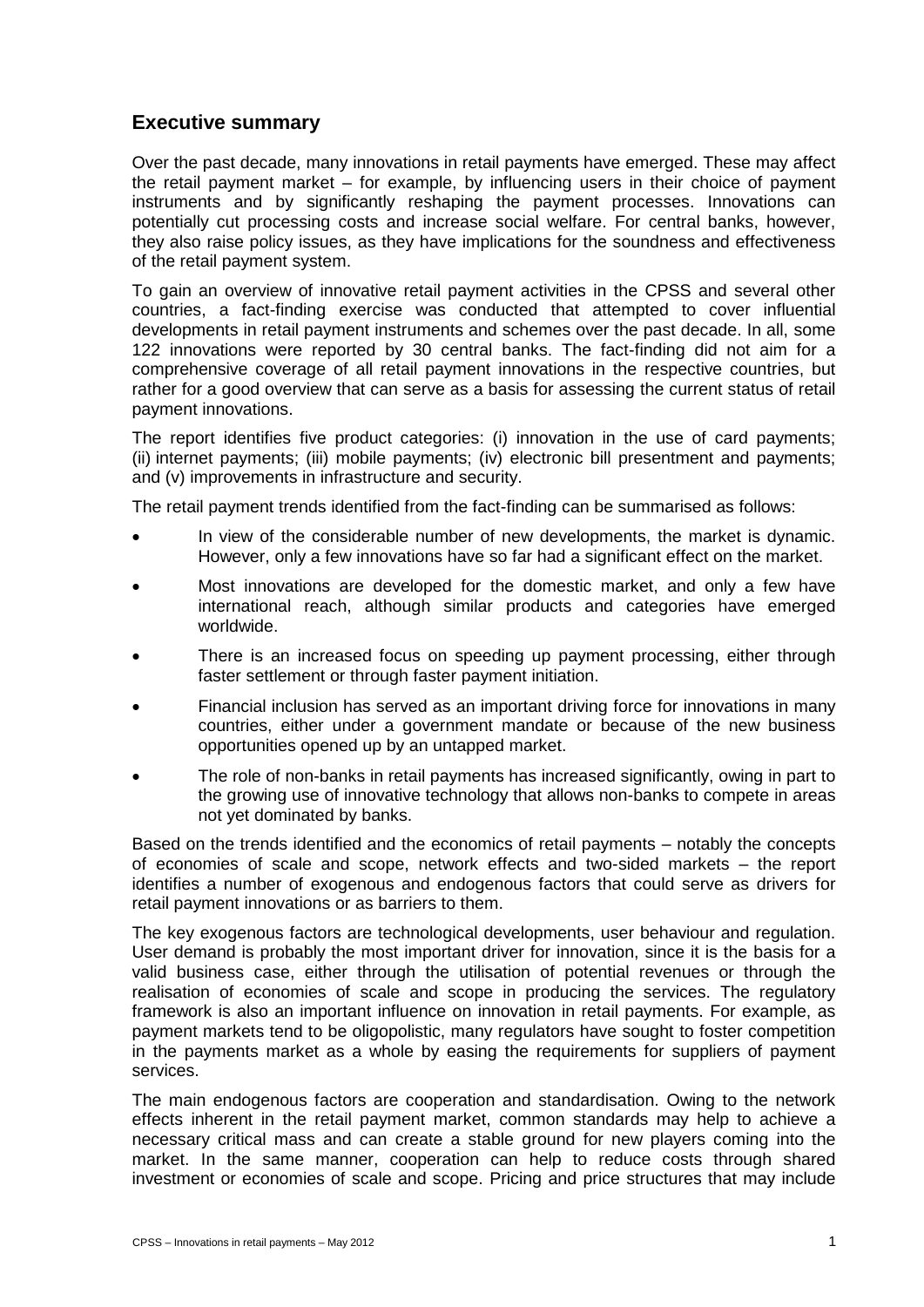interchange fees are also relevant, but their effects on innovation will vary with differing circumstances. Lastly, security aspects also deserve attention from payment service providers, since inadequate security, whether real or perceived, could undermine public confidence in a new payment solution and hence its business case.

Based on the underlying economics of payments as well as the drivers and barriers identified, the report suggests some pointers as to what could be expected over the next five years:

- Technical developments are likely to blur product categories, since access devices and access channels are becoming interchangeable.
- Near Field Communication (NFC) has the potential for future growth, as it supports faster payment processing, potentially increasing user convenience and efficiency.
- E-commerce could further boost the demand for internet payments, particularly as existing payment methods do not always meet users' efficiency or security needs.
- Globally active players may have the advantage in leveraging their coverage and market power when offering innovative payment solutions across borders.
- In many cases, innovations in retail payments represent only incremental improvements to existing and established payment services. However, large leaps can occur, particularly in countries where the payment infrastructure is underdeveloped.
- Distinct changes in retail payments could potentially be triggered by factors such as the emergence of new payment schemes, non-banks broadening the scope of their business remits, and regulatory changes.
- Although technology will lead to more convergence in payments at the global level, significant differences between regions are likely to persist.

As central banks generally attach importance to innovations in payments, the report identifies a number of challenges and issues for central banks that will impinge on their various responsibilities and tasks as catalysts, overseers and/or operators of payment systems:

- Monitoring and assessment of new developments in retail payments by central banks is considered important, but central banks may be required to step up efforts, inter alia, to collect statistical data, to do analytical research and to ensure the availability of appropriate skills.
- Communication of central bank policy objectives and central banks' work regarding new developments in retail payments can help to ensure transparency and to provide guidance to the market. Central banks may face reputational challenges if their assessment and guidance turn out to be inadequate.
- Innovations in retail payment markets can raise new questions regarding standardisation and interoperability, which most central banks promote and facilitate, eg by fostering the dialogue between different stakeholders or by actively contributing to the development of domestic or global standards. For central banks, the challenge may be to find an appropriate level of involvement in these activities.
- As innovations emerge and markets develop, central banks face the challenge of reviewing their existing oversight frameworks and might need to seek cooperation with other authorities both nationally and internationally, not least in view of the growing role of non-banks and global providers.
- Central banks might need to assess the potential effects of innovations on the services they offer, especially from the liquidity and operational risk point of view.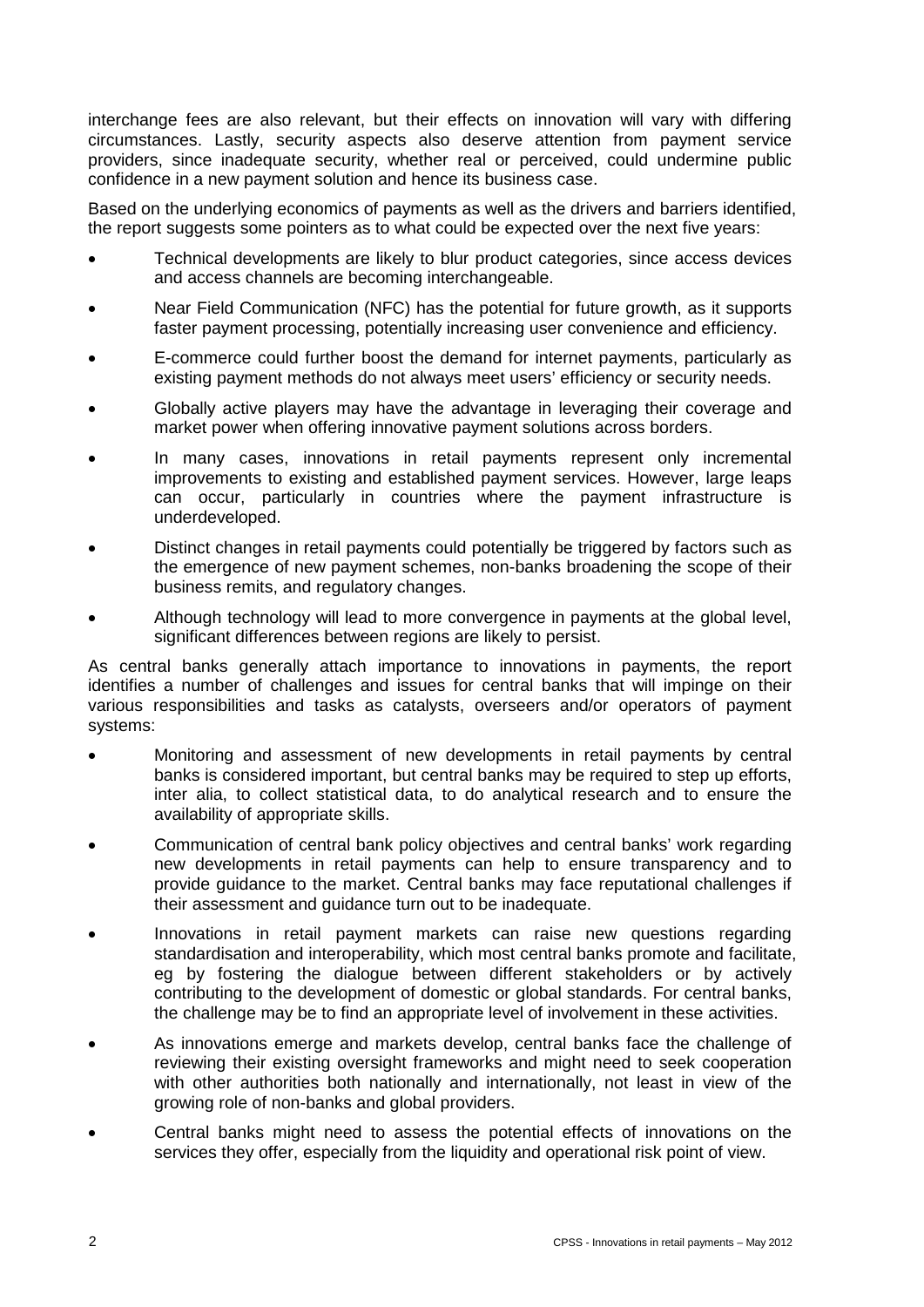• Central banks might wish to monitor the impact of innovations on cash and monetary policy, although most central banks consider the current impact of innovations on cash and monetary policy to be limited.

Finally, the report underlines the need for further work in several areas related to innovations in retail payments, including definitions.

# <span id="page-8-0"></span>**Section 1: Introduction**

This report aims at gaining a closer insight into innovations in retail payments. The topic's importance is heightened by the latest technological, market-driven and regulatory developments, which could pave the way for radical changes. Innovative payment instruments hint at the direction that these changes may take, even if their market impact is still modest. To be able to assess and anticipate such trends, central banks need to have a clear understanding of the latest developments in this marketplace.

Retail payments differ from large-value payments in several ways. First, retail payments typically relate to the purchase of goods and services by consumers and businesses. As compared with interbank transactions, they are used in more varied situations, such as faceto-face payments at the point of sale (POS) and remote payments via the internet. Second, retail payments are executed using a greater variety of payment instruments than largevalue payments. Third, retail payments make more extensive use of private sector systems for transaction processing than do large-value payments, for which, to a large extent, central bank-operated real-time gross settlement (RTGS) systems are used. Though much smaller in value than interbank transfers, retail payments typically account for the vast majority of payments in volume terms.

Central banks typically take an interest in retail payments as part of their role in maintaining the stability and efficiency of the financial system and preserving confidence in their currencies. Although retail payment systems are not generally considered systemically important, their potential weaknesses with regard to security and reliability could nonetheless affect the financial system and the economy. For this reason, central banks are keen to promote the safety, soundness and effectiveness of retail payment systems.

Since 1996, the Committee on Payment and Settlement Systems (CPSS) has actively monitored developments in innovative retail payments, in particular electronic money products. Its main focus has been on providing central banks with information that might assist them in monitoring the growth of electronic money and in assessing its possible consequences. The surveys conducted for this purpose were initially carried out twice a year and their content was confidential, with information shared only between participating central banks. In view of the widespread public interest in electronic money and with the consent of the participating central banks, the CPSS later decided to make the survey content available to the public (most recently in a 2004 publication).<sup>1</sup>

<sup>1</sup> See CPSS reports: *Security of electronic money* (1996), *Survey of electronic money developments* (2000), *Survey of electronic money developments* (2001) and *Survey of developments in electronic money and internet and mobile payments* (2004).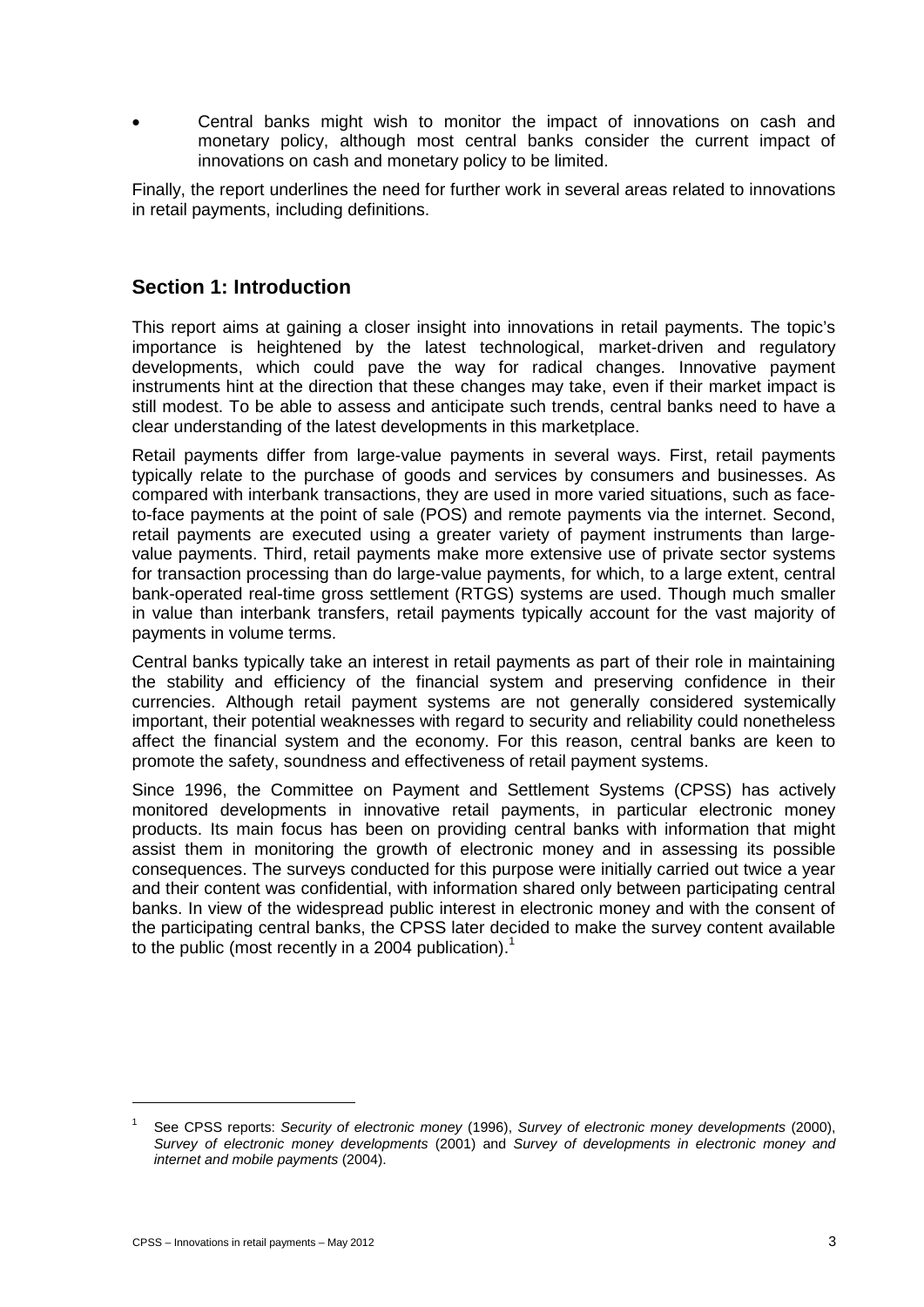In addition, the CPSS has published three reports identifying current market trends and exploring policy issues that may arise for central banks in the area of retail payment instruments and systems. $2$ 

Many innovative retail payment instruments<sup>3</sup> have been developed since the last CPSS publication in 2004, and their variety and number continue to increase. Many of these innovations were driven by technological developments such as the spread of smartphones and Near Field Communication  $(NFC)^4$  technology, as well as the rapid growth of e-commerce. People have become more willing to make payments via modern communication channels, such as internet and mobile phones. And payment services based on the use of mobile phones or business correspondents/agents are growing at a particularly fast rate in countries where banks for various reasons have been unable to provide payment services to certain segments of the population.

Against this background, the CPSS formed a Working Group on Innovations in Retail Payments (the "working group") to look into retail payment innovations in the CPSS countries<sup>5</sup> during the past decade. In this report, "retail payment innovation" is defined as a new or significantly improved instrument, solution or scheme that has achieved a significant share of the relevant retail payment market or at least has the potential to take one.

The report attempts to: (i) catalogue innovative developments in retail payments in the CPSS countries, <sup>6</sup> (ii) identify common characteristics among those innovations and appropriate ways of classifying them; (iii) identify drivers for and barriers to innovation; and (iv) identify potential issues and challenges for central banks. The basis of the analysis is the fact-finding exercise conducted by the working group. It also draws on surveys on innovations in retail payments conducted by the ECB and the World Bank.

As existing publications do not always agree on the definitions of many relevant terms used in the report, a specific challenge for the working group has been to come up with appropriate definitions with regard to innovations in payments. While this report generally relies on the CPSS glossary,  $7$  new terms are defined where necessary and existing definitions are amended in the light of recent developments, as appropriate. Such a challenge points to a need to update the CPSS glossary.

The rest of this report is divided into five sections. Section 2 provides an overview of payment habits in the CPSS countries and reports on the working group's fact-finding exercise. Section 3 offers a theoretical background to assist in understanding the developments observed. Section 4 identifies drivers for and barriers to innovations. Finally, Section 5 outlines future prospects, while Section 6 focuses on the issues and challenges for central banks with regard to innovations in retail payments.

<sup>2</sup> See CPSS reports: *Retail payments in selected countries: a comparative study* (1999), *Clearing and settlement arrangements for retail payments in selected countries* (2000) and *Policy issues for central banks in retail payments* (2003).

 $3$  This report focuses only on multipurpose retail payment instruments unless otherwise stated.

NFC is a technology that enables the wireless transfer of data over a limited distance (for most applications, about 4 to 10 cm). It can be used, inter alia, to establish a connection between a POS and a payment device.

<sup>5</sup> The CPSS members are Australia, Belgium, Brazil, Canada, China, France, Germany, Hong Kong SAR, India, Italy, Japan, Korea, Mexico, the Netherlands, Russia, Saudi Arabia, Singapore, South Africa, Sweden, Switzerland, Turkey, the United Kingdom and the United States. The term "CPSS countries" used in this report refers to all CPSS economies (including Hong Kong SAR).

<sup>&</sup>lt;sup>6</sup> In order to enrich the fact-finding, selected innovations in other countries were included. "Other countries" in the sense of this report are Finland, Luxembourg, Malaysia, the Philippines, Portugal, Slovenia and Spain.

<sup>7</sup> See CPSS, *A glossary of terms used in payments and settlement systems*, 2003.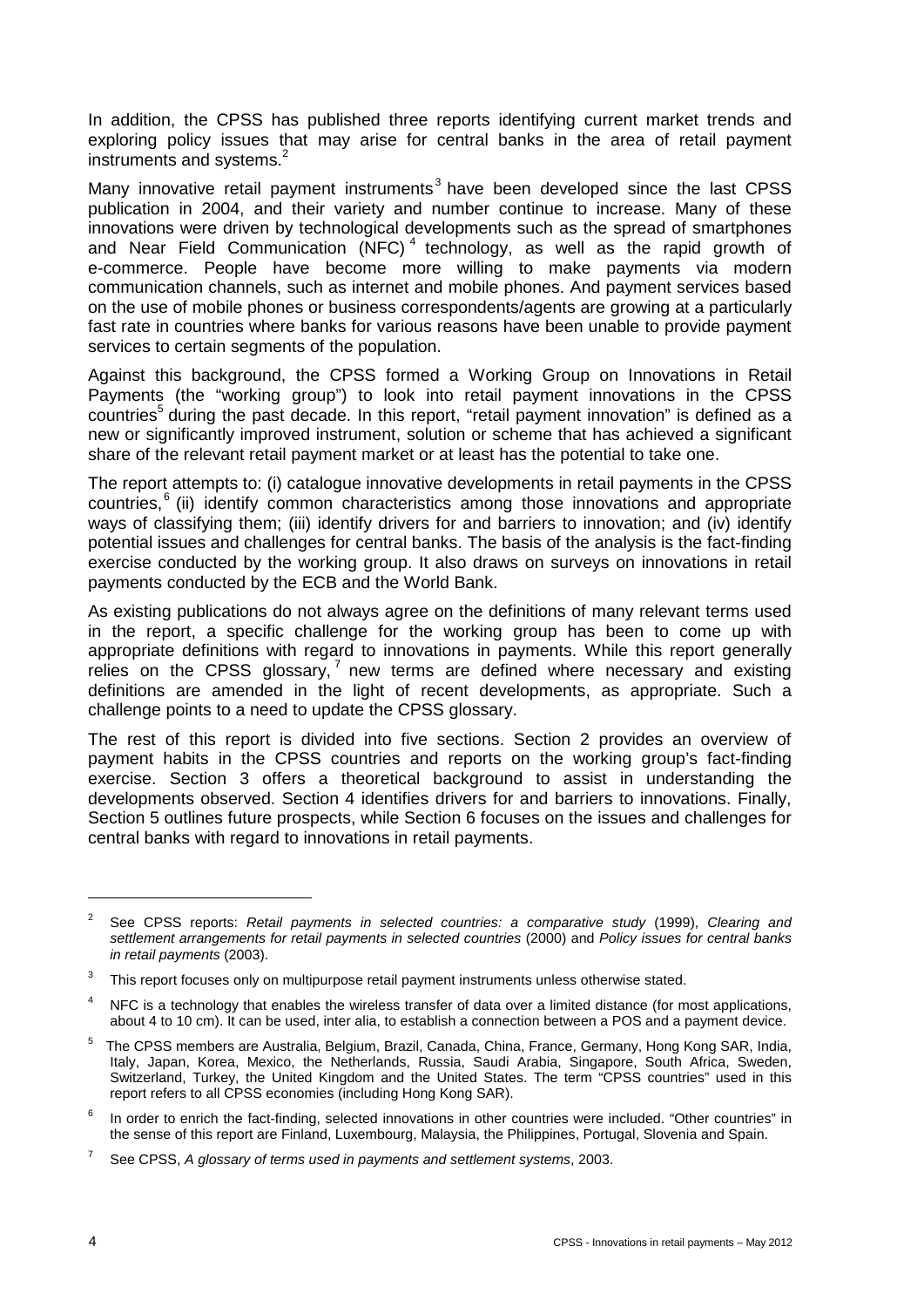# <span id="page-10-1"></span><span id="page-10-0"></span>**Section 2: Innovations in retail payments: fact-finding exercise**

## **2.1 Payment habits in the CPSS countries**

According to the Red Book statistics (see Annex 1), the use of traditional payment instruments – ie credit transfers, direct debits, credit cards and debit cards – is still dominant in retail payments. In many CPSS countries, credit and debit cards are used most often, followed by credit transfers and direct debits. For these payment instruments, most notably credit and debit cards, the number of transactions is growing in almost all countries. While cheques are still used frequently in some countries, their use is on the decline in most of the world. Electronic money payments<sup>8</sup> are used least, although a fair number of cards with such a function have been issued. Their numbers are very high in Singapore and Hong Kong, but elsewhere they have begun to penetrate the market significantly only in a few countries, such as Japan. In these countries, electronic money is associated mainly with public transport. However, these results should be interpreted with some caution since the interpretation of what is considered electronic money appears to vary from country to country. Moreover, statistics on electronic money may understate the real level of usage in some countries. <sup>9</sup> The need to thoroughly overhaul the definition, concept and reporting of electronic money is further underlined by the variety of regulatory regimes in CPSS countries and the volume of innovative developments over the last decade, such as the ever broadening array of prepaid card instruments.<sup>10</sup>

In order to take a closer look at current habits in the use of retail payment instruments, including cash, the working group asked for its members' views on the most frequently used payment instruments solutions or schemes used in their countries in the following four situations: (i) proximity payments at the point of sale; (ii) prearranged remote payments for consumer bills or business-to-business (B2B) payments; (iii) spontaneous remote payments via the internet; and (iv) person-to-person (P2P) payments. Working group members could choose up to three frequently used payment instruments for each situation.

The survey (see Figure 1) reveals that cash continues to be the most frequently used payment instrument for both proximity and P2P payments. Credit transfers are frequently used for spontaneous remote payments via the internet as well as for prearranged remote payments and P2P payments. Direct debits are the most frequently used instrument for prearranged payments. Credit cards are the most frequently used instrument for spontaneous remote payments via the internet and are also frequently used for proximity payments. Debit cards have also gained in popularity for proximity payments. Cheques are still fairly often used in P2P payments and prearranged payments in some CPSS countries.

<sup>&</sup>lt;sup>8</sup> According to the CPSS glossary (2003), electronic money is defined as value stored electronically in a device such as a chip card or a hard drive in a personal computer. The methodology for the Red Book statistics already refers to a broader concept that includes electronic money stored on servers or mobile phones. Consequently, for the purpose of this report, "electronic money" is defined as monetary value represented by a claim on the issuers which is stored on an electronic device such as a chip card or a hard drive in personal computers or servers or other devices such as mobile phones and issued upon receipt of funds in an amount not less in value than the monetary value received and accepted as a means of payment by undertakings other than the issuer. The term "electronic money payments" refers to payments where the holder of electronic money transfers electronic money value from his/her electronic money balance to the electronic money balance of a merchant or another person. Lastly, "cards with an electronic money function" are multipurpose prepaid cards, in many cases reloadable, which can be used at the sites of several merchants or service providers for a wide range of purposes.

 $9$  For example, all PayPal transactions in Europe are assigned to Luxembourg.

 $10$  According to the 2010 Federal Reserve Payments Study, there were 6 billion prepaid card payments in 2009, amounting to 5.5% of all non-cash payments (not included in the Red Book statistics).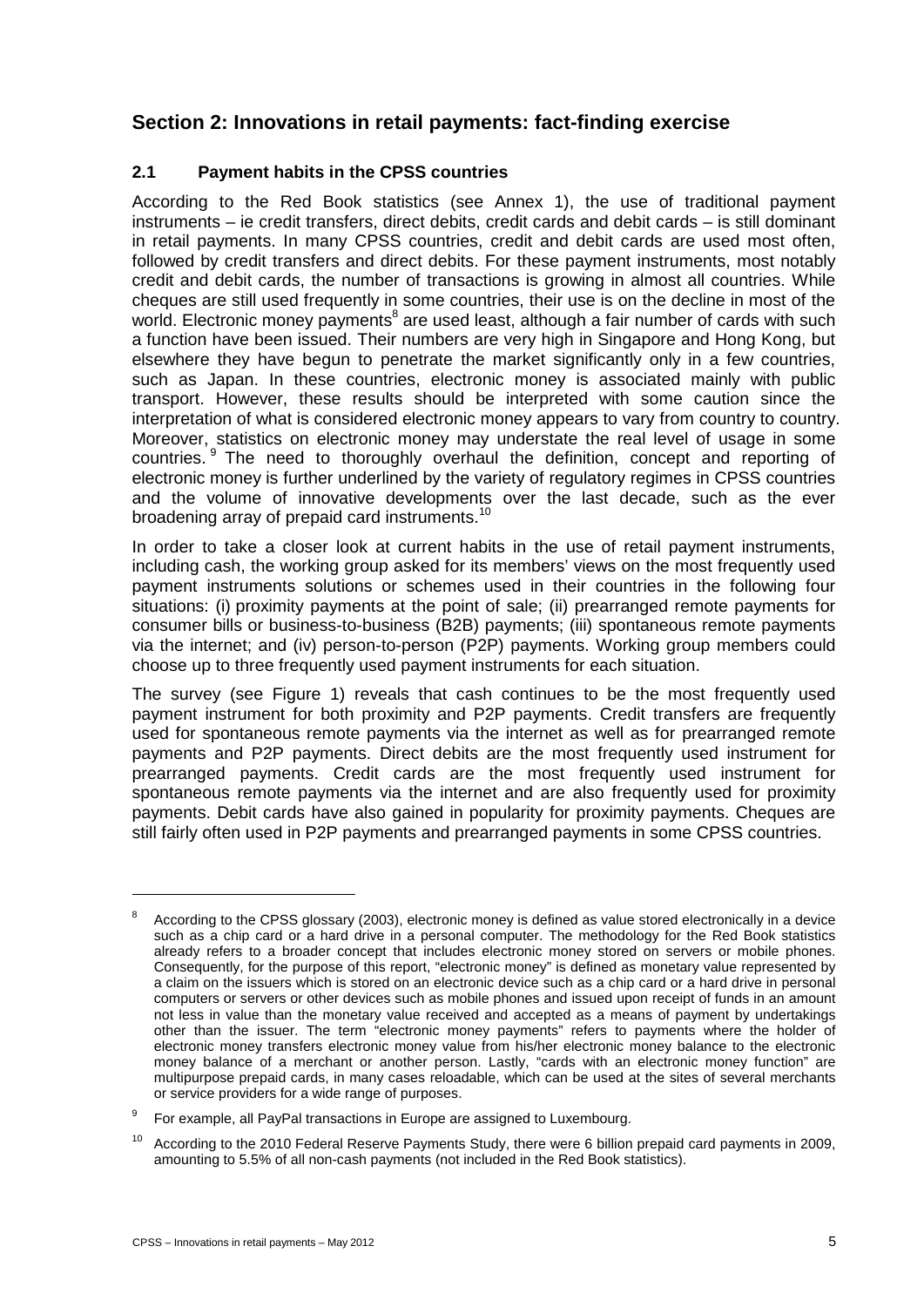Only a few innovative payment solutions were reported to be frequently used in the above four situations. In P2P payments, near real-time credit transfers and internet-based payment networks were mentioned. In prearranged payments, electronic bill presentment and payment (EBPP) systems, which include systems that only provide electronic bill payment functions (see Section 2.3.2), were selected as frequently used. In spontaneous remote payments, specific online banking-based payment solutions and internet-based payment networks were reported. In proximity payments, innovative payment solutions based on electronic money were selected as frequently used.<sup>11</sup>



# Figure 1 **Use of payment instruments in specific situations**

Source: Survey conducted by the working group, 2011.

## <span id="page-11-0"></span>**2.2 Methodological aspects of the fact-finding**

A fact-finding exercise on innovative retail payments was conducted amongst the CPSS member central banks (and selected other countries). It attempts to cover influential developments in (non-cash) retail payment solutions and schemes (multipurpose only) in these countries during the past decade, including details of certain features and characteristics (see Table 1 for the features and characteristics reported for each innovation).

Since the replies are based on simple ranking and the country-by-country approach, the information given here does not allow for quantitative conclusions on the overall importance of the innovations mentioned.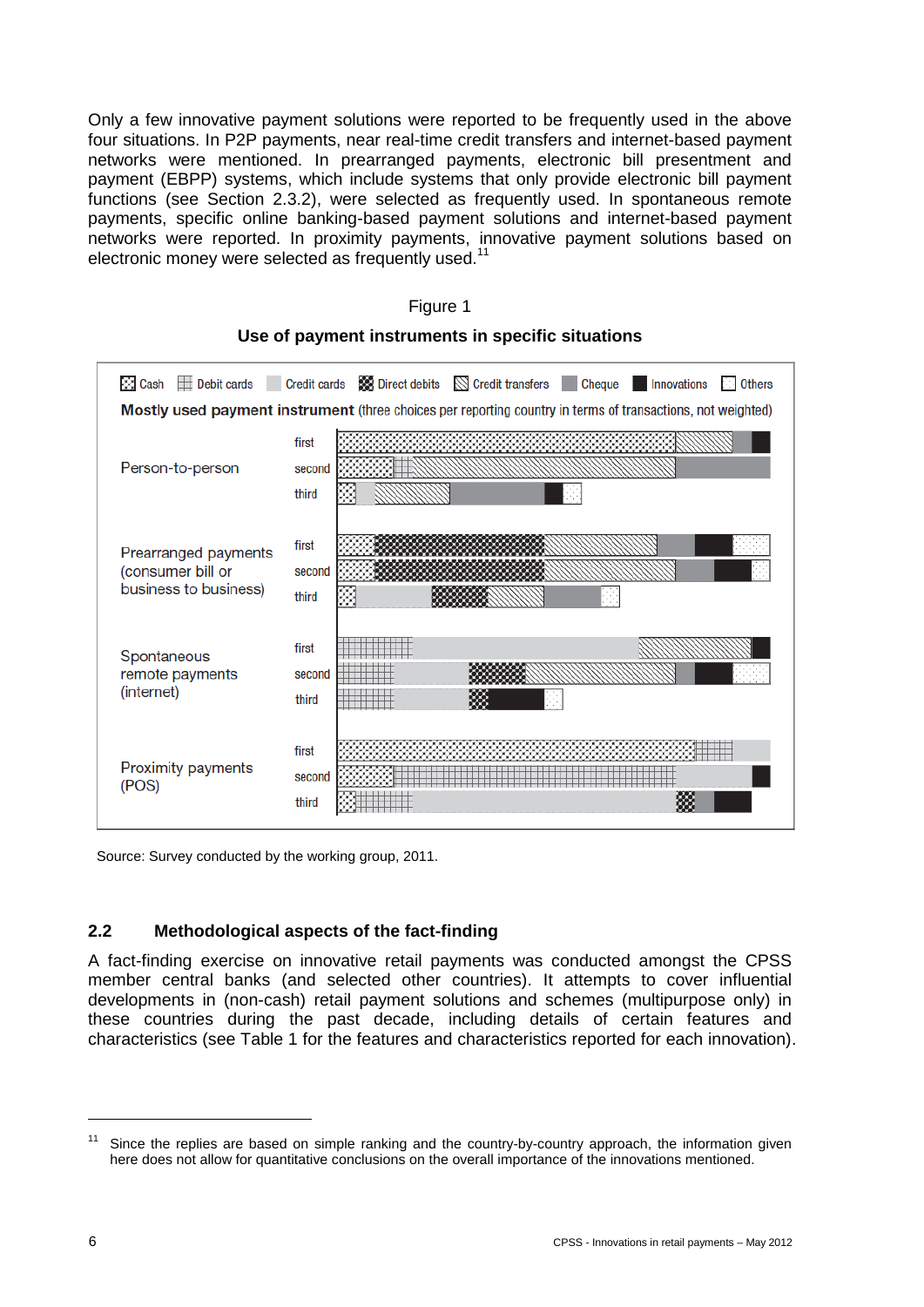As innovation is an ongoing activity and some innovations may not come to the attention of central banks, the fact-finding did not aim to cover all retail payment innovations in the respective countries, but rather tried to collect information that would provide a good overview of innovative activities in the reporting countries. The report does not cover general technical and business trends, such as cloud computing and outsourcing as well as other strategic approaches in terms of the business behaviour of individual banks, since the focus is not on IT developments but on the payment instruments and schemes themselves.

Table 1

| Features and characteristics of innovations reported in the fact-finding |                                                                                                                                                                                                                                                                                        |  |  |
|--------------------------------------------------------------------------|----------------------------------------------------------------------------------------------------------------------------------------------------------------------------------------------------------------------------------------------------------------------------------------|--|--|
| <b>Features</b>                                                          | <b>Characteristics</b>                                                                                                                                                                                                                                                                 |  |  |
| Funding type                                                             | prepaid, debit, credit                                                                                                                                                                                                                                                                 |  |  |
| Access channel                                                           | POS, internet, other telecommunication networks,<br>branch/automated teller machine (ATM), other                                                                                                                                                                                       |  |  |
| Access device                                                            | computer, mobile phone, telephone, card, other                                                                                                                                                                                                                                         |  |  |
| Main usage                                                               | P2P, P2B, B2B, government payments                                                                                                                                                                                                                                                     |  |  |
| Market impact <sup>1</sup>                                               | high, medium, low, pilot phase                                                                                                                                                                                                                                                         |  |  |
| Product group                                                            | internet payment, mobile payment, innovations in the use of<br>card payments, EBPP, improvements in infrastructure and<br>security                                                                                                                                                     |  |  |
| Access technique                                                         | remote, proximity (contact, contactless)                                                                                                                                                                                                                                               |  |  |
| Scheme owner                                                             | bank(s), non-bank(s), both bank(s) and non-bank(s), central<br>bank(s)                                                                                                                                                                                                                 |  |  |
| Cooperation                                                              | banks only, bank(s) and non-bank(s), non-banks only, no<br>cooperation                                                                                                                                                                                                                 |  |  |
| Purpose                                                                  | improved security, improved efficiency (reduced use of cash or<br>cheques, lower processing costs, speeding-up of processing,<br>overcoming infrastructural lags, inclusion of unbanked or<br>underbanked, government payments, fostering competition,<br>improved convenience, other) |  |  |
| Focus                                                                    | payment initiation, overall payment process and clearing and<br>settlement, payment receipt, new scheme                                                                                                                                                                                |  |  |
|                                                                          | <sup>1</sup> The assossment was based on the respondents' discretional criteria, such as the volume and value of                                                                                                                                                                       |  |  |

The assessment was based on the respondents' discretional criteria, such as the volume and value of transactions and influence on user habits.

In total, 122 innovations in retail payments were reported by 30 central banks, with each central bank reporting between one and 12 innovations (see Annex 2 for the descriptions of the reported innovations, Annex 3 for the reported innovations by product group, and Annex 4 for the summary of the fact-finding exercise). The number and character of responses varied not only because of potentially different states of innovation in each country, but also because of the central bank respondents' individual views on the importance of various innovations. Consequently, the responses include developments that may be considered innovative in one country but not in others.

It is important to note that some innovations were reported in the form of concrete products and some in the form of a "stylised" group, eg prepaid cards. In part, this is due to the different financial, technological and other considerations of the reporting central bank in each country. However, allowing countries to apply their own judgment on how to report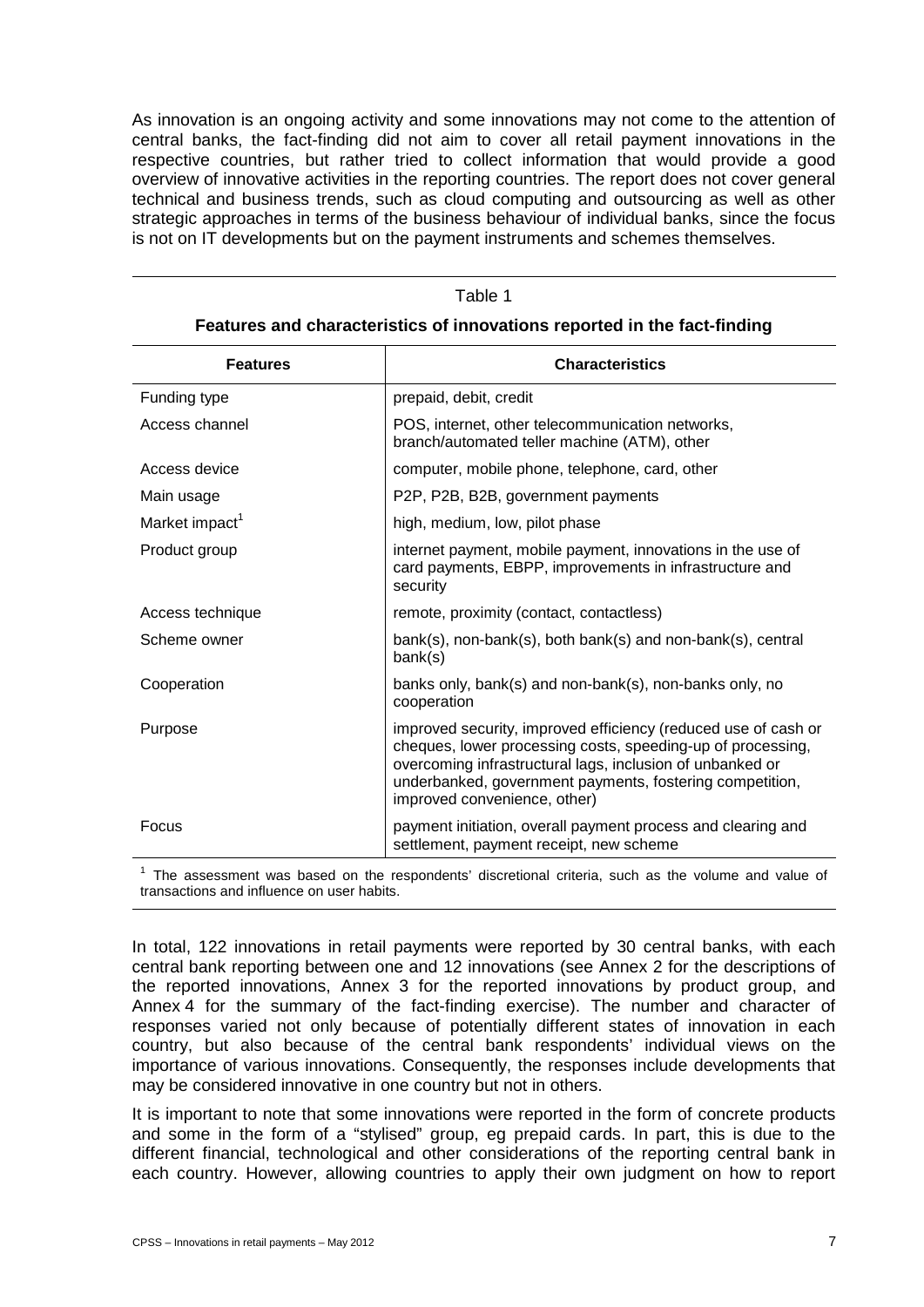innovations was ultimately considered to be more useful than applying a uniform method that would fail to account for the differing political and socio-economic conditions across the countries concerned. In this regard, the subjective nature of the data does not provide a basis for rigorous statistical and quantitative estimation. Rather, as mentioned above, the aim was to provide an overview that can serve as the basis for a comprehensive assessment of the state of innovation in retail payments.

Several central banks reported innovations that were terminated after the pilot phase or closed due to insufficient market success. These innovations are not included in the annexes but provided valuable insights with regard to the analysis of drivers for and barriers to innovations (see Section 4).

Recently, related surveys have also been conducted by the World Bank (see Box 1) and the ECB (see Box 4). Where applicable, the results of these surveys have been included in this report to give a better understanding of the current trends and developments in retail payment innovations.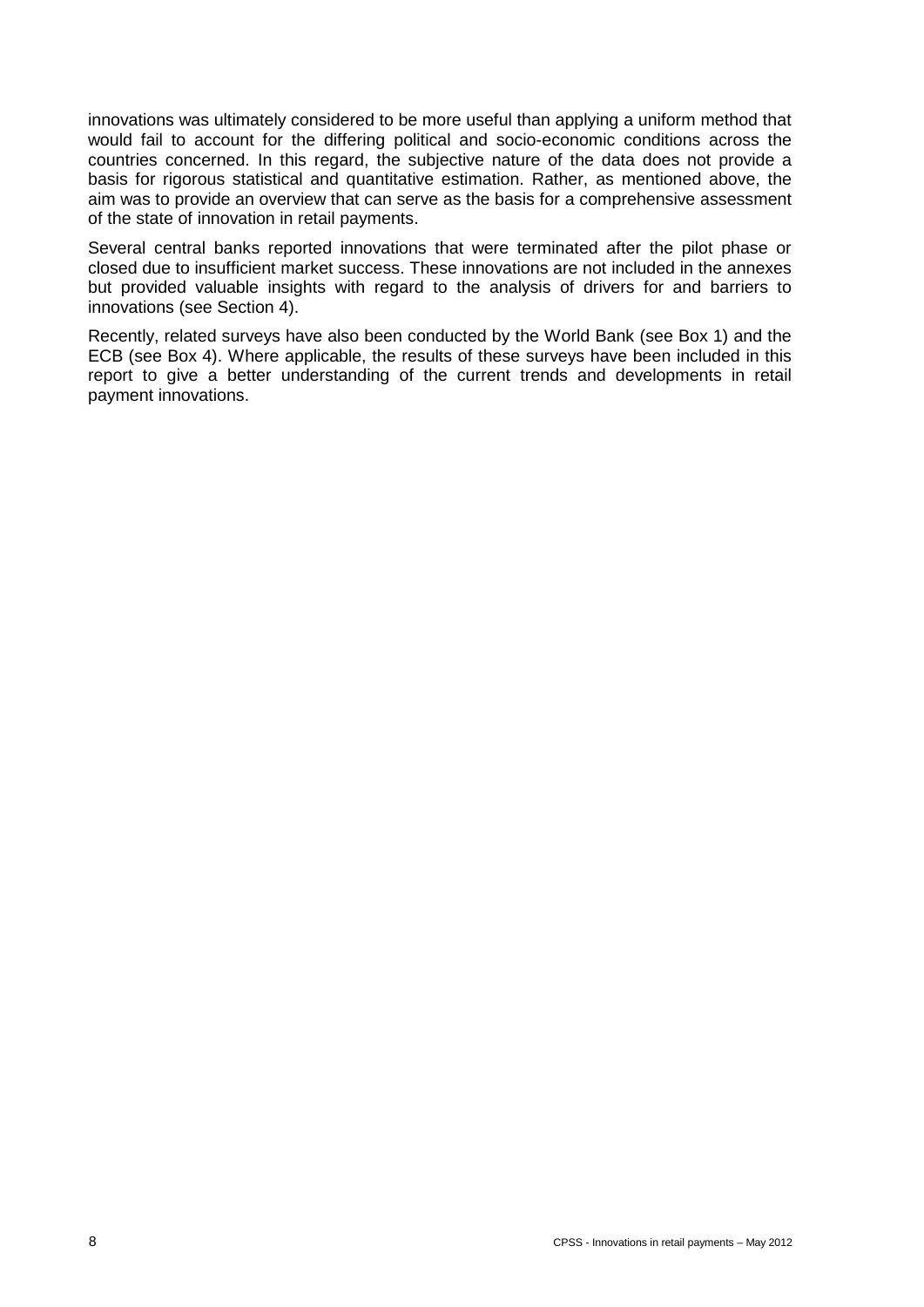#### Box 1

#### **The World Bank's Global Payment Systems Survey: questionnaire on innovative retail payments**

In recognition of the relevant innovation taking place in the retail payment market, the World Bank conducted a survey in 2010 on innovations in retail payment instruments and methods.<sup>1</sup> A total of 101 central banks completed the survey, and 173 innovative retail payment instruments and methods that include both products and product groups were reported. The main findings from the survey are as follows:

- There is a fairly widespread adoption of electronic channels for the initiation of payment transactions using innovative retail payment instruments and methods.
- The use of innovative payment instruments and methods is still much lower than the use of traditional ones. However, they are considered important for financial inclusion in more than 14% of the countries.
- While non-banks are playing a greater role in the provision of innovative payment instruments and methods, banks remain the most significant players in this field.
- Customer funds are fully protected in about 60% of innovative payment instruments and methods.
- P2B payments, utility bill payments and P2P payments were the most common types of payment offered by the providers of innovative payment instruments and methods. Less than 10% of the instruments and methods support government payments.
- The majority of innovative payment instruments and methods have very limited interoperability.
- Innovative payment instruments and methods appear to have fairly well developed pricing models.
- Generally, innovative payment instruments and methods are not directly connected to the clearing and settlement infrastructure.
- Security and fraud issues seem to be getting inadequate attention.
- For 60% of the innovative retail payment instruments and methods, central banks identified themselves as the sole overseers of those instruments and methods. For 10%, they indicated to have cooperation with other authorities with regard to the oversight of those innovative payment instruments and methods.
- In general, central banks have a very measured view about the anticipated impact of innovations in their countries.

#### <span id="page-14-0"></span>**2.3 Types of innovation**

\_\_\_\_\_\_\_\_\_\_\_\_\_\_\_\_\_\_\_\_\_

The retail payment innovations and developments reported in the fact-finding exercise can be categorised in several ways. This report refers to the OECD's Oslo Manual, which makes the distinction between process-related and product-related innovations.<sup>12</sup> Process-oriented categorisation focuses on the back office, the area of the payment process where innovation is generally only observed by payment service providers (PSPs). Product-oriented

<sup>&</sup>lt;sup>1</sup> See World Bank, "Annex 1 Questionnaire for Collecting Information on Innovations in Retail Payment Instruments and Methods Worldwide", *Global Payment Systems Survey 2010* (forthcoming at [www.worldbank.org/paymentsystems\)](http://www.worldbank.org/paymentsystems).

<sup>12</sup> See OECD, *Oslo Manual: Guidelines for Collecting and Interpreting Innovation Data: Third Edition*, 2005.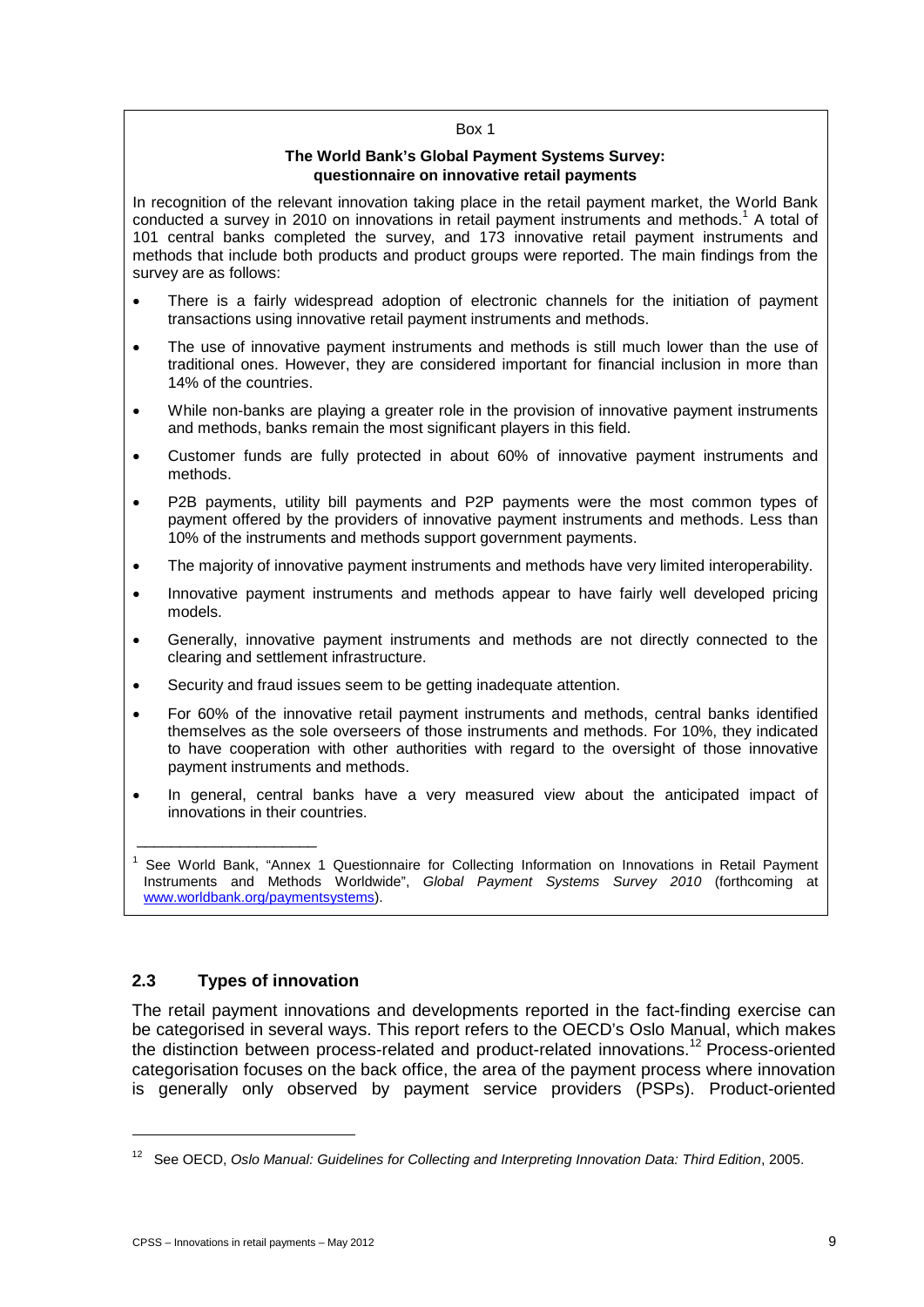categorisation applies the intuitive features of a payment instrument that are obvious from the user's point of view. However, it is important to note that these categorisations may not be stable in the long term, since new developments may have unforeseen effects on payment processes and products.

## <span id="page-15-0"></span>*2.3.1 Process-oriented categorisation*

One way to categorise innovations in retail payments is to look at the payment process. Typically, the overall payment process or payment scheme is described as a four-party system consisting of the payer, the payer's PSP, the payee and the payee's PSP.<sup>13</sup> The payer makes payments by allowing his/her funds to be transferred to the payee. This funds transfer is made when the payer's PSP debits the payer's account, and the payee's PSP credits the payee's account, typically by means of clearing and settlement processes. See Figure 2 for a stylised representation of the retail payment process.



## Figure 2

#### **Payment process in retail payments**

Note: This figure is simplified to some extent; the process could be much more complex in reality (eg through the involvement of additional PSPs).

Source: Working group.

 $13$  In the payment process of card payments, there is typically a fifth party, the card scheme.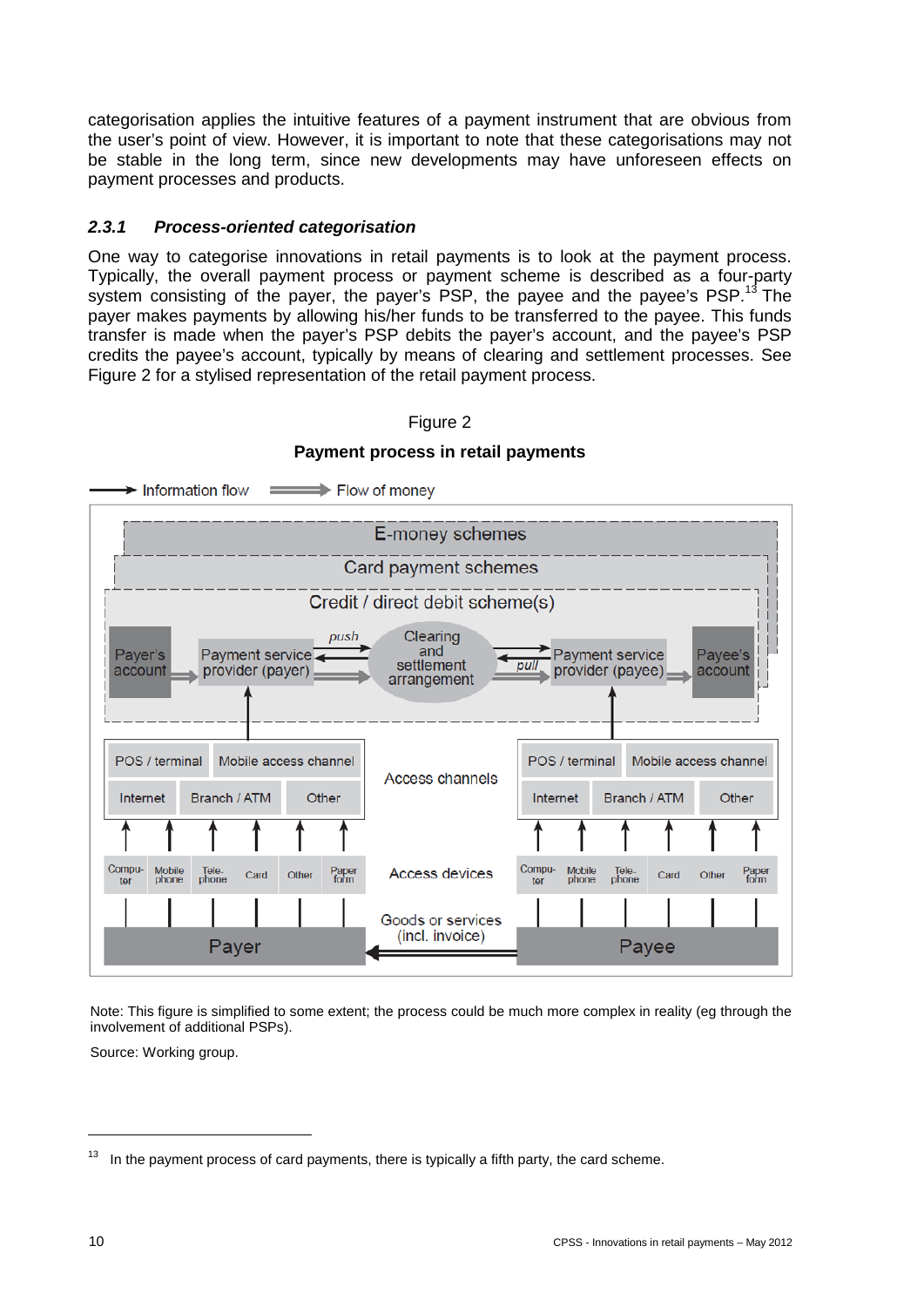## *(i) Payment initiation*

The first step of the payment process is the initiation. More than half of the reported innovations<sup>14</sup> focus on this stage of the payment process. A payment transaction can be initiated by either the payer or the payee. If the transaction is initiated by the payer, it is called a "push transaction". If it is initiated by the payee, it is called a "pull transaction". For instance, credit transfers are push transactions, and direct debits, cheques and card payments are typically pull transactions. However, card payments could also involve a push element if the clearing and settlement of the card payment involve a credit transfer.

Access channels<sup>15</sup> and access devices<sup>16</sup> are necessary to initiate a payment. Access channels can be branch offices, ATMs, terminals at the POS, the internet or other telecommunication networks. They can be owned either by a PSP, by the payee (eg the merchant) or a third-party service provider. Access devices are needed to reach the access channels. These can be telephones, mobile phones, computers, credit and debit cards, or paper forms. They are typically owned or used by the payer or the payee.

The initiation of a payment typically requires: (i) validation of the payment instrument; (ii) verification of the involved parties' identities; and (iii) verification of the ability to pay.

## *(ii) Overall payment process, including clearing and settlement*

About one third of the reported innovations refer to improvements or adjustments of the overall payment process (eg EBPP). In some cases, innovations have broken up the traditional payment process so that new PSPs can offer specific services as a complement to the traditional process (eg EBPP providers or businesses offering their payment solutions to other businesses). In a narrower sense, innovations might refer to clearing and settlement defined as steps in the payment process that are organised in bilateral or multilateral arrangements between two or more PSPs. In many cases, there is a time lag between the initiation of a payment and its clearing and settlement.

## *(iii) Receipt of a payment*

Another process is the receipt of a payment, which accounts for about 10% of all reported innovations. Since there can be a significant time lag between a payment's initiation and its receipt, the payee may face a counterparty risk vis- $a$ -vis the payer.<sup>17</sup> Some innovations have extended the type of payment guarantee that is typically an element in card payments to the payee of a push transaction, ie the payee receives a payment guarantee as soon as a credit transfer is successfully initiated by the payer.

One key issue for the relevant parties in the process is how to reconcile the transaction once it has been successfully processed, given that this is hardly possible using traditional payment instruments (typically, credit transfers). Innovative payment solutions, including information flows related to the identification of the payer or to the transaction itself, may help to fill this gap.

<sup>&</sup>lt;sup>14</sup> The total number of process categorisations exceeded 100%, as some of the reported innovations fall into more than one process category.

 $15$  The access channel connects the payer/payee and the PSP so that a payment can be initiated or received.

 $16$  The access device is linked to the access channel so that payments can be initiated or received.

 $17$  On the other hand, payers have an interest in ensuring that they actually receive the goods or services in exchange for the payments they have made (see Section 4.1.2). This is a particular concern in e-commerce.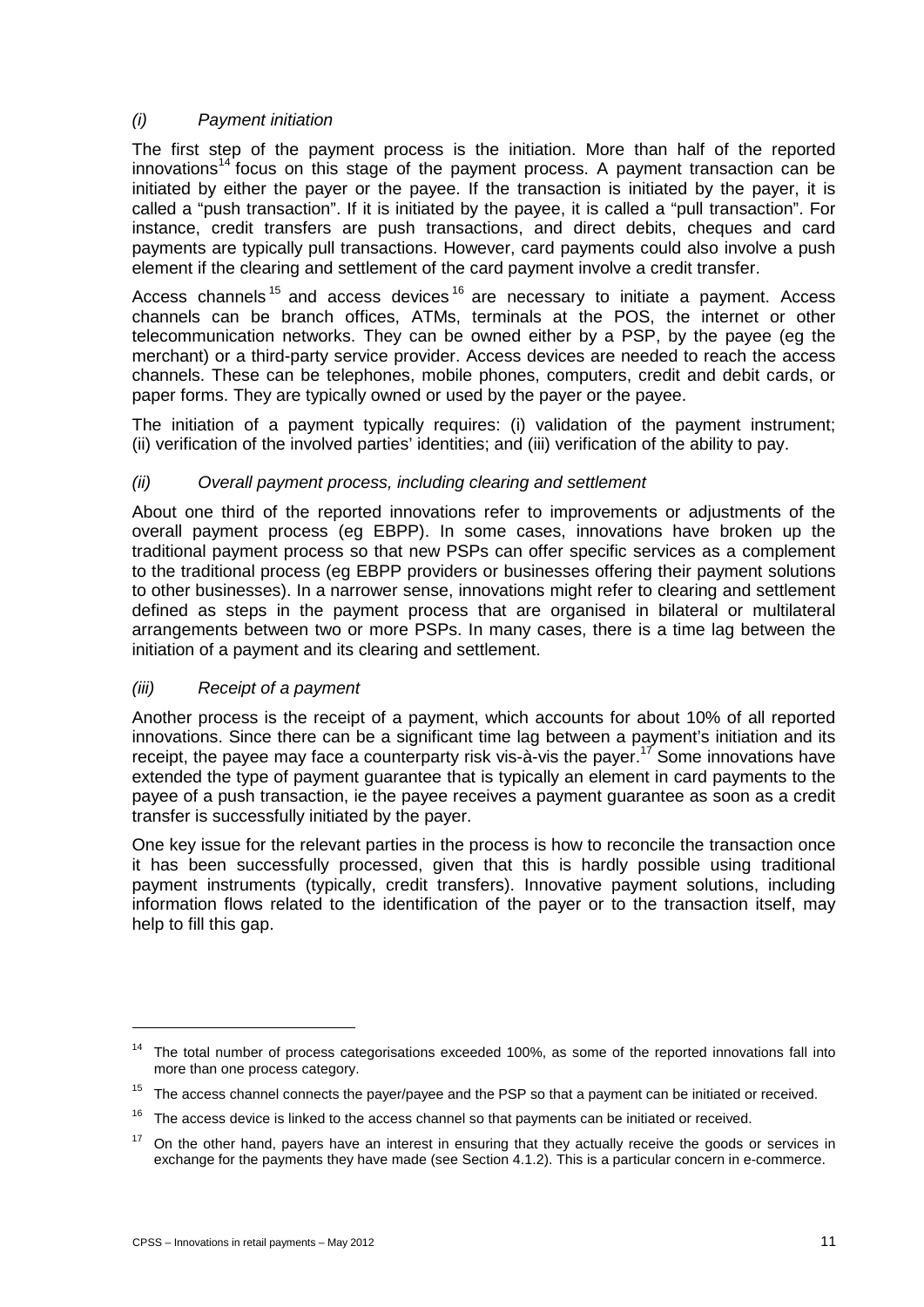## *(iv) New schemes*

The above categorisation focuses on the innovations that occur within the payment schemes – for example, innovative solutions for faster initiation of card payments. It is also possible that innovations create a completely new payment scheme (eg electronic money or virtual currency schemes). However, in general, these schemes are not completely separated from the "traditional" world, as they allow for flexible funding means (eg via credit transfers, direct debits and/or card payments) and are thus dependent on the traditional banking infrastructure (or on other infrastructure enabling, for example, conversion of cash into electronic money). All in all, about a quarter of the reported innovations are new schemes.

## <span id="page-17-0"></span>*2.3.2 Product-related categorisation*

Another way to categorise innovations in retail payments is to focus on the consumer experience, ie to identify product groups based on similarities in their use. In retail payments, two general approaches could be envisaged. First, the categorisation could be based on the access devices used to initiate payments (eg cards, mobile phones). Second, the access channel could be used for categorisation (eg internet, mobile telecommunication networks, POS). But neither approach is fully satisfying in the light of rapid technological change. For example, mobile phones can offer access to the internet as well as to mobile telecommunication networks. Moreover, a payment product using NFC chips at the POS might be based on various access devices, since NFC chips can be embedded in both cards and mobile phones. Similarly, a payment product might support a variety of access channels, allowing payments to be initiated via the internet, for example, as well as via the mobile communication network. A comprehensive classification would thus have to be based on a multitude of different dimensions.<sup>1</sup>

Nevertheless, a product-oriented categorisation can provide a useful overview of the key features, effects and risks of innovations in retail payments. This report will therefore make considerable use of this type of categorisation. To avoid the drawbacks of any single set of classification criteria, the working group also adopted a pragmatic approach. Overall, this report identifies five different product-related categories. (For the product-related categorisation of the fact-finding phase, see Annex 3.)

## *(i) Innovation in the use of card payments*

This product category relates to cards as access devices for payments. Roughly one quarter of all reported innovations are related to the use of card payments. Very often, these innovations are offered by card schemes and can usually be categorised into a three- or four-party model. A four-party model comprises card holders, accepting parties (eg merchants), issuers (eg card-issuing banks) and acquirers (eg banks or other service providers for the accepting parties). In a three-party model, the role of the issuer and that of the acquirer are combined. Alternatively, the products might also be classified as electronic money schemes.

Innovative use of card payments refers to the following access channels:

(a) Payments on the internet. Innovations in card-not-present transactions for online shopping (eg virtual card numbers).

See V Bleyen, L Van Hove and M Hartmann, "Classifying payment instruments: a matryoshka approach", *Communications & Strategies*, vol 79, 2009, pp 73–94: this paper attempts to combine the different categorisation approaches into a single classification scheme, which is structured like a matryoshka, or Russian doll, where the nested figurines represent different subclassifications.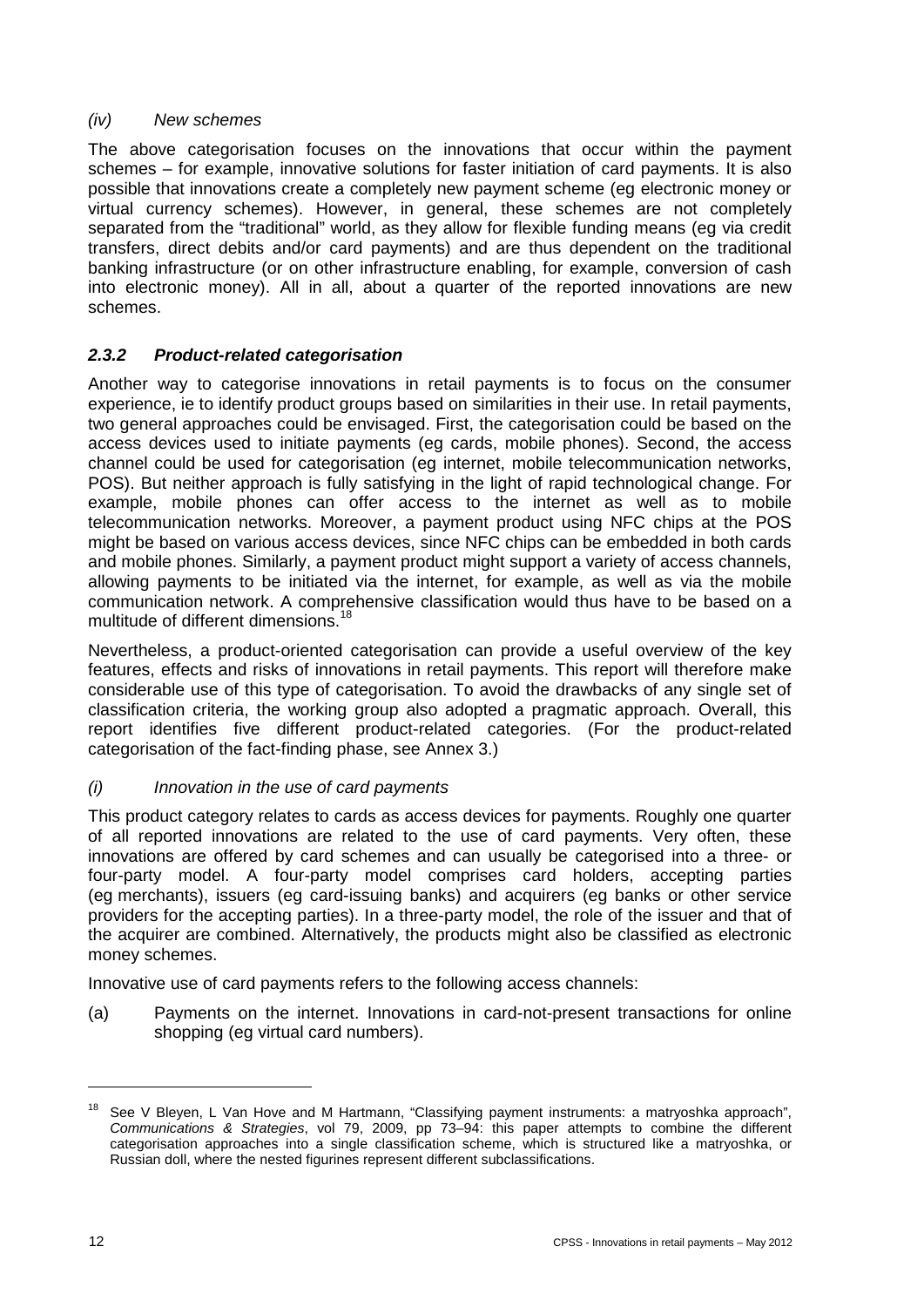(b) Payments at the POS, ie contactless card payments using NFC technology as well as new devices connected to mobile equipment that allow cards to be accepted.

Moreover, a number of innovations relate to the funding of card payments, notably the increasingly popular multipurpose prepaid cards that allow for the use of different access channels (eg ATM and POS). One impetus behind such innovations is the drive to make government payments more efficient.

#### *(ii) Internet payments*

Almost one fifth of the reported innovations are innovations in internet payments. This product group refers mainly to the access channel. In this case, payments are initiated by devices connected to the internet (eg desktop PCs, laptops, tablets and mobile phones), where payment instructions are transmitted and confirmed between customers or merchants and their respective PSPs in the course of an online purchase of goods or services (ie related to an e-commerce transaction). Thus, a credit transfer or a direct debit that is simply initiated by an online banking application is not considered to be a true internet payment.

In this category, the fact-finding includes the following three main types:

- (a) Online banking-based solutions that forward customers from the e-merchant's website to their online banking application. Such services are, in many cases, connected with bill presentment in e-commerce. Some service providers are authorised by the account holders' bank to initiate credit transfers on behalf of the bank customer from their systems, but others are not. The latter are known as "overlay payment services".
- (b) Escrow services where a third party is interposed between the payer (buyer) and the payee (seller) in an e-commerce transaction and ensures the delivery versus payment of the goods or services.
- (c) Electronic money payments via the internet.

#### *(iii) Mobile payments*

For the purposes of this report, it is not the access device but the access channel that defines a mobile payment. In this context, mobile payments are payments initiated and transmitted by access devices that are connected to the mobile communication network using voice technology, text messaging (via either SMS or USSD<sup>19</sup> technology) or NFC. This means that not only traditional mobile phones but also other devices such as tablet computers can serve as access devices for mobile payments. Almost a quarter of the reported innovations can be categorised as mobile payments.

As a corollary, payments, such as credit transfers or direct debits, that are only initiated and authorised via the internet using mobile phones (eg by a mobile banking application using an app on a smartphone) are not considered to be mobile payments; instead they are categorised as internet payments. The same is true for online payments where the mobile phone is only used for authentication purposes (eg by sending a transaction number (TAN) for online banking transactions via a mobile phone). POS payments using a chip embedded in mobile phones or NFC sticker posted on mobile phones are considered to represent card payment innovations provided that a card version of this service is available (typically, a

<sup>&</sup>lt;sup>19</sup> Unstructured Supplementary Service Data (USSD) is a communication protocol used by Global System for Mobile (GSM) mobile phones.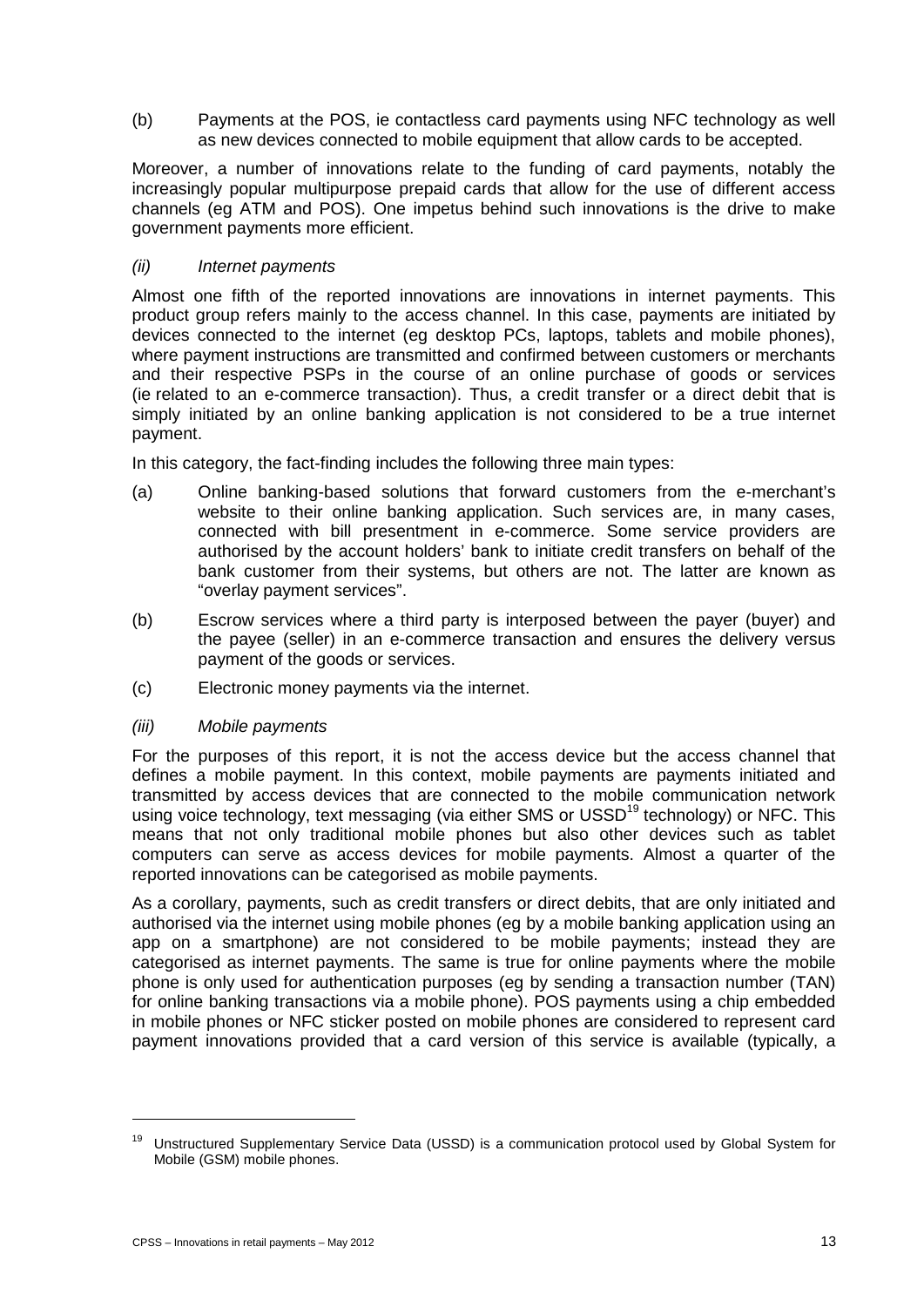credit card product embedded in a phone using NFC). Only if no card alternative is provided should it be considered to be a mobile payment.

Based on the above, three types of mobile payments were identified in the fact-finding:

- (a) Mobile payments using traditional bank accounts.
- (b) Mobile payments using the mobile phone bill collection process; payers pay the invoiced mobile payment amount as part of their mobile phone bill; the payee receives the amount from the mobile phone operator.
- (c) Mobile payments using prepaid accounts (sometimes called "mobile money").

## *(iv) Electronic bill presentment and payment (EBPP)*

These include both of the following processes: (i) the payee electronically presents the bill to the payer; and (ii) the payer initiates the payment using the electronically presented bill. Furthermore, the payer can store the bill and the related payment documentation electronically. Since there are no common standards for EBPP, there are proprietary solutions that may only include the electronic bill payment, but not the electronic presentment (see Box 2 for an example of EBPP). Around 10% of the reported innovations are related to this category.

#### Box 2

#### **Electronic bill presentment and payment with SADAD**

In the early 1990s, more than 60% of invoices in Saudi Arabia were settled, mainly in cash, at bank branches. This was inconvenient for customers and operationally inefficient for billers and banks. To overcome this issue, large billers made arrangements with banks to improve the bill collection process. As these efforts were not collaborative, however, each biller had to set up links with each bank. This resulted in a complex network of bilateral agreements, which had significant drawbacks.

Against this background, the Saudi Arabian Monetary Agency (SAMA) in 2004 established a new centralised system, known as SADAD, that provides a uniform interface between billers and banks and is open to all interested parties. SADAD offers a single platform for the management and reconciliation of invoices between companies and their retail customers. Billers can upload their invoices to the system, and customers can access and settle them through a range of banking channels that include POS, ATMs, online banking, telephone banking, bank branches and, in some cases, mobile banking.

With more than 100 billers linked, SADAD had a market share in 2010 of more than 91% of all invoices in Saudi Arabia. Thanks to the wide adoption of SADAD, the use of bank branches for invoice payments has declined from 73% in 2003 to 6% in 2010. Over the same period, the use of ATMs increased from 19% to 41% and online banking rose from 1% in 2003 to 35%.

## *(v) Improvements in infrastructure and security*

About a quarter of the reported innovations can be categorised as innovations that improve payment processing efficiency by, for example, optimising clearing and settlement arrangements and/or improving security.

This category includes:

- (a) Cheque truncation or cheque imaging systems.
- (b) Shortening the time for clearing and settlement.
- (c) Providing payment services to the unbanked or underbanked.
- (d) Security improvements.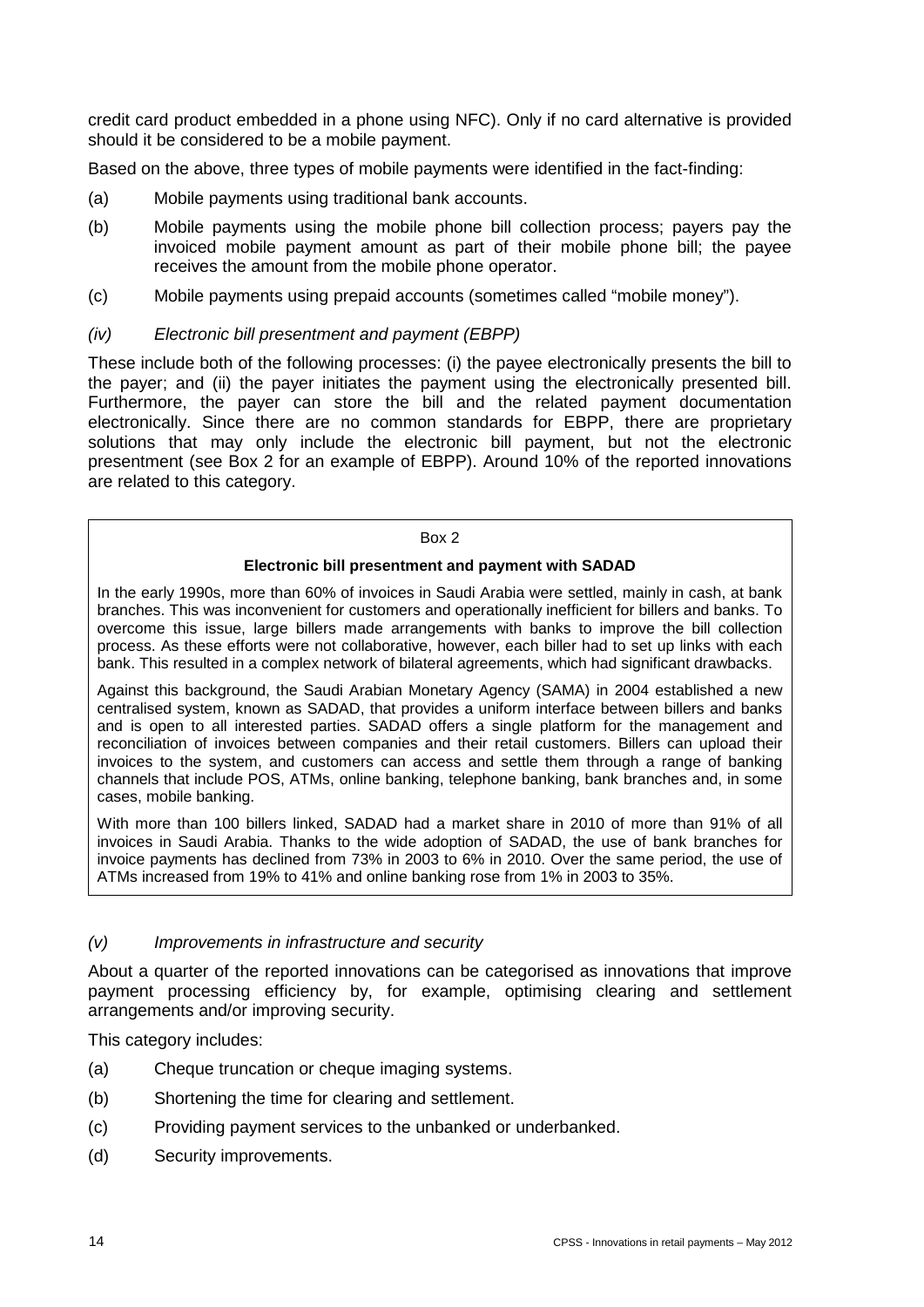It is worth mentioning that, in some countries, cheque truncation is considered to be not just an infrastructural innovation but as a broader innovation in the whole payment process. One example is a service that enables account holders to create cheques electronically and send them to billers at the POS. In other cases, account holders can deposit cheques by creating electronic images with special image acquiring devices, scanners or cameras attached to PCs or smartphones.

## <span id="page-20-0"></span>**2.4 Purposes of innovations**

Innovations often aim to exploit gaps in the existing supply of retail payment services. In this report, the purposes of innovation are grouped into two main categories, namely "improved efficiency" and "improved security". The former can be divided into several subcategories, such as reduced cash usage, lower processing costs, improved convenience, and inclusion of the unbanked or underbanked. In the fact-finding, the reporting central banks could attach up to four purposes to each innovation to better highlight its major objective. It is important to keep in mind that the purposes considered in this report are not exhaustive. Moreover, they are not necessarily mutually exclusive and they may be interdependent. Not every purpose necessarily has the same level of significance. Furthermore, these purposes need not necessarily reflect central banks' policy objectives.

According to the fact-finding exercise (see Annex 4 for details), the majority of innovations aim to improve convenience – seeking, for example, to increase the user-friendliness of the payment instrument for consumers or ease the implementation process for merchants accepting the payment instrument. This reflects the high importance of convenience to customers and merchants when they decide which payment method to use or to accept.

Second, more than half the reported innovations, mainly involving the innovative use of card and mobile payments, seek to cut down on the use of cash. Speeding-up of processing<sup>20</sup> also accounted for almost half the reported innovations. Purposes less frequently mentioned in the fact-finding phase include lower processing costs, $^{21}$  overcoming infrastructural lags, $^{22}$ including the financial inclusion of unbanked or underbanked customers, $^{23}$  improved security, fostering competition and reduced usage of cheques. Least frequently cited is the provision of governmental payments.

## <span id="page-20-1"></span>**2.5 Trends for retail payments**

Due to limitations on gathering precise statistical data, the working group's analysis of retail payment trends is based mainly on the fact-finding exercise.

## *(i) The market is dynamic, but few innovations have significant market impact so far*

Participating central banks reported a considerable number of new developments. However, the market impact of most of these innovations was assessed to be low. Moreover, while central banks were asked to identify innovations over the past 10 years, most of the reported

<sup>&</sup>lt;sup>20</sup> The purpose of speeding up processing, especially in payment initiation and clearing and settlement, is to achieve real-time or near real-time payments.

 $21$  A reduction in processing costs feeds through, in particular, to lower operating costs for PSPs or merchants. It should be differentiated from the meaning of costs in a macroeconomic context as used in Section 3.

<sup>&</sup>lt;sup>22</sup> Overcoming infrastructural lags aims to provide products or services that are not available via the existing infrastructure.

<sup>&</sup>lt;sup>23</sup> The purpose of financial inclusion is typically to provide low-income population groups in either developing or developed countries with improved access to financial services (see Section 4.1.5).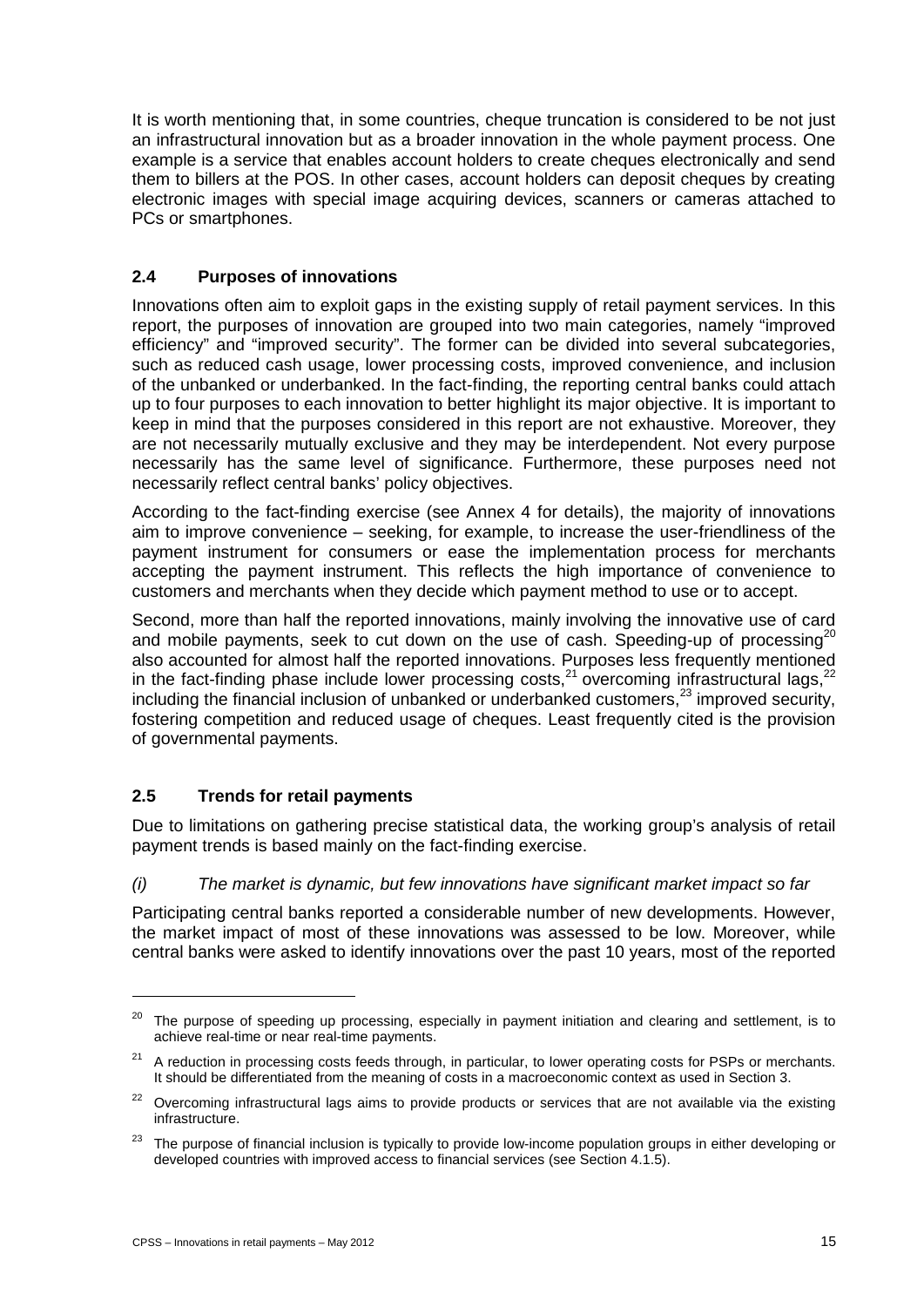innovations were introduced during the last five years. This may reflect the fact that many innovations had failed in the early years, and that few of them have lasted long enough to be reported.

## *(ii) Most innovations are domestic in scope, but similar products and categories have emerged worldwide*

Almost all reported innovations were developed for domestic purposes. Out of 122 reported innovations, only 25 were said to have international reach. Many of these are prepaid instruments used for cross-border internet or card payments. No new EBPP or mobile payment solutions for cross-border usage were reported. In general, similar types and categories of innovations were reported by most central banks, even though the exact focus in each economy might differ in line with domestic market conditions. This is illustrated by the definition of the five product categories, as outlined in Section 2.3.

## *(iii) Speeding-up of payment processing gained importance*

About half the reported innovations are intended to speed up payment processing. This trend towards speed is driven by both user demand and advances in technological capability. In some cases, specific mandates or interventions by public authorities can be an additional factor. The majority of reported innovations in infrastructure improvements are designed to facilitate real-time or near real-time processing with a view to speeding up interbank settlement. This type of improvement generally facilitates faster retail account-to-account transfers between consumers and businesses. Such innovations are not always voluntary but must, in general, entail cooperative efforts by the banking industry, sometimes with the central bank's involvement. In the non-interbank domain, various steps in the payment process have been accelerated, notably the initiation of payments at the POS or in ecommerce. In this respect, more than half of the reported innovations in card payments related to the use of contactless payment technology.

## *(iv) Financial inclusion as the driving force for innovation*

Financial inclusion is increasingly a topic of political relevance for national governments and international forums. About one fifth of the reported innovations aim at financial inclusion, either under a government mandate or because of new business opportunities opened up by an untapped market. They tend to focus on mobile payments, innovations in the use of card<br>payments and improvements in infrastructure and security (eq business payments and improvements in infrastructure and security (eg business correspondents/agents). Even if most reported innovations are designed for the domestic market, some might also be used for cross-border remittance payments.

## *(v) The role of non-banks is significantly increasing*

The role of non-banks in retail payment innovations has increased significantly, owing in part to the growing use of innovative technology that allows non-banks to compete in areas such as mobile and internet payments which are not yet dominated by banks. While half of the reported innovations are owned only by banks or central banks, the remaining half, mostly in mobile and internet payments, are either owned by non-banks or owned jointly by banks and non-banks. In more than half the cases where non-banks are scheme owners, they are new players in the market. This indicates that while some level of cooperation or joint ownership may exist, non-banks are increasingly competing with banks in the field of innovative retail payments. The fact-finding shows that, in many cases, the market impact of innovations is higher in the case of cooperation between banks and non-banks than for innovations offered solely by non-banks.

Box 3 outlines some of the trends observed in the eSEPA survey conducted by the ECB.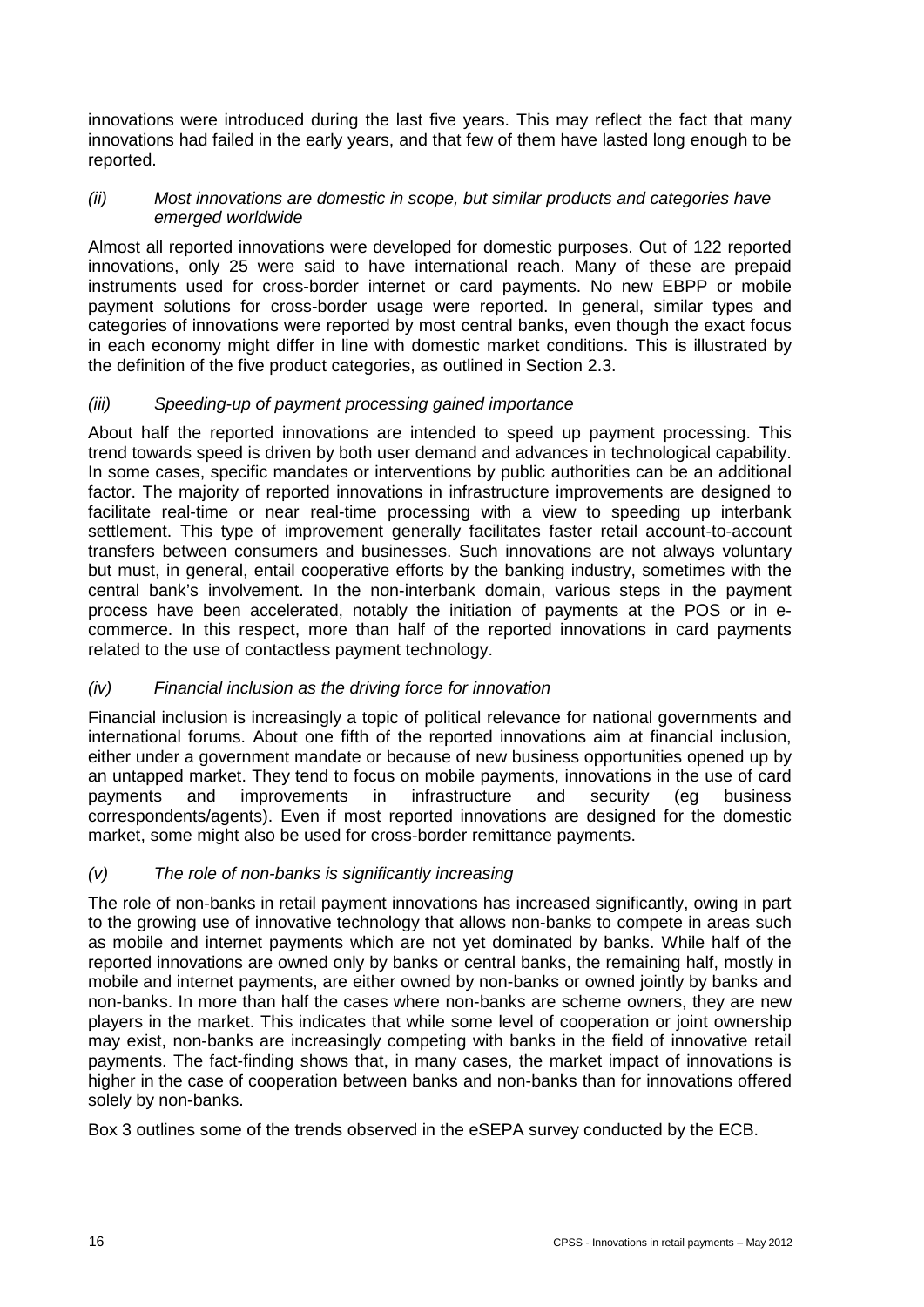#### Box 3

#### **The ECB's eSEPA survey**

The Single Euro Payments Area (SEPA) aims to establish a true internal market for non-cash retail payments in Europe. This project builds a path through which innovations in the field of retail payments can be channelled. The so-called eSEPA refers to a SEPA in which service providers make use of advanced information and communication technology when offering prepayment, payment and/or post-payment services based on the common set of payment instruments that have been implemented for SEPA.

The ECB, in close cooperation with the national central banks (NCBs) in Europe, conducted several surveys on retail payment innovations in 2004, 2005 and 2006. The last survey was held in 2010. One of the survey's objectives was to better understand the innovations developed and deployed in Europe. The questionnaire's addressees were PSPs such as banks and telecommunication companies that were identified by the NCBs.

The outcome of the survey suggests that:

- There are many innovations in retail payments that have a similar purpose or function. A large share of the reported innovations have been developed and designed only for the domestic market. SEPA might change this landscape in the future.
- Retail payment innovation is a dynamic process. Many innovations are in an early stage of development, and have high potential for growth.
- Most innovations are owned or controlled by banks. However, especially in mobile payments, a relatively large share of the reported innovations is owned by non-banks.
- Many innovations are related to the entire payment process (prepayment, payment and postpayment).
- Most innovations reported in the payment process aim to facilitate online purchases.
- Computers and mobile phones play a crucial role as access devices in most reported innovations. The internet seems to be the main access channel.
- The share of the reported innovations related to remote payments is far more significant than that of proximity payments.
- Both payers and payees benefit from innovations in terms of ease of use, speed of transactions and security.

Cooperation among the different stakeholders and/or interoperability of systems are crucial for the success of innovations. However, the balance between cooperation and competition is also important.

# <span id="page-22-1"></span><span id="page-22-0"></span>**Section 3: Characteristics of the retail payment market**

#### **3.1 Special features of the retail payment market**

The special features and microeconomics of retail payment markets that influence the costs and benefits of payments help frame the analysis of drivers and barriers in payment innovations. The concepts of economies of scale and scope in production are central to this analysis, as are the concept of two-sided markets and the theory of network effects.

The economics of retail payments are, to a large extent, similar to the economics of information processing, which today involves computer hardware and software as well as telecommunications and internet infrastructure. However payments may be initiated, they are typically cleared and settled in the form of electronic transfers between accounts in one or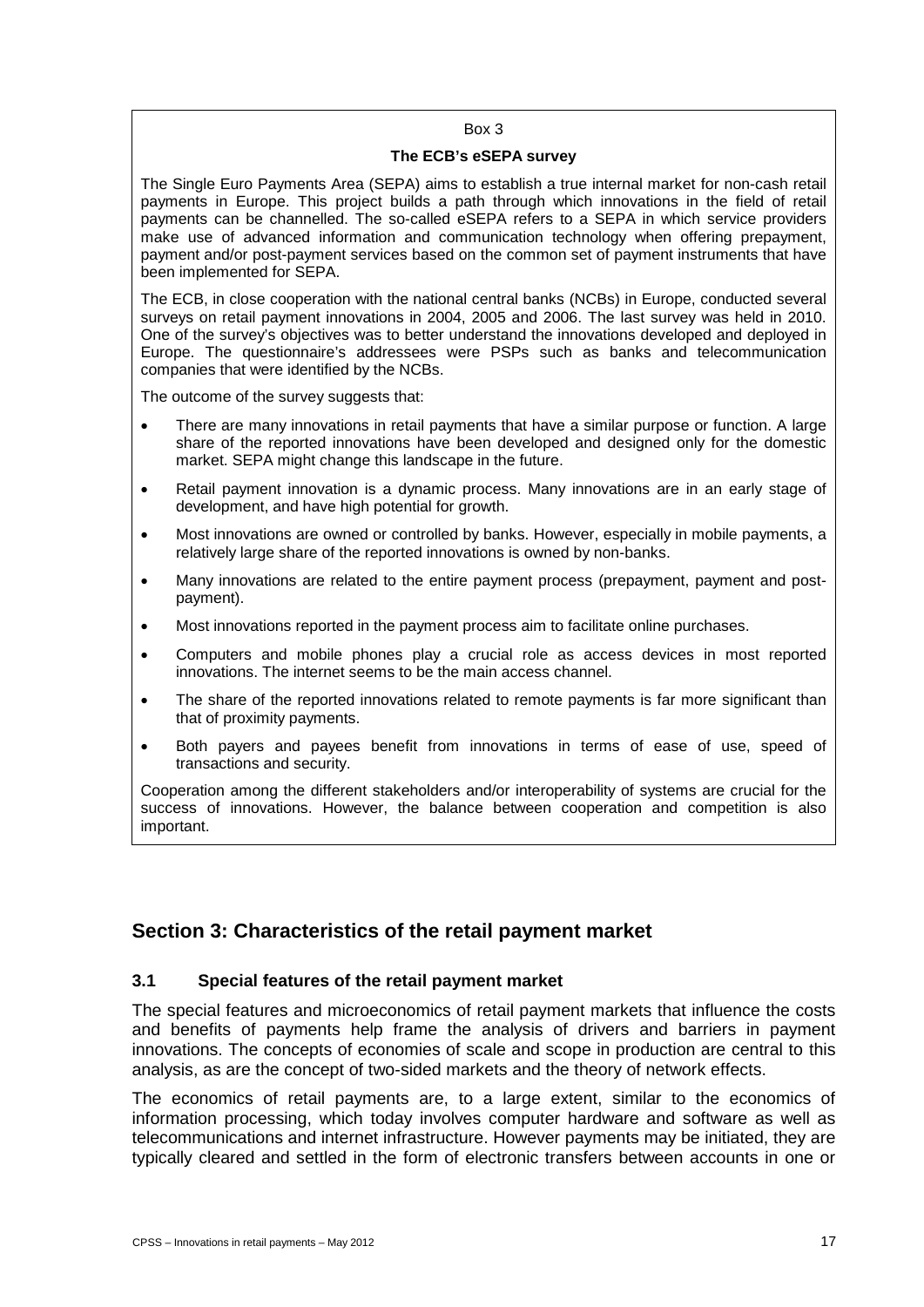two account-holding institutions, often involving the use of third-party communications infrastructure and technology services.

## <span id="page-23-0"></span>*3.1.1 Economics of payment production: economies of scale and scope*

Significant supply side economies of scale and scope apply to the payment infrastructure used to process payment information. Such economies are achieved when the average cost of producing a payment service decreases with the quantity produced (scale), or if the joint production of two or more products on the same infrastructure reduces the cost or improves the quality compared with producing them independently (scope).

In the short run, economies of scale can be quite substantial in electronic payments because the cost of producing just one more payment transaction (ie the marginal cost) may be close to zero on systems operating below capacity. If a system is growing, however, then existing infrastructure may need to be expanded or replaced as volumes rise. During expansions, the average cost of a payment may increase temporarily until the fixed investment costs are absorbed.

Economies of scope are common in payment intermediation because the infrastructure used to process one type of payment can often be used to process another type. For example, automated clearing houses (ACHs) often process several different kinds of payments on the same platform (eg cheques, credit transfers and direct debits).

Economies of scale and scope are important in evaluating the costs and benefits of payment innovations. On occasion, the benefits of multiple systems can outweigh the cost savings from maintaining just a single platform. For example, competition between payment systems can keep prices lower than if a monopoly existed. Further, different types of payment instruments may not be perfect substitutes, allowing them to satisfy different needs. Also, while a low-cost payment service is desirable, it may delay the entry of innovative payment methods until the new method can become cost-effective enough to compete with existing methods.

## <span id="page-23-1"></span>*3.1.2 Economics of payment consumption: network effects, platform competition and two-sided markets*

Alongside economies of scale and scope, network effects, externalities and demand side scale economies are also prominent characteristics of payment services markets. Like other information technology networks, the basic payment network effect derives from the fact that each additional user increases the value of the network for each of the existing users, ie adding one more node in the network creates a positive externality or "spillover" for all other nodes. A classic example of network externality takes place in the telephone network, where the value of holding a telephone for each user increases with the number of users accessible via the network. Because of high fixed costs, payment networks often need to sign up a minimum number of users, often referred to as the "critical mass", in order for the total value of the network to exceed the operating costs.

So that networks can link them together, the nodes must be compatible. This is generally achieved by using a common platform. The network externality often leads to the dominance of one platform, as users receive more benefits from interconnecting with a large network than with a small one.

The roadblock to innovation that the need to reach a critical mass represents can sometimes be overcome by creating incentives to join the network or by cutting the cost of doing so. If a payment network operator can seek out higher-value users, such as early adopters, then it can sometimes try to capture this consumer surplus and use revenues from that group to help achieve critical mass by subsidising lower-value users (ie new ones). Often this means that startup payment businesses require extra capital to subsidise users until the network is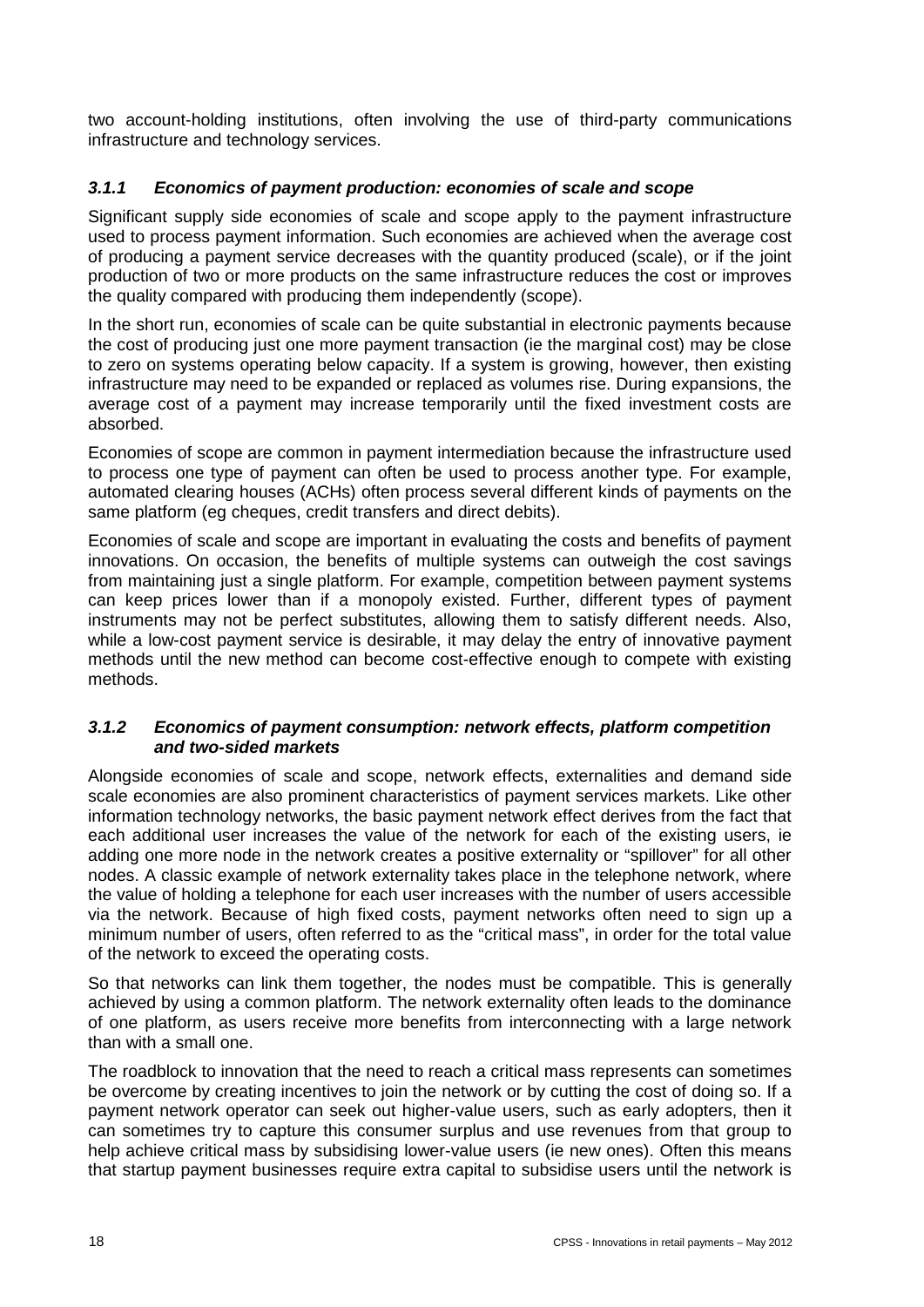large enough to support its own costs. Incumbent networks may therefore be at an advantage when introducing innovative new products because they do not need to expand the network to reach critical mass.

The kind of network effect described above is found in "one-sided" markets where sender and receiver are both part of the demand side of the service. Examples of such payment services are P2P or B2B services and the interbank RTGS payment systems typically used for large-value payments.

Critical mass issues are even more complex in a two-sided market where two distinct types of users are involved, such as consumers and merchants. In two-sided markets, the challenge of achieving critical mass is sometimes compared to the so-called chicken-andegg dilemma, recognising that unless both sides of the market adopt the innovation at the same time (ie unless a critical mass is reached on both sides of the market), the innovation will most likely fail because no side of the market has incentives to adopt it unilaterally.<sup>24</sup> A prominent example of a two-sided market is the market for card payments: consumers only want a card if their card is accepted for payment at a sufficient number of merchants, and merchants only want to accept cards if enough consumers use them. Therefore the major challenge for a two-sided market lies in achieving a critical mass of users on both sides. In the early stages at least, one way to overcome this problem may be a pricing strategy that lets the less price-sensitive side of the market subsidise the more price-sensitive one.

## <span id="page-24-0"></span>*3.1.3 Economics of club goods*

Many retail payment systems involve sharing information about users, entailing at minimum the identification of the source and destination account numbers for the funds transfer. Many payment systems also require information-sharing for authentication and fraud prevention. The ability to share information is thus an asset to PSPs. At the same time, privacy concerns and the risk of data breaches make information security imperative. In systems that require cooperation between different entities, more than one party may have access to the same user data.

Some payment systems (eg card networks) may be thought of as a "club good", in that membership is controlled.<sup>25</sup> Once in the system or "club", some aspects of the system can be like a "public good" among the members because use of the information within the system by a member does not diminish its availability to others. By the same token, damage to the system caused by one member, such as a failure to secure card user information that leads to a data breach, can damage the system's value for the rest of its members. Thus, PSPs have incentives to monitor standards and to impose rules on members, because a data breach can destroy confidence in the payment system or its reputation.

#### <span id="page-24-1"></span>**3.2 Innovation in retail payment markets and social welfare**

A payment system/market consists of the arrangements that create exchange of payment information and transfer of money (eg paper currency or account balances, between two parties). Money and, by extension, payment arrangements facilitate trade by solving the "double coincidence" of wants problem.<sup>26</sup> Different forms of money achieve this in different

<sup>&</sup>lt;sup>24</sup> See Box 6 for examples of unsuccessful innovations.

<sup>25</sup> See eg C Monet and W Roberds, "Optimal pricing of payment services", *Journal of Monetary Economics*, vol 55, no 8, 2008, pp 1428–40.

<sup>&</sup>lt;sup>26</sup> In an economy without money, a trade can only successfully occur if both parties to the trade offer exactly the commodity that the other party to the trade requires. If A offers apples in return for grain, a trade can only proceed if B offers grain in return for apples. Otherwise, no trade can occur.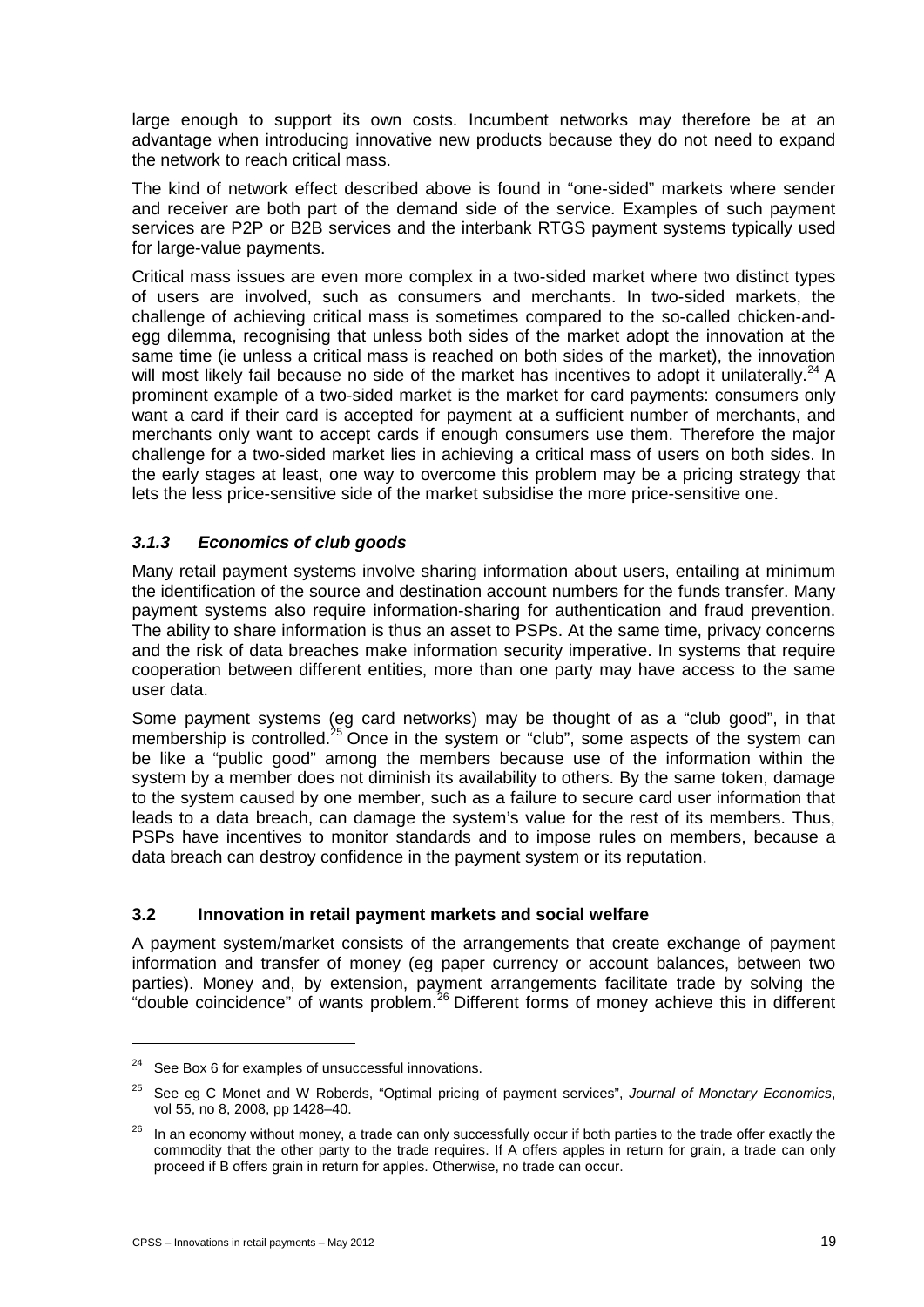ways and with different costs and benefits. Most people just want their payments to be safe, convenient and cheap, and their money to be liquid. Depending on the payment choices available and the motivations of payer and payee, it is sometimes necessary to sacrifice one of these attributes in favour of another in order to complete a transaction.

Payments are used as inputs to economic transactions and may thus be thought of as having costs and benefits. However, unlike ordinary goods and services, they have no independent worth except for their ability to support commercial activity and exchange. Economists therefore consider costs and benefits associated with the payment system to be transaction costs<sup>27</sup> that have a significant impact on economic behaviour. Different payment methods have different effects on such costs, meaning that the choice of payment instrument may be highly dependent on the types of economic transaction buyers and sellers want to make.

Innovations usually lead to changes that reduce costs or produce benefits. In this regard, the benefits provided by payment innovations may be regarded as a reduction in the costs that would otherwise be incurred by the parties involved (or society as a whole) in the absence of the innovations. In most cases, the net benefits to social welfare include more cost-effective processing methods that let resources to be reallocated to more productive uses or provide better trading opportunities for users. Innovations can arise through several channels: through the efforts of firms trying to make a profit or gain an advantage over competitors; through industry-level private or private-public cooperation; through a government mandate; or even through grassroots efforts by members of society (eg via social networks or opensource software projects).

Payment innovations can help to cut transaction costs through lower fees, increased convenience, improved services, or mitigated risks etc. They may also open up payment services to people who do not have or cannot qualify for a bank account or credit card (ie financial inclusion). For example, prepaid cards, which can be purchased over the counter and require minimal identification and credit evaluation, give the unbanked or underbanked access to purchases where those prepaid cards are accepted. Hence, prepaid cards can help their users avoid potentially costly alternative payment arrangements that may imply higher prices, longer waiting periods or extra trips, or they can allow goods or services to be bought where alternative payment instruments cannot be used.

Innovations in retail payments have developed along with innovations in the broader economy but must be studied in a framework that accounts for their specific features. As discussed by Berger, Hancock and Marquardt (1996), innovation in the payments system can be usefully analysed in a risk-cost frontier framework.<sup>28</sup> Risks include the counterparties' credit and reputation as well as the security and reliability of a payment system or solution. Costs include not only fees but also implicit features of a payment instrument (such as costs related to providing convenience to users), real resource costs and financial costs.

As depicted below (see Figure 3), payment innovations shift the "social payment technology frontier" towards the origin (from point  $a^{29}$  to b), allowing society to select a different mix of payments that allows a reallocation of resources in the economy to a situation with lower

 $\ddot{\phantom{a}}$ 

 $27$  Transaction costs include fees charged by a financial intermediary, as well as time, effort and money spent on gathering information and on bargaining and enforcing contracts.

<sup>&</sup>lt;sup>28</sup> A Berger, D Hancock and J Marquardt, "A framework for analyzing efficiency, risks, costs, and innovations in the payments system", *Journal of Money, Credit and Banking*, vol 28, no 4, 1996, pp 696–732.

<sup>&</sup>lt;sup>29</sup> This point shows the social choice before an innovation. It is at the point of tangency of the efficient payment technology frontier (PTF<sub>0</sub>), representing the social best practice from a technology, financial techniques and regulatory environment point of view, and the social indifference curve (SI<sub>0</sub>), which represents the highest level of social utility that can be achieved given this frontier.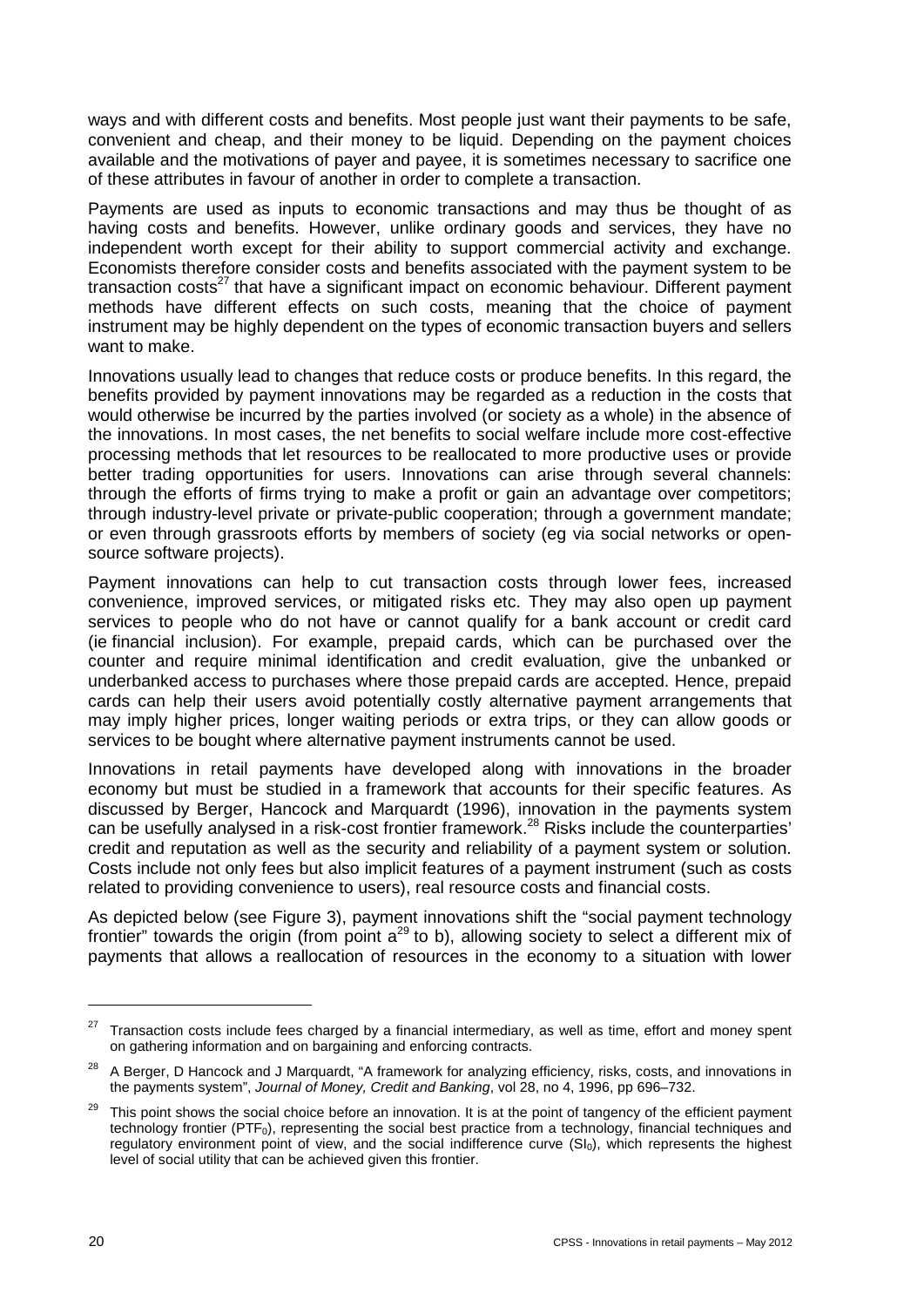cost, lower risk or greater convenience. On the other hand, barriers to achieving optimal choices can prevent the social optimum from being achieved, and feasible but inefficient outcomes with higher risks and cost may also exist (as depicted at point c).



Figure 3 **Social payment technology frontier**

 $PTF =$  payment technology frontier;  $SI =$  social Indifference curve.

Source: Working group.

Despite the reduced risk and cost that payment innovations can provide, consumers may take a long time to make widespread use of them. Immediate adoption is slowed by a variety of transition costs and risks, such as lack of familiarity, barriers created by scale and network economies or delays from coordination problems. Such problems may take time to resolve.

Among others, Rogers has studied how technology adoption is spread over time, a process commonly referred to as diffusion. $30$  In a typical case of a new technology that becomes successful, the adoption rate for innovations often follows an "S" or logistic curve (see Figure 4), which reflects consumers' differing appetite for adopting the new technology. As shown in the curve, a relatively small number of early movers typically adopt a new innovation when the product is launched. If the product is successful and reaches the acceptance stage, then the rate of adoption typically accelerates. As the innovation matures, the rate of adoption growth slows, as demand for the innovation reaches a saturation point. Market share at maturity varies depending on how universally applicable the innovation is, and on the definition of the market.

<sup>30</sup> E Rogers, *Diffusion of innovations*, fifth edition, 2003, The Free Press of Glencoe, New York.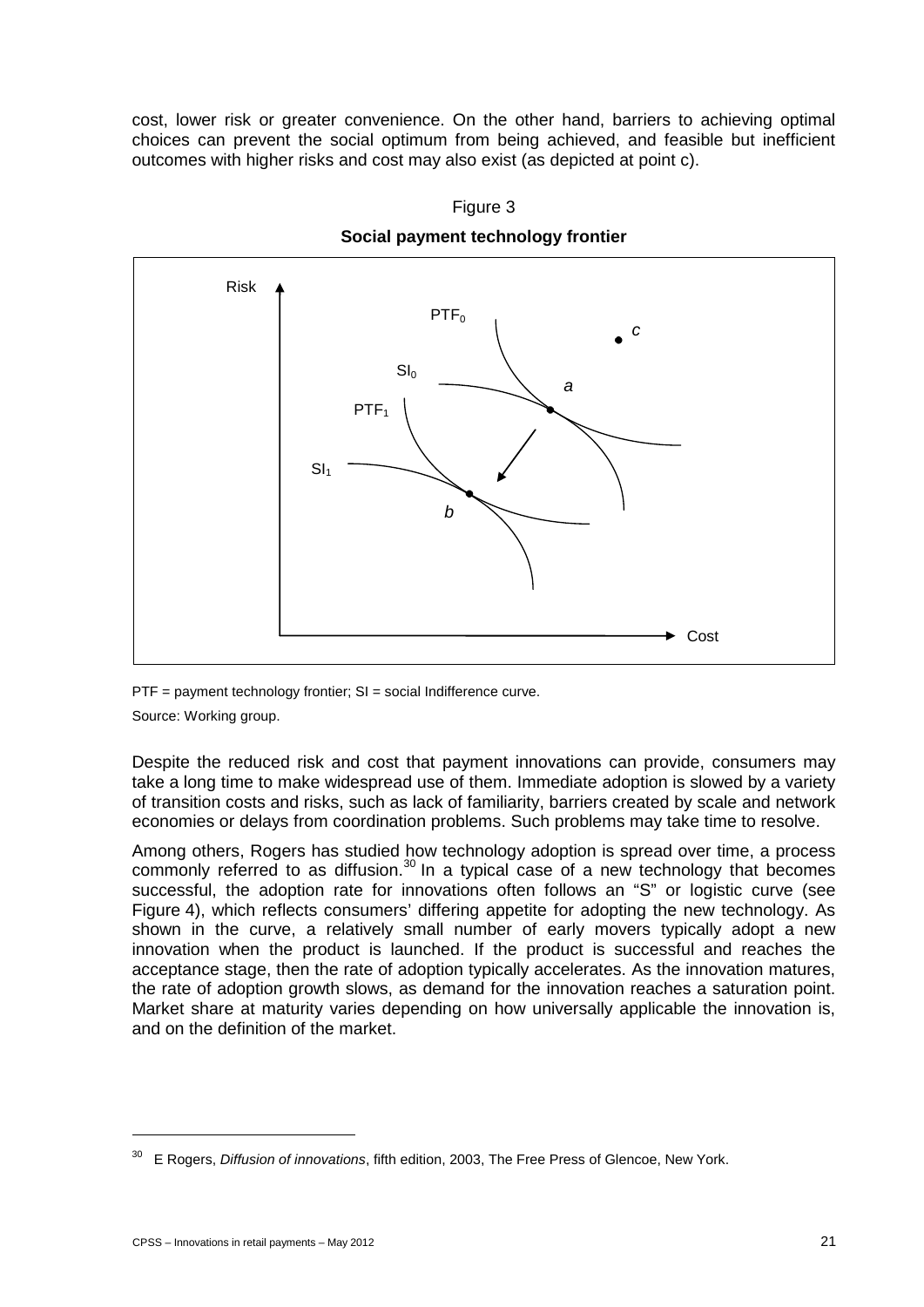Figure 4 **Adoption of innovations by consumers**



Source: Working group.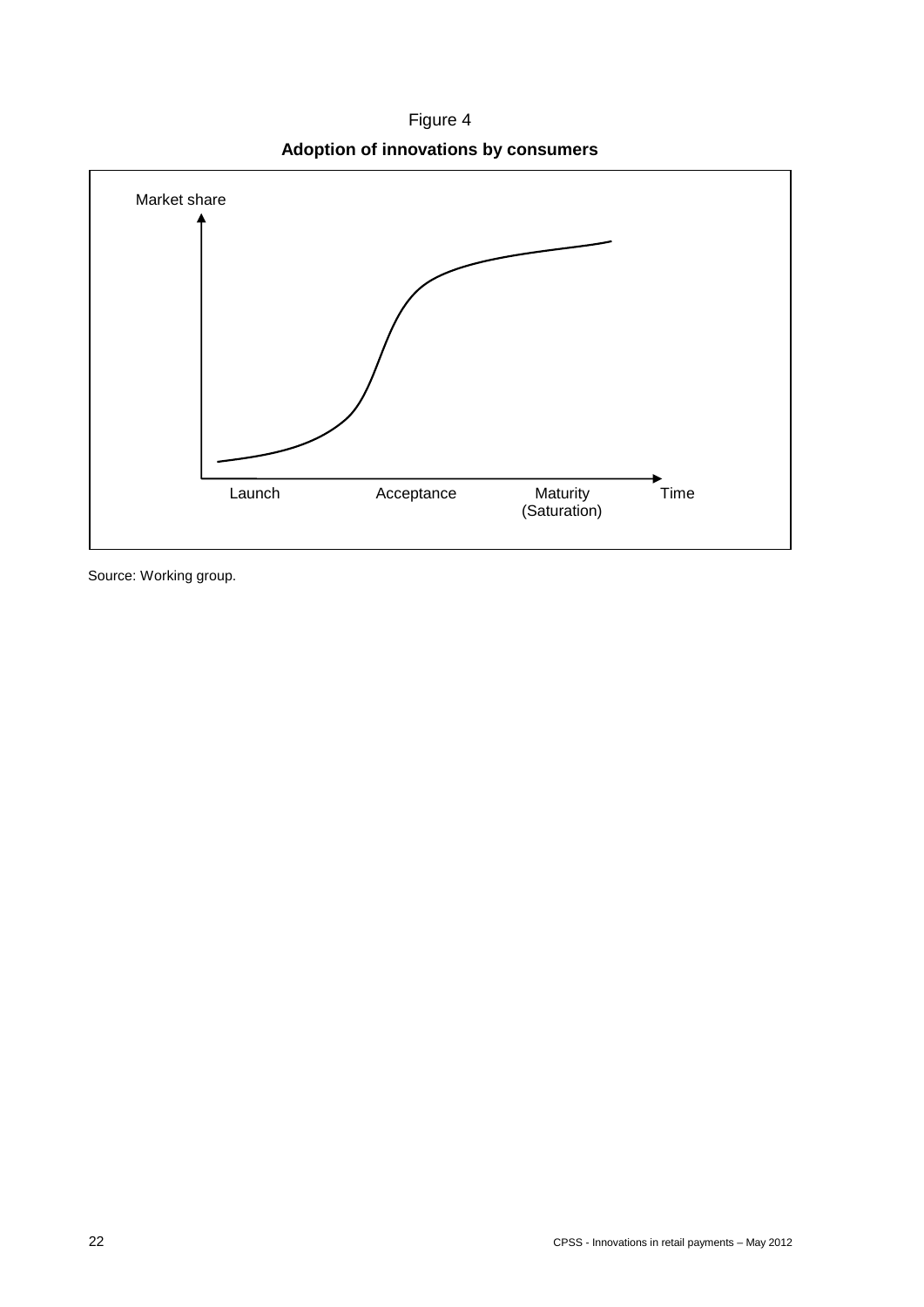#### Box 4

#### **Example of adoption and penetration of new payment instruments: debit cards in the United States**

In the United States, debit cards are now the most widely used non-cash payment instrument. Debit cards are an example of a successful payment innovation taking hold over the past several decades, most notably as a substitute for a significant number of cash, cheque and credit card payments at the merchant point of sale and in remote payments initiated over the telephone or internet.

Debit cards for use on the shared ATM networks and credit card networks, and which accessed transaction accounts at deposit-taking institutions, first became available in the mid-1970s.<sup>1</sup> At the same time, merchant terminals that could accept these cards began to appear. Purchases by debit cards were relatively rare throughout the 1980s, but grew to about 1.4 billion in 1995, 8.2 billion by 2000 and almost 38 billion by 2009. $^2$ 

It appears that critical mass for the debit card market was achieved in the mid-1990s when deposittaking institutions began to widely offer signature network-branded cards to consumers, driven in part by the higher fees available through the credit card networks. On the merchant side of the market, a rapid period of growth in terminals, including those with both PIN and electronic signatureacquiring capability, began around 1995. After 2003, growth in the number of physical terminals stabilised, while at the same time growth in remote payments over the internet was expanding. In 2009, more than 60% of debit card transactions did not require PIN authorisation, and were authorised using either a signature or other means.

Survey information on US households suggests that while, by the 1980s, typical households owned bank-issued debit cards and might have been using them as ATM cards or "cheque guarantee cards", most were not using them to make debit card purchases. <sup>3</sup> In 1992, only 7% of households in the United States (corresponding to about 8.6 million households) said they used a debit card to make a purchase but, by 2001, some 42% (about 50 million households) were using them for this purpose, perhaps encouraged by the expansion of merchant terminals. By 2007, the proportion had increased to about two thirds (78 million households). Consumer adoption of debit cards thus probably did not reach a saturation point before 2008, and public information on debit card payments suggests that growth levels leading up to 2009 have been sustained through 2011.

It should be noted that, even several decades after debit cards were introduced, growth rates for this payment instrument in the United States have continued at a double-digit rate, illustrating the long transition that is often observed in the adoption of payment innovations.

The network externalities that arise in retail payments have a strong impact on the incentives for adoption and the ultimate diffusion of technology.<sup>31</sup> The net social welfare of adopting a given technology often includes substantial transition costs. Consequently, the usefulness of incremental innovations cannot be ignored for dealing with the lock-in effect that might arise as a result of the network externality. Innovations that complement an underlying product

<u>.</u>

 $\_$ 

 $1$  During this period, debit cards also became available to access "money market accounts", offered by some stockbrokers.

<sup>2</sup> Estimates of debit card volumes exclude prepaid card volume and are from the *Federal Reserve Payments Study* [\(http://frbservices.org/communications/payment\\_system\\_research.html\)](http://frbservices.org/communications/payment_system_research.html). Prepaid cards, a recent innovation, are considered debit cards in the US, and general purpose debit and prepaid cards offered by banks and non-banks use the same infrastructure.

<sup>3</sup> Estimates of consumer adoption of debit cards are from the *Survey of Consumer Finances* conducted by the Federal Reserve Board.

<sup>31</sup> See A Milne, "What is in it for us? Network effects and bank payment innovation", *Journal of Banking and Finance*, vol 30, no 6, 2006, for details of network effects and their impact on bank payment innovation.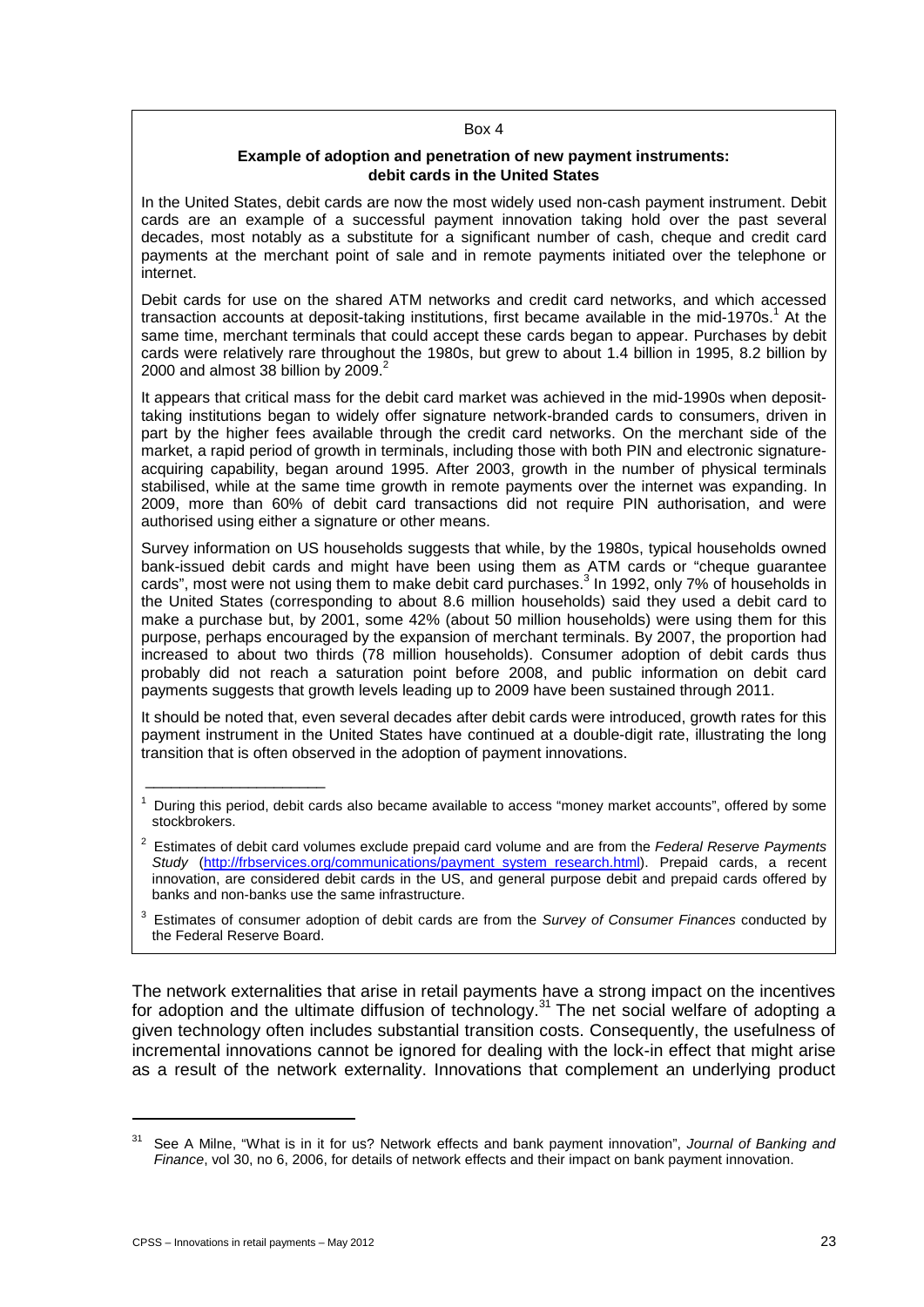innovation can often help spur growth by targeting certain barriers to adoption. Recognising transition costs as an important part of the social welfare analysis of a payment innovation also causes the timing of a transition towards a new innovation to be viewed as an important factor for maximising social welfare. Where payment solutions, systems and markets rely on technological infrastructures, improvements in technology can have a direct impact within the payments industry.

Innovation in retail payments adds to the set of payment options for consumers, allowing them to choose the most efficient and convenient way of paying and increasing competition. This, in turn, might result in savings for society as a whole. According to Humphrey et al (2003), $32$  as a general rule of thumb, electronic payments<sup>33</sup> cost between a third and a half as much as paper-based payments. The authors conclude that moving from a wholly paperbased payment system to a nearly all-electronic system may save more than 1% of a country's annual GDP once transition costs have been absorbed. The Australian government (2006) commissioned a study of the impact of migration to electronic payments in Australia. They looked at five key areas of change and estimated that greater use of electronic payments could potentially save some USD 2 billion each year, which was equivalent to an increase of 25 basis points in GDP.<sup>34</sup>

The net aggregate societal cost of making payments is a recurring topic in the economic literature, and a significant number of contributions have tried to shed light on this debate. $35$ One major theme is the persistence of paper currency despite advances in electronic technology and the increasing presence of the internet and electronic devices in developed and developing countries. The cost studies help to raise a general awareness of the cost of payments for different stakeholders. In general, they show that the total costs for making payments in a society generally have the potential to be reduced and individuals' choice of any payment method often generates costs for someone else. Empirical studies on the costs and benefits of payments provide evidence that electronic payments are usually the most cost-effective or even the optimal choice compared with paper-based payments.

# <span id="page-29-0"></span>**Section 4: Drivers for and barriers to retail payment innovations**

Based on the trends observed from the fact-finding and the economics of retail payments, this section classifies into exogenous and endogenous factors the different drivers for innovations and barriers to them. Exogenous factors relate to those that are determined

<sup>32</sup> D Humphrey, M Willesson, T Lindblom and G Bergendahl, "What does it cost to make a payment?", *Review of Network Economics*, vol 2, no 2, 2003.

<sup>&</sup>lt;sup>33</sup> The term "electronic payments" refers to payments that are wholly or partly processed electronically.

<sup>34</sup> Centre for International Economics and Edgar, Dunn & Company, *Exploration of Future Electronic Payments Markets*, report prepared for the Department of Communications, Information Technology and Arts (DCITA) and industry sponsors, 2006.

<sup>&</sup>lt;sup>35</sup> A comprehensive survey and discussion of payment cost studies can be found in Bank of Portugal, "Retail payment instruments in Portugal: costs and benefits", 2007; National Bank of Belgium, "Coûts, avantages et inconvénients des différents moyens de paiement", 2005; M Bergman, G Guibourg and B Segendorff, "The costs of paying – private and social costs of cash and card", *Sveriges Riksbank Working Paper Series*, no 212, 2007; H Brits and C Winder, "Payments are no free lunch", *Netherlands Bank Occasional Studies*, vol 3, no 2, 2005; O Gresvik and G Øwre, "Costs and income in the Norwegian payment system 2001 – an application of the activity-based costing framework", *Central Bank of Norway Working Papers*; no 8, 2003; D Humphrey, M Willesson, T Lindblom and G Bergendahl, "What does it cost to make a payment?", *Review of Network Economics*, vol 2, no 2, 2003; K Takala and M Viren, "Efficiency and costs of payments: some new evidence from Finland", *Bank of Finland Research Discussion Papers*, no 11, 2008; and A Turján, "Costs of retail payment habits of the public sector", Magyar Nemzeti Bank, 2011.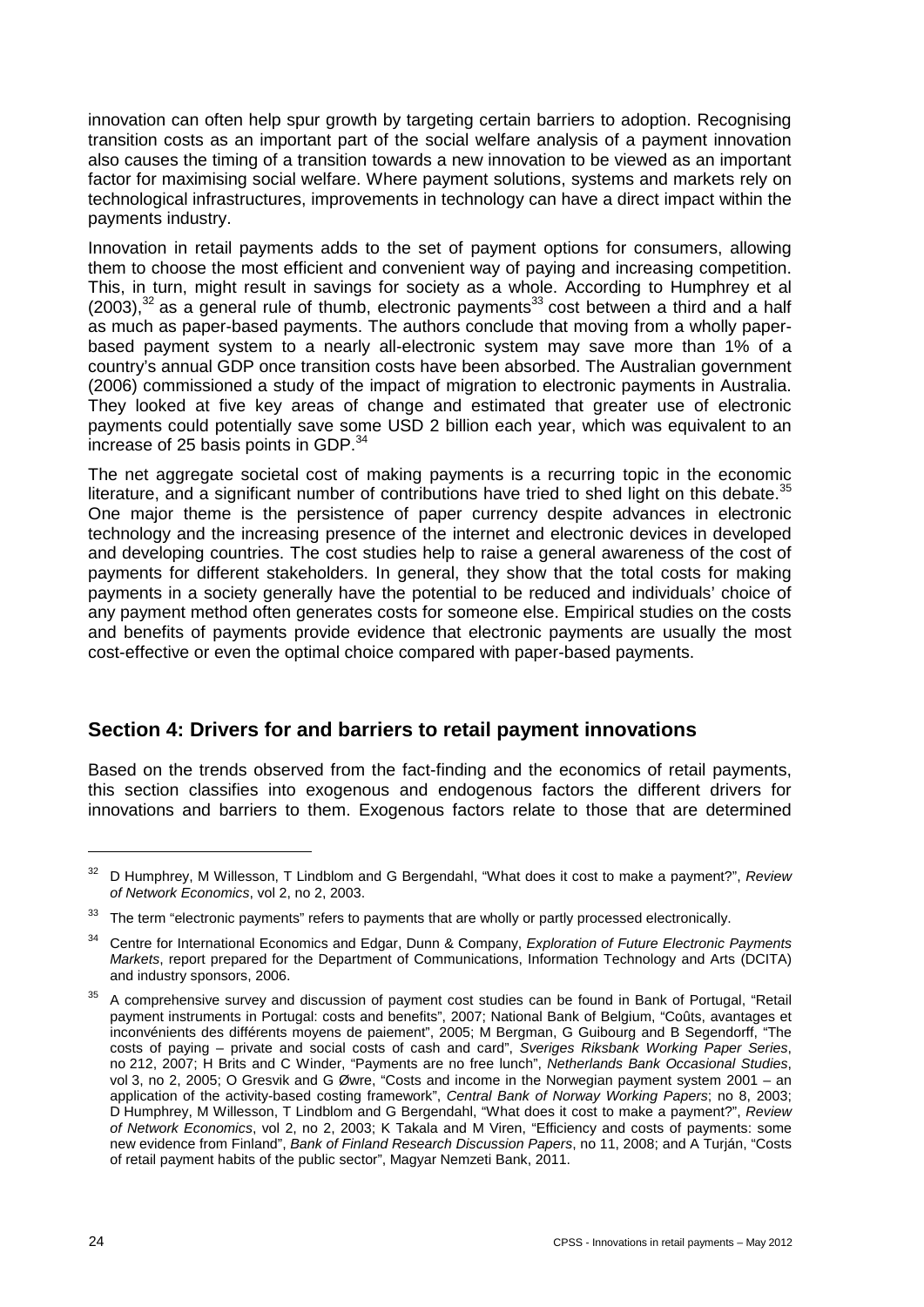outside the payment's ecosystem, notably technical developments, user behaviour and regulation. On the other side, endogenous factors are determined inside the payment's ecosystem, ie cooperation, standardisation, price structure and security. This classification is meant to be neither exhaustive nor mutually exclusive.

## <span id="page-30-0"></span>**4.1 Exogenous factors for retail payment innovations**

#### <span id="page-30-1"></span>*4.1.1 Technical developments*

Technology is one of the fundamental catalysts for new or improved payment services and, consequently, the new business models that allow an innovation to be brought to the market. In retail payments over the past decade, the rapid growth in e-commerce has led, for example, to the creation of new payment methods aimed specifically at e-commerce and online P2P transactions. Moreover, higher penetration of mobile phones and smartphones, together with the associated infrastructure, has turned mobile phones into new access channels both for executing traditional payments (eg credit transfers) and for entirely new payment schemes. At the same time, NFC technology could make proximity payments even faster and more convenient.

#### Box 5

#### **The diffusion of information and communications technology within the payments system**

The Bank of Italy has recently surveyed firms and governmental entities on the use of electronic payments. The most frequently cited reasons for operating online are expectations of lower costs and enhanced operating efficiency. Less frequently cited reasons, except by firms that operate both domestically and abroad, are market-related factors and the aim of reaching new customers. The main remaining obstacles are the need for direct contact with the counterparty, the low number of online counterparties and the uncertainty as to counterparties' trustworthiness.

The survey also shows that, to increase the use of online banking services, firms consider the following factors important: clear trustworthiness of counterparties, standardised services, clear rules, saving of time, the modest organisational changes required in order to conduct transactions, and the strong incentives offered by banks.

The survey responses from government entities indicate that a good portion of the innovations in the public sector continue to be the result of legislative requirements.

#### <span id="page-30-2"></span>*4.1.2 The influence of user behaviour*

The demand for certain types of services is the basis for a valid business case, either through the utilisation of potential revenues or through the realisation of economics of scale and scope in producing the services. Therefore, user behaviour is probably the most important driver for innovation. As the fact-finding shows, innovations in the area of retail payments are strongly driven by end users' need for payment instruments that are more secure, efficient and convenient. For example, (i) growth in e-commerce has resulted in growing demand for innovative payments; (ii) end users are continuously looking for more convenient ways of making payments; and (iii) growing security concerns among end users have pushed service providers to develop and implement enhanced security measures. In contrast, a misleading evaluation of user behaviour is likely to deter users from taking up an innovation (see Box 6 on lessons learned from unsuccessful innovations).

Every payment instrument has different security, convenience and efficiency characteristics. These are often perceived differently by different players. However, merchants and consumers generally prefer to accept or choose payment instruments that deliver the most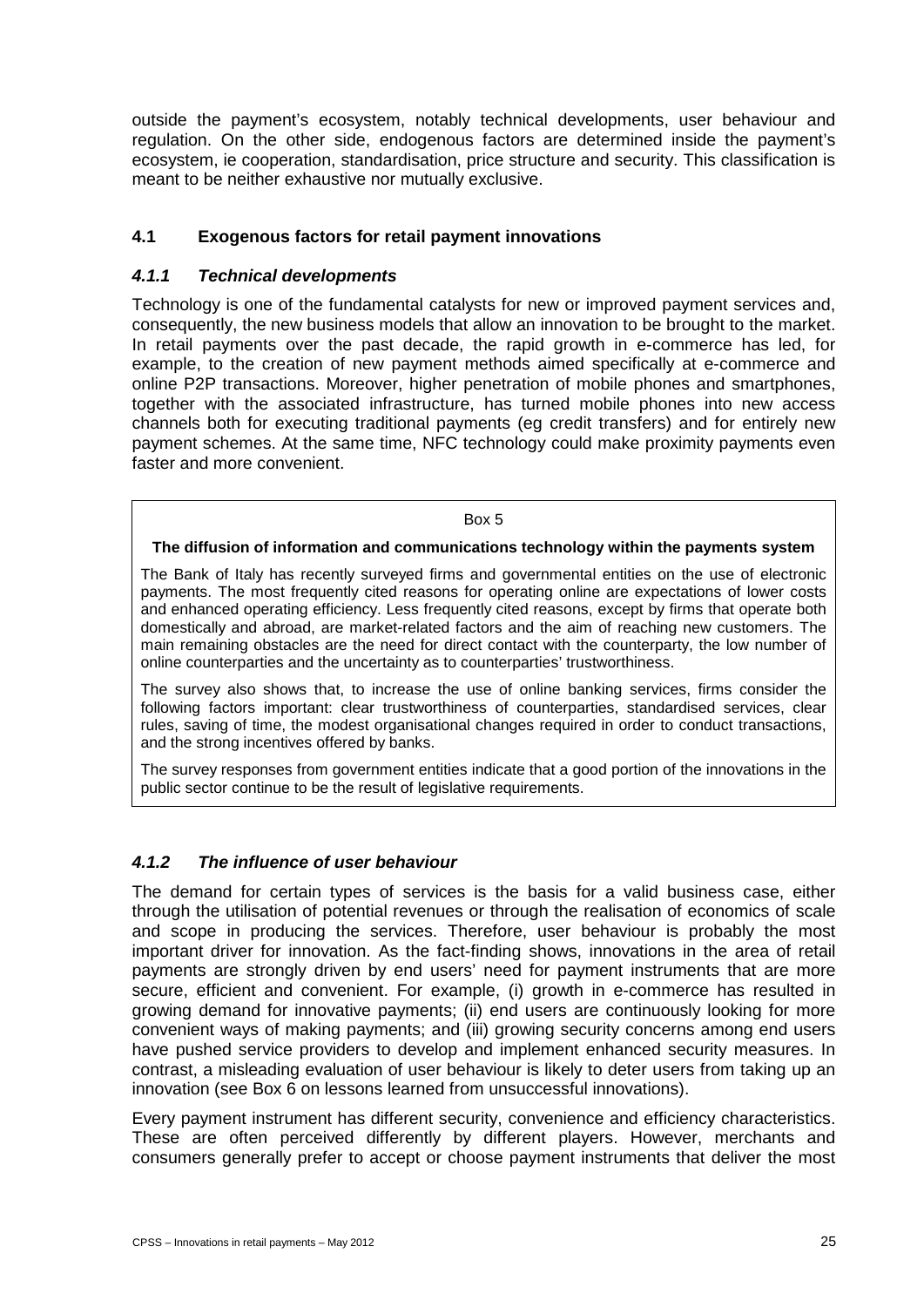benefits, and they are unlikely to change such preferences in the absence of some significant expected advantages.

From a consumer perspective, the relevant factors include:<sup>36</sup> (i) ease of use (convenience); (ii) speed of the payment process; (iii) protection against the default of parties involved in the payment process and against security breaches; $37$  (iv) acceptance by merchants; (v) lower costs; and (vi) enhanced data privacy<sup>38</sup> and anonymity. In general, individual behaviour can be explained by the following four factors: 39

- The peculiarities of specific payment instruments.
- Demographic factors, eg age, education, income level.
- Transaction characteristics, ie transaction amount, type of goods, location.
- Financial incentives, ie transaction charges, discounts, reward programmes.

The use of payment instruments can be considered a complex but rational process. Consequently, behavioural changes might only be expected in the following cases: (i) new opportunities eg created by new technologies; (ii) different strategies on the part of payment service providers and merchants; and (iii) positive learning effects, benefiting from experiences in new environments (eg e-commerce).

In the same way, merchants may decide to offer a variety of payment options according to various criteria, such as speed, cost, convenience and security. Additional factors include the access channel through which the transaction occurs, eg at the POS, via mail, telephone or internet, and the main customer group and the number of customers actively using the payment instrument. With regard to costs, substantial differences might be identified depending on the scale of the merchant's business. Moreover, adoption costs, such as the need to upgrade terminals to accept new payment instruments, might play an important role in the decision-making process. Customer preferences might be reflected mainly in the relative intensity of use. Therefore, the more consumers use a specific instrument, the more it is valued by merchants.<sup>40</sup> Owing to the two-sided nature of the payment market, merchants may also adopt a more costly instrument if they believe that customers will prefer its use.

In the case of e-commerce, buyers and sellers may have no face-to-face or other contact. In addition, the relationship between buyer and seller is often short-lived. Moreover, unlike for proximity purchases, there is a difference between the points in time (i) when the order is placed by the buyer, (ii) when the payments are made, and (iii) when the goods are delivered to the buyer. To reduce the risk of not receiving the ordered goods or the money, customers would ideally prefer delivery before payment, while merchants would prefer payment before delivery. In addition, merchants will prefer solutions that offer interfaces to their existing applications, thereby keeping integration costs low. Innovations may provide new

 $\ddot{\phantom{a}}$ 

<sup>36</sup> See eg Deutsche Bundesbank, *Payment behaviour in Germany – an empirical study of the selection and utilisation of payment instruments in the Federal Republic of Germany*, 2009.

<sup>&</sup>lt;sup>37</sup> A survey by the French Observatory for Payment Cards Security in 2010 showed that new authentication systems would encourage about one fifth of the consumers that responded to the survey to make more purchases.

<sup>38</sup> A survey by the Reserve Bank of Australia in 2010 showed that the survey participants considered improved privacy to be a fairly important factor that could encourage them to make more payments online than currently.

<sup>39</sup> See also A Kosse and D Jansen, "Choosing how to pay: the influence of home country habits", *Netherlands Bank Working Papers*, no 528, December 2011.

<sup>&</sup>lt;sup>40</sup> See C Arango and V Taylor, "Merchant acceptance, costs and perceptions of retail payments: a Canadian survey", *Bank of Canada Discussion Papers*, 2008-12.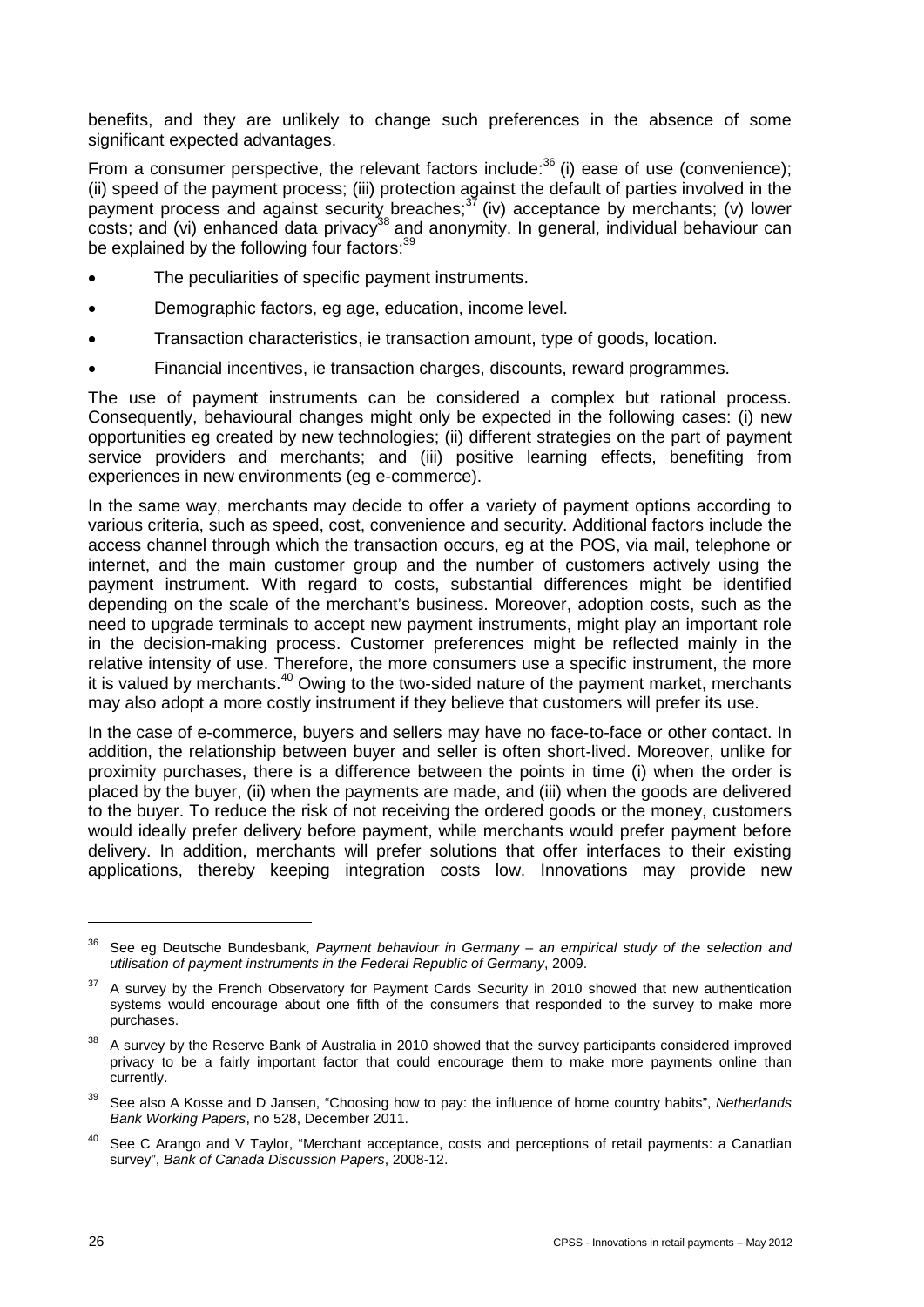opportunities by better balancing the interests of consumers and merchants in such an environment. Furthermore, an increase of cross-border e-commerce might stimulate the development of new or improved payment products. Some studies indicate that, due to a different range of accepted payment instruments and differences between domestic and cross-border consumer demands (ie regarding safety and security), the payment solutions currently offered for cross-border online shopping often do not satisfy consumers' needs.<sup>41</sup> Closing this gap might be an interesting business case and therefore a driver for innovation.

#### Box 6

#### **Lessons learned from unsuccessful retail payment innovations**

During the mid- to late 1990s, a large number of card-based electronic money products were launched in various countries, many of which have either been terminated or have lost momentum. Some of these have been reported by the working group members as failures, and these give valuable insights on the success factors for innovation.

One example is a stored-value electronic money card that was co-badged with a leading international debit card brand and could be loaded at most ATMs in the country. Despite such factors catering to the convenience of cardholders, the card had some disadvantages for the consumer. The stored value on the card did not pay any interest and was irrevocably gone in case of a card loss. Merchants were required to install a separate electronic money terminal to accept the card – a disadvantage that may not have justified the expected benefits. Consequently, merchant acceptance of the card remained low relative to other payment instruments. Moreover, the card option could not be used at most payment points where the card could have had a clear comparable advantage (in convenience) over coins.<sup>1</sup> Hence, the use and acceptance of the card remained low.

Another example is a standalone electronic purse scheme aimed to offer a product that would save time and lower risks for both merchants and consumers, cut costs for merchants, and reduce the need for cash management. However, merchants doubted the benefits from this scheme, and most of the large merchants did not accept the card on the grounds that they did not believe in the product. Given this, few small or medium-sized merchants were willing to subscribe to the scheme. The scheme was also burdensomely slow to use and badly integrated into the merchants' payment infrastructure. After some initial experimentation, consumers could see no advantages vis-à-vis classic payment methods and soon stopped using the card, and shortly thereafter the scheme was abandoned.

Several lessons can be learned from these and other examples. First, products that do not fulfil a specific demand from both consumers and merchants, or fail to meet their expectations, will most likely fail to achieve a critical mass on either side of the market. As a result, neither accepting merchants nor consumers can benefit from positive network externalities that are common in prospering two-sided markets. Nor will they benefit from scale economies. Finally, innovations launched by incumbents in the payments market face the same disadvantage as a new player in that they may find themselves competing against the incumbents' own well established products.

The following sections on demand for real-time or near real-time payment processing, public transport and financial inclusion could be considered as a dimension of user behaviour, but these topics deserve to be covered separately owing to their specific importance.

-

\_\_\_\_\_\_\_\_\_\_\_\_\_\_\_\_\_\_\_\_\_

For example, unmanned sales points such as parking meters and ticketing or vending machines where consumers need to produce the correct amount of coins for a purchase and where consumers do not have an alternative to cash.

See N Jonker and A Kosse: "Towards a European payments market: survey results on cross-border payment behaviour of Dutch consumers", *Netherlands Bank Occasional Studies*, 1-2008.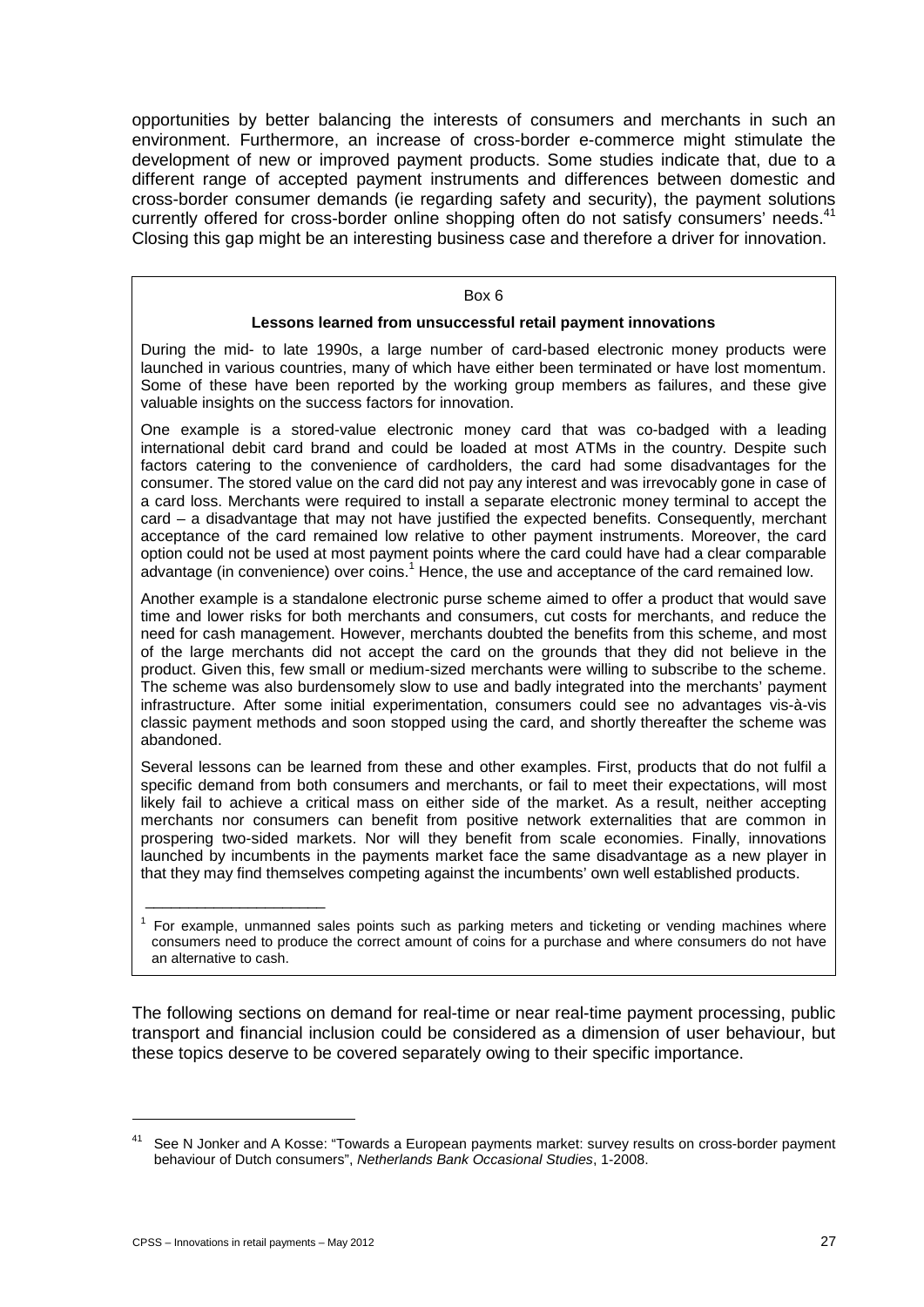## <span id="page-33-0"></span>*4.1.3 The demand for real-time or near real-time payment processing*

Real-time or near real-time payment processing represents one example of a successful implementation of a demand-oriented business case. Most retail payment instruments involve a certain processing time that results in settlement lags. Settlement lags give rise to counterparty credit risk and liquidity risk. For example, a merchant who has sold a product to a customer paying with credit transfers faces the risk that the transaction amount will arrive in his/her account either late (liquidity risk) or not at all (counterparty credit risk). Speedingup of payment processing can mitigate these risks. It also gives financial intermediaries less scope for exploiting liquidity caused by processing delays (bank float) at the expense of the users. Speeding-up of processing may also increase cost efficiency by (i) shifting customers to more efficient access channels for initiating payments (eg from paper to internet); (ii) modernising and consolidating the payment infrastructure (eg establishing economies of scale); and (iii) facilitating straight through processing (STP), thereby cutting processing costs, especially if the use of cash is reduced. In recent years, some public authorities have intervened to foster faster payments.<sup>42</sup> It should be noted, however, that the business case for the speeding-up of payment processing is not universal. Many payments are made, for example, on a periodic basis to parties with whom there is an existing relationship and very low risk. Moreover, faster payments might involve higher processing costs or greater operational risk. The fact-finding shows that three approaches are commonly used to increase the processing speed of retail payments.

#### *(i) The use of RTGS systems*

Many countries use RTGS systems to settle aggregated interbank obligations arising from the clearing of retail payment systems, but such systems are not geared towards settling individual retail payments (especially very low-value transactions). Nevertheless, in some countries, RTGS systems do play a prominent role in settling retail payments (see Box 7).

 $\ddot{\phantom{a}}$ 

See also B Summers and K Walls, "Emergence of immediate funds transfers as a general-purpose means of payment*"*, *Economic Perspectives*, Federal Reserve Bank of Chicago, Third Quarter, 2011.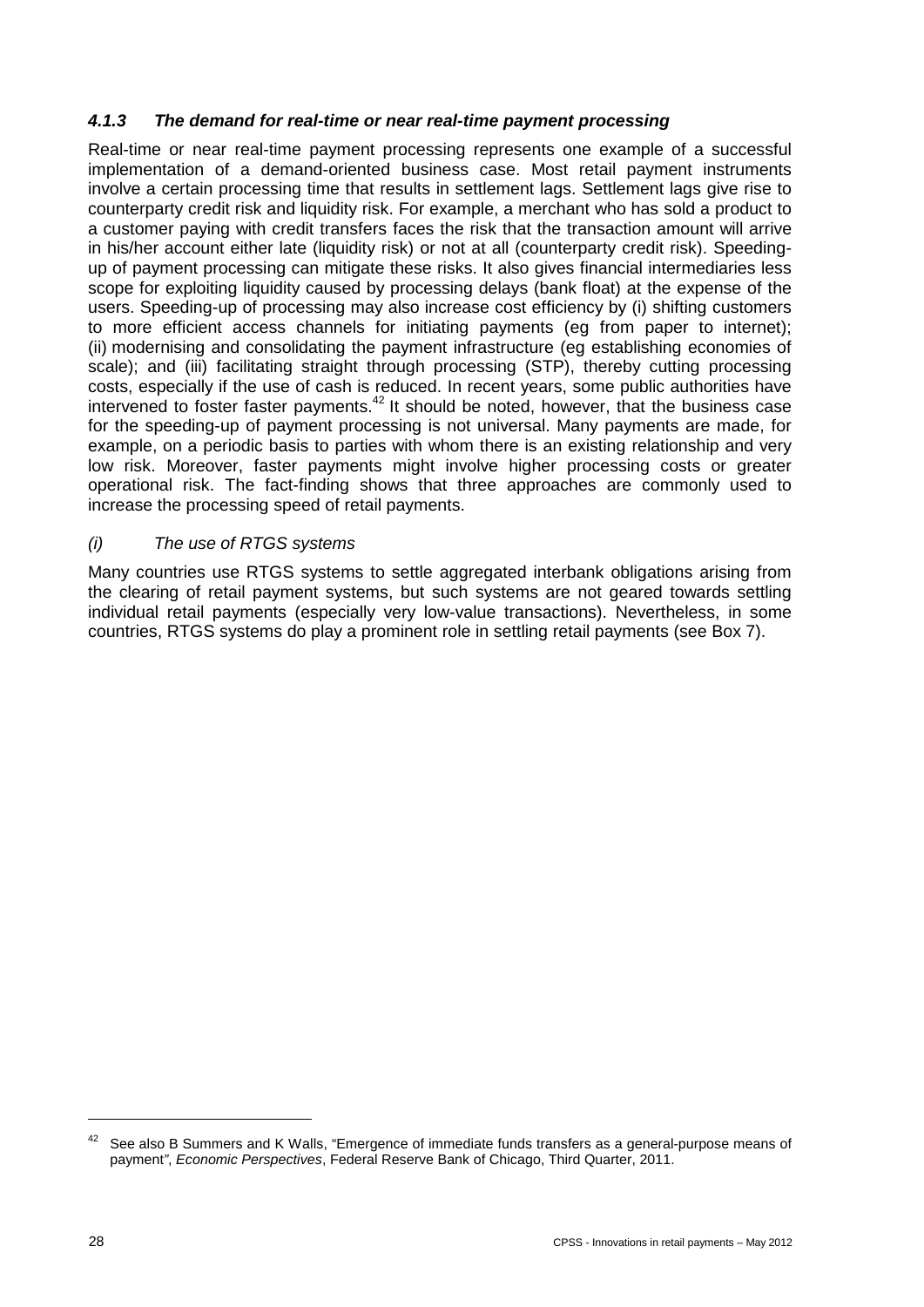#### Box 7

#### **Use of RTGS systems for retail payments**

#### **Mexico**

In 2004, the Bank of Mexico launched a new RTGS system (Sistema de Pagos Electrónicos Interbancarios or SPEI) with liquidity-saving features that run multilateral netting every few seconds. Over time, this system has come to be used more as a system to settle retail payments between private persons than large-value payments related to financial market transactions.<sup>1</sup> In the process, SPEI has significantly helped to improve efficiency in the Mexican payments system by replacing cheque payments.<sup>2</sup> In the last five years, the population of internet banking users has grown by 19%, helping to boost the number of SPEI transactions. In 2011, SPEI settled an average of about 400,000 transactions per day, of which more than 85% were for amounts of less than USD 8,270.<sup>3</sup>

SPEI ensures the timely processing of retail payments. The relevant rules state that SPEI participants must (i) ensure that payer banks send payments to SPEI within 30 seconds after accepting an instruction from a customer; and (ii) ensure that payee banks credit beneficiaries' accounts within 30 seconds after receiving SPEI's settlement notification. Non-bank financial institutions are allowed to participate in SPEI.

#### **Switzerland**<sup>4</sup>

 $\_$ 

In Switzerland, almost 90% of all payments settled in the RTGS system (Swiss Interbank Clearing or SIC) were for amounts of less than CHF 5,000.<sup>5</sup> Over the past decade, most automated clearing houses in Switzerland have been phased out, and these payments are now settled on a gross basis in SIC. These developments were supported by (i) improvements in information technology (enhancing processing capacity); (ii) more efficient settlement mechanisms, including liquiditysaving features; and (iii) a fee structure that encourages the overnight settlement of smaller payments. In Switzerland, the integration of retail payments into the RTGS has (i) allowed substantial economies of scale (reducing the average settlement cost in SIC to less than CHF 0.05); (ii) eliminated credit risk in interbank clearing by providing real-time finality for all payments; and (iii) streamlined operations, since banks need only one interface for all Swiss payments.

 $5$  CHF 1 = USD 0.908 on average in November 2011.

#### *(ii) Improving or creating a new retail payment system that settles in real time or near real time*

Retail payments are often processed by dedicated retail payment systems, such as ACHs. Typically, these systems have not provided same day settlement. However, retail payment systems have been enhanced in a number of countries to include same day settlement cycles. In Hong Kong SAR, for example, the same day bulk settlement run offered by the clearing house has moved more than half of the interbank settlement from T+1 to T+0.

Moreover, some countries have even introduced more frequent same day settlement cycles during the day. In the Netherlands in 2001, the ACH changed its clearing and settlement

<sup>&</sup>lt;sup>1</sup> See J Negrin, D Ocampo and A de los Santos, "Recent innovations in inter-bank electronic payment systems in Mexico", *IFC Bulletin*, no 31, July 2009.

 $2$  The share of SPEI payments in all non-cash interbank transactions increased from 1.2% in 2005 to 9.1% in 2010, whereas the share of interbank cheques went down from 34.6% to 13.4% in the same period.

 $3$  USD 1 = MXN 12.0918 (average of the exchange rate published by the Bank of Mexico between 1 January and 11 October 2011).

<sup>4</sup> See P Haene, "Retail payments in large-value payment systems – towards a coherent strategy", *SPEED*, vol 5, no 3, 2011.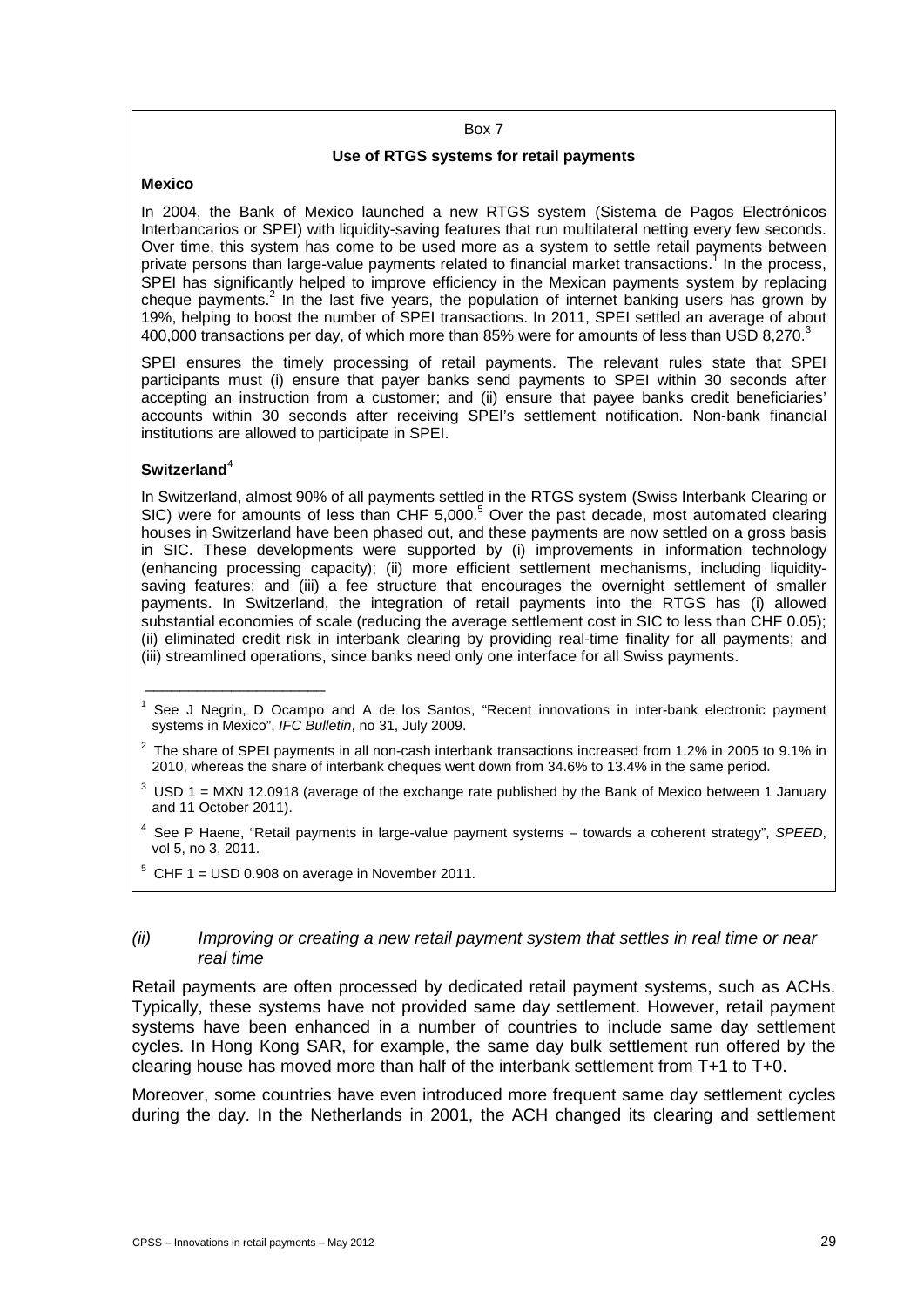cycle from twice a day to every 30 minutes.<sup>43</sup> In India, the National Electronic Funds Transfer (NEFT) system processes retail payments throughout the day with settlement on a near realtime basis (facilitated through 11 hourly settlements in the day). $44$ 

Furthermore, some countries have developed new retail payment systems that work in real time or near real time. Examples of these systems include the Faster Payments Service in the United Kingdom (see Box 8) as well as similar services in China, South Africa and Sweden (forthcoming). Setting up a new retail payment system settling in near real time or real time in addition to an RTGS system may contribute to competition in the payment systems market but may also require public authorities to play a catalytic role due to the significant investments required.

#### Box 8

#### **Faster Payments Service in the United Kingdom**

The Faster Payments Service (FPS) is an automated clearing and settlement system for sterlingdenominated credit transactions in the United Kingdom. FPS clears transactions in near real time through deferred multilateral net settlement and offers 24/7 clearing with settlement over Bank of England (BOE) accounts performed three times a day on bank working days. The key innovations offered by FPS are that it operates on a 24/7 basis, and that the settlement cycle time is reduced from three days (as is the case for the Bankers' Automated Clearing House (BACS) and the Cheque & Credit retail schemes) to a few hours. FPS was introduced following concerns raised by the Cruickshank Report and the Office of Fair Trading (OFT) Payments Systems Task Force (PSTF) on the efficiency of retail payment provision in the UK.

End users are household and corporate customers, making payments by phone or over the internet. Currently, payments are subject to a limit of GBP 100,000 per transaction, although this may be increased in the future. Settlement banks submit payments to the central infrastructure, which are then passed on to the receiving bank for authorisation/acceptance. Once accepted, the net balances of the sending and receiving banks are updated. At the end of each cycle, multilateral settlement takes place across settlement members' accounts held with the BOE's RTGS system. Net balances are communicated between members, the central infrastructure and the BOE via SWIFT messages.

In each settlement cycle, members' net balances are subject to Net Sender Caps, limiting the credit risk taken on by the other members during each cycle. The cap is calculated using a formula based upon past volumes of transactions, and varies from member to member. Members are notified if they are approaching their cap limit in a particular settlement cycle, and they cannot send any further payments once their limit has been reached (if payments are received, the net balance is reduced and they can therefore recommence sending payments). Under the default arrangements, all member banks commit liquidity and pledge collateral held at the BOE that is sufficient to cover the single largest cap in the event of a member default.

#### *(iii) New solutions by PSPs*

PSPs offer some new solutions that provide real-time or near real-time payments between end users. These solutions are either (i) services based on electronic money, often provided by new players in the market, or (ii) services offered by a bank that allow for real-time transfers only between its account holders. Both solutions are "closed" systems, since payment transfers can only be executed among the respective service users or account holders. For electronic money-based services, it is important to note that electronic money

 $\ddot{\phantom{a}}$ 

<sup>43</sup> Operation hours are from 07:30 to 17:00.

The system also provides a seamless interface for transferring funds from one bank account to another, where funds transfer on a customer-to-customer basis generally takes around two hours. In addition, it facilitates one-way outward remittances to Nepal, and has also been put into operation in Bhutan recently.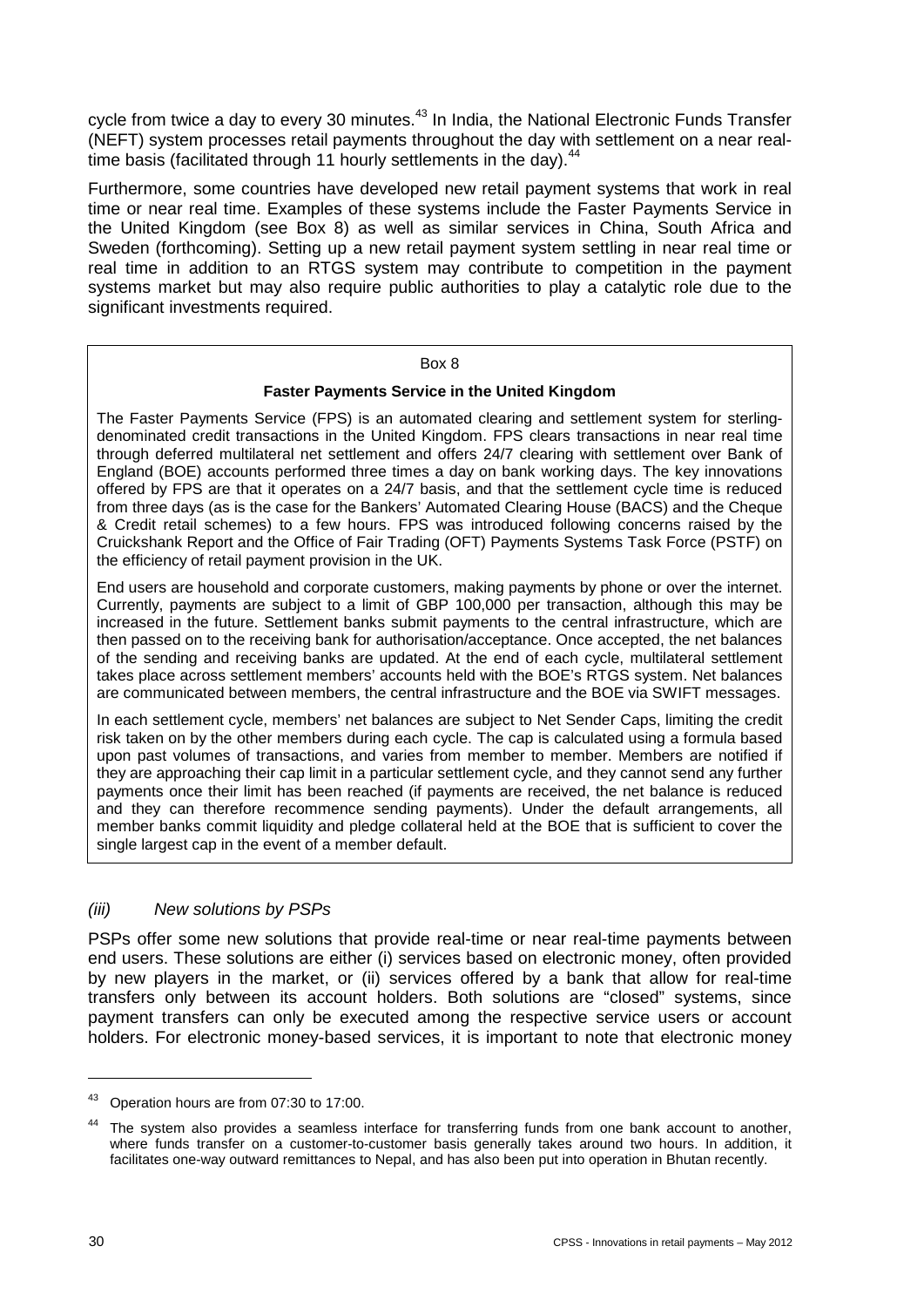generally does not provide liquidity that can instantly be used outside the electronic money scheme. For this purpose, electronic money funds may need to be transformed into cash or into deposits that require additional time for clearing (generally much more than one day).

## *4.1.4 Public transport as a trigger for innovation*

With the introduction of smartcards at the end of the 1990s, public transport companies started to implement smartcard payments and ticketing solutions with a view to achieving a more efficient payment and ticketing process. The pioneer was the Octopus Card in Hong Kong in 1997. It was followed by the SmarTrip in Washington DC in 1999, Suica in Tokyo and EZ-link card in Singapore (both in 2001), the Oyster Card in London in 2003, the T-Money in Seoul in 2004 and OV-Chipkaart in Rotterdam in 2006. Now, the use of smartcards is becoming increasingly common in public transport systems worldwide. However, from the payment instrument perspective, most of these public transport smartcards are single-purpose, ie limited to use on public transport. Only a few have evolved from single-purpose into multipurpose cards that are accepted for a range of different payments beyond public transport. This type of evolution could respond to a user need for more convenient and faster payments. For the transport companies as well as merchants operating in and around stations, the incentive is to benefit from scale economies through larger payment volumes, which feed through into lower costs or higher revenues. Public transport companies, for example, may try to boost their core business (eg to bring in more passengers) by making the smartcards available for purchases at merchants operating in and around their stations.

However, even though smartcard payment and ticketing solutions are very attractive for public transport companies, the question arises why they have not led to the introduction of multipurpose payment instruments in most cases. One explanation might be that successful multipurpose payment instruments seem to benefit from high-density metropolitan areas, since this supports the utilisation of network effects. Moreover, the lack of cooperation between different ticketing solutions could severely hamper such evolutions. In addition, merchants and consumers might prefer transport companies to adopt existing card schemes, such as credit and debit card schemes. For example, major credit and debit card schemes are under consideration by the Washington DC and New Jersey transportation authorities as payment methods for train and bus fares. Other issues that need to be considered by public transport companies intending to make their smartcards multipurpose include the following: (i) related stakeholders may need to be brought into the governance structure of the electronic money card scheme, thus reducing the transport companies' influence over the scheme; (ii) the transport companies may need to introduce technical standards that are unattractive or not cost-effective for them; and (iii) they may become subject to supervision by authorities since the regulatory requirements for card schemes can differ between singlepurpose and multipurpose instruments.<sup>45</sup>

<sup>&</sup>lt;sup>45</sup> In Japan, the transport companies were obliged to increase the customer protection measure of prepaid multipurpose cards beyond the level required for cards that are used solely to pay for public transport.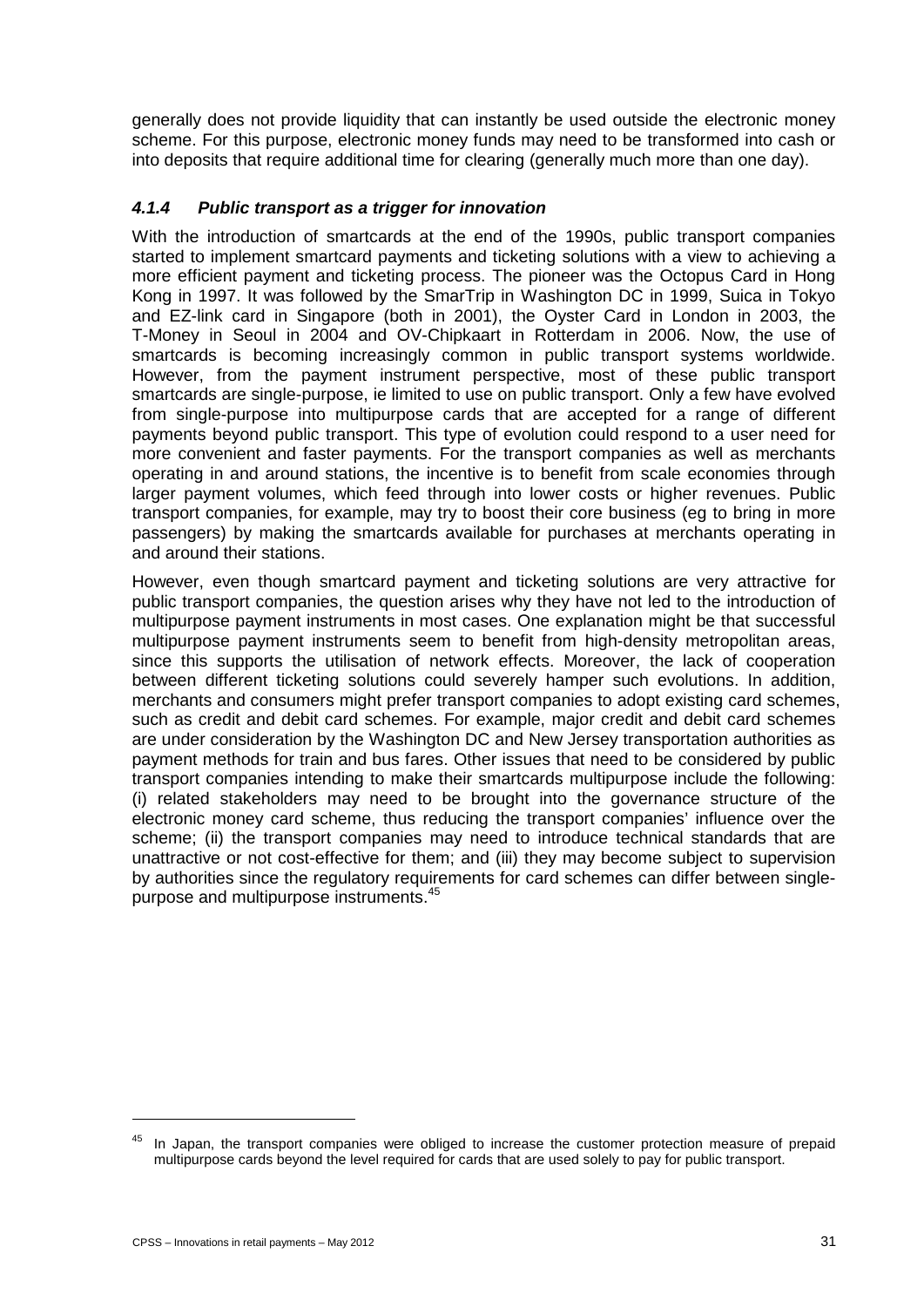#### Box 9

### **Octopus Card in Hong Kong SAR**

Issued by Octopus Card Limited (OCL), the Octopus Card scheme is owned by the five major transport operators in Hong Kong SAR. It started out as a single-purpose public transport card. With its growing popularity, OCL obtained a special-purpose deposit-taking company authorisation from the Hong Kong Monetary Authority (HKMA) in April 2000 to formally expand its business scope to retail payments. Over the years, OCL has introduced various add-on services to help bring more convenience to its cardholders and further expand its customer base, including the Automatic Add Value Service and the Octopus Rewards programme. In 2010, there were more than 21 million Octopus cards in circulation, with over 11 million transactions worth a total of more than HKD 100 million per day.<sup>1</sup> Around 40% of OCL's transaction value came from non-transport-related payments.

A number of factors have contributed to OCL's successful transformation of its transport cards into multipurpose instruments. First was its ability to build a critical mass from the start – around 3 million cards were sold within the first three months of launch. Given Hong Kong's small market size, the Octopus Card's extensive coverage has made it easy for OCL to establish a business case for expanding its usage beyond the transport sector. Second, the popularity of the Octopus Card and its fast processing speed helped attract retailers and, at the same time, improve their efficiency at the cash desks. Third, consumers considered the Octopus Card to be more convenient than cash or credit cards for low-value payments at the POS. Last but not least, OCL was able to build public confidence in the Octopus Card.

Following its success in Hong Kong SAR, OCL is looking to expand its business to cross-border payments. In 2011, more than 35 outlets in neighbouring Shenzhen accepted the Octopus Card. Moreover, OCL signed a framework agreement with GDPass Payment Network Co Ltd in August 2011, aiming to jointly develop and issue a co-named two-in-one card that can be used for both retail and transport offered by the two companies in Hong Kong SAR and selected Guangdong cities in 2012.

The Hong Kong dollar is pegged to the US dollar at approximately USD  $1 = HKD 7.8$ .

Multipurpose payment instruments do not necessarily have to start out in a single-purpose format. In Japan, mobile phone operators and large retailers, for example, have successfully established multipurpose electronic money schemes without evolving them from singlepurpose instruments. Specifically, large retailers can take advantage of lower costs in cash management as well as offering loyalty programmes with a lock-in effect on potential customers. In effect, merchants can use electronic money to boost their core business, thus offsetting the lack of scale economies during the early stages of card diffusion. As the number of accepting merchants increases, the pace of penetration speeds up. This, in turn, widens the scope for using electronic money. Interoperability of terminals among electronic money schemes is also on the increase, which helps to further popularise the use of electronic money.

### *4.1.5 Innovation and financial inclusion*

\_\_\_\_\_\_\_\_\_\_\_\_\_\_\_\_\_\_\_\_\_

This section touches on the issue of demand for payment services, but one that the market has often failed to meet.

Significant segments of the population either have no access to banking services or can deal only with informal community-based financial service arrangements that are typically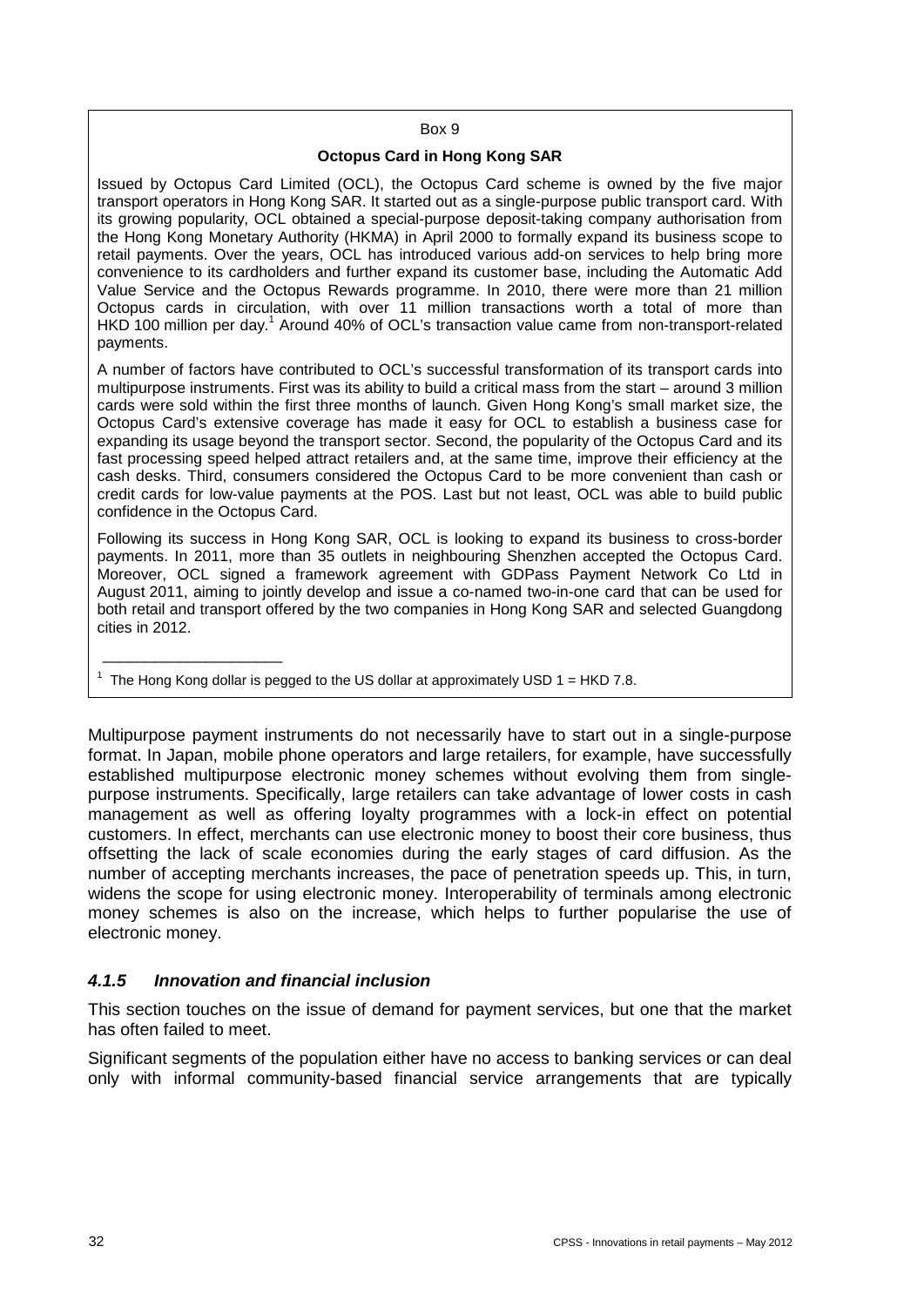inefficient.<sup>46</sup> It is for these "unbanked or underbanked"<sup>47</sup> segments of the population that financial inclusion aims to improve access to financial services.<sup>48</sup> For example, financial inclusion seeks to help wage-earning adults who need to remit money to family members in their home country (ie remittances $49$ ). For the government, financial inclusion improves the efficiency of social benefit distribution (eg health-related payments, unemployment benefits, pensions and scholarships) to the unbanked or underbanked.

| Table 2<br>Selected banking infrastructure and access metrics |                                                             |                                                |                                               |                                      |
|---------------------------------------------------------------|-------------------------------------------------------------|------------------------------------------------|-----------------------------------------------|--------------------------------------|
| <b>Region</b>                                                 | <b>Household</b><br>penetration:<br>deposit<br>accounts (%) | <b>Deposit</b><br>accounts per<br>1,000 adults | <b>Bank branches</b><br>per 100,000<br>adults | <b>ATMs per</b><br>100,000<br>adults |
| High-income countries                                         | 91                                                          | 2,022                                          | 32                                            | 94                                   |
| East Asia and Pacific                                         | 42                                                          | 1,756                                          | 15                                            | 11                                   |
| Europe and Central Asia                                       | 50                                                          | 1,330                                          | 18                                            | 50                                   |
| Latin America and<br>Caribbean                                | 40                                                          | 1,140                                          | 14                                            | 31                                   |
| Middle East and North<br>Africa                               | 42                                                          | 818                                            | 17                                            | 28                                   |
| South Asia                                                    | 22                                                          | 317                                            | 7                                             | 4                                    |
| Sub-Saharan Africa                                            | 12                                                          | 163                                            | 3                                             | 5                                    |
| All developing countries                                      | nav                                                         | 737                                            | 10                                            | 29                                   |

Source: Consultative Group to Assist the Poor and World Bank, *Financial Access 2010*.

Although there is a huge demand for such financial services, payment services to the unbanked or underbanked generally do not present an attractive business case to PSPs for the provision of traditional payment instruments requiring access to a bank account. First, payments made by the unbanked or underbanked tend to be irregular and/or of small value. Second, this market sector will not bear substantial fees or allow large minimum balances to be maintained. Third, in some cases, solutions for the unbanked or underbanked would

<sup>46</sup> See D Collins, J Morduch, S Rutherford and O Ruthven, *Portfolios of the poor – how the world lives on less than \$2 a day*, Princeton University Press, 2009.

<sup>&</sup>lt;sup>47</sup> The composition of the unbanked or underbanked population varies from country to country. It typically comprises low-income groups, residents of certain geographical areas of the country and specific groups such as (internal) migrants, refugees and ethnic minorities.

<sup>&</sup>lt;sup>48</sup> The United Nations Department of Economic and Social Affairs and the United Nations Capital Development Fund (see *Building inclusive financial sectors for development* (the *"Blue Book"* (2006)) define financial inclusion indirectly by defining an inclusive financial sector as one that provides access to everyone who is eligible. The United Kingdom's Treasury Committee defines financial inclusion as the ability of individuals to access appropriate financial services and products. India's Rangarajan Committee on Financial Inclusion defined financial inclusion as the process of providing affordable financial services to all eligible sections of society.

<sup>&</sup>lt;sup>49</sup> The term "remittances" refers to cross-border P2P payments of relatively low value. In practice, the transfers are typically recurrent payments by migrant workers.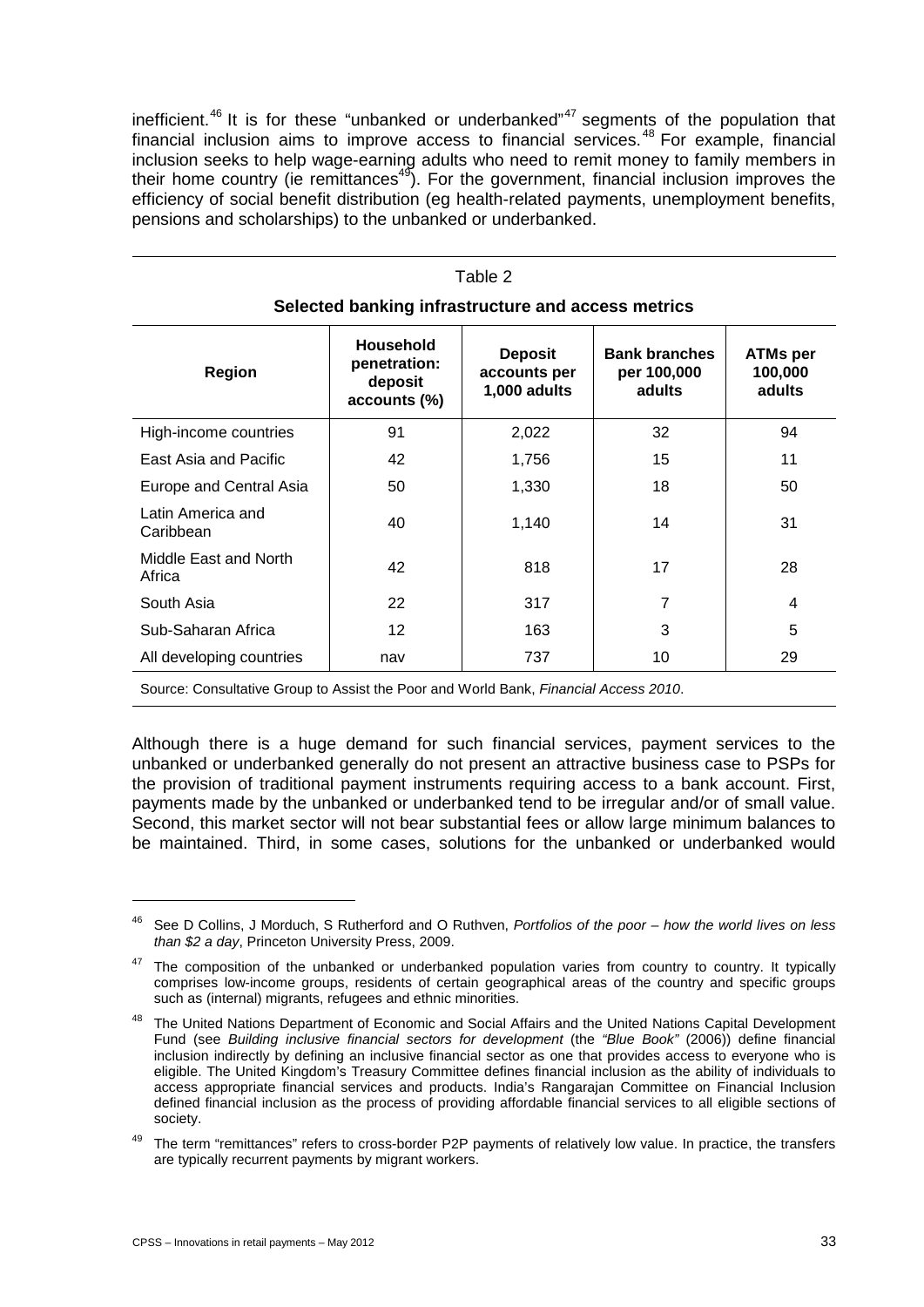require PSPs to comply with "know your customer" (KYC) requirements or anti-money laundering/financing for terrorism regulation. A more promising business case could be created by innovative developments aimed at providing cheaper and/or simpler services. Such developments could include: (i) special bank accounts and/or prepaid accounts; (ii) the use of business correspondents/agents; and (iii) new means of initiating and authenticating transactions. A combination of some or all of these innovations<sup>50</sup> has been used to meet the needs of the unbanked or underbanked. The major advantage of these developments is the scope for conducting payments and transferring money in the non-cash sector without the need for customers to maintain a bank account.

The unmet demand for financial services from the unbanked or underbanked part of the population is a driver for innovation in that it constitutes a potential business case. However, it is not guaranteed that the market can provide such solutions. A poor business case, or market failure or regulatory obstacles, might prevent the market from realising such developments. In such situations, there might be a role for government if it aims to increase welfare (see also Section 3.2). To address these issues, efforts are needed from both public authorities and the PSPs or other stakeholders. Financial inclusion can thus be a driver for public sector innovation.

## *(i) Special limited-service bank accounts or prepaid accounts with non-banks*

To address the relatively high cost of a standard bank account, banks have developed limited-service bank accounts that offer payments-only services without chequing facilities or overdrafts. In some jurisdictions, non-banks can offer prepaid accounts. These are structured as bank accounts where a customer prefunds the account and can draw on it up to the balance deposited there.

Both the limited-service and prepaid accounts have simpler KYC requirements than traditional bank accounts and thus reduce account maintenance costs for customers. However, they do not necessarily represent a viable solution for banks and non-banks, as the balances and transaction levels of such accounts could be low.  $51$  For customers. moreover, limited-service bank accounts do not address the issue of indirect costs for accessing payment services.

## *(ii) Business correspondents/agents*

Business correspondents/agents  $52$  have existed in some form for many years, but innovations have made it possible for them to equip themselves with appropriate tools and products to better serve both their principals and their customers. Business correspondents/agents are individuals, local businesses or corporations that can costeffectively interact with customers at a designated place. They provide the principal entity with an alternative to a traditional branch, or to retailers' ATM and POS terminals.

<sup>&</sup>lt;sup>50</sup> The People's Bank of China addressed the problem through a coordinated action together with banking institutions to give more people in rural areas access to a bank account. Local government departments could send payment orders to a third-party service provider, which uses a specialised network to link the departments to the banking institutions involved. These measures are intended to improve benefit flows.

<sup>51</sup> See S Thyagarajan and J Venkatesan, *Cost-benefit and usage behaviour analysis of no frills accounts*, Institute for Financial Management and Research, India, 2008.

<sup>52</sup> Business correspondents/agents, for the purpose of this report, are defined as entities that provide payment transaction services on behalf of a principal, typically a bank. These transaction services often include cash withdrawals from and deposits into an account maintained with the principal, loan disbursement and repayment, and bill payment services. In many countries, the terms "business correspondents" and "agents" are used interchangeably.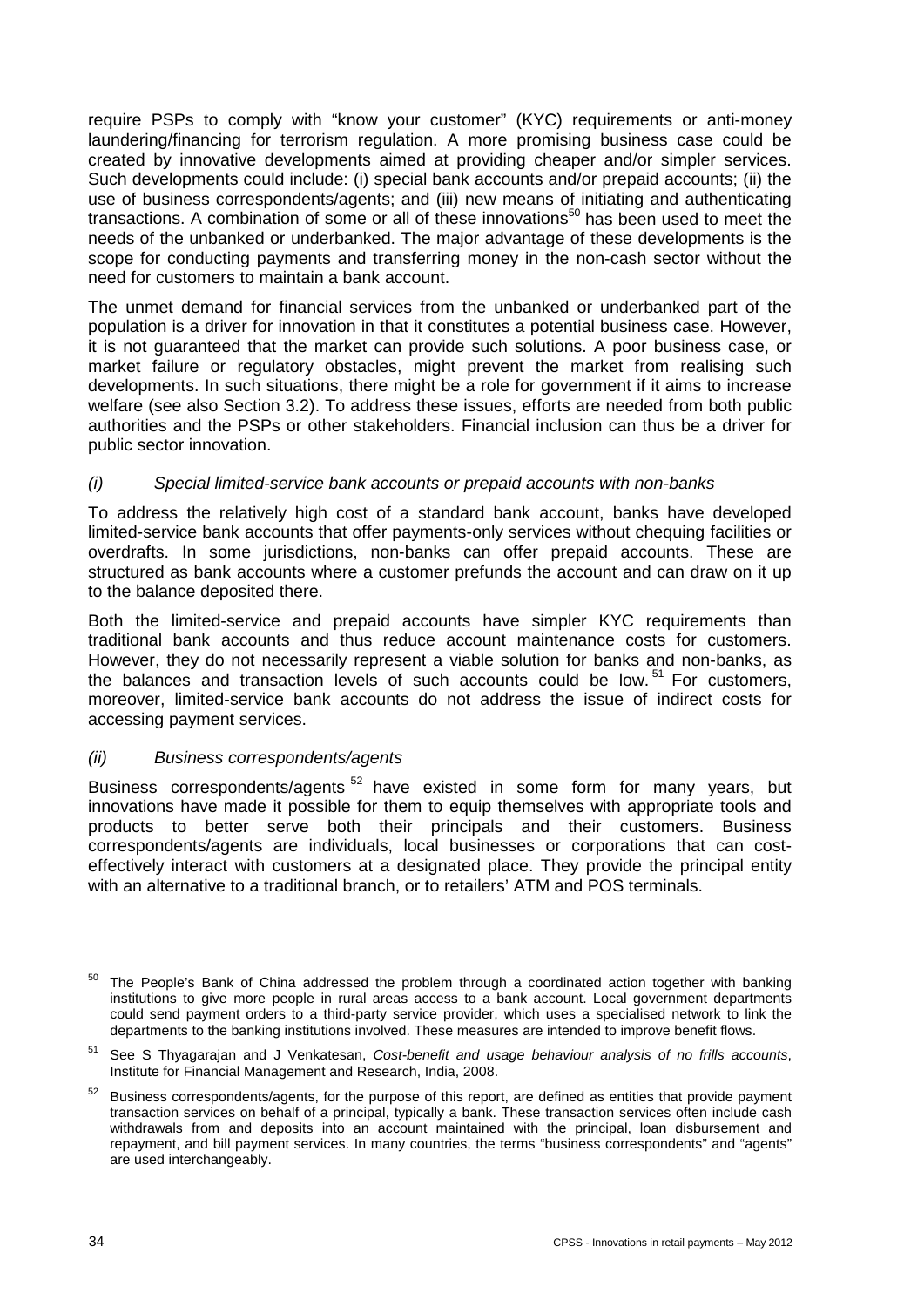### *(iii) New means for transaction initiation and authentication*

As devices and channels for accessing special bank accounts or electronic money, mobile phones and mobile networks are a convenient tool for both customers and business correspondents/agents as a means of initiating transactions. Customers can use the mobile phones<sup>53</sup> they already have, while business correspondents/agents can use them as a substitute for POS terminals. Innovations in the field of biometric authentication can help overcome low-literacy issues, while smartcards can support offline authentication, thus obviating the need for costly real-time online communication infrastructure.

<sup>&</sup>lt;sup>53</sup> Depending on the type of product, a new SIM card or application may need to be installed in the mobile phone.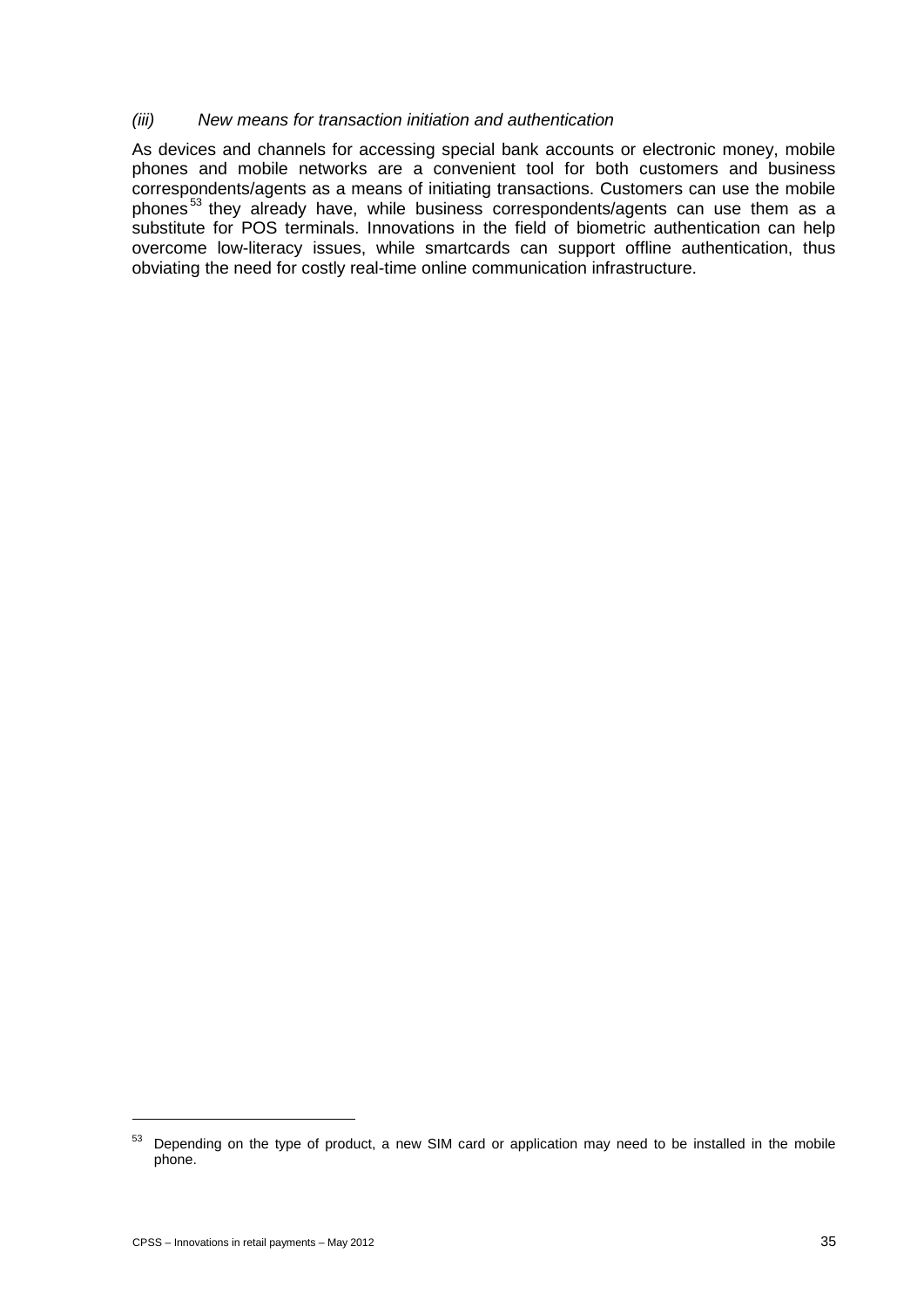#### Box 10

### **Solutions for the unbanked or underbanked – two examples**

### **M-PESA in Kenya**

In March 2007, M-PESA was launched in Kenya as a joint venture between Vodafone and Safaricom (a Kenyan mobile operator) backed by Commercial Bank of Africa. M-PESA gives the unbanked or underbanked population access to basic banking services without the need for its customers to hold an actual bank account. Currently, M-PESA has more than 15 million registered customers and over 35,000 agents in Kenya. This exceeds the reach of any other financial service in Kenya. Reasons for the broad adoption of M-PESA include the urbanisation of the Kenyan population, economic development and a drive for financial inclusion.

Based on SMS technology, M-PESA lets users make four basic types of transaction: (i) P2P transfer; (ii) P2B transfer; (iii) cash deposits and withdrawals at designated outlets; and (iv) loan receipts or repayments. Individuals register with M-PESA using an official form of identification. Cash deposits are converted into a commodity called "e-float" that is denominated in the same units as the domestic currency. Agents facilitate the conversion of cash to e-float and vice versa. M-PESA users can then use their mobile phone to transfer money to another mobile phone user, regardless of the recipient's mobile operator.

M-PESA was later implemented in Tanzania, Afghanistan, Fiji and South Africa, with countryspecific functionality. These schemes are run by Vodafone through its subsidiaries in the respective countries and supported by a domestic commercial bank. M-PESA users must be in possession of the country-specific SIM (Subscriber Identity Module) card from the local Vodafone subsidiary to use the service. In most of these countries, mobile phone coverage far exceeds the banking industry's footprint, making it a viable option.

#### **Business correspondents in Brazil**

Business correspondents play a unique role in providing access to financial services to the unbanked or underbanked, improving financial inclusion in Brazil. When business correspondents first appeared in the 1970s, they were only allowed to engage in the recovery of securities and the execution of payment orders on behalf of the contracting bank. In 1999, they were allowed to expand their services to include: (i) receiving and referring applications for opening demand, fixed-term and savings deposit accounts; and (ii) taking receipts and payments for demand, fixedterm and savings deposit accounts, as well as investments in and redemptions of investment funds. At first, these new services could only be delivered by business correspondents in areas without bank branches, but this restriction was removed in 2000, which has led to a dramatic improvement in access to financial services and also added competition in the market. In February 2011, business correspondents were allowed to engage in foreign exchange business up to a limit of USD 3,000 per transaction or the equivalent in other currencies.

Since 2002, every municipality in Brazil has had access to financial services. The number of business correspondent service points has grown steadily over time, and every region has better access to financial services. Business correspondents have thus become the most used access channel for credit transfers and the payments of public utility and other bills. They are also used by government agencies to pay social benefits.

Business correspondents play a particularly important role because they allow banks to expand their services without adding branches. However, it should be emphasised that these services are the sole responsibility of the principal banks. Moreover, the principal bank is required to inform customers that an affiliated business correspondent is acting on its behalf, ie the bank continues to be liable for the transactions carried out by its business correspondents.

### *4.1.6 The role of regulation*

Regulation may affect the potential demand for payment innovations or their expected production cost. This may expand or reduce the set of potential business cases for new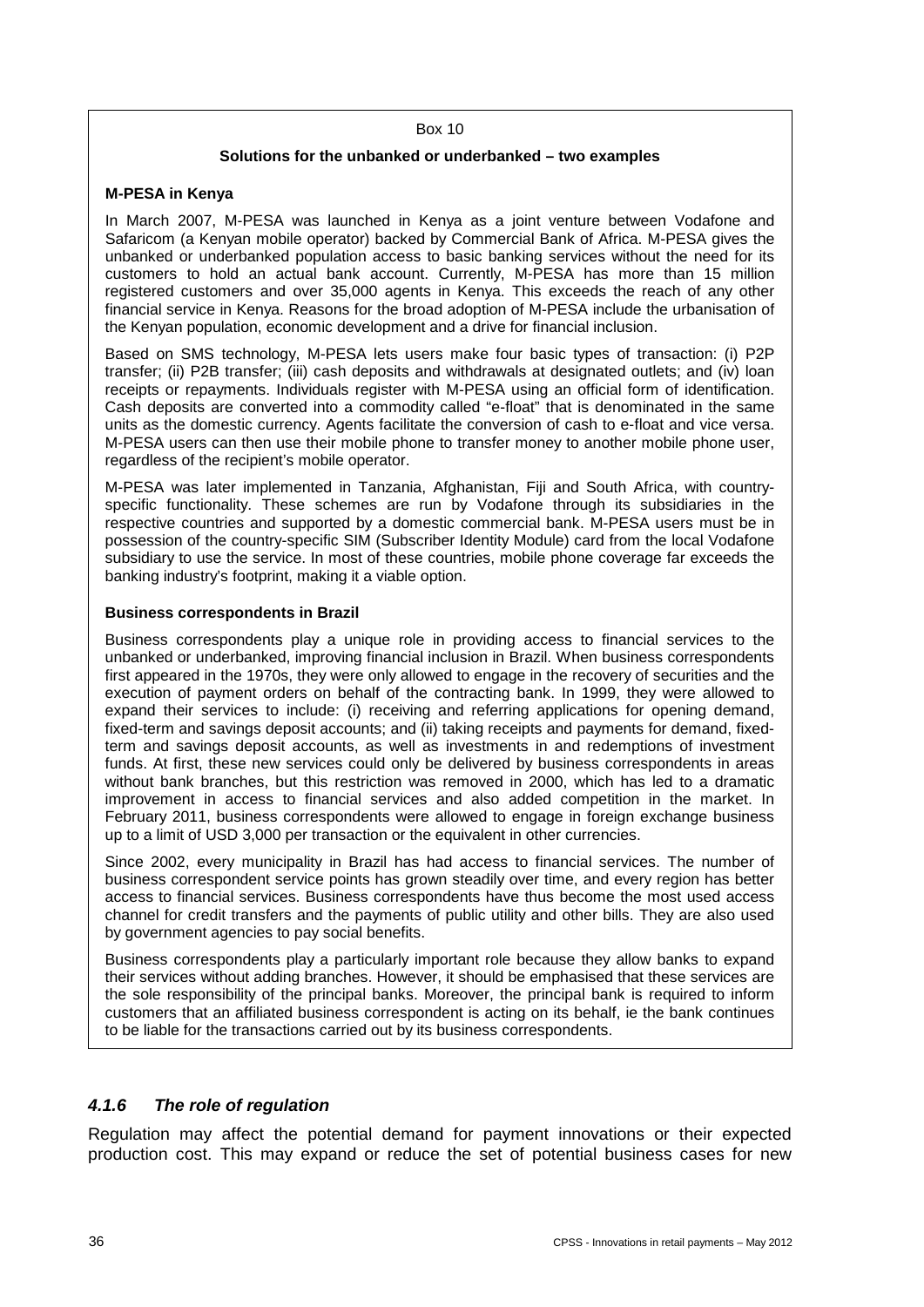services. In that respect, regulation might be considered as either a driver for or a barrier to innovation.

There are two prominent rationales for regulating the payments market. First, regulators wish to ensure that the market is secure, since payment services need to be trustworthy in order to be accepted.<sup>54</sup> For example, in some countries regulations allow only banks to offer payment services. Second, regulators aim to increase market efficiency. For instance, (i) as payment markets tend to be oligopolistic, regulators may try to open them up to new suppliers by easing the requirements on suppliers or, (ii) as the redistribution of costs and revenues between various stakeholders may be perceived as inefficient, regulations may intervene in fee arrangements such as interchange fees.

Recent experience has shown a tendency for regulators to place a stronger emphasis on payments efficiency, notably by tasking innovation (see Annex 4 for major regulatory developments in the CPSS countries). This has entailed:

- *Improving competition by opening up the payments market to non-banks.* In many countries, the entry barriers to the payments market were lowered. In the European Union, a new type of non-bank institution<sup>55</sup> can provide payment services. In Japan, non-banks are allowed to provide funds transfers. In India, non-banks are permitted to offer prepaid payment solutions, such as cards and mobile payments. In South Africa, non-banks can become designated clearing system participants and have full access to the clearing system provided that they meet the central bank's requirements.
- *Government as a direct promoter of innovative payment services.* In Korea, the government has supported innovative payment services by introducing new rules for electronic payments and a registration system for using EBPP services for tax payments. In Brazil, after a central bank initiative to identify inefficiencies in the payments market, the private sector introduced EBPP and a new national debit card scheme, and the establishment of bank agents was encouraged.
- *Financial inclusion as a driver for innovative payments.* The objective is to better integrate unbanked or underbanked people into the financial sector. In Mexico, requirements were relaxed for opening and using certain types of low-cost deposit banking accounts that have monthly deposit limits to avoid money laundering and balance limits according to the level of the customer's identification. In Russia, "payment agents" were introduced to extend the cashless payment infrastructure to people in rural areas. In both countries, legislation paved the way for these developments.

Two approaches using regulation to promote innovation can be observed. The first is a proactive ex ante approach. One example is the first version of the E-Money Directive adopted by the EU in its Directive of 2000. In hindsight, however, this measure has turned out to be a barrier to innovation by setting overly strict legislative hurdles. Consequently, the directive was revised in 2009 to allow for less stringent requirements. Alternatively, regulators can adopt a more cautious wait-and-see approach, taking necessary action only after specific developments have been identified. Both approaches have advantages and

<sup>54</sup> Examples of regulations include licensing and/or registration requirements, capital requirements, operational requirements, anti-money laundering requirements, and reporting requirements for PSPs. PSPs are normally subject to examination or inspection by authorities, and to users' rights and obligations.

<sup>55</sup> According to the Payment Services Directive (2007/64/EC), it is possible for payment institutions and electronic money institutions to offer payment services. They are subject to less restrictive licences and need to meet a lower regulatory burden than institutions with a full banking licence.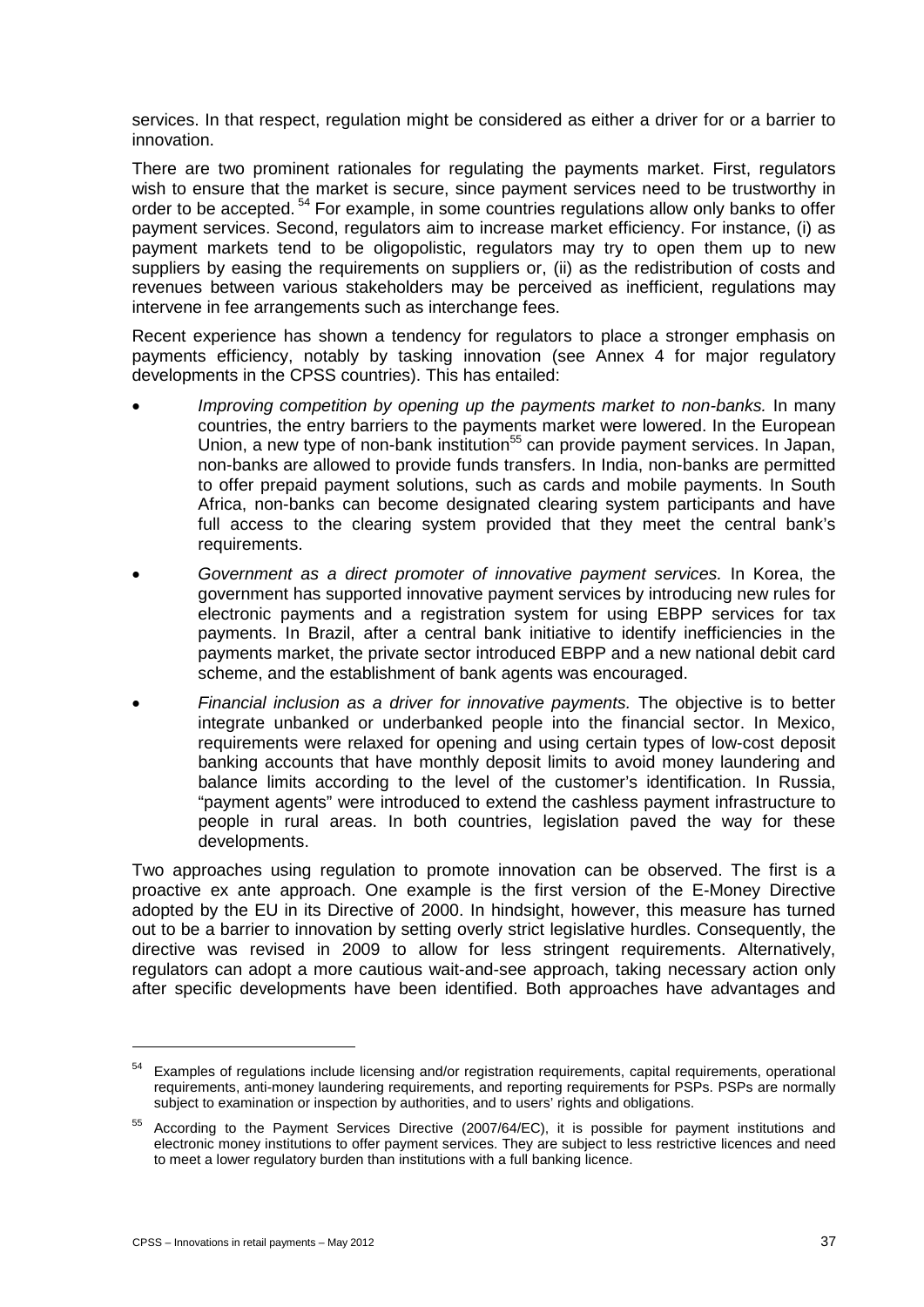drawbacks. On the one hand, it is difficult for regulators to predict the future consequences of their decisions. Moreover, such an approach might lead to a higher regulatory density. On the other hand, in the case of the second approach, regulators might not be able to react swiftly enough once certain developments have occurred. In both cases, it seems necessary to monitor the regulatory framework at certain intervals to assess whether it is still appropriate for the retail payment market. In either case, the speed of innovation is a major challenge for regulators as it makes the payments market a moving target.

## **4.2 Endogenous factors for retail payment innovations**

## *4.2.1 Role of cooperation*

Innovations often require substantial fixed investment costs, although there is no guarantee that the new product or process will attract sufficient demand or establish itself vis-à-vis competitors over the long term. Cooperation could help to overcome this obstacle, by helping to reduce costs (eg through shared investment or economies of scale and scope) or by ensuring sufficient demand (eg by increasing the pool of potential customers or through integration of additional services). Moreover, innovation in retail payments often involves many participants. Thus, cooperative arrangements may be the only way to make progress. In this respect, a distinction can be made between horizontal and vertical cooperation.

*Horizontal cooperation*. To achieve scale economies, cooperation between competing parties might be needed eg between mobile network providers or card schemes to achieve interoperability of terminals. However, in many such cases, these issues cannot be solved by the respective mobile network providers or card schemes alone. Instead, all relevant PSPs and related parties must be involved in removing technical obstacles and developing a harmonised security certification framework.<sup>56</sup> Other examples of horizontal cooperation include the setting of common standards in order to allow interoperability among individual systems or the joint development and operation of retail payment systems to share costs and increase returns.

The European Payments Council (EPC) cooperated with relevant stakeholders – for example, in creating a pan-European certification framework that contributes to greater security and efficiency in the card market.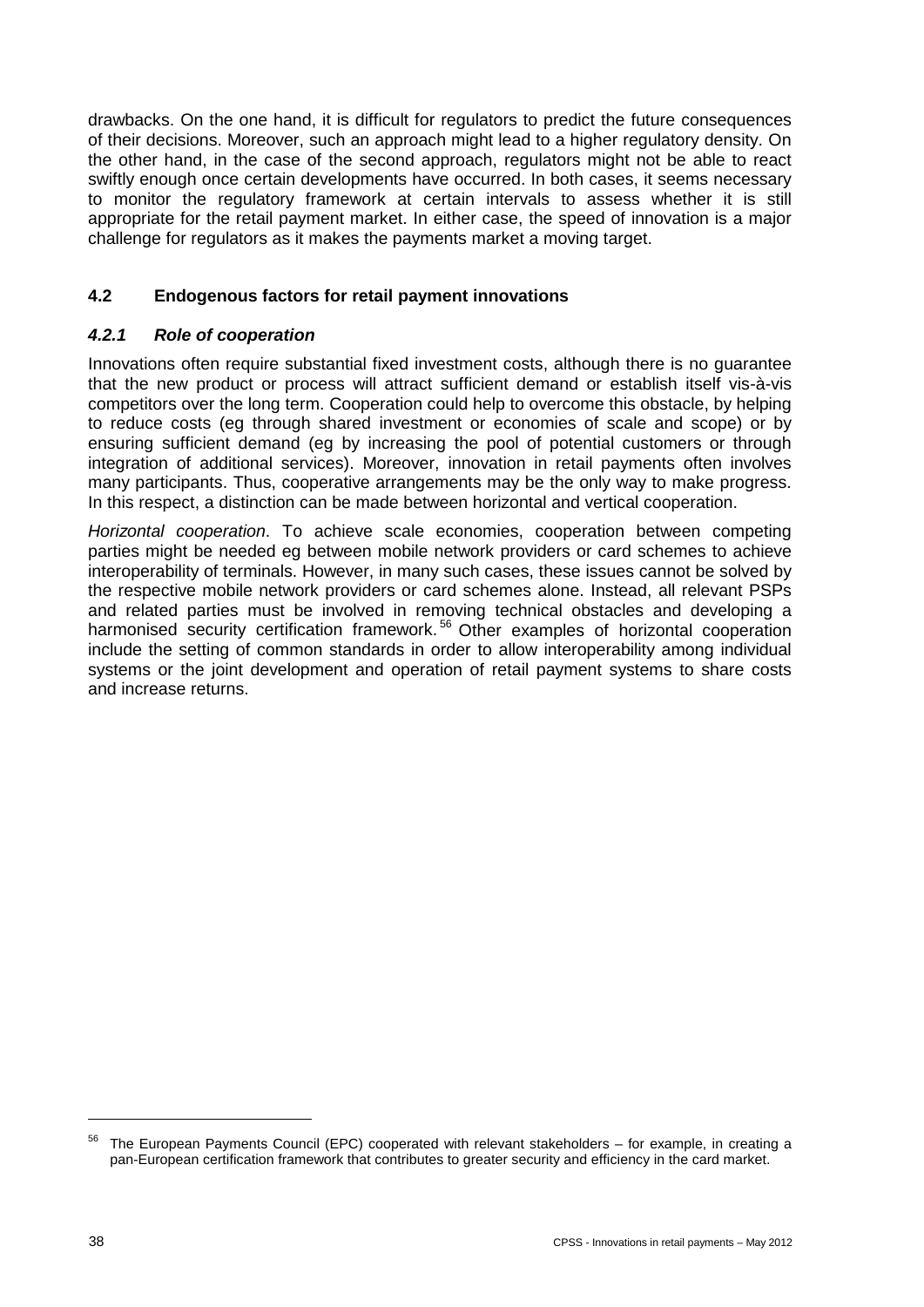#### Box 11

#### **Cooperative efforts in the Netherlands: iDEAL**

### **The introduction of iDEAL**

In October 2005, three major Dutch banks decided to collectively issue and acquire one bank account-based online payment solution for online purchases. As a result, all consumers with internet access to a bank account at one of the three participating banks could pay via the iDEAL solution. In 2006, the three banks decided to transfer the ownership of the iDEAL standard to Currence, the scheme owner of all national payment instruments in the Netherlands, and soon the other Dutch banks also joined iDEAL.

### **Cooperation as an important factor of success**

Since its introduction, iDEAL has rapidly grown into a widely accepted means of payment. Its familiarity, safety and ease of use for payers and the immediate payment confirmation and guarantee for payees have contributed to its success. However, the most important success factor to note is that iDEAL was set up as a scheme in which all major banks in the Netherlands participate. This helped to remove the chicken and egg dilemma following the scheme's startup. It is worth noting that a similar standard had been previously launched by a single bank in 2003. At that time, however, the standard did not really take off, mainly because the potential customer base was limited to customers of this one bank. By contrast, iDEAL is an example of individual banks joining forces to adopt a single standard aimed at increasing network effects. As a result, iDEAL can be used at all Dutch online stores, and by any Dutch bank customer, regardless of which bank the customer holds his/her account at.

*Vertical cooperation*. The greater complexity of innovations increases the need for cooperation among all stakeholders in the payments chain (ie vertical integration). For example, innovative payment solutions used at the POS require cooperation between parties such as NFC chip and terminal manufacturers, mobile phone manufacturers, mobile network operators, application providers and PSPs. The mobile network operators, for example, provide access devices and channels and are experienced in providing subscriber acquisition and authentication, but they lack the financial and risk management expertise to handle payment services. In order to leverage each party's expertise, extensive cooperation becomes essential. However, this also creates challenges. First of all, the complex negotiation process among the various parties involved may cause the market to fragment, and this may hamper mass adoption. For example, the fact that both PSPs and mobile network operators can be providers of innovative card payments has made the ownership of customer relations an issue, ie who will benefit from the direct relationship with the customers. Moreover, a coordinator might be needed to bring the individual parties together by creating a common ground for cooperation. For mobile payments in Europe, the European Payments Council (EPC) and the GSM Association (GSMA) have collectively defined and published requirements and specifications for the different roles among various players in the mobile payment market and for the position of a "Trusted Service Manager" (see Box 12).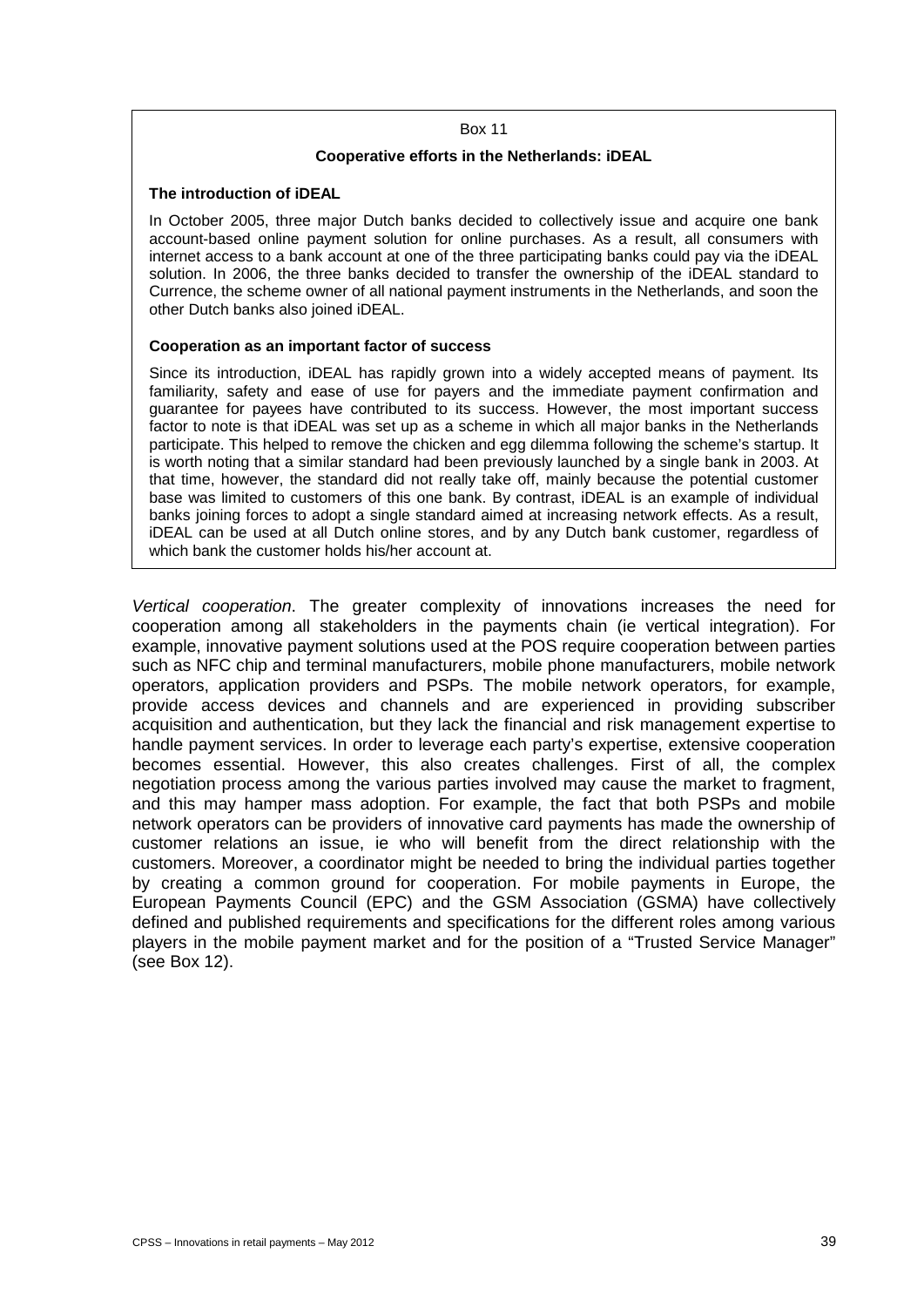#### Box 12

#### **The role of a Trusted Service Manager**

Many pilots have been conducted worldwide to test the technical and economic feasibility of proximity payments at the POS using mobile phones. Many of them have demonstrated the need for an independent party, the "Trusted Service Manager" (TSM) that manages the distribution and communication between banks, mobile operators, merchants, consumers and others. The TSM brings together all relevant parties and allows each of them to select, accept or support their own preferences.

The notion of TSM was first introduced by the GSM Association (GSMA). Subsequently, the European Payments Council (EPC) and the GSMA agreed to jointly work on defining requirements and specifications regarding the role of a TSM that would interface with banks and mobile operators. In October 2010, having consulted the market, they collectively published a report on the different roles of the parties involved in mobile phone payments at the POS and within the TSM.

The EPC-GSMA report comprises the following requirements and specifications:

- The secure element on the Universal Integrated Circuit Card (UICC or SIM card) is owned and issued by the mobile network operator.
- Banks control the payment applications on the UICC and the financial data, using the mobile network operator's network.
- The mobile handset may contain a wide range of mobile contactless payment services, and customers will be in full control of which ones they subscribe to.
- The TSM facilitates the distribution, configuration and activation of the bank's payment application on the UICC within the customer's NFC handset on behalf of the bank and/or the mobile network operator.
- The exact scope of the TSM's responsibilities depends on its bilateral agreement(s) with the bank and/or mobile network operator.
- To ensure freedom of choice, mobile network operators and banks should be able to select one or more TSMs.

These requirements and specifications allow interested parties to develop and offer services in the TSM role and may eventually lead to shared solutions supporting the establishment of commercial relationships between banks, mobile network operators and TSMs.

The importance of cooperation in retail payment innovation is clearly reflected in the factfinding results. More than half the reported innovations involved some kind of cooperation between different parties. Cooperation between banks and non-banks is the most prominent model, with a strong focus on internet payments, mobile payments and EBPP. Cooperation between banks only is the next most prominent model, while cooperation between nonbanks only is the least reported. More than half the reported innovations with some cooperative arrangements were estimated to have a medium to high impact on the retail payment market, which is a higher degree of impact than that of innovations without such cooperation. Achieving this level of cooperation can be challenging: not only can it involve gaining agreement between competitors, but it must also comply with relevant competition regulations.

It is worth mentioning that cross-border cooperation (in some cases led by public authorities) is also becoming more important, thanks to increased efforts towards global standards. Examples of cross-border cooperation include: Directo a Mexico, which is an international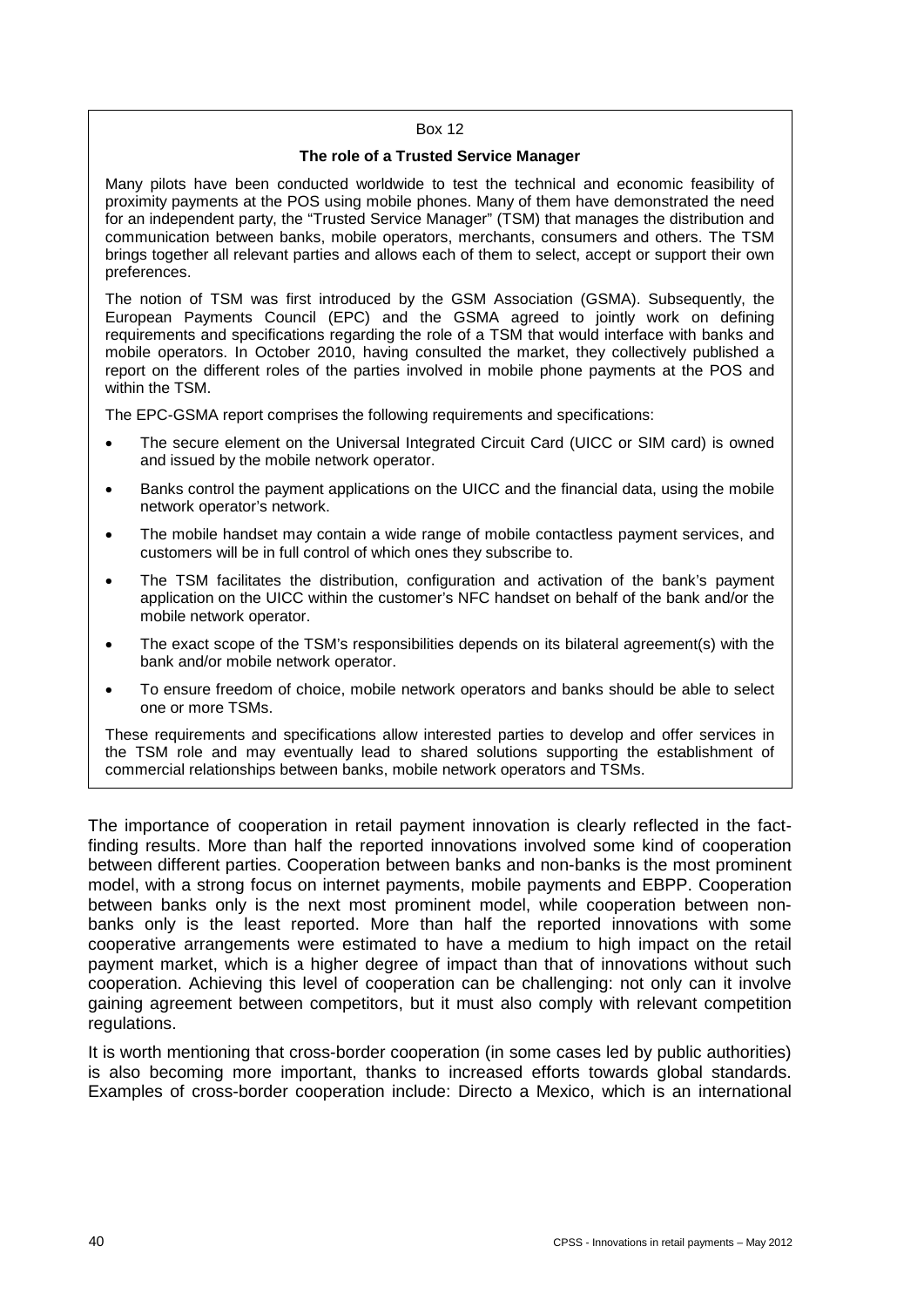funds transfer service between the United States and Mexico: $57$  the West African Economic and Monetary Union (UEMOA), which consolidates the market and tries to establish a common currency across several countries; the Southern African Development Community (SADC), which is a model for financial market integration; and SEPA.

## *4.2.2 The role of standardisation*

In the retail payments industry, where activity is based on networks of numerous players, standardisation plays a crucial role in developing the agreements needed for technically efficient communication. It is considered an essential driver to innovation, as it increases the business case by exploiting economies of scale and scope. Standardisation can be achieved by creating open or proprietary standards. Open standards are freely available and are developed and maintained via a collaborative and consensus-driven process. They facilitate interoperability and data exchange among different products or services and are intended for widespread adoption.<sup>58</sup> In contrast, proprietary standards are privately owned and are generally not approved by an independent standardisation body. They are adopted by the industry typically because of the owner's market power. Standard-setting bodies can take a long time to establish a standard, and often develop standards on the heels of a leader that has successfully imposed a proprietary platform.

Standardisation affects innovation in a number of ways:

- It facilitates the achievement of critical mass. In contrast, insufficient standardisation can lead to a proliferation of incompatible payment instruments or systems, each of which remains too small to grow into a widely used solution.
- It can create stable ground for new players to come into the market, allowing them to keep upfront investment low. In this way, standardisation encourages competition on the basis of common standards, rather than of competing standards. By contrast, a lack of common standards could reinforce the dominance of an existing platform.
- A lack of common standards could impede innovation because of the uncertainty and risks attached to an early market entry or to the costs involved in overcoming the lack of standards. Moreover, the additional revenue gained by standardising processes lets successful players funnel more resources into developing new products.
- Players operating in many countries are likely to benefit from broader and more open standardisation.

Mobile payments illustrate the issue of insufficient standardisation.<sup>59</sup> Although it is a crucial factor for the long-term viability of mobile payments, the standardisation process has so far advanced only at a slow pace. One possible explanation is the absence of efficient cooperation between the main stakeholders, ie financial institutions and mobile network operators. The existence of various groups<sup>60</sup> with heterogeneous interests has led to a

<sup>&</sup>lt;sup>57</sup> Established in 2003, this service is provided jointly by the US Federal Reserve Bank and the Bank of Mexico. It allows funds to be transferred from the FedGlobal® ACH Payment Service to the Mexican real-time gross settlement system (SPEI) operated by the Bank of Mexico. Directo a Mexico has processed more than 2.5 million payments, worth more than USD 1.1 billion.

<sup>&</sup>lt;sup>58</sup> The definition is based on the one proposed by the International Telecommunication Union [\(www.itu.int\)](http://www.itu.int/).

<sup>59</sup> This illustration is based on R Boer and T de Boer, *Mobile payments 2010: market analysis and overview*, Innopay, November 2009; and A Lim, "Inter-consortia battles in mobile payments standardization", *Journal of Electronic Commerce Research and Applications*, vol 7, issue 2, 2008.

 $60$  For example, the Mobile Payment Forum, the Mobey Forum, Simpay, PayCircle, the GSMA, the NFC Forum, EMVCo, the European Committee for Banking Standards and the EPC.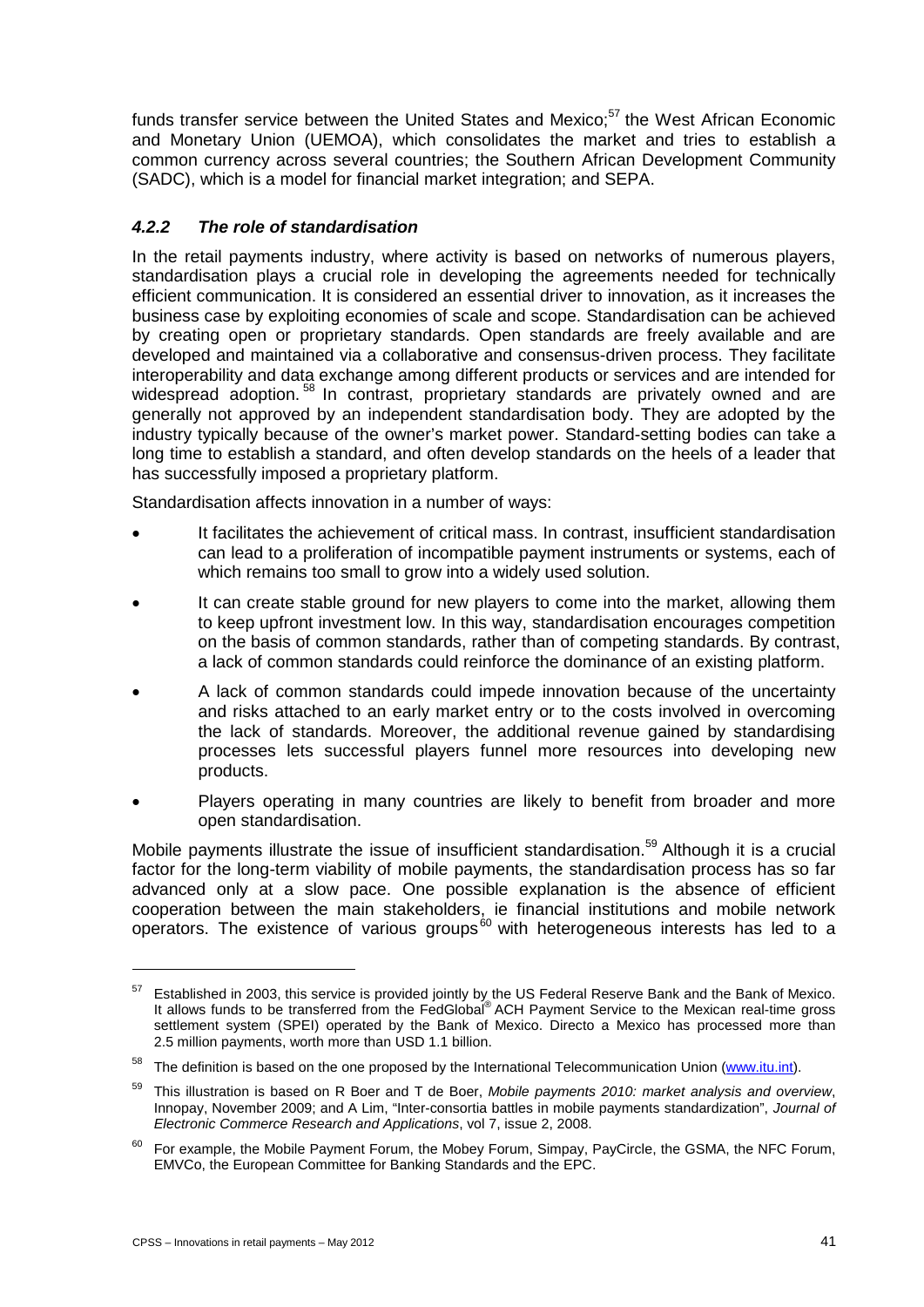proliferation of different standards. As a result, different types of mobile payment models have evolved, using different standards and creating incompatible solutions that are often limited to market niches, raising questions about their viability.

#### Box 13

### **Standardisation for electronic invoicing in the European Union**

The European Commission (EC) is working closely with member states and relevant stakeholders to make electronic invoicing (e-invoicing) the predominant method of invoicing by 2020. E-invoicing may not only be more efficient than paper-based invoicing, but also has the potential to support the development of the European Single Market, especially the greater integration and harmonisation of practices between European enterprises.

While most large European enterprises use e-invoicing, it has not yet penetrated to small and medium-sized enterprises. Also, the degree of market penetration varies significantly from country to country. To foster market uptake, the EC is promoting a standard data model for e-invoicing. All private and public actors in the market were encouraged to comply with the UN/CEFACT Cross-Industry Invoice (CII), which should be adopted as the common reference standard. It is worth noting that the ISO recently produced a financial invoice content standard that is based on the ISO 20022 message standard and is also consistent with the UN/CEFACT CII data model, with the addition of support for linking invoices to the financial supply chain.

To promote standardisation, the EC recommends establishing multi-stakeholder forums on e-invoicing with a wide participation of various stakeholders at both the national and European levels to facilitate information exchange and identify best practices for interoperable solutions. Since e-invoicing and payments are closely related processes, the standardisation of e-invoicing and SEPA is mutually beneficial, particularly with respect to the payment and reconciliation processes associated with the dematerialisation process.

However, standardisation might also have some negative effects on innovation:

- Being an early mover into an innovative market where standards are either nonexistent or multiple can be a competitive advantage. Thus, imposing a standard can diminish the incentive to innovate since it could lower the value of a privately developed network.
- Standard setting can, in specific circumstances, also restrict competition, eg by excluding certain technical innovations or restricting new business models. Also, competition might be endangered if certain parties are excluded from the standardsetting process or if they lack access to the result of the standard-setting process.<sup>61</sup>
- The existence of obsolete but established and widely used standards may impede evolution in the industry.<sup>62</sup> Obsolete standards often persist because the costs of developing or adopting new standards outweigh the perceived advantages of change. And if market participants expect that new standards will replace the current ones in the foreseeable future, they may choose to delay the introduction of new products until the new standards are available.

<sup>61</sup> European Commission, *Guidelines on the applicability of Article 101 of the Treaty on the Functioning of the EU to horizontal co-operation agreements*, 2011/C 11/01.

 $62$  This was true of the X.25 communication protocol, which is incompatible with XML and does not support the ISO 20022 standard. Where X.25 communication is widely used, it could act as an impediment to the adoption of ISO 20022.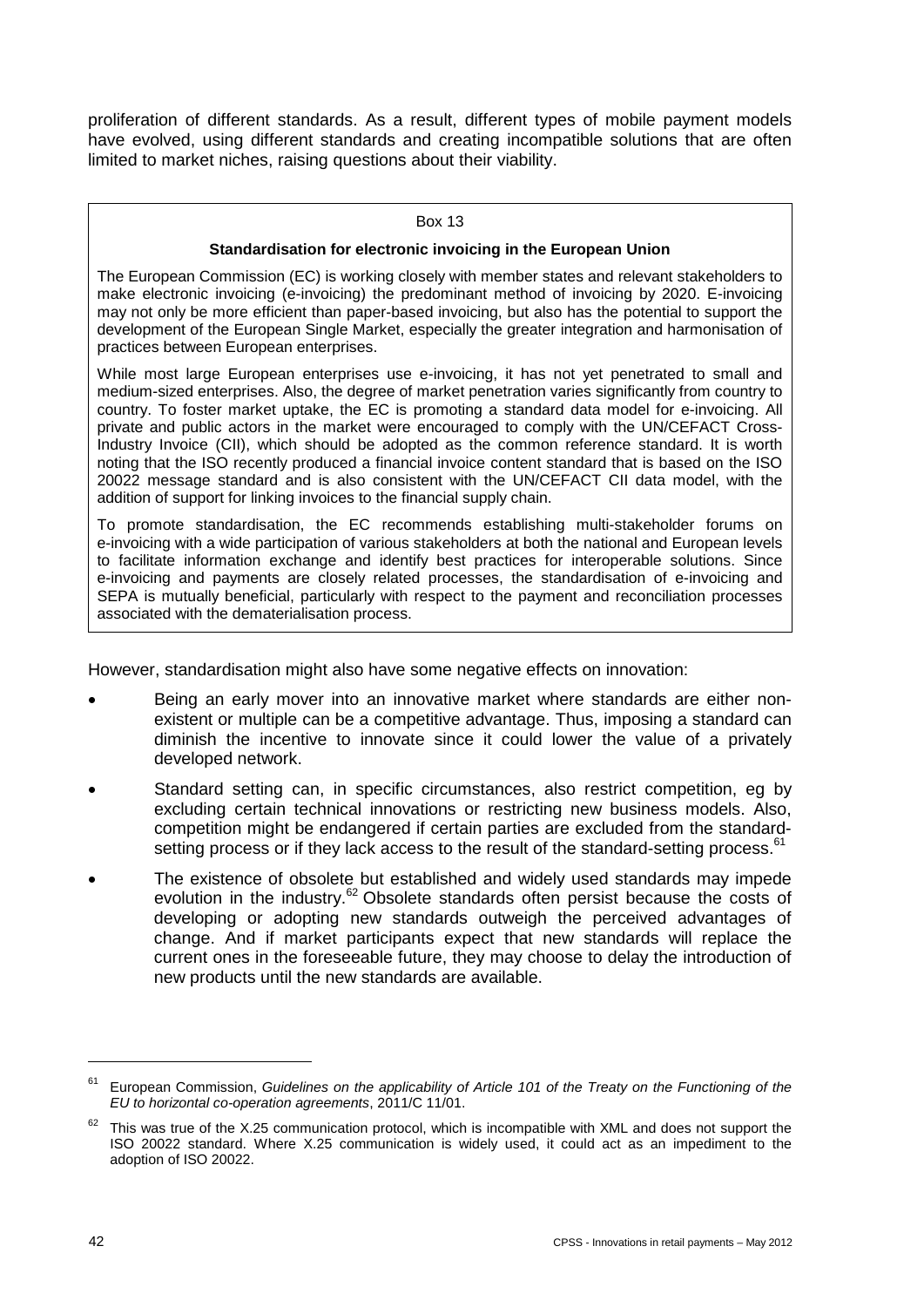Ideally, to avoid impeding innovation, standards should be sufficiently flexible to adapt to new needs. One recent development is the payments industry's greater reliance on the International Organization for Standardization (ISO), the international standard-setting body that makes standards freely accessible to any participant (eg the IBAN standardised bank account numbers). This has led to a situation in which standardisation in the field of payments cannot be isolated from standardisation in the underlying technologies that support it. For example, the ISO 20022 format for financial messaging uses the XML language, which in turn needs standard communication protocols. For the payments industry, this means that standardisation is not fully an endogenous factor. Rather, the industry has to apply standards that have been implemented in other fields, particularly in the area of information and communication technology.

Other examples of successful standardisation include SWIFT, an industry-owned institution that develops standardised message types and formats for its worldwide users. The credit card industry has also developed and adopted EMV (Europay, MasterCard and Visa) standard to ensure the security and interoperability of integrated circuit (IC) chip-embedded cards. Since standardisation is critical if innovations are to be successfully implemented, the role of cross-border cooperation in achieving global standards deserves further investigation.

### Box 14

### **ISO 20022 and retail payments**

The global open standard ISO 20022 is the standard for financial services messaging. It has been developed and is continuously being improved by the financial services industry. The objective of ISO 20022 is to create consistent message standards across all the business processes of the financial industry. ISO 20022 is used in various retail payment markets, for example:

- In Australia, there are industry initiatives under way to develop an ISO 20022 framework. The issue of standardisation is also being considered by the Payments System Board within the framework of the Strategic Review of Innovation in the Payments System.
- In Europe, the EPC took the decision to adopt ISO 20022 for the SEPA project, meaning that the vast majority of European banks have implemented it or plan to do so. However, the scope of ISO 20022 is much wider than the instruments used for the current SEPA payments (SEPA direct debits and credit transfers). It is generally accepted that the adoption of ISO 20022 for SEPA might create a significant incentive to apply this standard to various new SEPA-wide payment solutions and for non-SEPA-related activities as well, even beyond the EU's borders. For example, there are plans to implement ISO 20022 for payments in Swiss francs and Swedish kronor. In the latter case, the standard might extend to a Nordic payment area with a single payments system for all participating countries.
- In India, steps are afoot to replace the existing RTGS system by adopting the latest technology, including an XML-based messaging system conforming to ISO 20022. Since all the large retail payment systems settle in the RTGS system, this development would be crucial in handling increasing transaction volumes and in meeting user expectations.
- In Japan, the Zengin Data Telecommunication System, an interbank clearing system for domestic transfers, introduced the XML format (ISO 20022) as an option for exchanging messages among banks in November 2011.
- In Singapore, the Singapore Clearing House Association is planning to upgrade its eGIRO electronic funds transfer infrastructure, for which ISO 20022 will probably be used.
- The International Payments Association defines rules, standards and an operating framework for simplifying non-urgent cross-border credit transfers by leveraging existing payment networks and international standards such as ISO 20022. It supports interoperability between domestic and regional non-urgent payment systems and banks.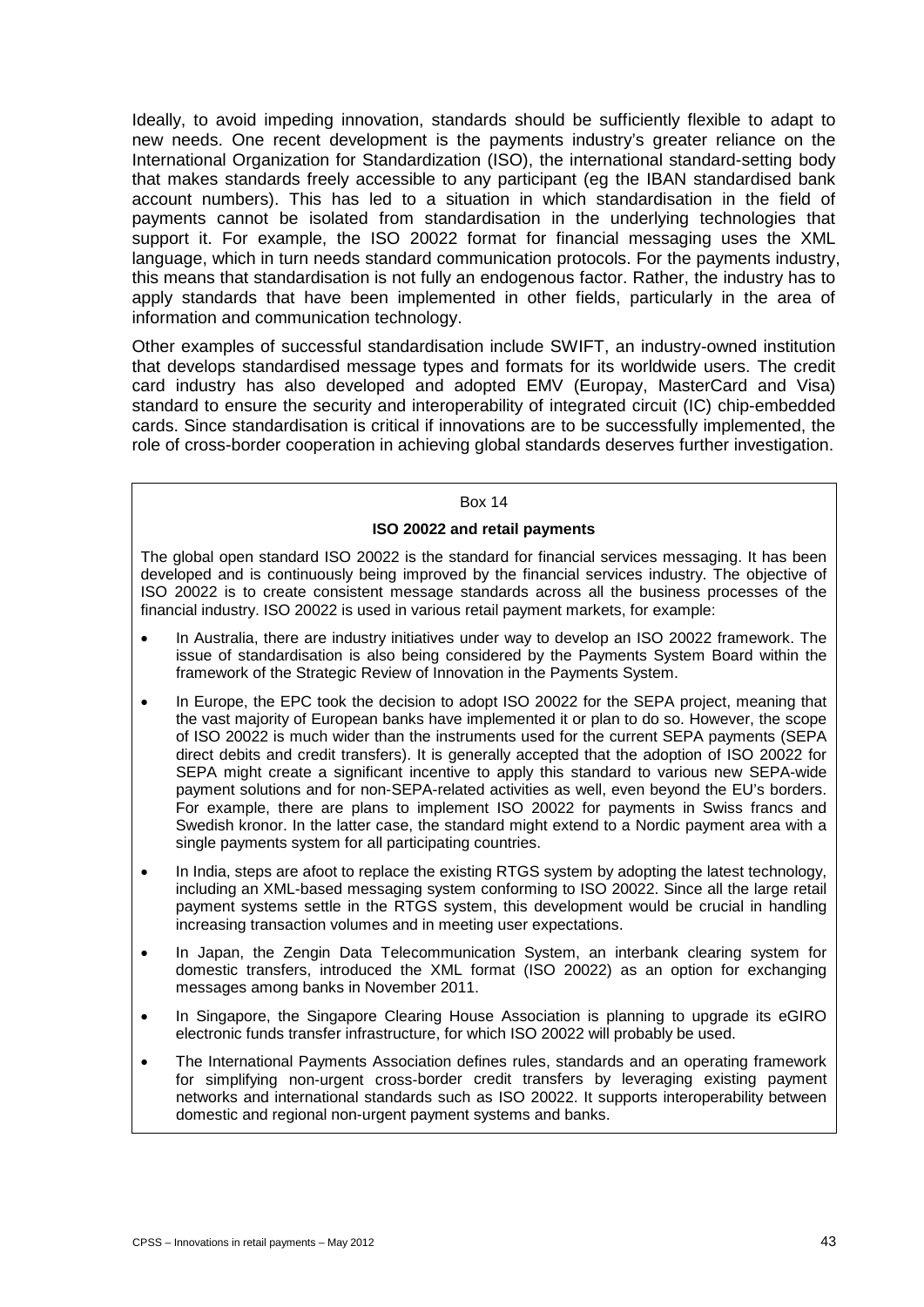## *4.2.3 Pricing and price structure*

Pricing strategy may play a role in the success of an innovation, since prices set by the PSP must be both competitive and raise sufficient revenue in order to support the business case. Therefore, prices may play a twofold role in innovation: if PSPs can set the right incentives, they are a driver for innovation. In the opposite case, however, prices can turn out to be a barrier. Difficulties in price-setting can arise from a number of factors affecting a PSP's choice of pricing strategies, including: (i) the cost structure and market power of the players involved; (ii) the type and magnitude of the eventual network effect; and (iii) the regulatory environment.

The provision of payment services typically involves high fixed costs and low marginal costs. To cover these costs and make a profit, PSPs often use a two-part pricing structure consisting of fixed periodical fees plus transaction fees. The transaction fees are usually set low to stimulate usage and hence improve the end user's valuation of the service. The periodical fees that give access to the service are then used to capture much of this end user valuation. However, the level of the fixed fees and the transaction fees will depend on the market power of the various players involved and the elasticities of demand and supply. In this context, factors such as the alternative payment services available and the size of the players are of great importance.

The fewer the competitors and the larger the players, the lower the influence of price on the demand for the service and hence the less likely it is that price can become a driver for innovation. On the other hand, the ability to set prices also provides for solid new business cases, which may act as a driver for innovation. The network effect<sup>63</sup> that payment services typically exhibit is another factor that influences pricing. Since individual users do not take this into account in their own decision-making, a PSP faces challenges in setting fees that can gain sufficiently broad acceptance by users, and thus achieve a viable scale for the business. This may, for instance, include an initial subsidy to new customers (eg no annual fee for using the service in the first year).

Moreover, in a two-sided market, such as the market for card payments, the pricing strategy becomes more complex, as the ways in which it affects the incentives of both merchants and consumers need to be considered. One approach that has been used to address the network effect in card payments is the use of interchange fees, although it is noteworthy that many examples exist of payment networks in two-sided markets that operate without these fees. Such interchange fees are generally paid by the acquirer (ie the merchant's bank) to the issuer (ie the cardholder's bank) separately from any fees paid by the merchant or the consumer. They are thus used to redistribute the costs between the acquirer and the issuer of the card, with a view to creating incentives for both issuer and acquirer to participate in the card scheme and to promote the service. In this case, interchange fees create an incentive for issuers to encourage cardholders to participate in the card scheme. On the other hand, depending on the extent to which acquirers are able to pass the fees on to the merchants, merchants may be less willing to participate in the scheme unless there are clear benefits for themselves, such as higher customer retention or revenue.<sup>64</sup> Interchange fees may play a role in bringing both sides of the market on board for the establishment or growth of a new payment service.

The regulatory environment is another factor that may influence the pricing strategy. Regulation typically aims at promoting competition, efficiency and/or stability in retail payments, eg by: (i) restricting certain payment card interchange fees to a certain level, for

 $63$  For details of network effects and positive externalities in retail payment markets, see Section 3.1.2.

 $64$  In a mature market, merchants may feel obliged to participate in the scheme.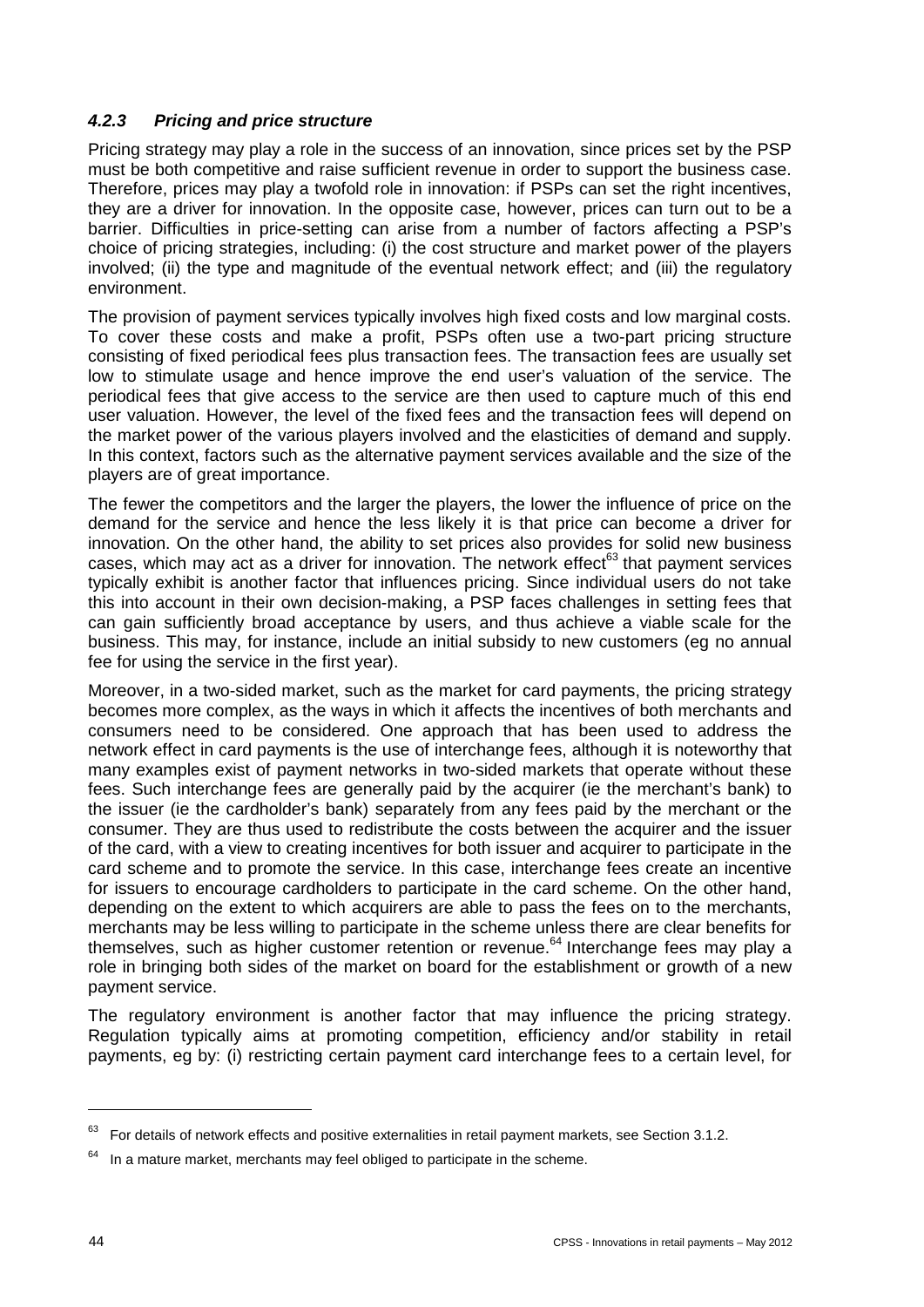instance in Australia (see Box 15), in the  $EU^{65}$  and in the United States;<sup>66</sup> (ii) requiring PSPs to charge the same price for comparable domestic and cross-border transfers in euros; $67$  and (iii) allowing surcharging to permit merchants to charge customers transaction fees. $^{68}$ 

#### Box 15

#### **Interchange fee regulation in Australia**

The Reserve Bank of Australia's Payments System Board (PSB) has regulated to reduce interchange fees in the MasterCard and Visa credit card systems, the Visa debit system and the domestic debit card system (referred to as eftpos). The PSB had concluded that differences in interchange fees were resulting in pricing to cardholders that did not properly reflect the relative resource costs of different payment systems, leading to inefficient use of the payments system as a whole. For instance, many consumers had a negative cost when making a credit card transaction (eg through the receipt of reward points and an interest-free period), but faced a positive cost when making an eftpos transaction, despite the fact that credit card transactions had a significantly higher resource cost than eftpos transactions. In addition, the PSB was concerned that there was a tendency for competition between card schemes to drive up interchange fees in order to provide additional incentives for issuers to promote each scheme. Overall, interchange regulation has resulted in lower interchange fees and a significantly smaller differential between the fees in the various systems.

One of the main effects of the regulations has been an improvement in price signals. For credit card transactions, lower interchange fees have resulted in a reduction in the value of reward points and higher annual fees, increasing the effective price of credit card transactions faced by many cardholders. At the same time, the fall in interchange fees has been fully passed on to merchants through reductions in merchant service fees. For eftpos transactions, fees charged to merchants have risen somewhat, while reduced costs to issuers have been reflected in them offering customers unlimited free eftpos transactions with a transaction account (with a fixed monthly fee applied for all account services).

During the eftpos system's development, the unusual direction of its interchange fee helped to encourage the rollout of terminals, given that card ownership was already widespread for the purposes of accessing the ATM system. MasterCard and Visa have also occasionally used the level of interchange fees for particular transaction types to encourage uptake of new technology. Nonetheless, there appears to be little evidence that the reduction in interchange fees as a result of regulation has affected the pace of innovation, either negatively or positively. Indeed, the MasterCard and Visa systems, which have experienced the greatest reductions in interchange fees, have been among the more innovative payment systems in Australia in recent years. For example, MasterCard and Visa have introduced chip cards and PIN authorisation at the POS, and are now rapidly rolling out contactless payments considered to be among the more effective rollouts globally.

All the above factors can potentially alter the incentives of different participants to innovate in the payments system. Moreover, changes in incentives for one group of participants may be offset by changes in incentives for another group. It is therefore difficult to determine the overall effect of a pricing strategy on innovation beforehand. The impact is also highly dependent on the payment service and the market in which it operates and must often be evaluated on an empirical or case by case basis. So far, there is little to be found in the theoretical and empirical literature that sheds light on the relationship between interchange

 $65$  For certain credit and debit card transactions.

For debit card transactions.

<sup>67</sup> EU Regulation (EC) No 924/2009 and (EU) No 260/2012.

<sup>&</sup>lt;sup>68</sup> For example, the EU Payment Services Directive (2007/64/EC) gives each EU member state the option of allowing surcharging.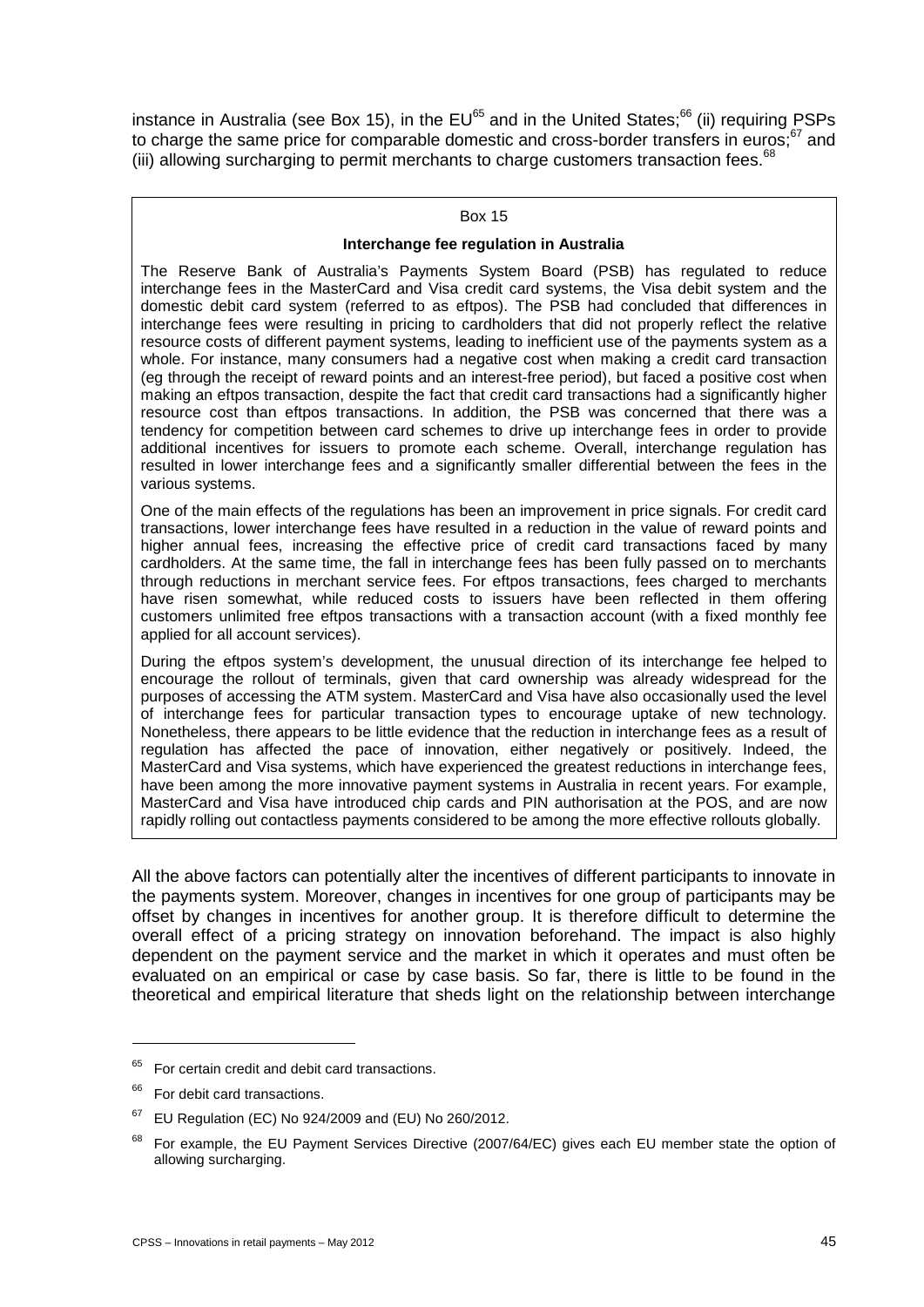fees and innovation. The scarcity of literature dealing with the impact of interchange fees on innovation suggests that further research is needed.

## *4.2.4 Security aspects*

Insufficient security and safety, whether real or perceived, could erode public confidence in a new payment solution and hence its business case. Technical advances and faster processing generate new opportunities in retail payments, but they also increase the likelihood of security breaches. PSPs anticipate possible security breaches by continuously striving to enhance the security level of their products, making security an important driver for innovation. In the context of this report, security issues are considered mainly as endogenous since they are addressed by PSPs with the aim of making innovations inherently secure and widely accepted.

Moreover, PSPs or other stakeholders (eg merchants) can benefit from reducing the cost of fraud if innovations can replace older payment instruments with inferior security. Important security aspects that should be considered in innovative retail payments are listed below by product category.

## *(i) Card payments*

The shift to chip and PIN (EMV) technology allows for certified cryptographic methods for the authentication of both the card and the terminal. EMV is considered one of the most important innovations in card payments. Nevertheless, players involved in card payments in multiple countries face issues such as the harmonisation of standards, certifications, approval processes and industrial agreements across borders.

## *(a) Card-not-present transactions*

Remote card payments entail the transfer of data via an open network and their storage in PCs or systems managed by merchants or their PSPs. These processes introduce new risks arising from client authentication and data integrity.

Card-not-present transactions highlight the need for stronger authentication procedures to prevent fraud from illegally obtained card data. Some innovative security solutions allow the cardholder's identity to be authenticated as part of the payment transaction via the internet,<sup>69</sup> making these transactions less prone to fraud. The deployment of two-factor authentication based, for example, on a dynamic, one-off password (either sent by SMS or generated by a card reader) is currently perceived as the most efficient measure against card-not-present fraud via the internet. Hardware-based certificates or tokens, using PIN codes, are equivalent in terms of security, using both what users know and what they own to protect them from security breaches. Alternative solutions, also reported as innovations, are virtual cards designed to replace static card data (notably primary account numbers, ie card numbers) with one-time dynamic card data for online transactions.

Card data can also be captured during transmission or while stored in payees' systems, thus necessitating the use of secured protocols such as HTTPS, which nevertheless require

 $\ddot{\phantom{a}}$ 

Of these solutions, 3D-Secure is now being deployed on a massive scale. Developed and licensed by Visa and further adopted by MasterCard, JCB and American Express etc, this protocol connects buyers to their issuing bank during the payment process, allowing them to authenticate their identities by entering (preferably) a one-time password previously sent by their bank through a different channel.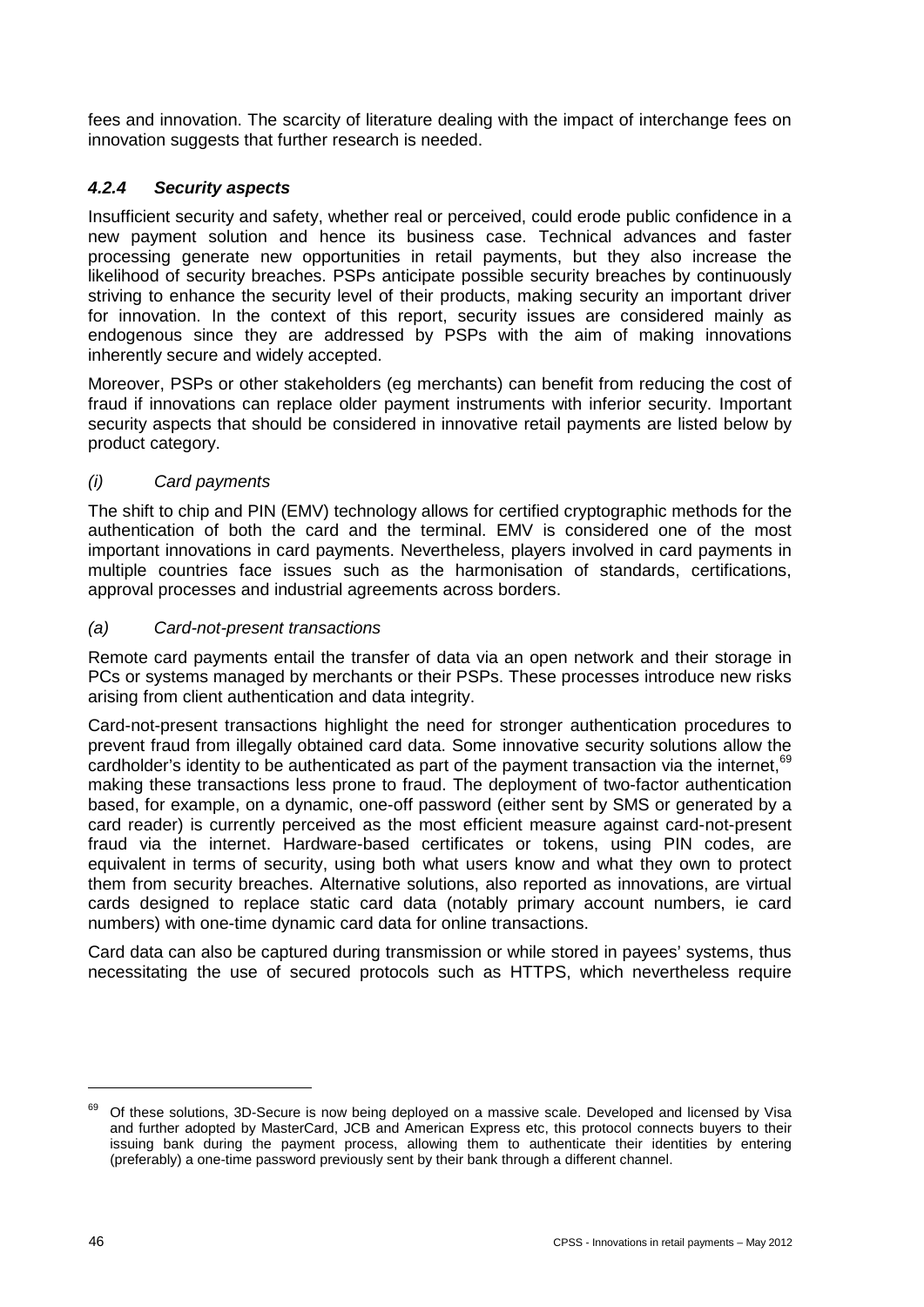adequate awareness to prevent frauds such as phishing  $70$  or measures  $71$  that could otherwise enhance the security of one-click payment methods.<sup>72</sup>

## *(b) Contactless card payments*

Contactless card payments have the inherent risk of transactions being carried out without the knowledge of the cardholder. This can lead to an attack known as "tele-pickpocketing", which consists in capturing personal data using distant communication means. The risk of such "tele-pickpocketing" attacks can be prevented by restricting the distance between the contactless card and the terminal or by storing the card in a case that can block radio frequencies. Moreover, as for mobile phones, the risk can be mitigated by implementing a proper control mechanism for activating the contactless payment application. To prevent fraudulent use in cases of loss or theft, contactless devices can be locked or blocked. In addition, fraud losses can be reduced by setting limits on the size and/or number of transactions for which no PIN is required.

The components embedded in these devices are to be submitted to independent third-party certification programmes.

### *(c) Prepaid cards*

Prepaid cards store their value on a physical medium (such as a chip on the card) or on the issuer's server. The risks involved and the measures required differ depending on how the value is stored and whether or not the medium is rechargeable.

Value stored on card: this type of card is vulnerable to theft, since it is not usually PINprotected due to the small value stored. The risk is higher when the card is rechargeable. For such cards, it becomes essential to implement KYC procedures that allow the cardholder to be authenticated when reloading and making payments. Restricting anonymous cards to small amounts is an alternative approach.

Value stored on the issuer's server: since the value is held by the issuer, it is crucial that the issuer properly authenticates the cardholder's identity (using a PIN or other strong authentication method).

### *(ii) Internet payments*

1

Internet payments can make use of traditional bank accounts or electronic money accounts. For internet payments that use traditional bank accounts, (i) PSPs can facilitate the entry of payment instructions on the online banking website, while their customers retain overall control of the authentication process; or (ii) alternative providers, better known as "overlay payment service providers" (OPSPs), can connect to the online banking site on behalf of the customer, in some cases having previously requested the customer's static log-in credentials. In both cases authentication of the payer's identity could be at stake, and in the latter one these alternative providers may add legal and security issues. $^{73}$ 

 $70$  Phishing is a fraudulent attempt to acquire personal sensitive information by masquerading as a trustworthy entity in an electronic communication.

An example would be PCI DSS measures that are designed to protect the entire acceptance and acquisition process. They provide broad coverage of data contained on cards, ie both embossed data and data stored on stripes or chips. The aim is to combat all threats to security by taking account of the various ways in which different payment channels use card data.

 $72$  One-click payments are designed to simplify the act of making a purchase and speed up the process by keeping some of the sensitive customer data for later use.

 $73$  These issues are addressed by EU regulators in the more global context of the access to bank accounts by non-bank parties.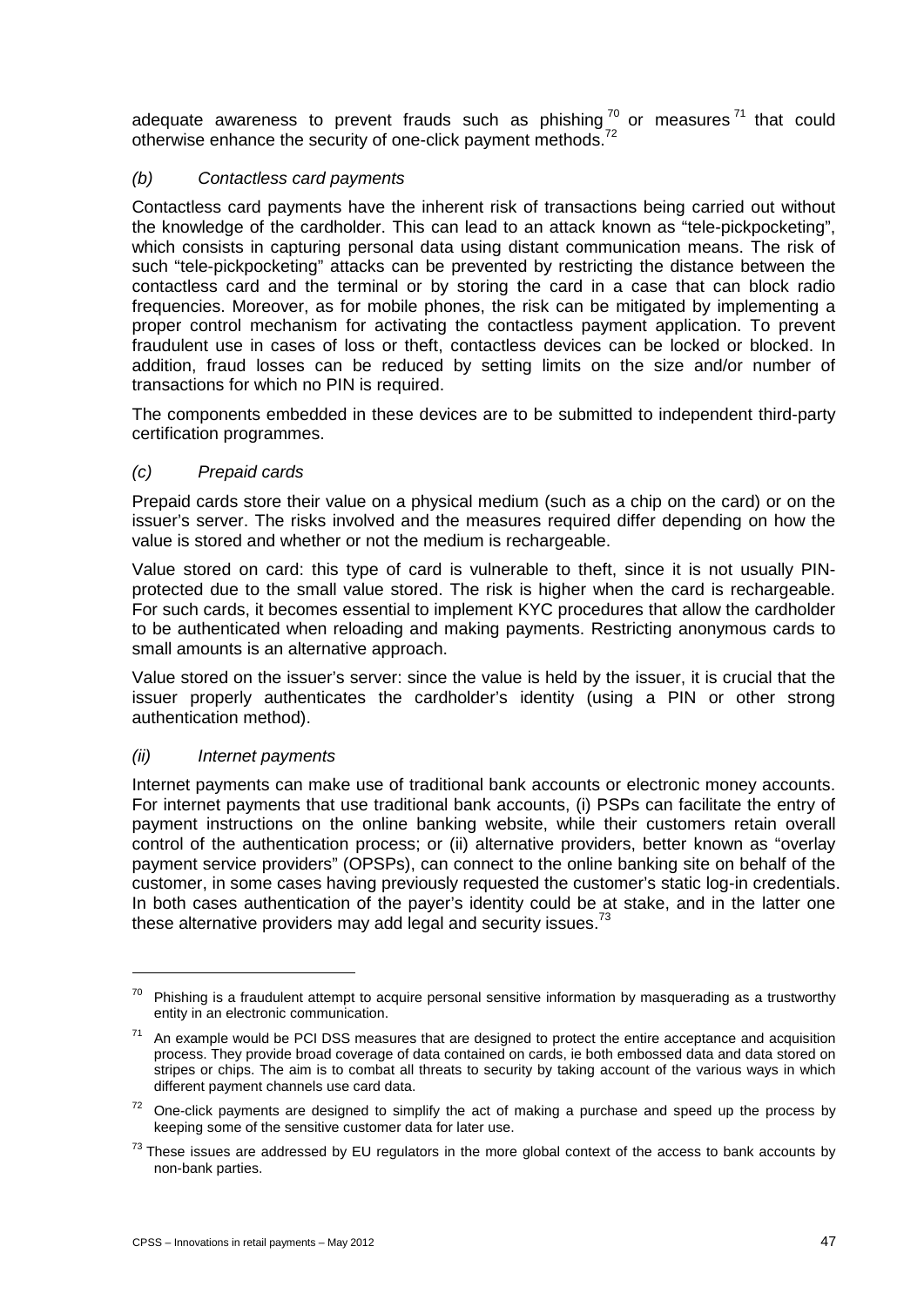For internet payments that use electronic money accounts, the accounts or cards are typically prefunded using traditional payment instruments, which should benefit from adequate security measures.

Finally, since online payments can imply a connection to the online banking environment, the latter should be adequately protected when customers enter the website and proceed with payment orders.

## *(iii) Mobile payments*

Mobile payments are made using dedicated payment applications loaded on mobile phones and the mobile network. To prevent cross-contamination of mobile applications, they must be adequately isolated, especially if they store sensitive customer data and allow for oneclick payments, as seen previously. Specific certification processes aim to provide the assurance that applications are sufficiently secure in this respect.

### *(iv) EBPP*

EBPP involves both the electronic transmission of documents and a connection to online payment facilities. Since these documents can contain sensitive data, they require adequate protection measures if they are to be transmitted via open networks or stored in PSPs' systems or on users' PCs. The main issue is the mutual recognition of digital signatures. If the signing of legally binding documents is based on recognised and interoperable standards, all payers have a reasonable assurance that the invoice's issuer is properly authenticated and was not altered during transmission.

## *(v) Improvements in infrastructure*

Improvements in infrastructure relate mainly to: (i) processing transactions for retail payments (which encompass clearing and settlement services); (ii) dematerialising costly paper-based payment methods, such as cheques; and (iii) introducing bank agents.

Operating an infrastructure requires an adequate governance framework and efficient internal control tools covering the whole payment process. If the infrastructure uses open networks, data confidentiality and integrity need to be protected using adequate encryption methods (including authentication protocols) that prevent data from being compromised during transmission.

Improving infrastructure for faster payments can increase the risk of funds being stolen before the payer detects a fraud. This increases the importance of payment authentication and notification methods (eg SMS notification), particularly if payments involve a bank account where large amounts can be deposited.

The use of banking agents can reinforce authentication mechanisms based on face-to-face controls but, on the other hand, new vulnerabilities arise, since decentralised processes can be involved that need to be properly controlled.

It is important for both PSPs and users to take responsibility for security. PSPs should in their own interest play a more proactive role in promoting a secure environment for the user, offering technical support, advising and providing assistance where security incidents occur. On the other hand, users are responsible for their own security and should have adequate skills to manage it. Raising public awareness is also important, as this could lead to the implementation of better safeguards and ultimately encourage the adoption of retail payment innovations.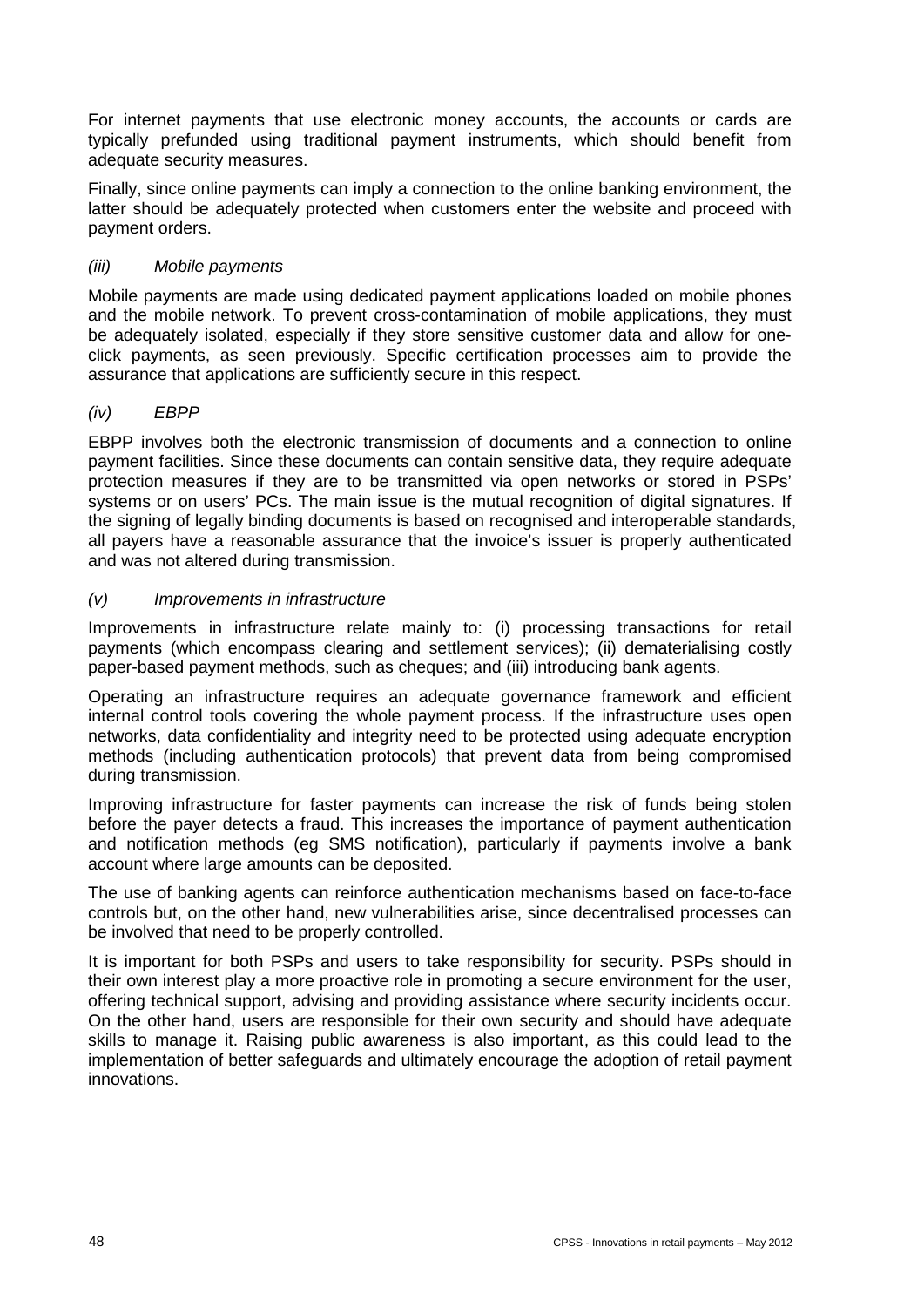# **Section 5: Outlook**

Given the fast-evolving nature of the retail payment market and the complexity of its technical ecosystem, predictions about the direction that new developments will take are somewhat hazardous. That said, a few pointers as to what can be expected over the next five years can be gleaned from the underlying economics of payments as well as the drivers and barriers identified in this report.

## *(i) Technical developments will blur product categories*

As already explained in Section 2.3, innovations have become increasingly difficult to classify unambiguously. The reason is that the most recent developments allow for payment products to be set up in a more flexible way. Consequently, access devices as well as access channels are becoming interchangeable, eg both mobile and internet payments can be made using a smartphone. At the same time, data processing advances are causing processes for electronic payments to converge so that they access information stored in databases on remote servers rather than on the payment instrument itself. From a user's perspective, this means that different products – notably credit transfers, card payments and electronic money transfers – will be increasingly substitutable.

## *(ii) Near Field Communication: potential for future growth*

A number of factors underpin the view that contactless payments will evolve into a successful payment method within this decade. The technology is driven by the demand for increased convenience from consumers and merchants alike, since it provides for faster payment processing, in particular via faster payment initiation. It targets mainly the market for low-value payments, which is still dominated by cash in most countries. Hitherto, take-up has been hampered by the relatively small number of NFC-enabled payment cards or mobile phones as well as compatible POS terminals. However, there are clear signs that NFC equipment will become more broadly available in the medium term, eg global players are committed to issuing compatible cards and phones and to promoting their use. Another supportive factor is that NFC is often just an add-on to an already established access device, such as a card or mobile phone. Ultimately, though, the success of NFC technology will depend on its added value as perceived by the users, ie its speed, reliability and security.

## *(iii) E-commerce: a key future driver*

In many economies, e-commerce continues to grow rapidly. However, many consumers still rely on traditional instruments such as credit transfers and credit cards to pay for internet transactions. Thus, considerable potential for internet payments seems to exist. First, current payment methods do not always meet the efficiency or security needs of users.<sup>74</sup> New innovations might also be tailor-made for specific purposes, such as micropayments, or could preserve anonymity during the payment process. Second, the importance of e-commerce is still growing, and the saturation point might not yet be reached. Third, the market holds potential for cross-border payments, for which the current range of efficient payment instruments is still limited and again not always in line with user needs.<sup>75</sup> However,

<sup>74</sup> See Netherlands Bank, *Payment of cross-border online shopping: behaviour, perceptions and desires*, 2011.

Although the internet has made borderless communications easier, cross-border e-commerce has not developed as much as domestic e-commerce. This may have to do with barriers such as language and differing consumer and merchant preferences as well as divergent technical specifications and legal issues between countries. This also indicates that common payment instruments may be a necessary but not sufficient condition for greater volumes of cross-border e-commerce. See EC, *Report on cross-border e-commerce in the EU*, Commission of the European Communities Commission Staff Working Document SEC(2009) 283 final.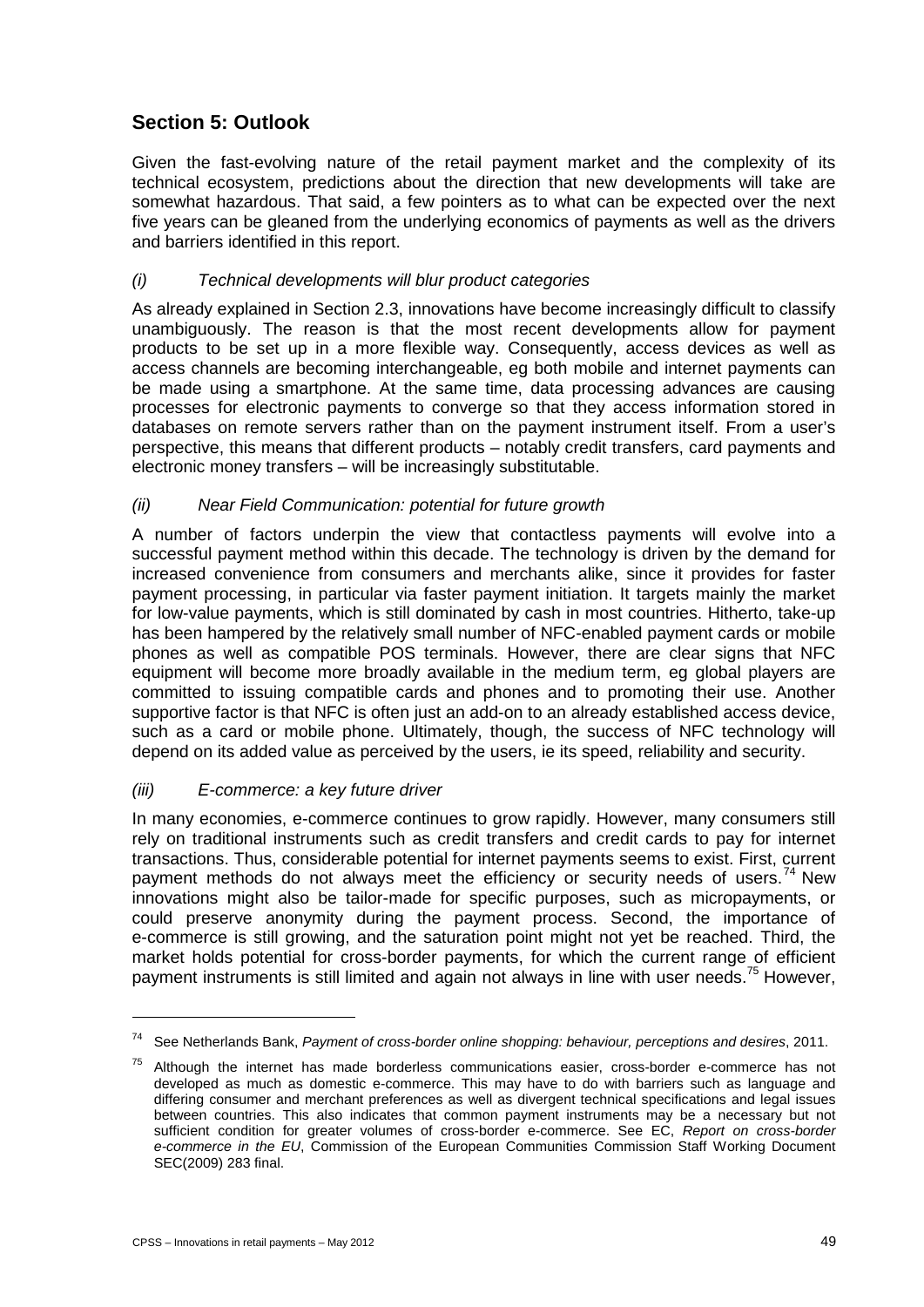traditional payment methods may continue to play an important role because consumers are familiar with them. Meanwhile, new solutions may face difficulties in achieving a critical mass on both sides of two-sided markets. Moreover, the future landscape, especially in the crossborder e-commerce domain, will be influenced by how far standardisation and cooperation hurdles can be overcome.

## *(iv) The role of globally active players might increase*

Generally, domestic PSPs face various challenges when attempting to extend their services within the domestic market and beyond. These include the need to win the confidence of new user groups, or tackle technical and legal barriers when seeking to cooperate with other PSPs. In this respect, globally active players, such as international card schemes, global mobile operators or internet enterprises, may have the advantage in leveraging their coverage and market power when offering innovative payment solutions across borders, possibly in a flexible manner responding to concrete local needs.

## *(v) Innovations in retail payments: large leaps or small steps?*

Whether innovations in retail payments represent a large leap or only small steps may vary from country to country. In many cases, small steps may be more likely because (i) many innovations represent only incremental improvements to existing and established payment services; (ii) users' payment habits usually change only at a slow pace; and (iii) the specific economics of the payments market result in rather long transition periods. Nevertheless, past examples of rather large developmental leaps do exist, such as the replacement of cheques by innovative payment cards or alternative instruments (such as debit cards in several countries). Moreover, developing countries with an underdeveloped payment infrastructure may have a higher potential for introducing innovative payment solutions from scratch, thereby leapfrogging some of the usual developmental steps for retail payment instruments or infrastructure (eg M-PESA in Kenya; see also Box 10).

### *(vi) What could be possible game changers in payments?*

Even in countries where innovation will only have an incremental effect, more distinct changes cannot completely be ruled out. Factors that could potentially trigger such changes are listed below.

First, new payment schemes, such as virtual currencies, that are currently mostly singlepurpose and/or only accepted in the respective virtual community may become multipurpose and widely accepted.<sup>76</sup> Social networks have grown dramatically over the past few years and already have a large base of customers who are familiar with new technologies and hence predisposed to adopting innovative payment solutions. These solutions should be carefully monitored because of the potential risks associated with the rapid growth of those unregulated solutions.

 $76$  Virtual currencies are currencies that are created and circulated within a particular virtual community. Virtual currencies have their own denomination system and are mostly used for exchange of goods and services offered within their community. By looking at how they interact with real currencies, they can be classified into the following three types. *Type 1: Closed virtual currency scheme*. In these schemes, there is almost no relation between the virtual currency and the real currency. Users usually pay a subscription fee and then earn virtual money within the virtual community. The money is used only for the purchase of virtual goods and services within the virtual community. *Type 2: Virtual currency schemes with unidirectional (in-) flow*. In this scheme, real money can be converted to virtual money, but there is no exchange in the reverse direction. Users have to spend this money within the virtual community, eg on virtual goods and services. *Type 3: Virtual currency schemes with bidirectional flow*. In such schemes, the virtual currency can be exchanged to real currency and vice versa (ie there are two exchange rates involved, buy and sell), and it can thus be used in a similar way to any real currency.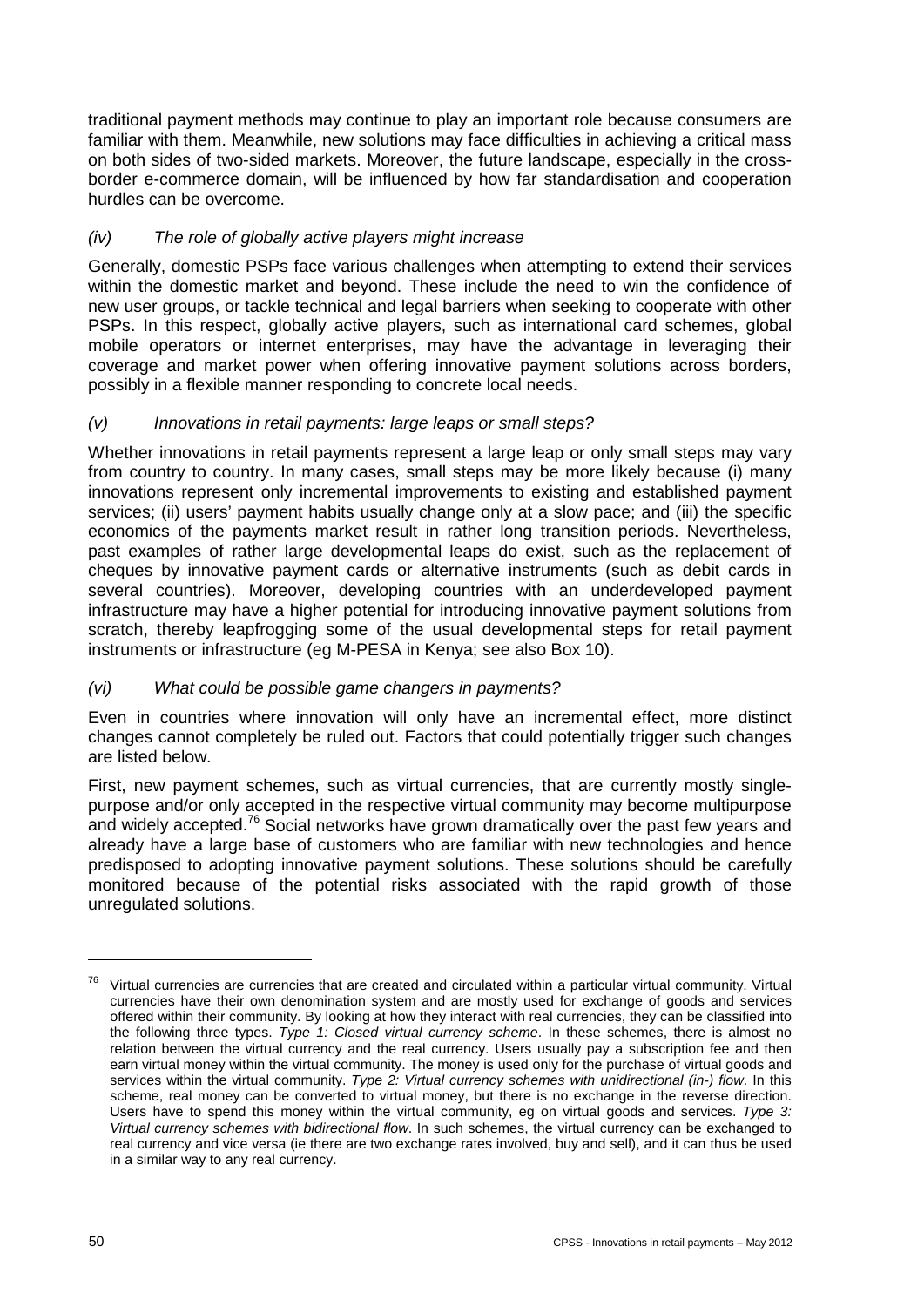Second, given the strong core competencies of banks in payments in a number of countries, it is likely that non-banks will first continue to seek cooperation with the banking sector as a means of entering the market and to benefit from the expertise, reputation and/or customer base of their partners. However, it cannot be ruled out that, over time, non-banks will develop more independent strategies and will no longer need to ally themselves with banks.

Third, authorities might induce substantial change in payments by altering the regulatory framework. In markets where insufficient progress is observed, regulators might try to directly address factors they consider as barriers to innovation. Moreover, regulators might tackle security issues in order to preserve public confidence in new payment methods.

### *(vii) Significant differences between regions will continue to exist*

Although technology will lead to more convergence in payments at the global level, significant differences between regions are likely to continue. In Africa and some parts of Asia, for example, several mobile money schemes have been successfully launched, each with more than a million users. These schemes focus mainly on the market for domestic money transfers and bill payments.<sup>77</sup> However, in Japan mobile phones are used mainly as a contactless access device at the POS for electronic money payments and as an access device for online banking.<sup>78</sup> In other regions with established banking sectors and relatively high volumes of cashless payments per capita, internet payments could play a prominent role in future payment innovations. All in all, the future development of retail payments in the various countries will strongly depend on socio-economic factors, such as urbanisation, emigration, computer literacy, availability and penetration of banking infrastructures as well as on how the identified drivers for and barriers to innovations will work in the specific context. Therefore, an innovation that is successful in one country will not necessarily perform as well in other countries

# **Section 6: Issues and challenges for central banks**

To foster the security and efficiency of retail payments, central banks typically: (i) address legal and regulatory impediments to market developments and innovation; (ii) provide for competitive market conditions; (iii) support effective standards and infrastructure arrangements; and (iv) make available their own services in the manner that is most efficient for the relevant market.<sup>79</sup>

However, significant differences can also be observed between central banks, which often mirror particular circumstances in the respective countries, such as the institutional and regulatory environment. These could arise from different legal mandates, objectives, policies and instruments (see Annex 6). Thus, the impact of innovation in retail payments on central bank activities may well vary from country to country.

Nevertheless, a number of common elements could be observed in the information provided by working group members on how innovation in retail payment influences central bank actions:

<sup>&</sup>lt;sup>77</sup> See Mobile Money Tracker [\(www.wirelessintelligence.com/mobile-money\)](http://www.wirelessintelligence.com/mobile-money).

 $78$  Recently, domestic and international funds transfer services using mobile phones have been launched in Japan.

<sup>79</sup> See CPSS, *Policy issues for central banks in retail payments*, March 2003, p 2.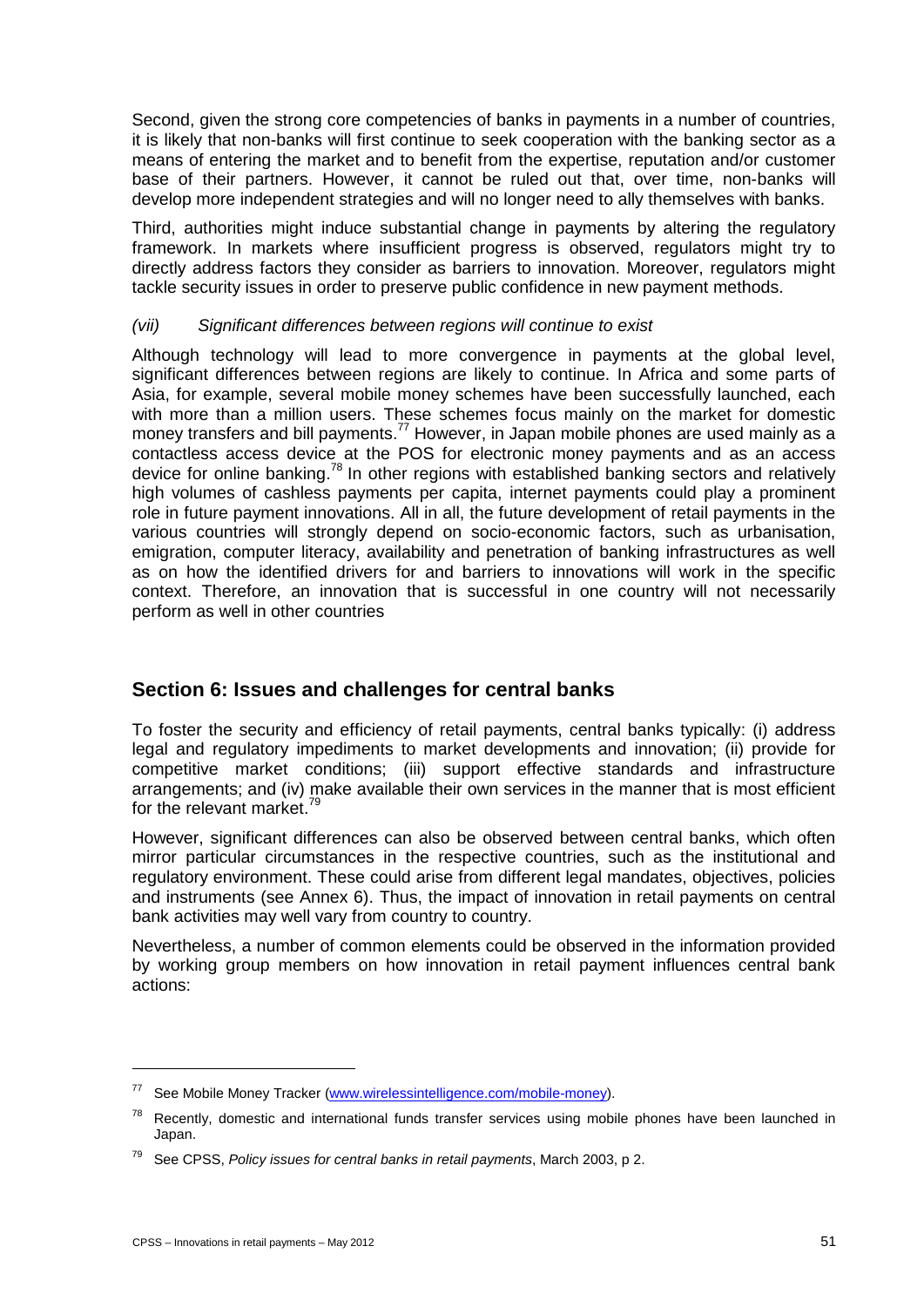- Central banks generally attach great importance to innovations in retail payments, owing to their potentially huge impact on the retail payment system. This trend is likely to continue and even strengthen in coming years.
- Central banks promote the use of efficient and secure payment methods. Many central banks seek to encourage the use of innovative payment instruments and a shift towards cashless retail payments. While also aiming to improve efficiency in payments, other central banks choose to follow a more neutral approach with regard to the use of payment instruments.
- In a number of working group member countries, reforms of the payments oversight function have been initiated to take account of the new developments in retail payments.
- In recent years, increasing attention has been directed towards non-banks involved in retail payments. This is likely to continue to be a significant issue.
- In many countries, new regulation has been enacted with regard to innovations and non-banks. However, this has mainly been carried out by authorities other than central banks or, in some cases, jointly by central banks and other authorities.
- A large number of central banks that are operationally involved in retail payments have changed their payment systems or introduced new systems in order to promote innovation.

In their respective roles as catalysts, overseers and/or operators of the payments system, central banks can both influence the payments market and be influenced by innovation and market developments. It is important to take this interdependency into account when central banks define their stance on innovation. The sections below outline a number of challenges for selected central bank tasks and policies that are related to retail payment innovation. It should be noted that the relevance of each issue and challenge will differ among central banks, depending on each institution's role in retail payments, and it does not seem appropriate to assign a general priority ranking, as each central bank might need to assess individually which of these issues it regards as relevant and critical. Notwithstanding, almost all central banks deem it important to monitor and assess the relevant developments (Section 6.1) as well as to ensure an effective oversight (Section 6.4), including cooperation with other authorities.

## **6.1 Monitoring and assessing the relevant developments**

Nearly all central banks consider it important to monitor and assess new developments in payments. A lack of statistical data might cause the importance and possible consequences of innovations to be over- or underestimated. Recognising the importance of understanding users' needs and market complexities, a number of central banks have stepped up their research in the light of innovative market developments in retail payments. These studies often focus on aspects such as user preferences, the cost of payment instruments or the implications of innovations for the security, efficiency, availability and accessibility of retail payment services, but also on identifying possible risks for the safety and continuity of the payments system as a whole. To assess the risk profile of innovations, central banks need to have a thorough understanding of the underlying technology and business process. Given the potential trade-off between security and efficiency, a balanced approach is required, but individual central banks may differ over which aspects are more important.

### *Main challenges*

As some central banks have to rely on the voluntary cooperation of market players when collecting statistical data or use public sources, it may not be always possible to collect the data they need.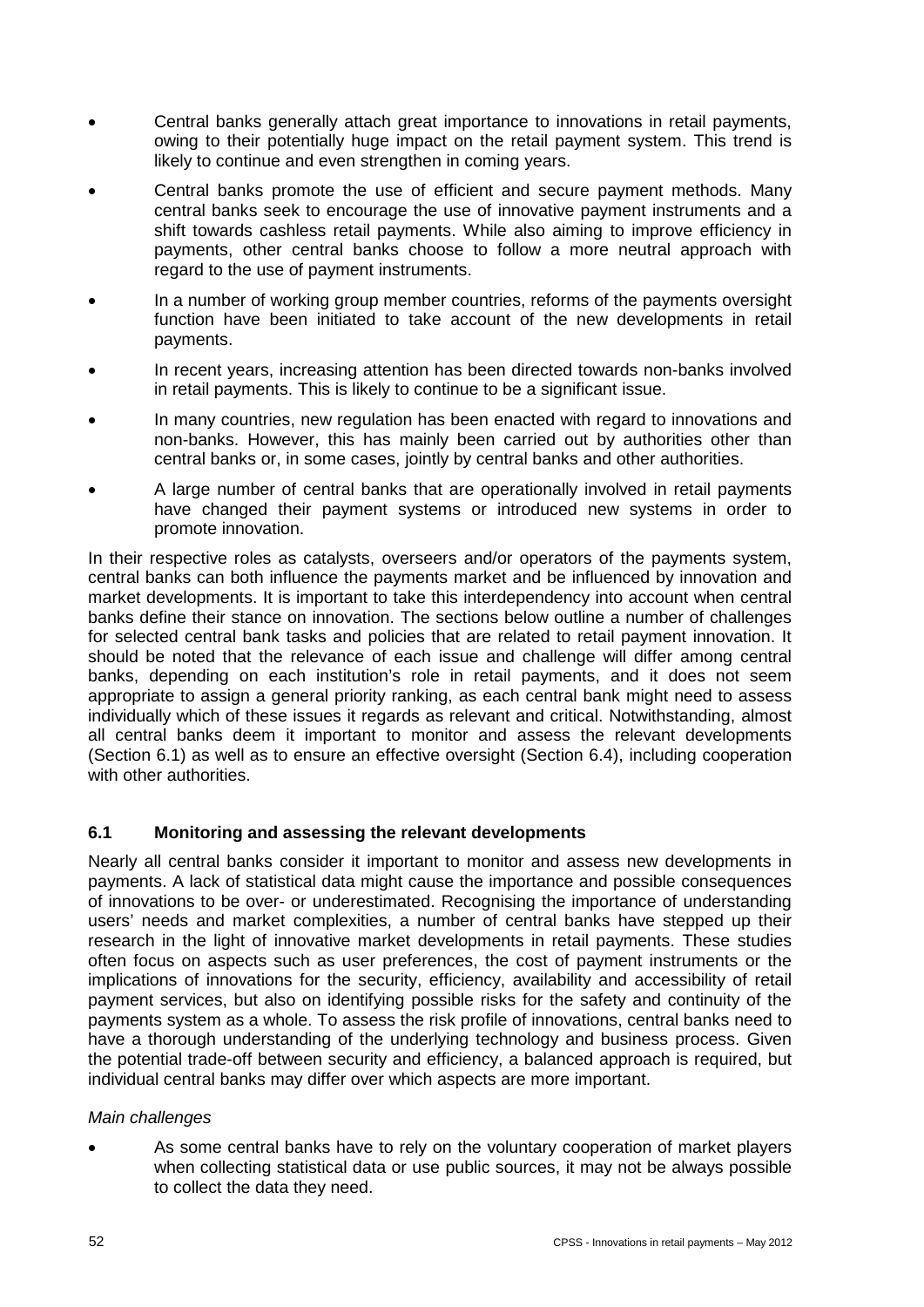- In the light of the continuing developments in retail payments, central banks might benefit from periodically reassessing the adequacy of their statistical surveys. Furthermore, it may be necessary for central banks to adapt their methods for data collection to account for the state of the art in information collection techniques. A detailed understanding of the retail payment market is indispensible, and the use of sufficiently precise and harmonised definitions is important. However, an overly high reporting burden for new players in the payments market might hamper innovation.
- As innovations tend to be small at the outset and may not go beyond a pilot phase, it can be difficult for central banks to assess a priori the potential of new products or processes as a basis for deciding on work priorities.
- Changed risk profiles pose a key challenge for central banks and require them to investigate, to evaluate and possibly also to fill potential regulatory gaps, especially with regard to security and fraud.
- One important factor for assessing the risk of innovations is the impact of technology. However, technology per se is not considered a core competency of central banks. In this respect, there might be a need to enhance central banks' own expertise or to rely more heavily on collaboration with authorities that monitor or oversee relevant technological components of innovative products or on external consultants with the required expertise.
- Resource issues are involved in effectively keeping track of new developments, and in assessing their impact on the efficiency and security of retail payments.

## **6.2 Communication, publication and transparency**

To ensure transparency and to provide guidance to the market, central banks seek to communicate their objectives, views and research results. Such guidance may also include their policy stance and work regarding new developments in retail payments. A variety of communication tools are used, ranging from the publication of regular reports<sup>80</sup> to public consultations <sup>81</sup> and strategic documents. <sup>82</sup> In addition, central banks may undertake educational efforts and organise nationwide communication campaigns on specific issues, such as fostering public awareness of security issues.<sup>83</sup>

<sup>&</sup>lt;sup>80</sup> These reports are often based on central banks' analyses and assessments of the current status of retail payment developments in their countries and may also outline the extent to which the central banks' main objectives in this regard have been achieved or to which they consider corrective actions necessary. Examples are the Australian Payments System Board's Annual Report or the Eurosystem's progress reports on SEPA implementation.

<sup>&</sup>lt;sup>81</sup> For example, as part of the Reserve Bank of Australia Payments System Board's strategic review of innovation in the Australian payment system, a public consultation was undertaken, calling for views from all stakeholders, including payment system participants, small and large businesses, consumers and government.

<sup>&</sup>lt;sup>82</sup> These documents often provide information on the major steps planned by the central bank during the coming years as well as its expectations of future market developments. Examples include the National Payment System Framework and Strategy documents published every five years by the South African Reserve Bank or the Payment System Vision Document published by the Reserve Bank of India.

<sup>&</sup>lt;sup>83</sup> The Monetary Authority of Singapore makes educational efforts to promote greater acceptance and use of electronic payments.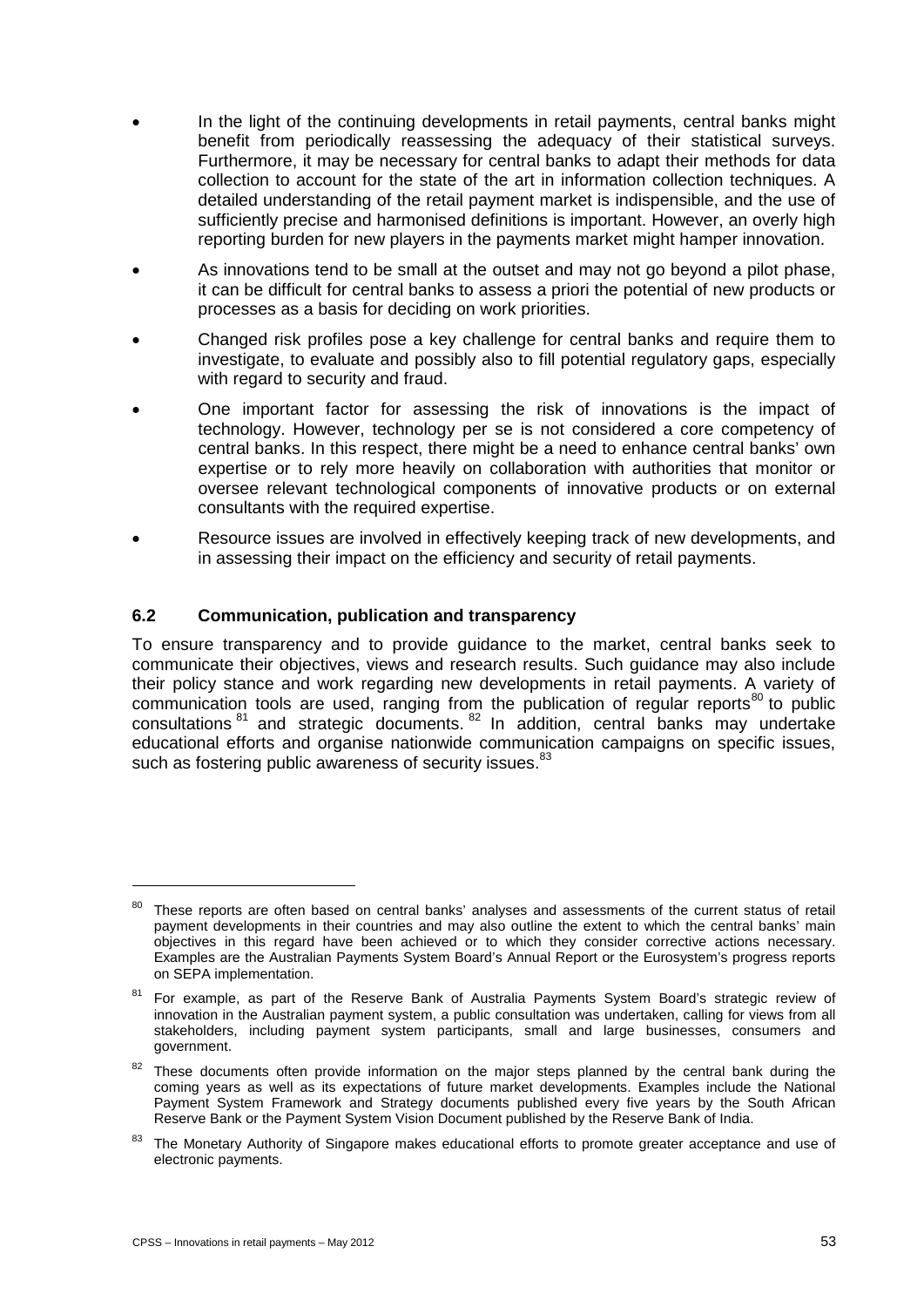## *Main challenges*

- When central banks formulate policy objectives that are derived from their legal mandate, they may consult with relevant stakeholders in order to understand the specifics and details. It may be difficult to balance the views of all market participants, especially those of incumbents and new market players.
- Central banks might face reputational problems if their communication efforts are not successful (eg if stated expectations are not followed by the market), or if their assessment and guidance are proved wrong.

## **6.3 Interoperability and interconnectivity between different payment systems**

Most central banks consider the standardisation and interoperability of systems as issues of great importance. Innovations in retail payment markets can raise new questions regarding standardisation and interoperability. To foster efficiency, central banks promote the interoperability of different retail payment systems by opening up the markets to newcomers. To facilitate the dialogue between different stakeholders, central banks might participate in different forums and interest groups, organise meetings with stakeholders or publish policy messages.

## *Main challenges*

- Interoperability as a policy goal might be considered necessary to create open market access for PSPs. However, this aim might increase overall risks if an innovative service provider has a higher risk profile. To balance interoperability and risk is the main challenge for central banks.
- Pressures are mounting for standardisation on a global as well as domestic level, in particular for underlying technical standards. For central banks, the challenge is to ensure an appropriate level of involvement in such activities.

## **6.4 Effective payments oversight and cooperation with other authorities**

## *(i) Reviewing existing oversight frameworks*

Some central banks are reviewing their existing oversight frameworks so that they can respond appropriately to innovative developments. 84 First, central banks might find it important to have an explicit legal mandate in order to improve their oversight. Second, they might consider adjusting their current oversight policies and practices – for example, by extending their scope by explicitly including specific non-bank PSPs in their oversight. Third, they might consider introducing new oversight tools that also cover innovations.

### *(ii) Cooperation with other authorities at a national and an international level*

As the role of non-banks is increasing and cooperation among various market players is gaining importance, central banks are, in most cases, no longer the only authorities with an interest in payments. To achieve a balanced approach between the different regulatory dimensions (oversight, supervision and other market regulators) and the different objectives (security, solvency of providers, efficiency, innovation and financial inclusion), cooperation

 $\overline{a}$ 

<sup>84</sup> For a comprehensive evaluation of the oversight role of central banks, see CPSS, *Central bank oversight of payment and settlement systems*, May 2005.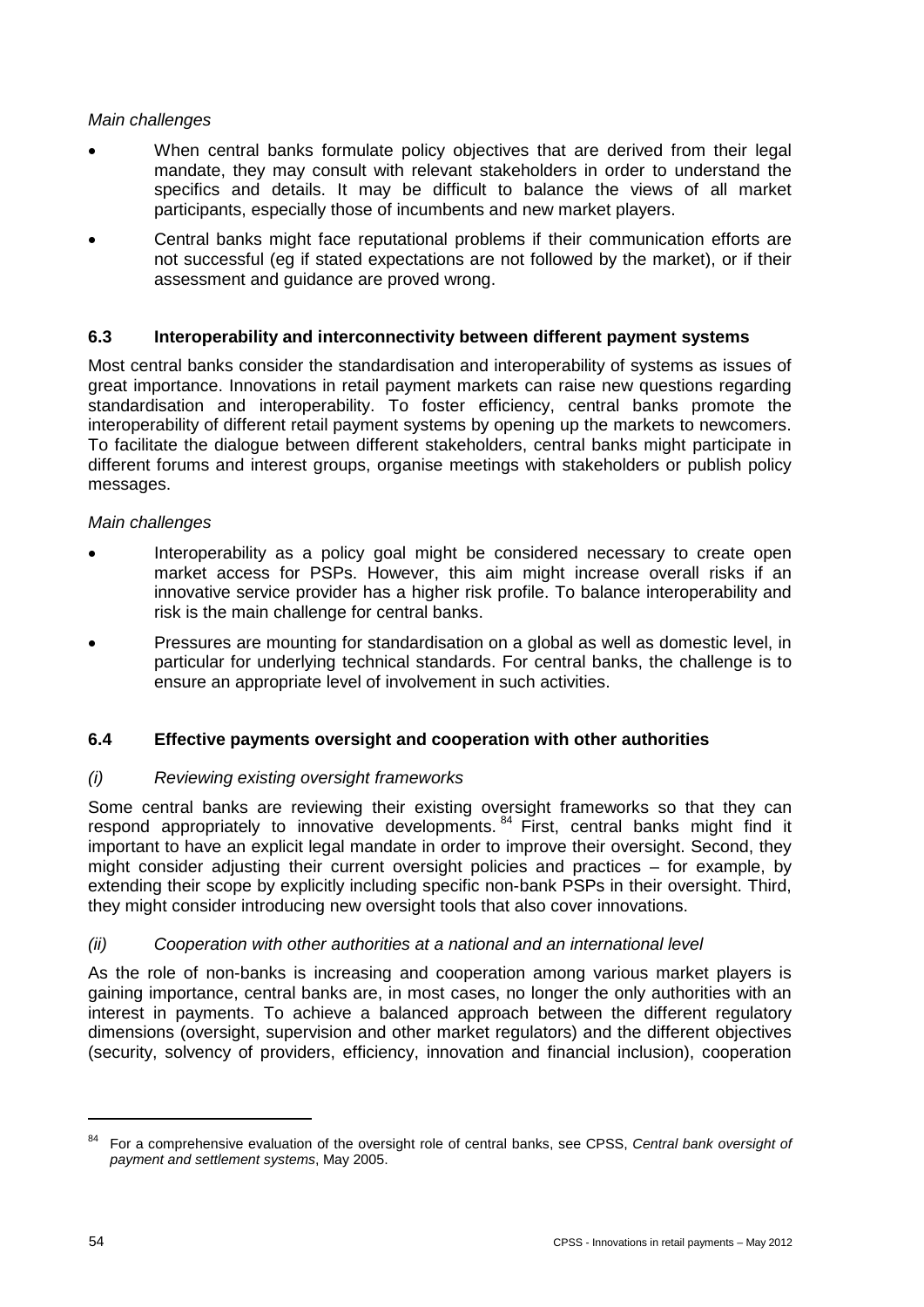between all relevant authorities in the financial and relevant non-financial sectors is needed. In this respect, the protection of funds held at non-banks deserves specific attention.

Setting up more formal arrangements or memoranda of understanding for cooperation between the relevant entities could be essential: to ensure that all authorities are mutually informed on relevant developments in their own responsibilities; to ensure that all authorities have a sufficient understanding of new services; to achieve a common view of the risks incurred, in particular if new, more complex business models are used; to avoid inconsistencies in the regulatory approach; and to reduce any potential duplication of efforts, and thereby the regulatory burden for the respective providers, scheme owners and operators.

Although the fact-finding exercise seems to reveal that innovative activities currently focus primarily on domestic markets, some innovations seem to call for increased international cooperation between central banks. This may be the case where innovations affect or facilitate cross-border retail payments or depend on global providers. Apart from a need to strengthen cooperative oversight, cooperation on oversight standards might also turn out to be essential for facilitating innovations in cross-border payments. Moreover, central banks may have an interest in harmonising security requirements, such as common minimum standards, in order to prevent regulatory arbitrage.<sup>8</sup>

### *Main challenges*

- Retail payment systems are likely to be much more complex in the future, due to the increasing diversity of products and suppliers. A consistent oversight approach by central banks might require a broader focus to include legacy and new payment instruments as well as all relevant providers, be they banks or non-banks.
- The tools that can be used by central banks to initiate changes in retail payments might, depending on their legal mandate, be rather restrictive and may therefore need to be reconsidered. However, some central banks may only have a "moral suasion" approach at their disposal.
- Another challenge is to determine when to apply oversight or regulations to a particular innovation. If applied too early, oversight might choke off innovation; if applied too late, it may subject the system to the related risks.
- At the same time, a balanced regulatory approach is necessary to prevent inconsistencies between regulatory requirements already established for different providers and industrial sectors. Furthermore, a level playing field for banks and non-bank providers is essential to avoid competitive distortions.
- The accelerating convergence of objectives and tools between oversight and supervision could risk stimulating competition between regulators rather than encouraging cooperation. The same could be true of international cooperation where divergent legal and oversight frameworks are an issue. By contrast, an example of efficient cooperation between oversight and supervision bodies is provided by the recent forum on the security of retail payments (SecuRe Pay) at European level.
- Owing to the variety of the parties involved, the process for adapting the legal framework for regulation may not be flexible enough to respond quickly to innovative developments. This might hamper the effectiveness of the oversight

<sup>&</sup>lt;sup>85</sup> In this case, systems or providers choose to incorporate in countries with less demanding requirements, while also making their services available in others.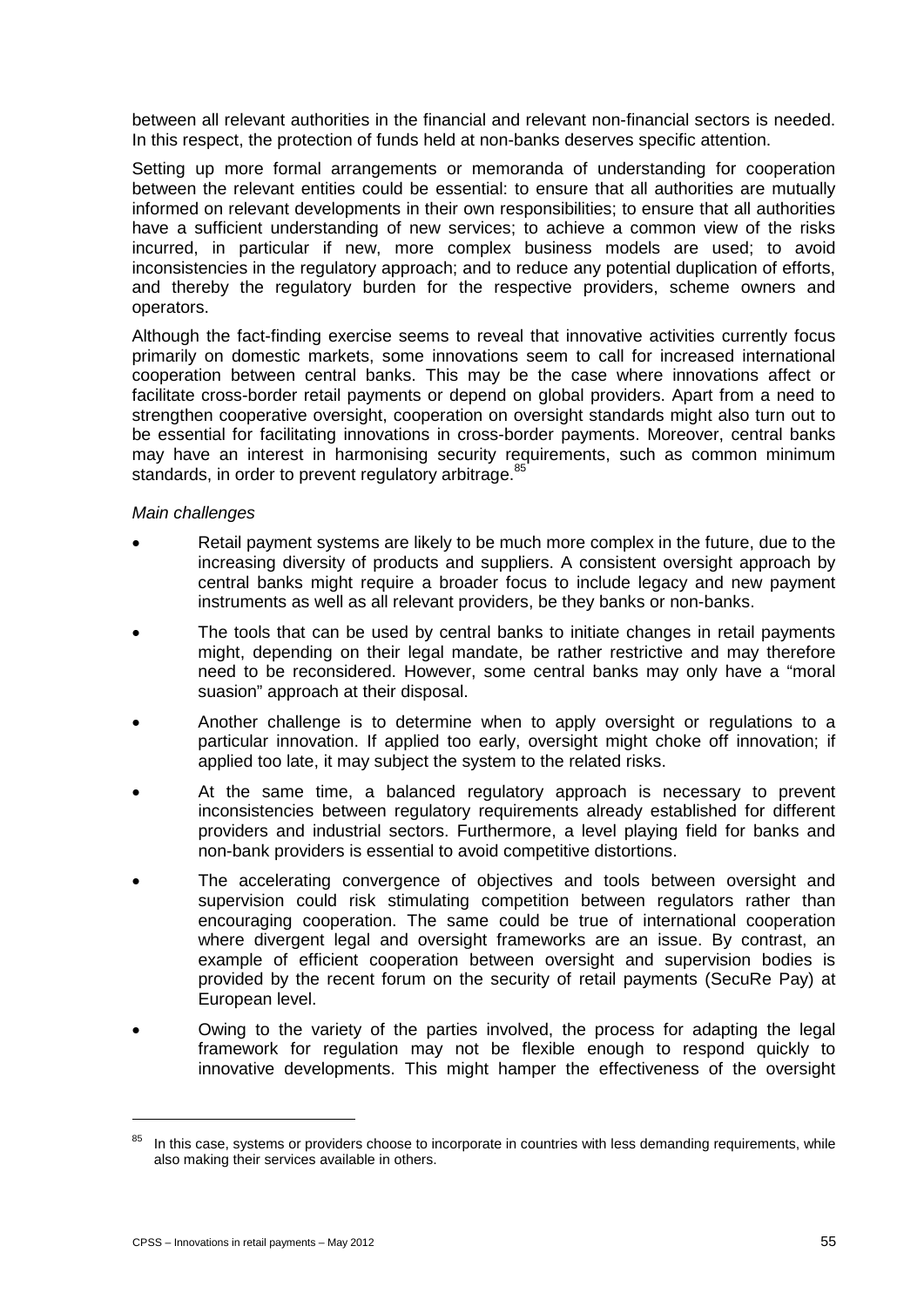function of central banks and finally affect the overall safety and security of the payments system.

## **6.5 Impact on the operational activities of central banks**

Innovative developments might affect the services offered by central banks for retail payment systems. Central banks might therefore need to assess the potential effects – for example, of faster payment processing – especially on liquidity and operational risk. Furthermore, improvements in central bank-owned systems might establish the basis for private sector providers to develop further innovations or might help to achieve a higher service level.

### *Main challenges*

- In particular, the trend towards near real-time and real-time processing might blur the boundaries between large-value and retail payment systems. If privately owned retail systems become near real-time, (customer) payment volumes might move away from the RTGS systems, thereby affecting the aim of cost recovery for some central banks.
- Central banks that operate retail payment systems need to consider in a timely manner whether to accommodate new technical changes in their own systems to support innovative developments. They might need to lead by example in terms of interoperability and interconnectivity.
- Central banks might want to reconsider their operational involvement in the light of new developments. They may consider providing operational support to PSPs. However, they should avoid the potential crowding-out of private market activity. If innovations lead to a better service provision by the market, the operational role of central banks might also become obsolete over time.

## **6.6 Impact on cash**

During the past few decades, card payments in particular have led to a shift from cash to cashless payments. Ongoing innovations in retail payments have tended to further reduce the market share of cash, especially in small denominations, and may further affect the use of cash and the role of central banks and other authorities in issuing cash. Several central banks consider the potential impact of some innovations to be high (see Box 16). However, as cash is used mainly for small-value transactions, especially in proximity and P2P payments, substantial substitutive effects can only be expected for innovations that target these areas. Most innovations reported in the fact-finding have so far had only a low market impact, and thus the impact on cash is likely to be limited.<sup>86</sup>

 $\ddot{\phantom{a}}$ 

Experience in Japan, as a comparatively well developed market for electronic money, suggests that the significant growth in electronic money-based payments in the last decade has had no substantial impact on coins and banknotes. An empirical study – Y Kitamura, M Oomori and K Nishida, "The effects of electronic money on money demand: time series analysis", *Global COE Hi-Stat Discussion Paper Series*, no 114, Institute of Economic Research, Hitotsubashi University, 2010 – shows that electronic money in Japan has only been substituted for small-value coins, while its impact on the overall demand for coins is minimal. This might also be explained by the fact that scope for using electronic money is still limited, and thus consumers need to hold both cash and electronic money.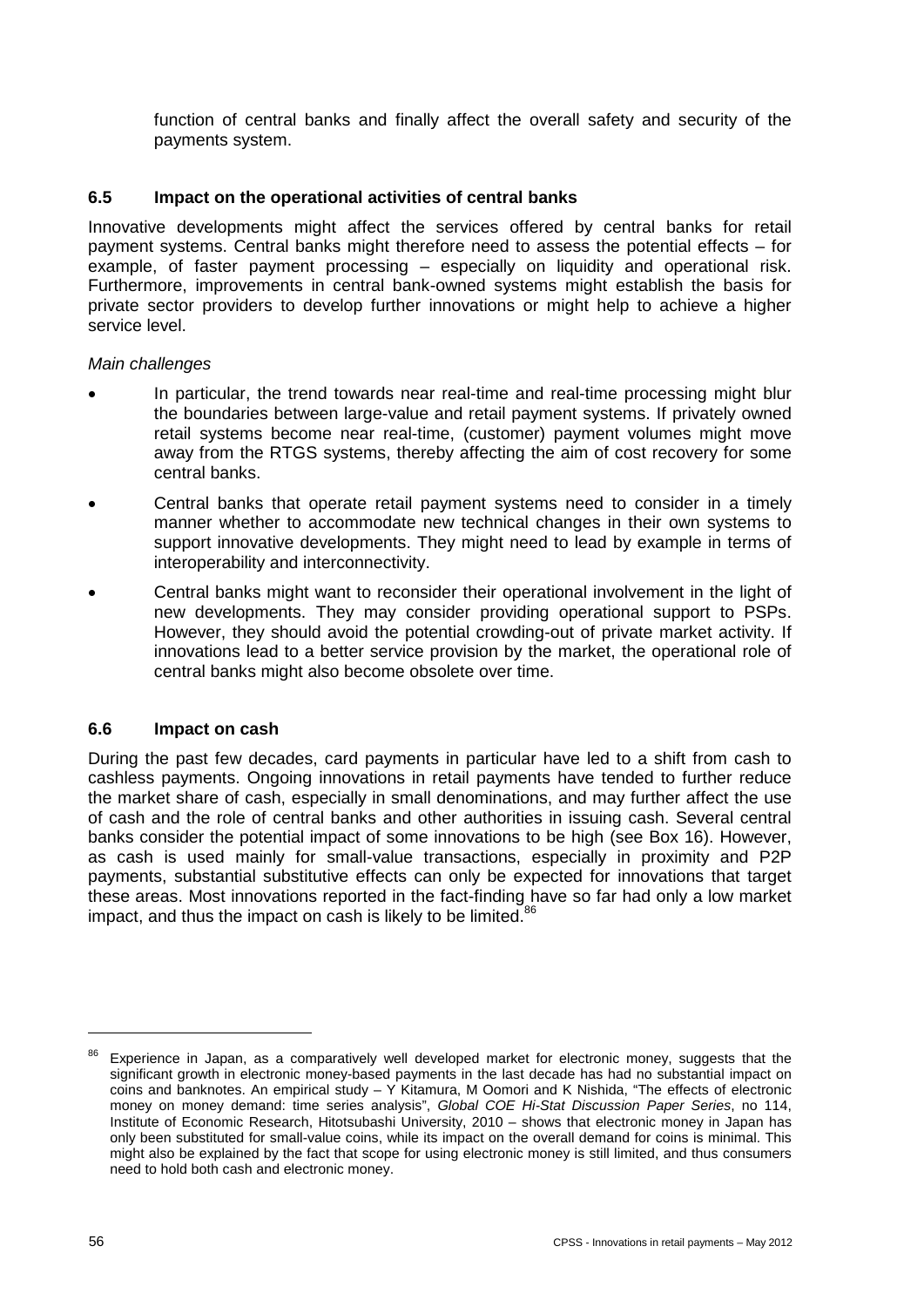### *Main challenge*

• Central banks might wish to investigate how innovative electronic retail payment products will affect the use of cash in their economies. If a reduction in cash usage is observed, central banks could analyse its impact on their seigniorage and on their cash operations, including the processing and distribution of cash as well as on the prevention of banknote counterfeiting.

#### Box 16

### **Retail payment innovation and cash usage in Canada**

Despite the popularity of debit and credit cards, cash continues to be an important payment instrument in Canada and elsewhere, especially for small-value transactions. More recent innovations in retail payment solutions, such as mobile payments, contactless credit cards and stored-value cards, aim to compete with cash in small-value transactions. Fung, Huynh and Sabetti (2011) study the impact of some recent payment innovations on cash usage using 2009 Canadian survey data comprising a questionnaire and a three-day shopping diary.<sup>1</sup>

For each individual, the total value of cash purchases was normalised by the total value of all expenditures conducted throughout the diary, obtaining a relative measure of cash spending. As a result, the authors find that users of both contactless credit and stored-value cards (innovators) tended to use less cash during the diary exercise than those who did not use these innovations (non-innovators). On average, innovators conducted 12% and 17% of the total value of store purchases using cash, compared with roughly 32% and 37% for non-users of contactless and stored-value cards, respectively. These differences in average cash shares are consistent when comparing individuals across income, education, age and other socio-demographic groups.

However, these results have to be interpreted with caution, since the true direction of causality is unknown – the classic chicken and egg problem. Individuals who would like to use less cash might also be more likely to adopt and use innovative payment instruments as they become available. The presence of an unobserved variable may cause an individual both to select an innovative feature and to use less cash, resulting in a misleading inference regarding the effect of innovation, or what is commonly referred to as selection bias. Specific methods were therefore applied to correct for selection bias.

The overall results of the study suggest that more recent innovations aimed at replacing cash for small-value transactions do have a significant negative effect on cash usage in Canada. The results suggest a reduction in cash usage of 13% for contactless credit cards and 11% for storedvalue cards. Looking ahead, if these innovations become more popular in the near future, they could result in a substantial reduction in cash usage.

<sup>1</sup> B Fung, K Huynh and L Sabetti, "Retail payment innovations and cash usage in Canada", *Bank of Canada Working Paper*, forthcoming.

### **6.7 Impact on monetary policy**

\_\_\_\_\_\_\_\_\_\_\_\_\_\_\_\_\_\_\_\_\_

How payment innovations might affect monetary policy has been intensively discussed in the context of electronic money.<sup>87</sup> Electronic money is typically issued and stored by non-banks. Electronic money might become relevant from a central bank's perspective when it becomes a very close substitute for central bank money. This impacts the size of central banks' balance sheets, hence their ability to influence short-term interest rates.

<sup>87</sup> See Bank for International Settlements, *Implications for central banks of the development of electronic money*, Basel, October 1996.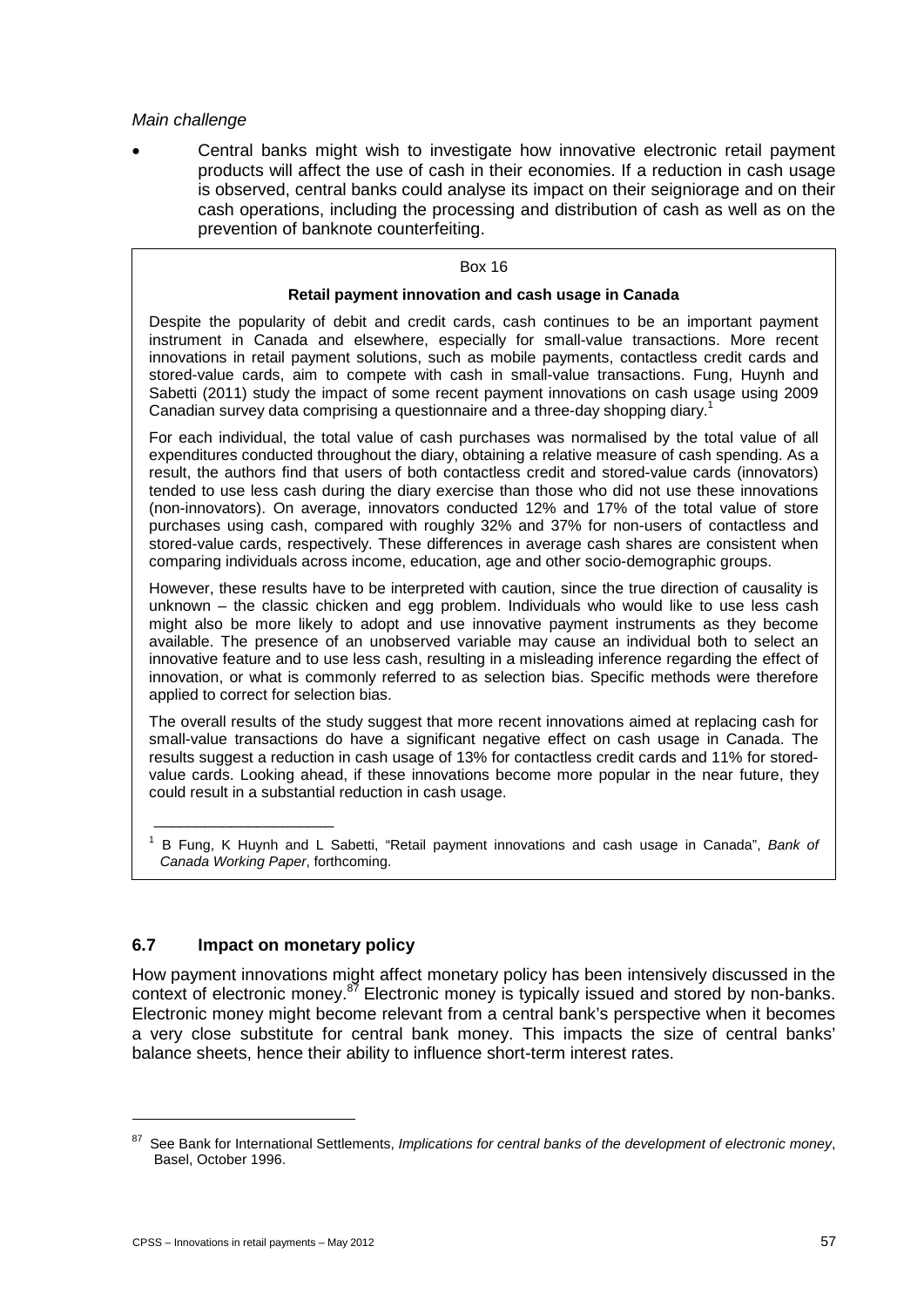However, although electronic money has become more important in some countries, the impact of these developments on the composition of the monetary base is considered negligible thus far. Moreover, even if the usage of electronic money were to expand massively, there would still be various ways in which central banks could preserve a tight link between electronic money and central bank money and to keep control over short-term rates. Most central banks therefore judge that the influence of innovations in retail payments on monetary policy is neutral or of low importance.

### *Main challenges*

- Central banks might wish to closely monitor more recent developments, such as the increasing popularity of virtual currencies offered by social networks or other webbased networks. Owing to the scope and size of some of these networks, their currencies might have a substitution effect on cash or central bank deposits.
- In case of need, central banks should continue to study the implications of these developments for monetary policy operations.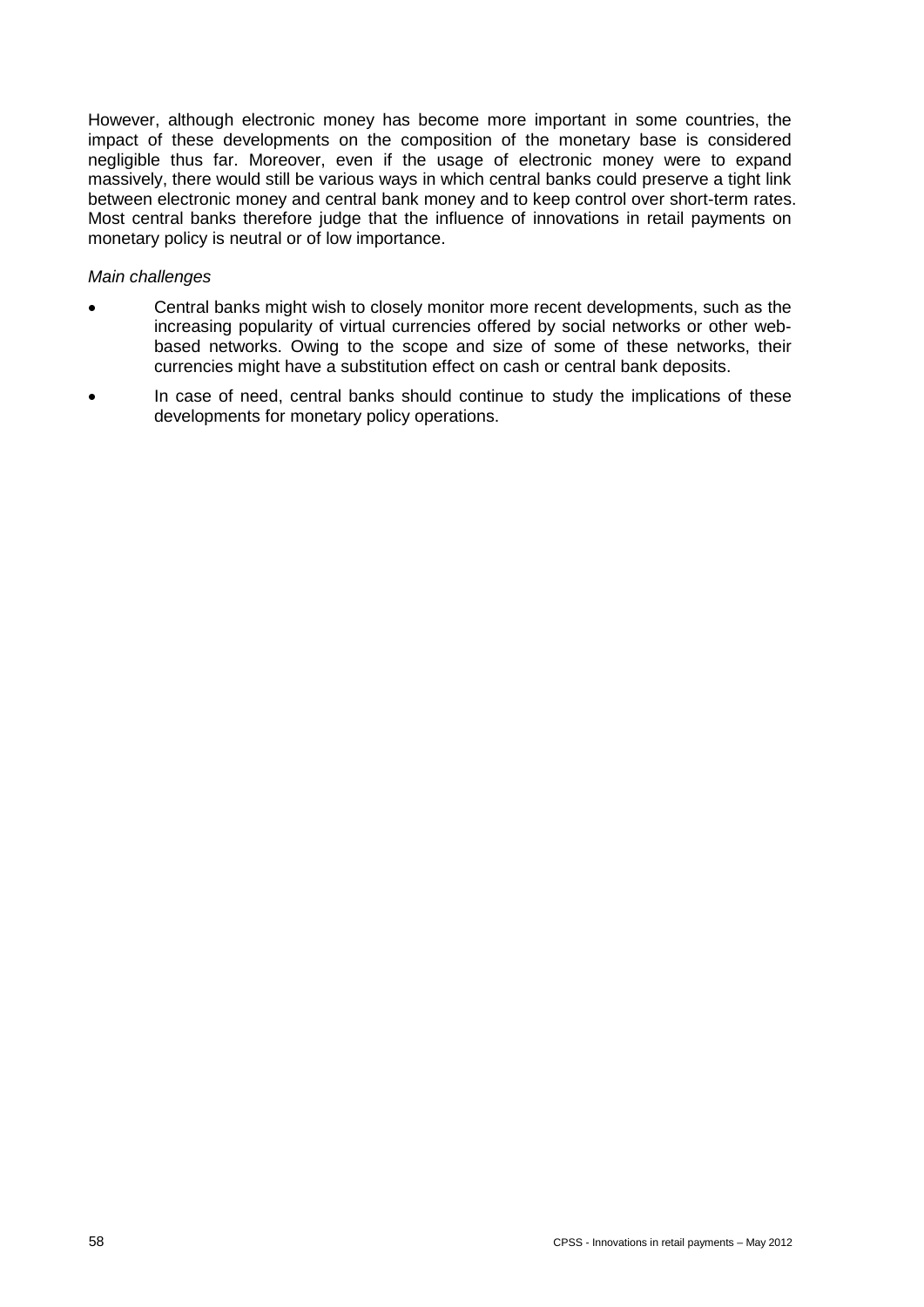**Annex 1: Total number of transactions based on cashless payments (2010)**

|                            |                          | % of total number of transactions |                         |                                  |                            |               |
|----------------------------|--------------------------|-----------------------------------|-------------------------|----------------------------------|----------------------------|---------------|
|                            | Number per<br>inhabitant | <b>Credit</b><br>transfer         | <b>Direct</b><br>debits | <b>Credit and</b><br>debit cards | <b>Electronic</b><br>money | <b>Cheque</b> |
| Australia                  | 295                      | $27.0^{1}$                        | 10.3                    | 58.3                             | nap                        | 4.4           |
| Belgium                    | 219                      | 42.1                              | 10.3                    | 44.7                             | 2.5                        | 0.3           |
| <b>Brazil</b>              | 104                      | 38.5                              | 21.4                    | 31.6                             | 0.2                        | 8.4           |
| Canada                     | 276                      | 10.6                              | 6.9                     | 72.7                             | nav                        | 9.7           |
| China                      | 5                        | 15.1                              | nav                     | 71.7                             | nap                        | 13.2          |
| France                     | 264                      | 17.6                              | 20.1                    | 43.6                             | 0.2                        | 18.4          |
| Germany                    | 212                      | 33.9                              | 50.2                    | 15.5                             | 0.2                        | 0.3           |
| Hong Kong SAR <sup>2</sup> | nav                      | 0.6                               | 0.8                     | 10.0                             | 86.1                       | 2.5           |
| India                      | 6                        | 4.6                               | 2.4                     | 71.9                             | nav                        | 21.2          |
| Italy                      | 67                       | 32.7                              | 15.8                    | 40.0                             | 3.1                        | 8.4           |
| Japan <sup>3</sup>         | 88                       | 12.7                              | nav                     | 73.0                             | $13.5^4$                   | 0.9           |
| Korea                      | 247                      | 22.0                              | 11.8                    | 58.7                             | 1.3                        | 6.2           |
| Mexico                     | 21                       | 36.1                              | 2.0                     | 43.5                             | nav                        | 18.5          |
| Netherlands                | 322                      | 29.6                              | 24.4                    | 42.7                             | 3.3                        | nap           |
| Russia                     | 34                       | 68.1                              | 3.5                     | 26.3                             | 2.0                        | 0.0           |
| Saudi Arabia               | 50                       | 0.3                               | 0.1                     | 99.0                             | nap                        | 0.6           |
| Singapore                  | 506                      | 1.3                               | 2.2                     | 7.9                              | 85.5                       | 3.0           |
| South Africa               | 44                       | 24.2                              | 25.8                    | 46.5                             | nap                        | 3.5           |
| Sweden                     | 330                      | 31.9                              | 8.7                     | 59.3                             | nap                        | 0.0           |
| Switzerland                | 173                      | 54.2                              | 3.3                     | 41.3                             | 1.1                        | 0.0           |
| Turkey                     | 30                       | nav                               | nap                     | nav <sup>5</sup>                 | nav                        | nap           |
| United Kingdom             | nav                      | 20.5                              | 19.5                    | 53.2                             | nav                        | 6.7           |
| <b>United States</b>       | 347                      | 7.1                               | 10.8                    | 60.8                             | nav                        | 21.3          |
| CPSS <sup>6</sup>          | 66                       | 17.5                              | 15.0                    | 52.8                             | 1.2                        | 13.6          |

<sup>1</sup> Includes BPAY transactions. <sup>2</sup> Indicative figures provided by the Hong Kong Monetary Authority.<br><sup>3</sup> Figures for 2009 provided by the Bank of Japan. <sup>4</sup> Payments for public transportation are excluded.<br><sup>5</sup> Revision ma Hong Kong SAR and Japan. Does not reflect revisions made after publication.

Source: CPSS, *Statistics on payment, clearing and settlement systems – figures for 2010*.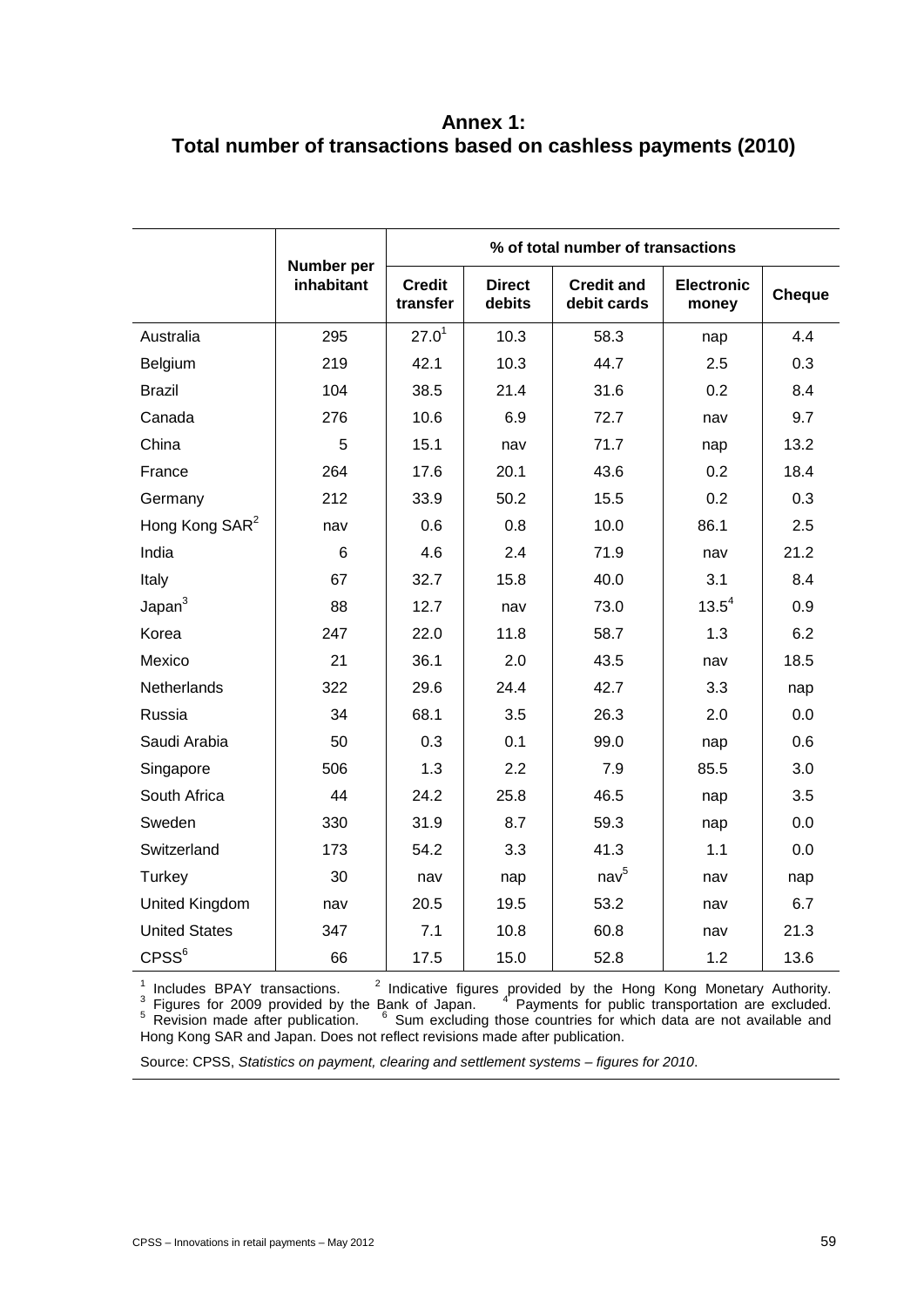# **Annex 2: Description of the reported innovations**

This list attempts to cover influential developments in retail payment solutions and schemes in the reporting countries during the past decade. Since various socio-economic factors have a substantial influence on regional developments in payments, the list includes innovations that may be considered innovative in one country but not in other countries. Moreover, it does not aim to cover all retail payment innovations in the respective countries, but rather tries to collect information that would provide a good overview of innovative activities in the reporting countries.

In the following table, "international" means innovations that are reported to have international reach, ie innovations that also provide a service outside the reported country, rather than solely within that country; "pilot" means innovations that are reported to be in the pilot phase; and "pilot (planned)" means innovations for which a pilot is planned.

| <b>Country</b> | <b>Name</b>                          | Description of the innovation                                                                                                                                                                                                                                                                                                                                                                                                                                                                                              |
|----------------|--------------------------------------|----------------------------------------------------------------------------------------------------------------------------------------------------------------------------------------------------------------------------------------------------------------------------------------------------------------------------------------------------------------------------------------------------------------------------------------------------------------------------------------------------------------------------|
| Australia      | <b>BPAY</b>                          | Bill payments initiated via telephone or the internet<br>banking platforms of financial institutions, using a biller<br>code to identify the payee and a customer reference<br>number to identify the customer. Reference information<br>allows payments to be more easily directed by customers,<br>and more easily reconciled to customer accounts by<br>billers.                                                                                                                                                        |
| Australia      | Low Value Clearing<br>Service (LVCS) | A switching facility provided by the Reserve Bank of<br>Australia to facilitate the exchange of clearing files for the<br>retail payment streams between participant institutions,<br>including those operating on different networks. New<br>network architecture such as this, with a single point of<br>entry, provides the potential to improve operational<br>efficiency, resilience, and access for new entrants, placing<br>the low-value payments industry in a better position for<br>innovation and development. |
| Australia      | POLi                                 | A retail payment system for debit payments over the<br>internet. POLi redirects the purchaser either from the<br>merchant's website or a biller's bill to the purchaser's<br>internet banking. After the purchaser has logged in, POLi<br>populates a "pay-anyone" transaction with all payment<br>details, allowing the purchaser to complete the payment.<br>POLi enables ease of reconciliation for merchants.                                                                                                          |
| Australia      | payclick                             | Online payment system focused on, but not restricted to,<br>micropayments for digital downloads. Payments can be<br>made from the stored value on a payer's payclick<br>account, or from a linked credit or debit card. Closed-loop<br>system with payments across the system operator's<br>accounts. Funds transferred into payclick by payers are<br>not redeemable for cash. Merchants can withdraw funds<br>received via credit transfer.                                                                              |
| Belgium        | PingPing                             | Mobile micropayment platform that allows users to<br>purchase products and services using their mobile<br>phones (SMS or NFC tag) for proximity payments or on<br>the internet for remote payments up to EUR 25.                                                                                                                                                                                                                                                                                                           |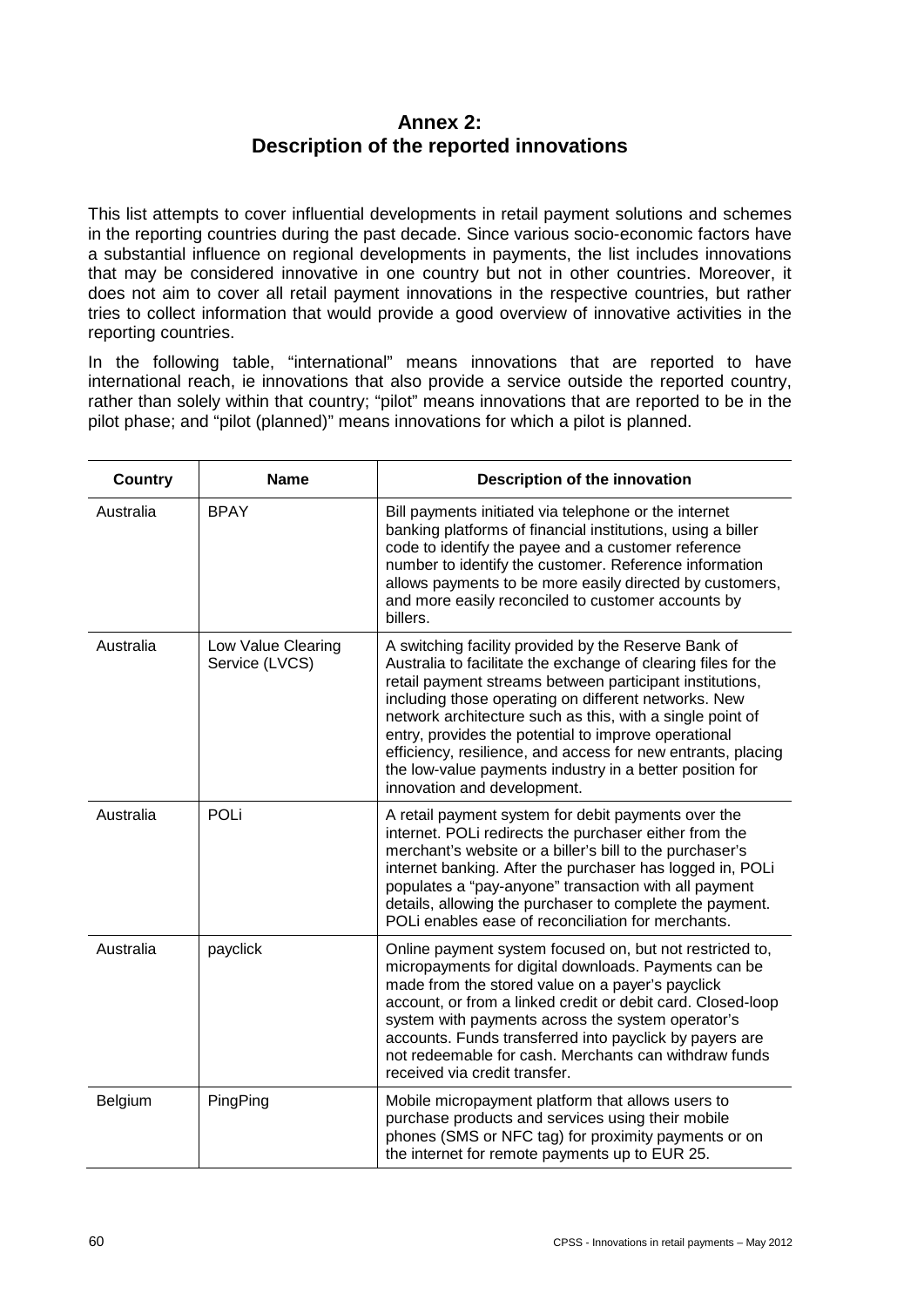| <b>Country</b>                   | <b>Name</b>                                                                            | Description of the innovation                                                                                                                                                                                                                                                                                                                                                                                                                            |
|----------------------------------|----------------------------------------------------------------------------------------|----------------------------------------------------------------------------------------------------------------------------------------------------------------------------------------------------------------------------------------------------------------------------------------------------------------------------------------------------------------------------------------------------------------------------------------------------------|
| Belgium                          | m-Banxafe/Pay2Me                                                                       | m-Banxafe/Pay2Me enables payments between bank<br>accounts via mobile phones, using the same payment<br>processes as debit cards. It can also be used for P2P<br>payments.                                                                                                                                                                                                                                                                               |
| Belgium                          | Zoomit                                                                                 | Electronic billing facility linked to online banking<br>applications. Payers can receive, check and file their bills<br>in their online banking environment.                                                                                                                                                                                                                                                                                             |
| <b>Brazil</b>                    | Oi Paggo                                                                               | Mobile payment solution of the Mobile Network Operator<br>(MNO). The MNO grants a credit line to the "cardholder"<br>and acquires merchants to accept the payments. The<br>merchant is paid 30 days after the transaction, while the<br>"cardholder" pays the scheme 25 days later. If the<br>"cardholder" does not pay, the MNO can take out a loan<br>on behalf of the "cardholder".                                                                   |
| <b>Brazil</b>                    | Correspondentes<br>bancários                                                           | Use of non-banks (typically post offices, lottery houses,<br>supermarkets, drugstores and other small retailers) as<br>banks' agents to provide banking services (including<br>payment services) to unbanked or underbanked persons.                                                                                                                                                                                                                     |
| <b>Brazil</b>                    | Payment of<br>government benefits by<br>means of direct credits                        | Government benefits are paid electronically using a wire<br>transfer from the National Treasury to bank accounts held<br>by the beneficiaries in the CAIXA, a federal government-<br>owned bank. Funds can be accessed via internet,<br>branches, ATM, bank agents etc or through an electronic<br>benefit card.                                                                                                                                         |
| <b>Brazil</b>                    | <b>Direct Debit</b><br>Authorization                                                   | EBPP based on standardised bar-coded documents that<br>can be paid electronically at any bank.                                                                                                                                                                                                                                                                                                                                                           |
| <b>Brazil</b><br>[international] | Remittance payments<br>via International<br><b>Payments Framework</b><br>(IPF) [pilot] | Initiative aiming at setting multilateral standards for<br>remittances. Standardisation enables banks to reach<br>more banks worldwide without bilateral agreements and<br>makes clearing and settlement of remittances faster.                                                                                                                                                                                                                          |
| Canada                           | Interac e-Transfer                                                                     | Transfer of funds through online banking to anyone with<br>an e-mail address or a mobile phone number, and a bank<br>account in Canada. It uses e-mail and text messages for<br>fast notification to the recipient that a transfer has been<br>initiated and payment-related information. Funds can be<br>received at both online banking and non-online banking<br>accounts. The limit on the amount that can be transferred<br>is determined by banks. |
| Canada                           | Interac Online                                                                         | When making online payments, users are redirected to<br>the website of their financial institution, where they log in<br>with their user ID and password for online banking. After<br>confirming the payment, users are automatically<br>redirected to the merchant's website confirmation page<br>where the transaction is completed.                                                                                                                   |
| Canada                           | epost                                                                                  | Free online bill presentment service offered by Canada<br>Post to view, pay and manage selected bills online.<br>Customers can sign up for e-mail notifications when a bill<br>has been delivered. Access via epost website (payment<br>via credit card, electronic funds transfer or online banking<br>link) or the user's online banking website.                                                                                                      |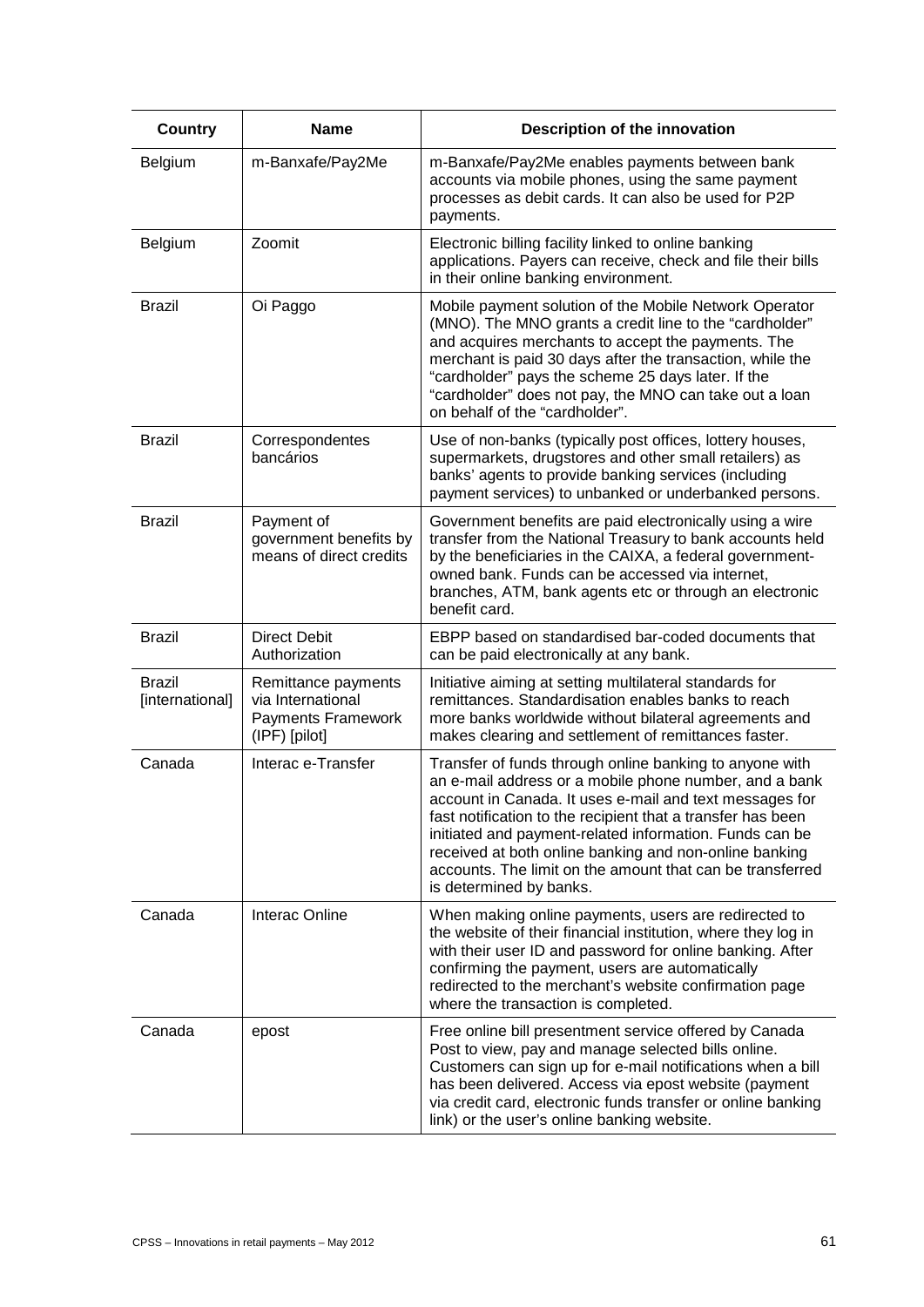| Country                   | <b>Name</b>                                                  | Description of the innovation                                                                                                                                                                                                                                                                                                                                                                                                                                                                                                                              |
|---------------------------|--------------------------------------------------------------|------------------------------------------------------------------------------------------------------------------------------------------------------------------------------------------------------------------------------------------------------------------------------------------------------------------------------------------------------------------------------------------------------------------------------------------------------------------------------------------------------------------------------------------------------------|
| Canada<br>[international] | Reloadable prepaid<br>cards by Visa and<br><b>MasterCard</b> | Cardholders can make card payments and withdraw cash<br>wherever Visa and MasterCard are accepted, including<br>online and overseas. Cardholders can load additional<br>funds to their cards online, in-branch and through their<br>telephone bill payment system in selected financial<br>institutions or using cash or direct debit from a bank<br>account.                                                                                                                                                                                              |
| Canada<br>[international] | Visa PayWave/MC<br>PayPass                                   | Contactless credit card payments using RFID (radio<br>frequency identification) technology. Payments below<br>CAD 50 require no PIN authorisation or siganature.                                                                                                                                                                                                                                                                                                                                                                                           |
| Canada<br>[international] | Zoompass                                                     | Mobile payment service operated by a joint venture of the<br>three major mobile carriers in Canada. Access is by<br>mobile phone or PC. Users can send, receive and request<br>money through their Zoompass accounts, which can be<br>funded via a linked personal bank account or credit card<br>account. Users can also make cross-border money<br>transfers to a person at a Western Union Agent location.<br>Users can use a separate prepaid MasterCard card that is<br>linked to their Zoompass account for retail purchases or<br>cash withdrawals. |
| China                     | Cheque Image System<br>(CIS)                                 | Truncation of physical cheques and conversion into<br>electronic images for more efficient processing.                                                                                                                                                                                                                                                                                                                                                                                                                                                     |
| China                     | <b>Electronic Commercial</b><br>Draft System (ECDS)          | Services for the processing of electronic commercial<br>drafts including acceptance, registering, storage,<br>forwarding and enquiry. Operated by the People's Bank of<br>China, and offered to banks and financial companies.                                                                                                                                                                                                                                                                                                                             |
| China                     | Internet banking<br>payment system<br>(IBPS)                 | Provides real-time netting and settlement of interbank<br>internet banking payments and real-time notification of<br>processing result to end users. It also provides<br>infrastructural support for online contract signing,<br>interbank internet banking payments, interbank account<br>enquiry and e-commerce payments.                                                                                                                                                                                                                                |
| China                     | Mobile payments<br>[pilot]                                   | There are various mobile payment services with diverse<br>operation models and different technical solutions.<br>Offered by banks and non-banks.                                                                                                                                                                                                                                                                                                                                                                                                           |
| China                     | Multipurpose prepaid<br>cards                                | Multipurpose prepaid cards, issued by non-banks, that<br>can be used at POS terminals without PIN. Replacing<br>cash in micropayments, improving convenience and<br>including unbanked persons.                                                                                                                                                                                                                                                                                                                                                            |
| France                    | Moneo                                                        | Contactless electronic money card for low-value<br>payments. Payments do not require a PIN.                                                                                                                                                                                                                                                                                                                                                                                                                                                                |
| France                    | Nice, territoire<br>d'innovations<br>[pilot]                 | Contactless payments initiated by cards or mobile<br>phones, using NFC technology. PIN needed for<br>transactions above a certain amount. Additional services<br>(transport etc) provided by NFC-embedded mobile<br>phones.                                                                                                                                                                                                                                                                                                                                |
| France                    | E-card bleue                                                 | Generation of one-time card numbers (and CVx2) by an<br>application installed on the user's PC to be used for<br>purchases on the internet. It can be used at any<br>merchant's website accepting card payments, but the<br>cardholder's card number is referred to only within the<br>back-end infrastructure of the card-issuing bank.                                                                                                                                                                                                                   |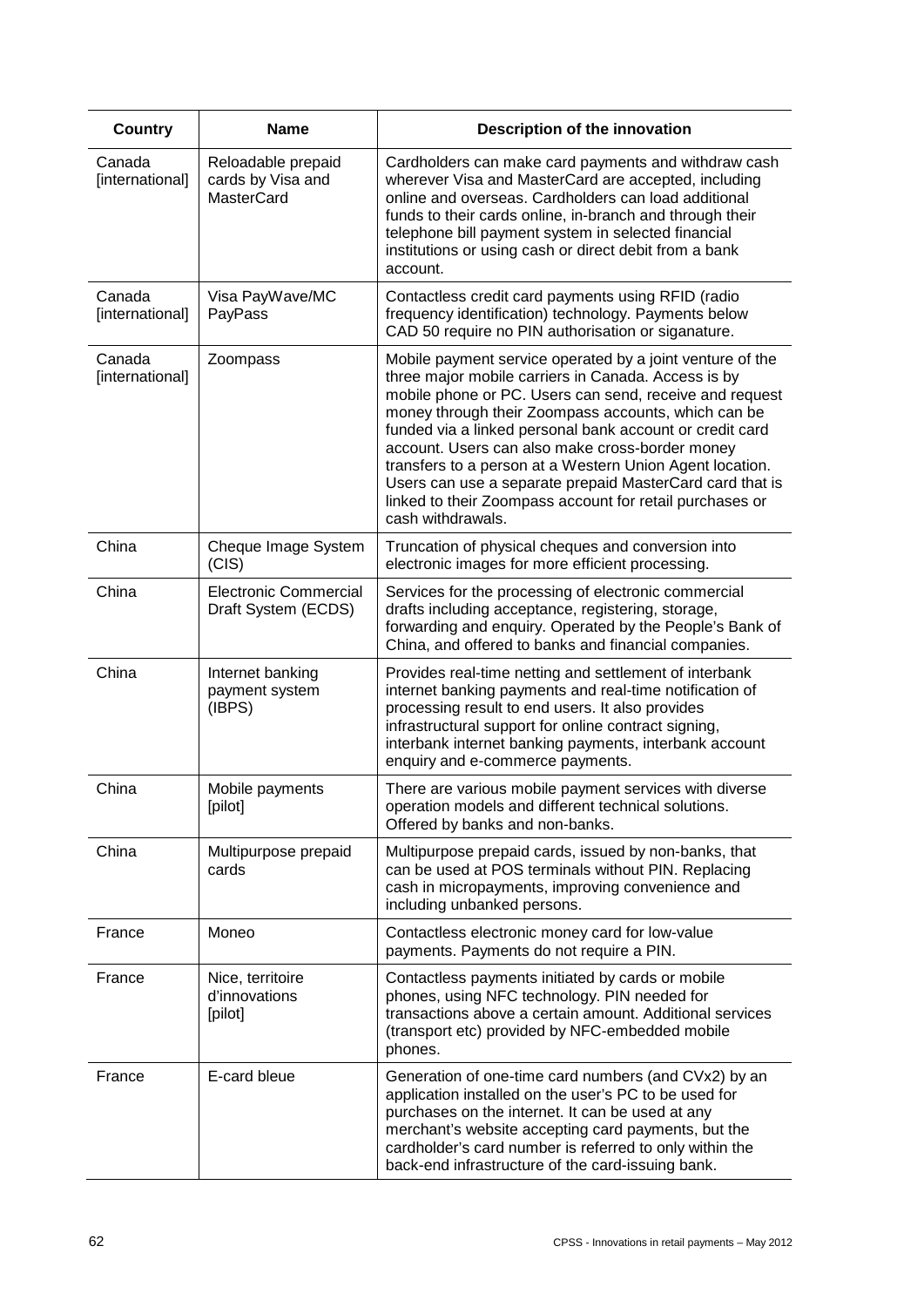| <b>Country</b>             | <b>Name</b>                      | Description of the innovation                                                                                                                                                                                                                                                                                                                                                                                            |
|----------------------------|----------------------------------|--------------------------------------------------------------------------------------------------------------------------------------------------------------------------------------------------------------------------------------------------------------------------------------------------------------------------------------------------------------------------------------------------------------------------|
| France<br>[international]  | MasterCard PayPass               | NFC card allowing for contactless payments. PIN only<br>needed for transactions above EUR 30.                                                                                                                                                                                                                                                                                                                            |
| Germany                    | sofortüberweisung.de             | Overlay payment service for online purchases based on<br>the customer's online banking application. In order to<br>initiate the credit transfer, a credit transfer form is filled in<br>automatically and the authentication data for the<br>customer's online banking application are collected by the<br>service provider. Merchants receive immediate<br>confirmation that the credit transfer has been initiated.    |
| Germany                    | T-Pay - Online-transfer          | Overlay payment service for online purchases based on<br>the customer's online banking application. In order to<br>initiate the credit transfer, a credit transfer form is filled in<br>automatically and the authentication data for the<br>customer's online banking application are collected by the<br>service provider. Merchants receive an immediate<br>confirmation that the credit transfer has been initiated. |
| Germany<br>[international] | Vingado                          | Biometric authentication system that allows registered<br>customers to pay by fingerprint in all stores linked up to<br>the system.                                                                                                                                                                                                                                                                                      |
| Germany                    | m-pass                           | Online payments authorised by entering the mobile phone<br>number and a PIN, and verified via SMS. There are plans<br>to extend its service to POS using NFC technology.                                                                                                                                                                                                                                                 |
| Germany                    | Giropay                          | Online payment system which establishes a connection to<br>the customer's online banking application. Generation of a<br>completely filled-out credit transfer. There is immediate<br>payment guarantee by the customer's bank for<br>merchants. Interoperability with online payment systems<br>in other countries (Europe and worldwide) is under<br>development.                                                      |
| Germany                    | girogo<br>[pilot]                | Europe's largest project for contactless card payments,<br>initiated by German banks and savings banks in 2012. In<br>a first step, the contactless payment function will be<br>available for the German chip-based electronic wallet<br>GeldKarte; in the medium term, contactless payments will<br>also be available for the German electronic cash<br>application on debit cards.                                     |
| Hong Kong<br><b>SAR</b>    | <b>PPS</b>                       | A 24-hour bill payment service that allows the holder of an<br>ATM card or credit card with an ATM function to settle<br>bills by phone or internet. PPS is accepted by a wide<br>variety of merchants.                                                                                                                                                                                                                  |
| Hong Kong<br><b>SAR</b>    | Cheque truncation<br>system      | An industry-wide project initiated by the central bank and<br>provided by the clearing house. Hong Kong dollar,<br>US dollar and renminbi cheques under predetermined<br>thresholds will be truncated, and only the images and<br>clearing data will be submitted to the clearing house.                                                                                                                                 |
| Hong Kong<br><b>SAR</b>    | Octopus Card                     | A contactless multipurpose prepaid card that can be used<br>for making micropayments (eg transportation, retail<br>transactions), primarily in Hong Kong SAR.                                                                                                                                                                                                                                                            |
| Hong Kong<br><b>SAR</b>    | Same day bulk<br>settlement runs | A clearing and settlement service offered by the clearing<br>house in Hong Kong SAR to help shorten the clearing and<br>settlement cycle (from T+1 to T) for interbank obligations<br>arising from electronic money transfers.                                                                                                                                                                                           |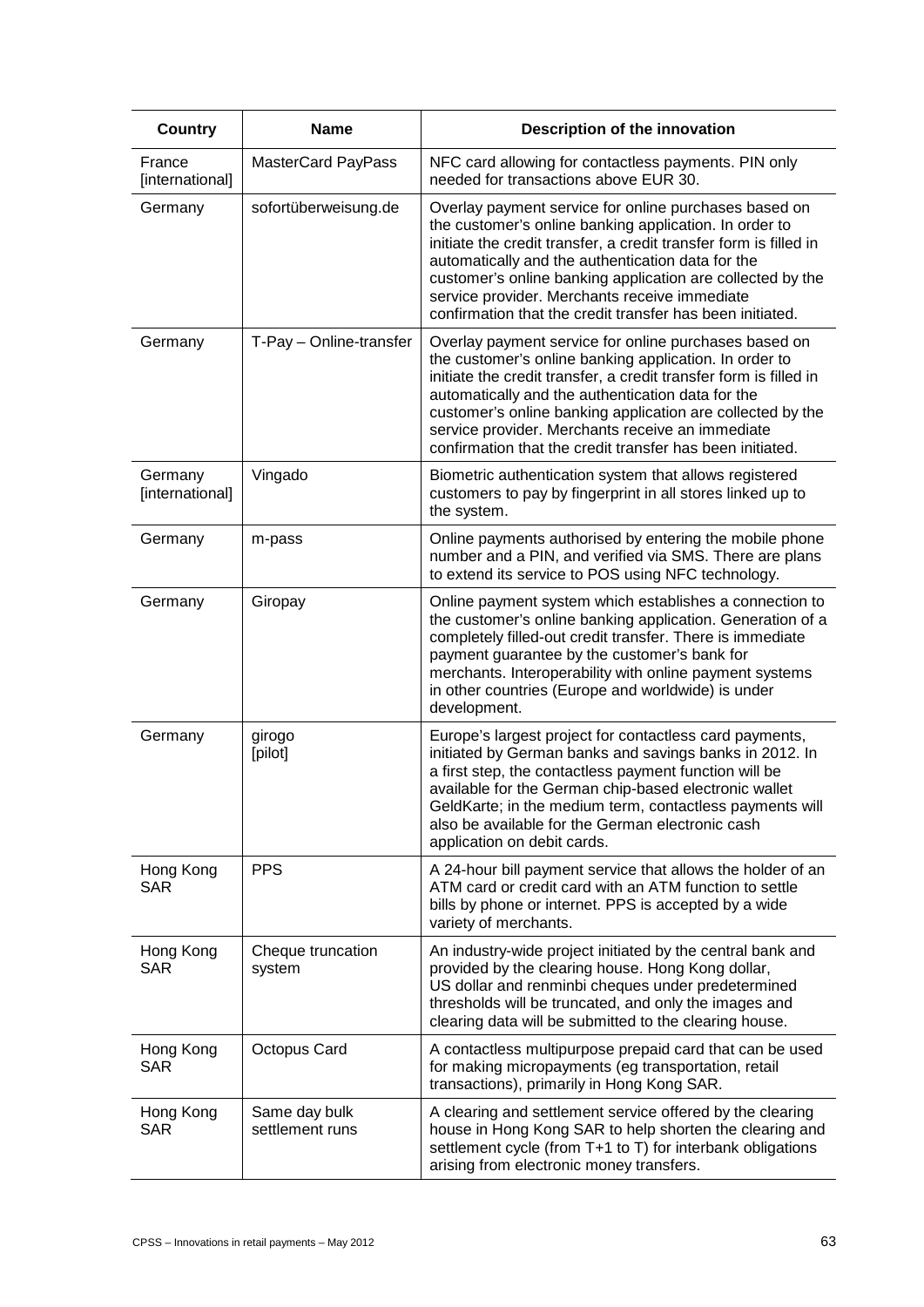| <b>Country</b> | <b>Name</b>                                                          | Description of the innovation                                                                                                                                                                                                                                                                                                                                                                                                                                                                                                                                                              |
|----------------|----------------------------------------------------------------------|--------------------------------------------------------------------------------------------------------------------------------------------------------------------------------------------------------------------------------------------------------------------------------------------------------------------------------------------------------------------------------------------------------------------------------------------------------------------------------------------------------------------------------------------------------------------------------------------|
| India          | <b>Cheque Truncation</b><br>System                                   | A centralised clearing house for cheques, irrespective of<br>value, to improve operational efficiency. The point of<br>truncation is at the presenting banks' end. Settlement is<br>based on an MICR (magnetic ink character recognition)<br>code line, while images flow to banks in a straight through<br>manner. The introduction of a new cheque standard<br>(CTS-2010) will ensure uniform security features across<br>all cheque forms in the country.                                                                                                                               |
| India          | Business agents for<br>financial inclusion                           | Joint ventures between banks and their agents offering<br>innovative payment services based on mobile phones and<br>smartcards to promote financial inclusion and to enable<br>transfer of social benefits.                                                                                                                                                                                                                                                                                                                                                                                |
| India          | <b>EBPP</b>                                                          | Electronic bill presentment and payment system including<br>services/options such as viewing bills online, paying and<br>managing bills, auto-pay options, sending reminders,<br>collection of payments, and funds transfer to<br>merchants/utility companies. It provides online platforms<br>run by banks to facilitate consumers' payments for goods<br>and services, which are then pooled and passed on to<br>merchants/utility companies. Interbank settlements take<br>place on accounts at the Reserve Bank of India.                                                              |
| India          | Interbank Mobile<br><b>Payment Service</b><br>(IMPS)                 | Payment system to transfer funds from one bank account<br>to another, initiated by mobile phones. It is available on a<br>24/7 basis. The system confirms to the payer the<br>successful credit on the beneficiary account.                                                                                                                                                                                                                                                                                                                                                                |
| India          | Prepaid payment<br>instruments issued by<br>non-banks                | Prepaid payment instruments issued by non-banks to be<br>used for the payment of goods and services over the<br>internet and mobile network. Cash withdrawal and funds<br>transfer between instruments are not permitted (however,<br>recently some relaxation has been allowed for funds<br>transfers subject to certain preconditions and limits). For<br>customer protection, prepaid funds are to be kept in an<br>escrow account at a bank. Further security features<br>include limits for the maximum loading amount, limits for<br>individual transactions, and a validity period. |
| India          | <b>National Electronic</b><br><b>Funds Transfer</b><br>System (NEFT) | Credit transfer system for one-to-one transfers (used by<br>individuals, corporations and governments) with a central<br>clearing house arrangement based on the core banking<br>solutions of banks in India. It supports all kinds of<br>transactions irrespective of transaction value.<br>Transactions are processed on a near real-time basis,<br>with interbank settlements run in hourly clusters and end-<br>to-end movement of funds generally taking around two<br>hours.                                                                                                         |
| Italy          | Minibancomat<br>[pilot]                                              | Contactless card for low-value high-frequency payments,<br>issued by the national debit card scheme. The product<br>can be customised in different ways: prepaid,<br>preauthorised in association with a debit card account or<br>with a prepaid account, or standalone.                                                                                                                                                                                                                                                                                                                   |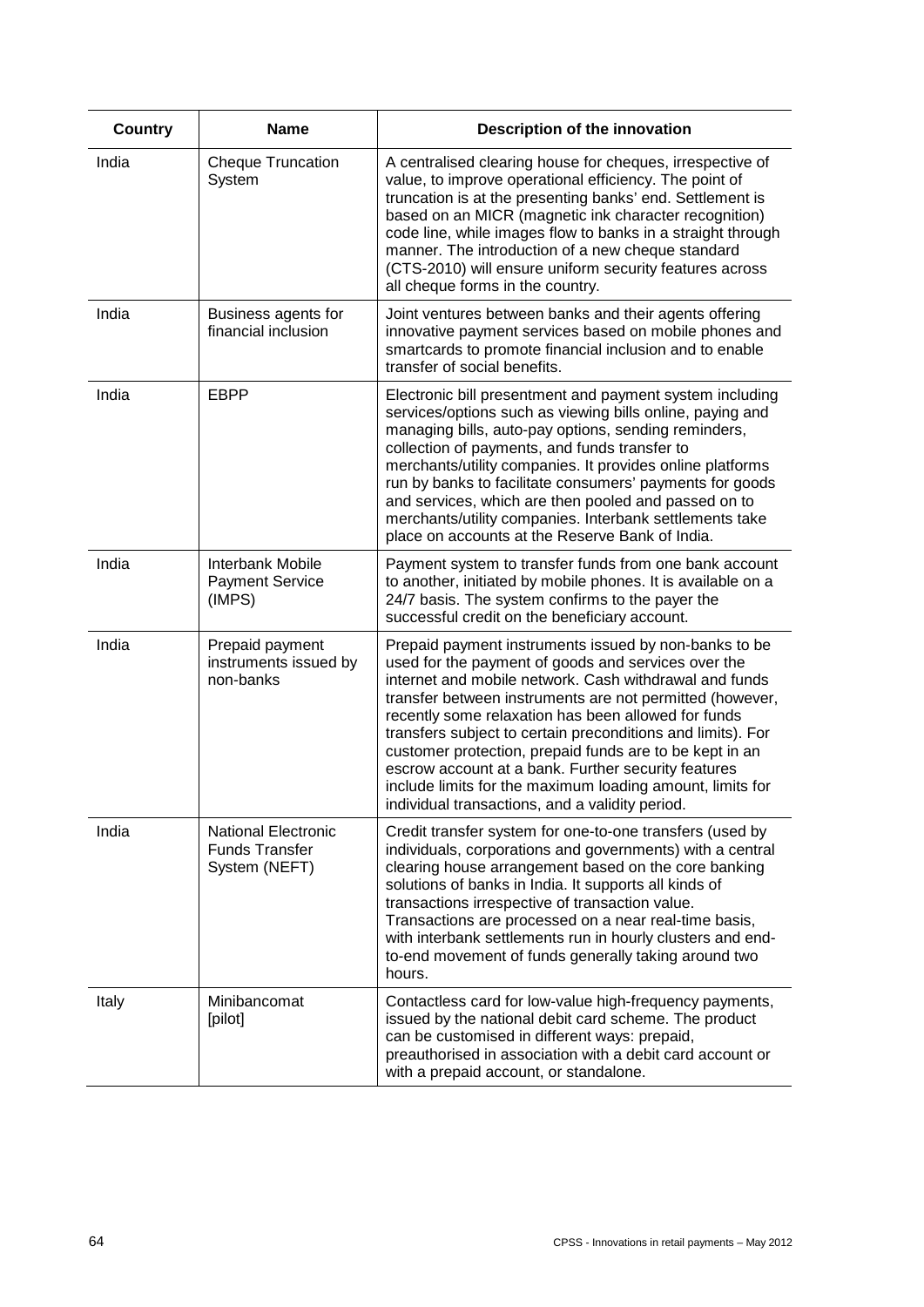| <b>Country</b>           | <b>Name</b>                    | Description of the innovation                                                                                                                                                                                                                                                                                                                                                                                                                                                                                               |
|--------------------------|--------------------------------|-----------------------------------------------------------------------------------------------------------------------------------------------------------------------------------------------------------------------------------------------------------------------------------------------------------------------------------------------------------------------------------------------------------------------------------------------------------------------------------------------------------------------------|
| Italy<br>[international] | Tellcardmobile<br>[pilot]      | Contactless micropayments that use mobile phones in<br>association with Tellcard (contactless debit card of the<br>VPAY scheme offered by VISA Europe). Cross-border<br>payments are possible within countries that accept VPAY.                                                                                                                                                                                                                                                                                            |
| Italy                    | PostePay&Go<br>[pilot]         | Prepaid product of BancoPosta. Developed for users of<br>public transport. Two functions are available in one card:<br>an electronic ticket function (chip/contactless) for local<br>transport, and a prepaid card function (magnetic stripe<br>and chip EMV). The prepaid card function supports all<br>transactions that can be initiated at the POS and via the<br>internet.                                                                                                                                             |
| Italy                    | <b>SIPAY</b>                   | Electronic wallet offered by a bank and managed by a<br>credit card company. Allows for funds transfers between<br>SIPAY's electronic wallets. Cross-border payments are in<br>the implementation phase.                                                                                                                                                                                                                                                                                                                    |
| Japan                    | Chip-based electronic<br>money | Prepaid contactless payment instruments based on chip-<br>based electronic money (eg Edy, Suica, PASMO, WAON<br>and nanaco). Prepaid monetary value is recorded on an<br>IC chip embedded in devices such as plastic cards and<br>mobile phones. In most cases, a contactless IC card and<br>a FeliCa IC chip is used. These instruments are used<br>mostly for micropayments of less than JPY 1,000 as a<br>substitute for cash. PSPs utilise their core business in<br>combination with loyalty programmes for customers. |
| Korea                    | <b>Internet Giro</b>           | EBPP platform that lets customers pay various kinds of<br>bills and taxes via the internet. The payer checks the bills<br>presented on the Internet Giro website and authorises the<br>payment from his/her designated bank account.<br>Payments can also be made via credit card.                                                                                                                                                                                                                                          |
| Korea                    | E-promissory Note              | Promissory note that is issued, discounted, endorsed,<br>received and honoured electronically and stored on a<br>central platform. The system can be accessed via internet<br>banking or directly via the internet. One day before<br>maturity (D-1), the system automatically requests<br>payment. After that, it clears the transactions and<br>requests net settlement at the Bank of Korea, which takes<br>place at D.                                                                                                  |
| Korea                    | Mobile banking                 | Financial service that allows customers to connect to their<br>internet banking system using wireless internet access<br>from mobile equipment such as mobile phones or PDAs<br>(personal digital assistants).                                                                                                                                                                                                                                                                                                              |
| Korea                    | T-Money                        | Reloadable prepaid contactless cards for different public<br>transportation systems. The electronic values are stored<br>in plastic card IC chips or the USIM (Universal Subscriber<br>Identity Module) chips of mobile phones etc. The<br>payments are cleared and settled by the service provider.                                                                                                                                                                                                                        |
| Korea                    | Postpaid T-Money card          | Credit card with T-Money payment function. There is no<br>need to recharge the card every time the value is<br>depleted, as accumulated fees are paid via the credit card<br>bill.                                                                                                                                                                                                                                                                                                                                          |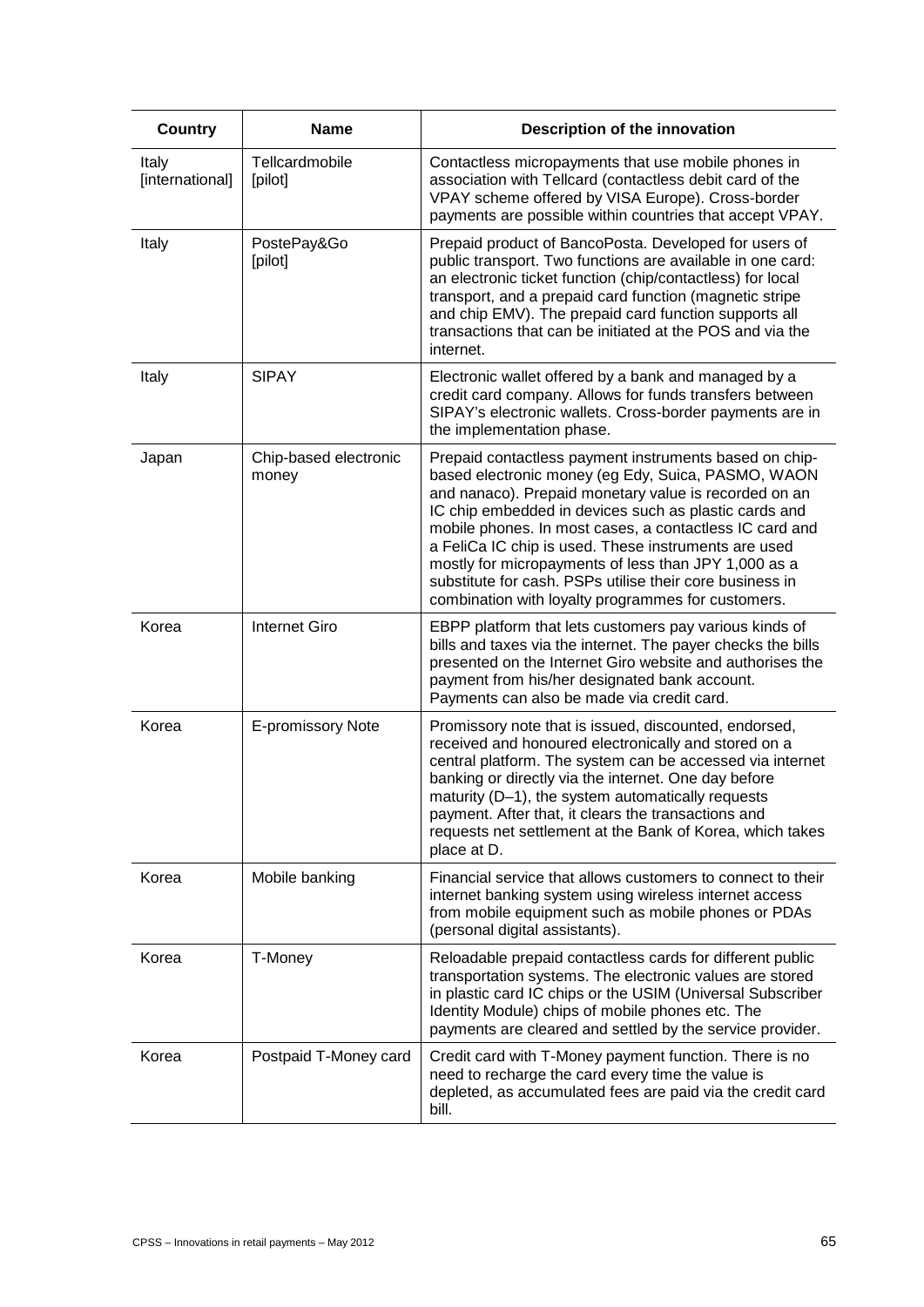| <b>Country</b>            | <b>Name</b>                                | Description of the innovation                                                                                                                                                                                                                                                                                                                                                                                                                                                                                                    |
|---------------------------|--------------------------------------------|----------------------------------------------------------------------------------------------------------------------------------------------------------------------------------------------------------------------------------------------------------------------------------------------------------------------------------------------------------------------------------------------------------------------------------------------------------------------------------------------------------------------------------|
| Korea                     | Cheque truncation                          | Paper bills, cheques and promissory notes are scanned<br>and converted into standardised digital images. Images<br>can be exchanged between member banks, servicers and<br>the clearing houses and cleared through the cheque/bill-<br>clearing network. Data collection and clearing are<br>conducted by KFTC (the clearing house, Korea Financial<br>Telecommunications & Clearings Institute), which also<br>requests net settlement from the Bank of Korea.                                                                  |
| Mexico                    | <b>SPEI</b>                                | A hybrid system owned and operated by the central bank.<br>It has frequent clearing cycles with no overdrafts allowed.<br>Participants' retail customers can transfer money in near<br>real time (in a couple of minutes) at a low cost.                                                                                                                                                                                                                                                                                         |
| Mexico                    | Corresponsales<br><b>Bancarios</b>         | Corresponsales Bancarios provides services on behalf of<br>a bank. Correspondent banks are able to open special<br>bank accounts, receive cheque and cash deposits, cash<br>withdrawals etc.                                                                                                                                                                                                                                                                                                                                     |
| Mexico<br>[international] | Tiered deposit<br>accounts                 | To foster financial inclusion, four account levels are<br>defined by law. The first three levels are considered "low-<br>risk accounts" which have a limit on the deposits that they<br>can receive in a month. The limit varies from around<br>USD 280 to USD 3,800, depending on the level of each<br>customer's identification. By law, all accounts can receive<br>electronic transfers, and electronic transfers can be<br>generated from all accounts except account level 1, which<br>is also restricted to domestic use. |
| Mexico<br>[international] | Prepaid cards                              | Until August 2011, prepaid cards were either registered<br>but reloadable with no limit (mainly for social benefit<br>transfers and for domestic use) or anonymous but<br>reloadable up to USD 500. Some cards provide biometric<br>authentication. Promote financial inclusion.                                                                                                                                                                                                                                                 |
| <b>Netherlands</b>        | Chipknip                                   | Smartcard-based prepaid instrument (reloadable and<br>non-reloadable) that provides instant and irrevocable<br>offline low-value payment transactions at the POS. It can<br>be used at designated POS terminals for amounts of up<br>to EUR 500. The reloadable type is loaded via a bank<br>account.                                                                                                                                                                                                                            |
| Netherlands               | <b>Teletik Safepay</b>                     | Network-based electronic money scheme that allows for<br>the payment of online purchases and for online electronic<br>money transfers between Safepay account holders.                                                                                                                                                                                                                                                                                                                                                           |
| <b>Netherlands</b>        | Batch settlement of<br>retail transactions | Settlement procedure introduced by the central Dutch<br>payments processor. Retail transactions are cleared and<br>settled every 30 minutes.                                                                                                                                                                                                                                                                                                                                                                                     |
| Netherlands               | MiniTix/Rabo SMS<br><b>Betalen</b>         | Network-based electronic money wallet for P2P and P2B<br>micropayments linked to a mobile phone number.<br>Payments are made using SMS or via a website or mobile<br>application.                                                                                                                                                                                                                                                                                                                                                |
| Netherlands               | Wallie-card                                | Non-reloadable prepaid scratch card containing a specific<br>code that ensures security and anonymity for online<br>payments.                                                                                                                                                                                                                                                                                                                                                                                                    |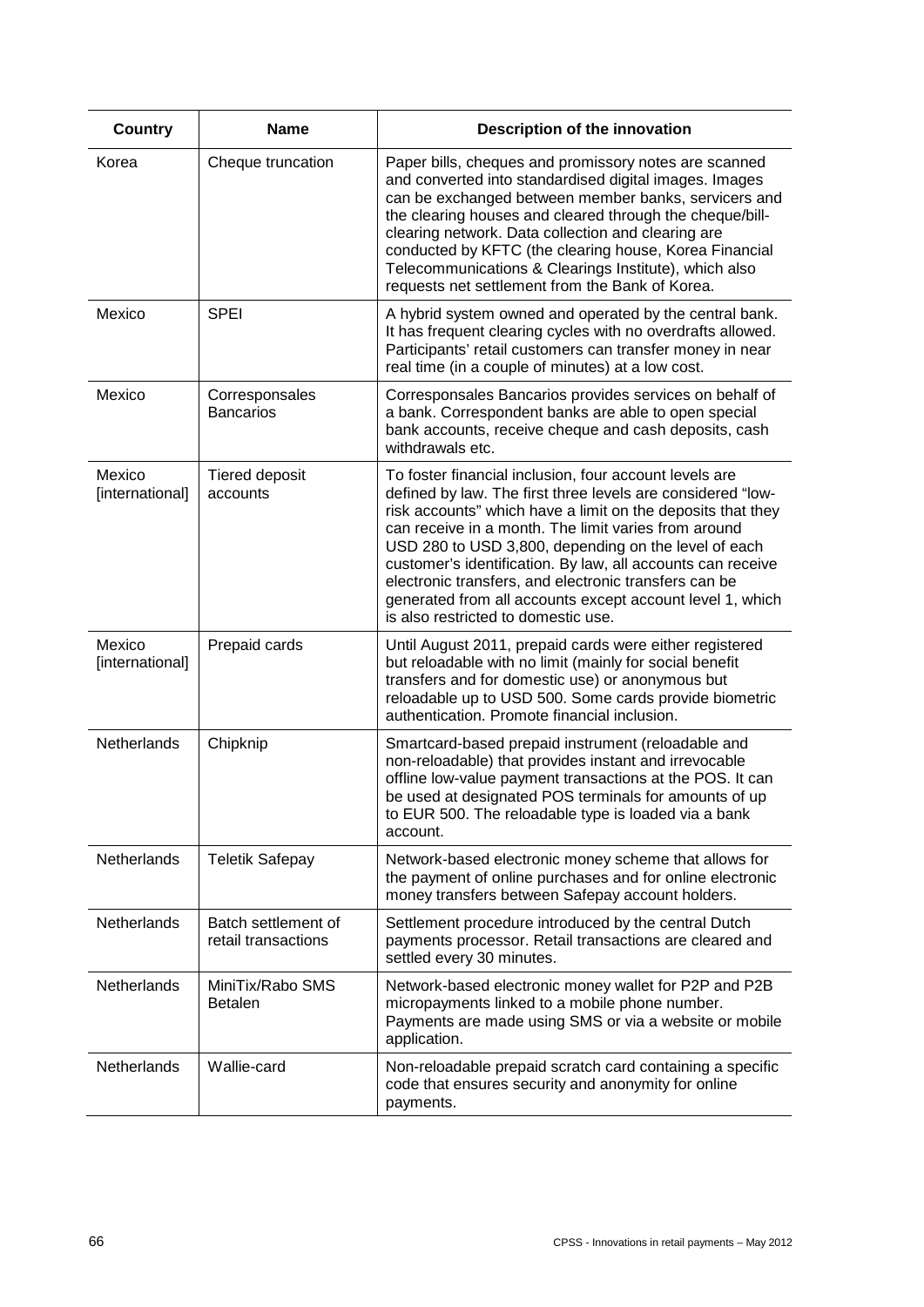| <b>Country</b>                        | <b>Name</b>                                                             | Description of the innovation                                                                                                                                                                                                                                                                                                                                                                                                              |
|---------------------------------------|-------------------------------------------------------------------------|--------------------------------------------------------------------------------------------------------------------------------------------------------------------------------------------------------------------------------------------------------------------------------------------------------------------------------------------------------------------------------------------------------------------------------------------|
| Netherlands                           | Park by Mobile                                                          | Payment for car parking using a mobile phone, offered by<br>several providers. Parking time is purchased via a phone<br>call, SMS, mobile website or mobile application. Fees are<br>charged monthly via direct debit, credit card or prepaid<br>card.                                                                                                                                                                                     |
| Netherlands                           | <b>iDEAL</b>                                                            | Online payment scheme for online purchases via credit<br>transfer from a regular online banking application. There<br>is a real-time settlement guarantee for retailers.                                                                                                                                                                                                                                                                   |
| <b>Netherlands</b><br>[international] | Rabo Mobielbankieren                                                    | Internet banking application for mobile phone access via<br>mobile website or mobile application. It provides access to<br>regular e-banking services, such as (international) credit<br>transfers, bill payments or confirmation of account<br>balance.                                                                                                                                                                                   |
| Netherlands                           | <b>Standaard Digitale</b><br>Nota                                       | XML standard for sending bills electronically to the<br>customer's online banking environment, where customers<br>can check, pay and file the bill using a regular online<br>credit transfer.                                                                                                                                                                                                                                              |
| Netherlands                           | <b>Telegiro New Style</b>                                               | New method to settle urgent payments. Banks deliver<br>their urgent payments directly to TARGET2 or to<br>EURO1/STEP1.                                                                                                                                                                                                                                                                                                                     |
| Russia                                | Yandex.Money                                                            | Online payment system based on electronic money<br>accounts and electronic wallets supporting P2P and P2B<br>payments. Reloading and withdrawal of funds are<br>possible.                                                                                                                                                                                                                                                                  |
| Russia                                | Universal electronic<br>card<br>[pilot]                                 | Multifunction smartcard that supports the distribution of<br>social benefits and can contain a bank application that<br>offers access to a bank account. It also contains<br>applications that support eg payments for public transport<br>and the storing of identification and medical treatment<br>records.                                                                                                                             |
| Russia<br>[international]             | Qiwi                                                                    | Provides for instant cash payments for eg internet, mobile<br>and TV bills at terminals provided by payment agents. The<br>service is based on contracts between billing firms and<br>payment agents. It also provides for internet and mobile<br>payments from an electronic wallet, issuance of a Visa<br>Virtual Payment Card and money transfers in Russia and<br>to some former members of the Commonwealth of<br>Independent States. |
| Saudi Arabia                          | <b>SADAD</b>                                                            | Electronic bill presentment and payment system, which<br>offers three different services: Post Paid (for bill<br>payments), Prepaid (eg to reload mobile phones) and the<br>selling of eVouchers that can be used like scratch cards.<br>This system can be accessed via different banking<br>channels.                                                                                                                                    |
| Singapore<br>[international]          | EMV payment cards                                                       | Global standard for authenticating credit and debit card<br>transactions. In Singapore, all debit and credit cards from<br>banks are required to comply with EMV standards.                                                                                                                                                                                                                                                                |
| Singapore                             | Cheque Truncation<br>System (CTS) -<br><b>Cheque Clearing</b><br>System | Online image-based cheque clearing system. Cheques<br>are truncated by the payee's bank, and only the images<br>are transmitted throughout the entire clearing cycle,<br>eliminating the delivery of physical cheques to the ACH.                                                                                                                                                                                                          |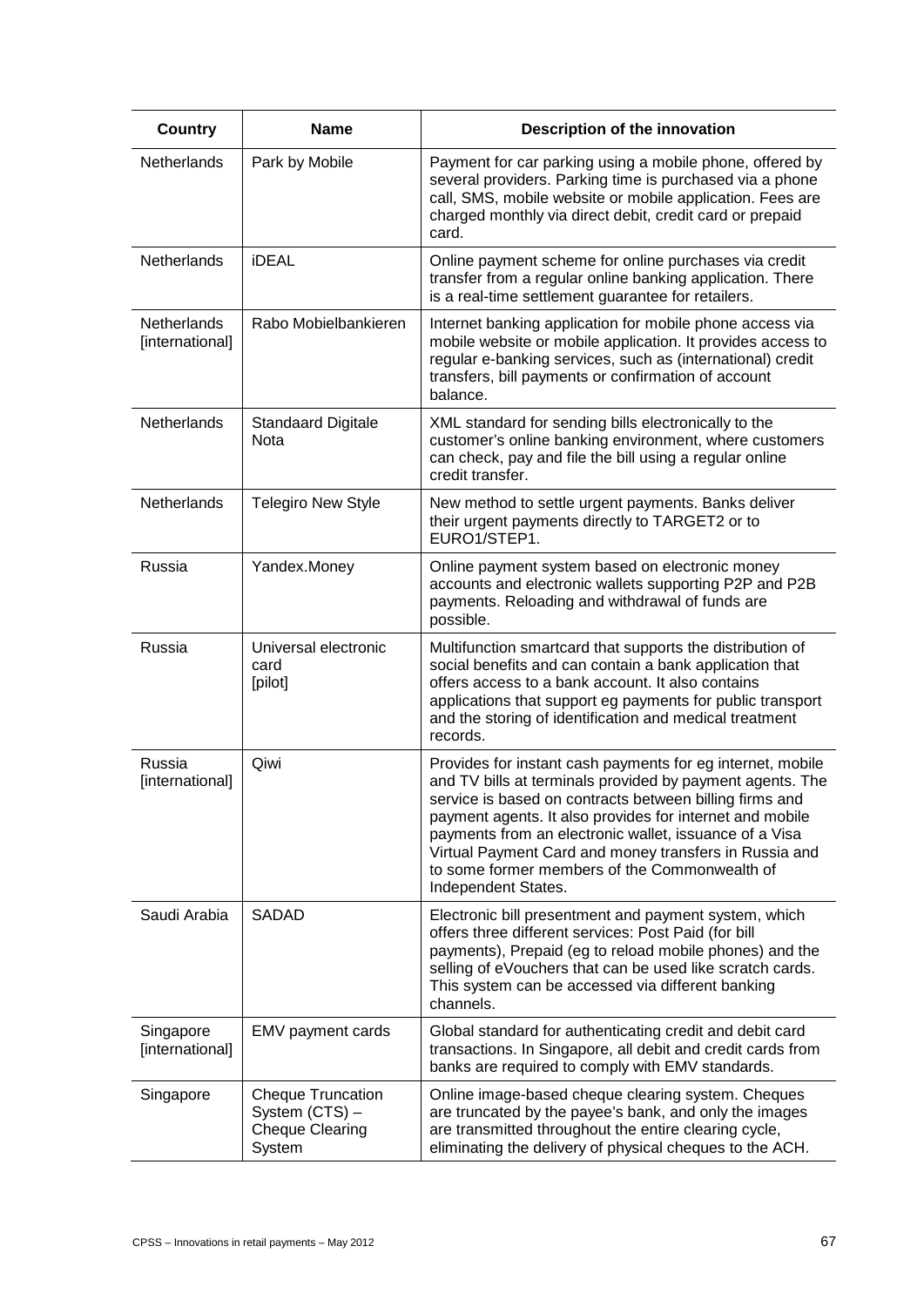| <b>Country</b> | <b>Name</b>                                                                 | Description of the innovation                                                                                                                                                                                                                                                                                                                                                          |
|----------------|-----------------------------------------------------------------------------|----------------------------------------------------------------------------------------------------------------------------------------------------------------------------------------------------------------------------------------------------------------------------------------------------------------------------------------------------------------------------------------|
| Singapore      | eGIRO+                                                                      | Improvement of the existing interbank funds transfer<br>system to include an extended clearing window for the<br>submission of files to the ACH, leading to acceleration of<br>GIRO transaction clearing from T+2 to T+1.                                                                                                                                                              |
| Singapore      | Two-factor<br>authentication for<br>internet and mobile<br>banking security | Two-factor authentication is required for internet<br>transactions for bill payments and funds transfers that<br>involve access to bank accounts.                                                                                                                                                                                                                                      |
| Singapore      | NFC adoption for<br>e-payments<br>[pilot]                                   | Electronic wallets stored in NFC-embedded mobile<br>phones allowing for contactless payments at NFC-<br>enabled POS terminals. The wallets can be topped up<br>remotely over the air.                                                                                                                                                                                                  |
| Singapore      | Self-Help Kiosk                                                             | The kiosks serve as self-service stations for multiple<br>service providers, where payments can be made on a<br>24-hour basis. They are used mainly for bill payments and<br>can be found in train stations and shopping malls etc.                                                                                                                                                    |
| Singapore      | <b>Banks' Combination</b><br>Card                                           | A type of bank card that combines credit, debit and<br>prepaid features in one card to improve convenience and<br>encourage greater use of electronic payments.                                                                                                                                                                                                                        |
| South Africa   | Payments via Real-<br><b>Time Clearing</b>                                  | Real-time EFT interbank transaction that allows<br>customers to transfer funds to the beneficiaries, who gain<br>access to the funds within 60 seconds.                                                                                                                                                                                                                                |
| South Africa   | The Early Debit Order<br>(EDO) System                                       | A system providing authentication of debit orders and<br>providing tracking information to system users. Developed<br>especially for the microlending sector. This solution<br>expands access to the national payments system to more<br>service providers and consumers, improves the<br>effectiveness of debit order payments and reduces the<br>incidence of returned debit orders. |
| South Africa   | Domestic money<br>transfer systems/M-<br><b>PESA</b>                        | Several closed money transfer systems for P2P payments<br>- for example, money transfer between branches of a<br>given retailer or funds transfers via banks. The beneficiary<br>is informed via SMS that money has been sent and can<br>then withdraw funds.                                                                                                                          |
| South Africa   | Prepaid cards                                                               | Various initiatives for signature-based prepaid cards for<br>banked and unbanked or underbanked customers. Used<br>as gift cards, for depositing wages etc.                                                                                                                                                                                                                            |
| South Africa   | mimoney (virtual<br>payment)                                                | Voucher-based payment method for electronic<br>environments (internet, mobile internet, call centre). A<br>voucher code is sent via SMS to a mobile phone, and<br>payments are initiated via voucher code and mobile<br>number.                                                                                                                                                        |
| South Africa   | Cash-back at POS                                                            | Banks have enabled some retailers to allow a customer to<br>receive cash-back with their purchase. Cardholders can<br>draw cash (from their bank accounts) as part of their<br>purchases at a retailer. The transaction is processed as<br>part of the purchase.                                                                                                                       |
| South Africa   | <b>WIZZIT Mobile</b><br>banking solution                                    | Mobile payment solution that connects the existing<br>banking infrastructure with the mobile network. It provides<br>mobile banking services to the unbanked or underbanked<br>by a non-bank.                                                                                                                                                                                          |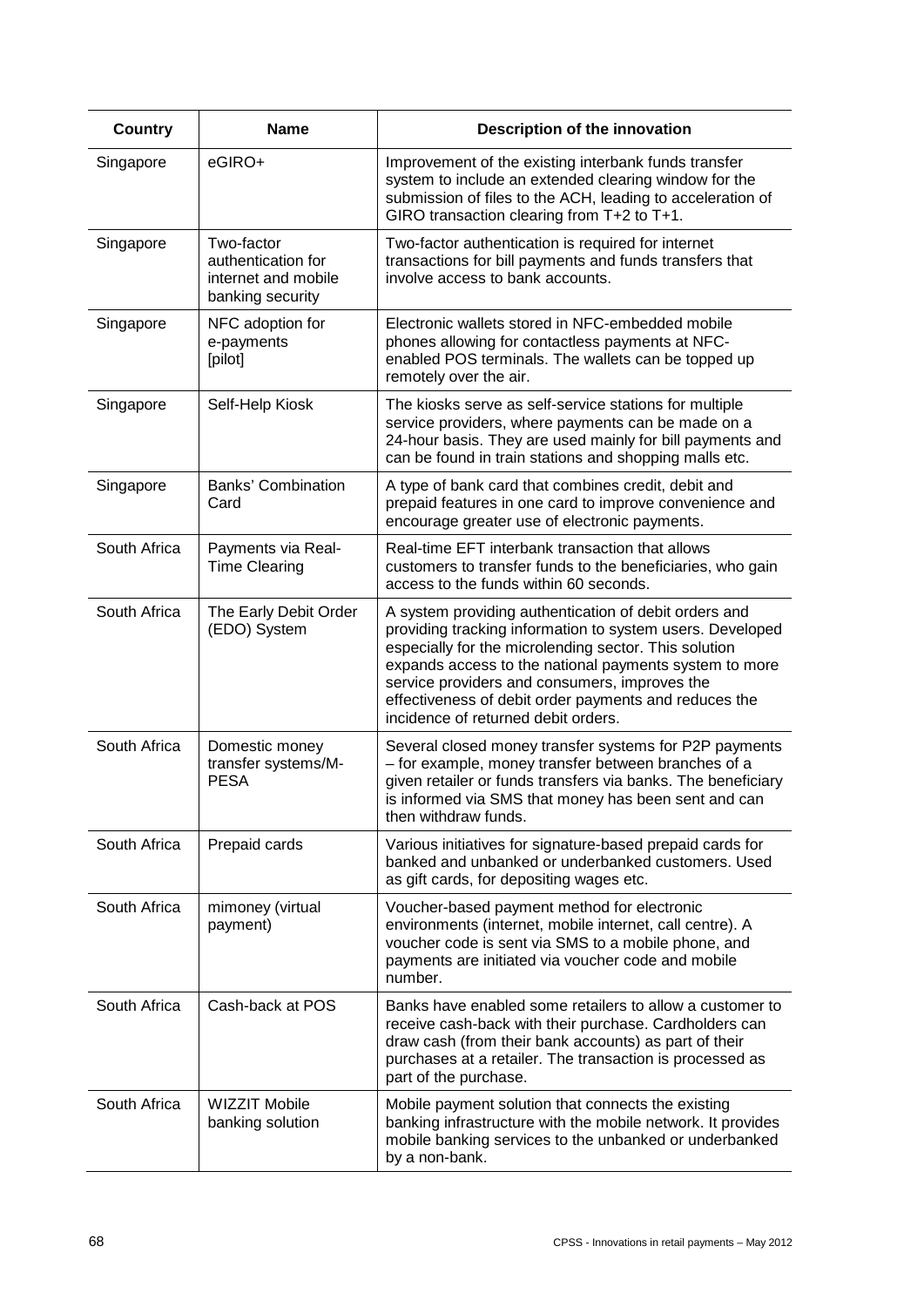| <b>Country</b>                 | <b>Name</b>                                                                                | Description of the innovation                                                                                                                                                                                                                                                                                                                                                                                                                                                       |
|--------------------------------|--------------------------------------------------------------------------------------------|-------------------------------------------------------------------------------------------------------------------------------------------------------------------------------------------------------------------------------------------------------------------------------------------------------------------------------------------------------------------------------------------------------------------------------------------------------------------------------------|
| South Africa                   | Low-value contactless<br>payments [pilot]                                                  | Reloadable low-value payment product designed for<br>services such as transport.                                                                                                                                                                                                                                                                                                                                                                                                    |
| Sweden                         | $BIR - clearing$ and<br>settlement of retail<br>payments in real time<br>[pilot (planned)] | Retail (ACH) payments are settled in real time backed by<br>central bank money on a 24/7 basis. Banks transfer<br>liquidity to their ACH-administered accounts by making a<br>transfer to a special account held by the ACH in the<br>RTGS system. The settlement media thus have the same<br>properties as central bank money.                                                                                                                                                     |
| Sweden<br>[International]      | <b>SEQR</b><br>[pilot]                                                                     | SEQR technology (patent pending) is a mobile phone<br>payment and transaction service using QR (quick<br>response) codes on the front end to initiate traditional<br>credit transfers that are cleared in the Swedish ACH and<br>settled in the RTGS system. SEQR is an alternative to<br>card payments at the POS and does not utilise the card<br>payment infrastructure. It can also be used for remote<br>payments, eg for e-commerce.                                          |
| Sweden                         | Swish<br>[pilot (planned)]                                                                 | Real-time credit transfers between bank accounts initiated<br>via mobile phones. The service will use the BIR real-time<br>settlement and be available on a 24/7 basis.                                                                                                                                                                                                                                                                                                             |
| Sweden<br>[international]      | iZettle                                                                                    | Allows individuals to accept card payments using an<br>EMV-based device that allows an iPhone or iPad to be<br>used as POS card terminals. The focus is on payments<br>between consumers and between consumers and firms.                                                                                                                                                                                                                                                           |
| Sweden                         | Payair<br>[pilot]                                                                          | Contactless mobile payments using the existing card<br>payment infrastructure. A payment is initiated by the use<br>of an application that automatically launches when the<br>mobile phone is held close to a special terminal at the<br>POS.                                                                                                                                                                                                                                       |
| Switzerland                    | <b>Post Finance Mobile</b>                                                                 | Account-based proprietary mobile payment scheme that<br>allows account holders to initiate (mostly small-value)<br>credit transfers to other account holders of the same<br>financial institution by SMS or smartphone applet, or send<br>payments to merchants either by SMS or by calling a<br>specific service phone number. Instant settlement and<br>notification.                                                                                                             |
| Switzerland                    | <b>CASH</b>                                                                                | Chip-based electronic money card scheme. Cards can be<br>loaded/unloaded at most bank-operated ATMs.                                                                                                                                                                                                                                                                                                                                                                                |
| Switzerland<br>[international] | Easy Cash                                                                                  | Prepaid card issued with the Maestro brand. The card is<br>used by various organisations (eg migration authorities,<br>consumer credit companies, airlines) to credit their<br>beneficiaries with a prepaid card balance instead of cash<br>or cheque. It provides a straightforward, cost-efficient and<br>safer alternative for organisations to reimburse their<br>clients. Thanks to the Maestro brand, worldwide access to<br>the card balance at ATMs or the POS is possible. |
| Switzerland<br>[international] | Visa PayWave/MC<br>PayPass                                                                 | Contactless credit card payments. Payments below<br>CHF 40 require no PIN authorisation.                                                                                                                                                                                                                                                                                                                                                                                            |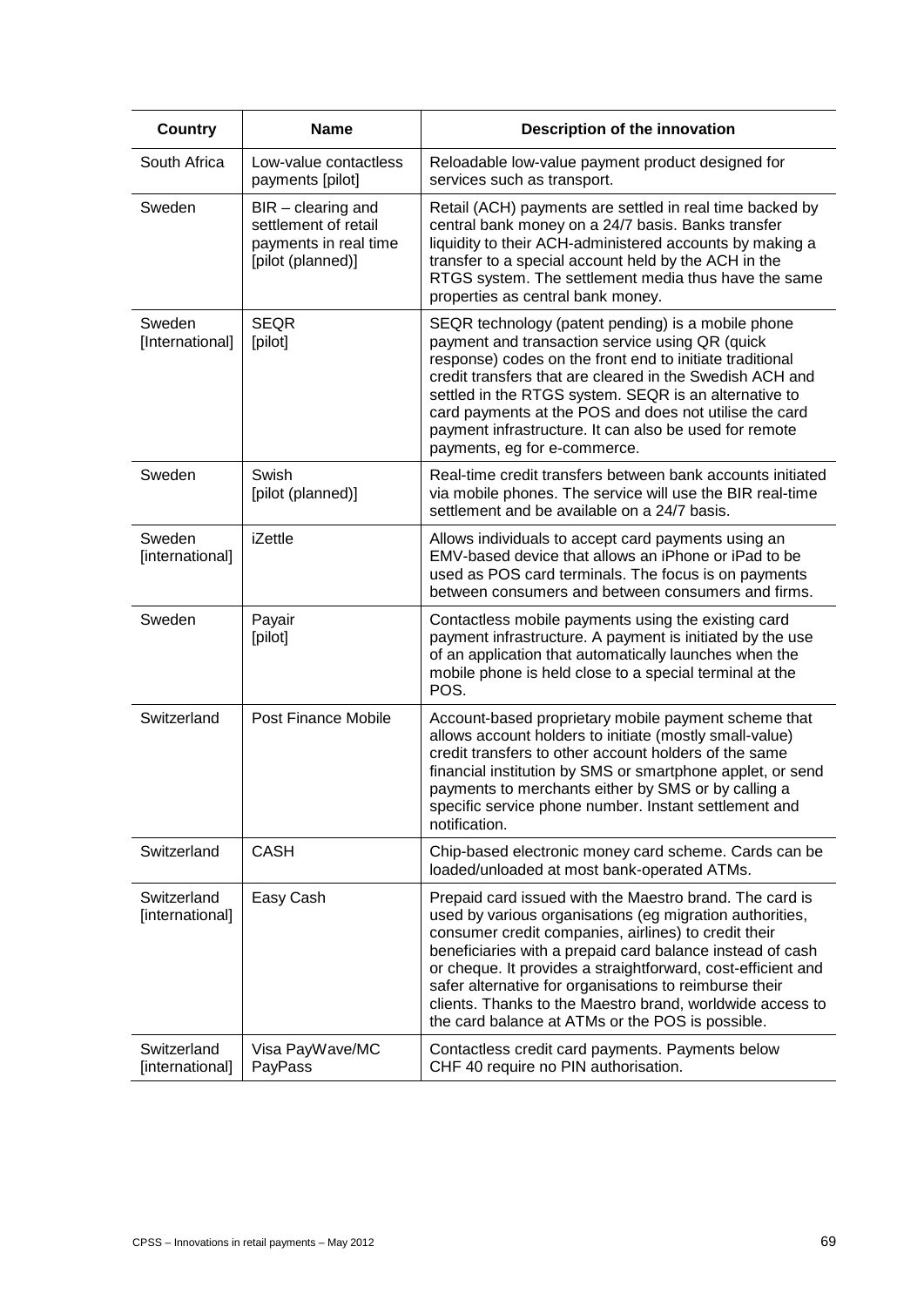| Country                        | <b>Name</b>               | Description of the innovation                                                                                                                                                                                                                                                                                                                                                                                            |
|--------------------------------|---------------------------|--------------------------------------------------------------------------------------------------------------------------------------------------------------------------------------------------------------------------------------------------------------------------------------------------------------------------------------------------------------------------------------------------------------------------|
| Switzerland<br>[international] | <b>Internet Cash</b>      | Prepaid card issued with the MasterCard brand. The card<br>can only be used for internet purchases. It supports<br>MasterCard SecureCode, Since there is no<br>creditworthiness check when the card is issued, it<br>provides access to online card purchases for people who<br>would be ineligible for a credit card.                                                                                                   |
| Switzerland                    | SIX Paynet E-bill         | Cooperative EBPP service across accounts at different<br>banks. Billing companies and customers need to register<br>for the service. Bills are directly sent to the customers'<br>online banking account, where a bill payment can be<br>initiated with just a few clicks.                                                                                                                                               |
| Switzerland                    | MobileBuy                 | Mobile phone payment solution linked to a user's credit<br>card. The user can pay by dialling a toll-free number or by<br>sending an SMS with a defined keyword along with a PIN.<br>The payment is charged to the user's credit card.<br>Currently typically used in P2B situations such as for<br>parking meters, in unattended roadside shops or for the<br>purchase of lift passes in ski resorts.                   |
| Switzerland                    | <b>PostFinance E-bill</b> | Proprietary electronic billing scheme for billing companies<br>and customers with an online banking account at the<br>operating financial institution. Bills are sent directly to the<br>customer's online banking account where a bill payment<br>can be initiated with a just a few clicks.                                                                                                                            |
| Switzerland<br>[international] | <b>Travel Cash</b>        | Prepaid card issued with the Maestro brand. The card is<br>offered as an alternative to traveller's cheques. It can be<br>charged with Swiss francs, US dollars and euros and can<br>be used at all POS and ATMs that accept Maestro. In<br>case of loss or malfunction of the card, prompt<br>replacement is guaranteed or, if cash is needed instantly,<br>an advance cash transfer will be made via Western<br>Union. |
| Switzerland                    | PostFinance<br>E-Payment  | Proprietary online payment service based on the<br>customer's internet banking application (PostFinance<br>E-Finance). After successful log-in, the payment due to<br>the web merchant appears on the customer's internet<br>banking interface. When it is released, the merchant<br>receives an immediate payment guarantee.                                                                                            |
| Switzerland                    | ep2                       | Standard allowing for an open EFTPOS infrastructure<br>based on international standards (eg EMV chip<br>technology). Wide cooperation for the development of a<br>common standard facilitated interoperability and<br>competition between acquiring services and terminal<br>producers. Merchants are not bound by the terminal<br>infrastructure to one specific acquirer for all accepted card<br>brands.              |
| Switzerland<br>[international] | paysafecard               | Electronic money scheme for internet payments. Used for<br>(mostly low-value) purchases in online shops.<br>paysafecard vouchers can be purchased at corner stores,<br>kiosks, vending machines and ATMs currently in<br>27 countries around the world - in Switzerland also via<br>SMS (in cooperation with PostFinance Mobile).                                                                                        |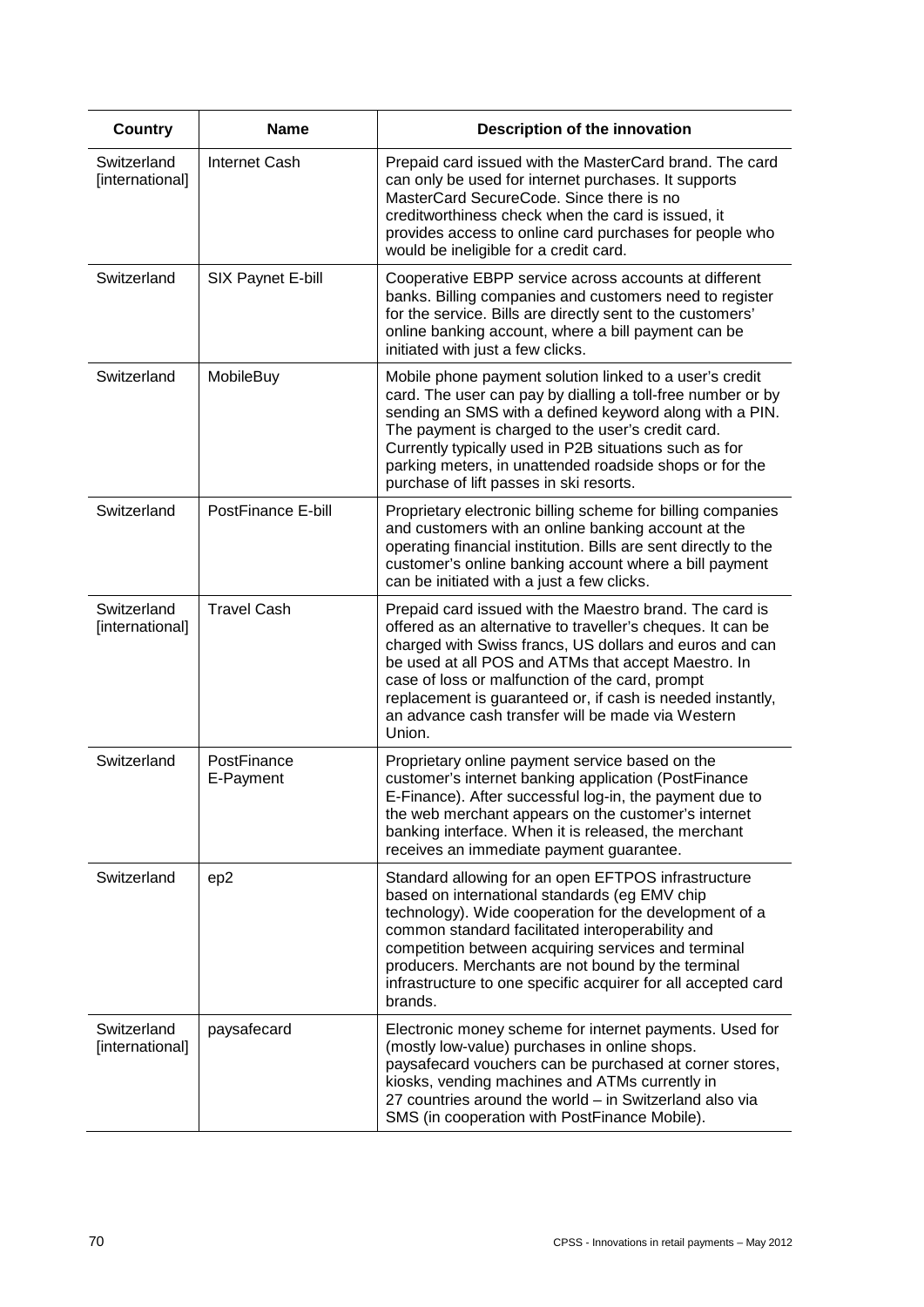| <b>Country</b>                          | <b>Name</b>                                        | Description of the innovation                                                                                                                                                                                                                                                                                                                                                                                                              |
|-----------------------------------------|----------------------------------------------------|--------------------------------------------------------------------------------------------------------------------------------------------------------------------------------------------------------------------------------------------------------------------------------------------------------------------------------------------------------------------------------------------------------------------------------------------|
| Turkey                                  | Mobile payment                                     | GSM operators' mobile payment service for<br>micropayments via SMS. The expenses are charged as<br>bills for mobile phone subscribers or reduced from the<br>available prepaid balance. Operational procedures for<br>merchants vis-à-vis acquirers and terminal producers are<br>standardised.                                                                                                                                            |
| Turkey<br>[international]               | Contactless payment<br>instruments                 | Contactless micropayments based on Visa Paywave or<br>MasterCard Paypass.                                                                                                                                                                                                                                                                                                                                                                  |
| United<br>Kingdom                       | <b>Faster Payments</b><br>Service                  | Retail payment system allowing payments to be<br>processed on a 24/7 basis, usually within two hours. The<br>system settles three times a day on a multilateral net<br>basis, processing payments input by customers within two<br>hours.                                                                                                                                                                                                  |
| <b>United States</b>                    | <b>EBPP</b>                                        | Allows individuals to view and pay electronic bills from<br>their online bank accounts. Leverages the existing ACH<br>network for enrolment, presentment and payment of bills,<br>thus reducing processing costs and improving<br>convenience.                                                                                                                                                                                             |
| <b>United States</b>                    | Mobile card reader                                 | Allows individuals to accept card payments using a swipe<br>device that connects to their smartphone or tablet<br>computer via an audio input jack. Smartphone and table<br>computer users can accept card payments using their<br>devices as an alternative to traditional POS card<br>terminals. Thus, the need for cash and cheques is<br>obviated for small vendors and P2P payment.                                                   |
| <b>United States</b>                    | Same day ACH                                       | Offers same day processing for converted cheque<br>payments and internet and telephone payments. It keeps<br>ACH competitive with other forms of settlement<br>(eg truncated cheques) and opens up an alternative to<br>bilateral arrangements between banks that bypass<br>operators. Banks using ACH choose to opt in to this<br>service and thereby may be able to provide faster<br>settlement for ACH users, for some payments.       |
| [international]                         | United States   Internet-based<br>payment networks | Lets users transfer money within the system rather than<br>across bank accounts, without having to share bank<br>and/or card information with one another. The user can<br>accept these payment forms without the cost of acquiring<br>ACH and card reader technology, thus creating another<br>channel for P2P payments and payments to small<br>businesses.                                                                              |
| <b>United States</b><br>[international] | Prepaid cards                                      | Allow the user to make payments using funds from a<br>prepaid, non-traditional bank account. Access to a<br>traditional transaction account is not required. Replacing<br>more and more paper-based instruments in both single-<br>and general purpose applications (eg cash, gift<br>certificates, paper tickets, government transfers). Enable<br>the unbanked or underbanked to have access to a<br>modest level of financial services. |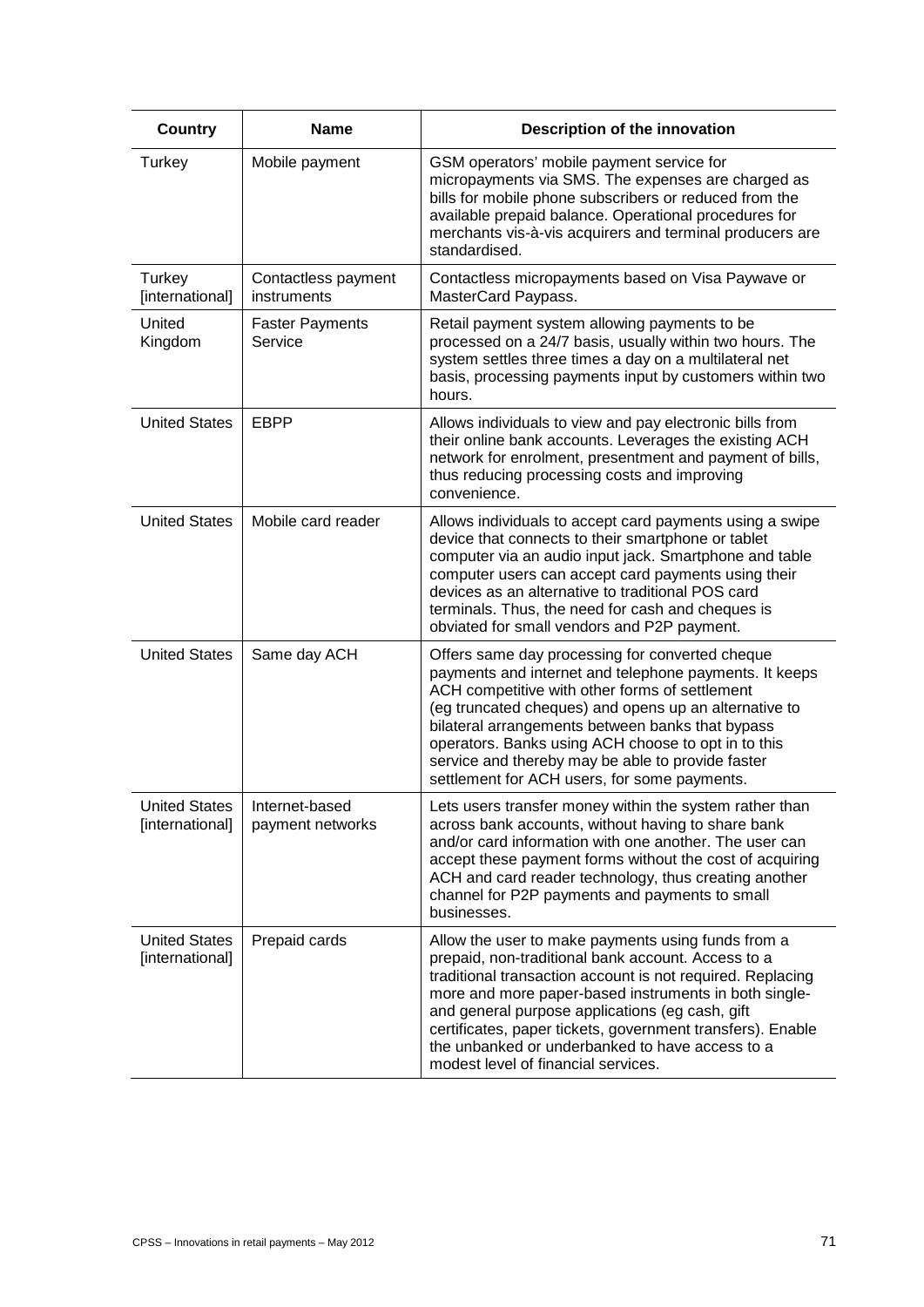| <b>Country</b>                | <b>Name</b>               | Description of the innovation                                                                                                                                                                                                                                                                                                                                                                                                                                                                                                                                                                                                                                                                                                  |
|-------------------------------|---------------------------|--------------------------------------------------------------------------------------------------------------------------------------------------------------------------------------------------------------------------------------------------------------------------------------------------------------------------------------------------------------------------------------------------------------------------------------------------------------------------------------------------------------------------------------------------------------------------------------------------------------------------------------------------------------------------------------------------------------------------------|
| <b>United States</b>          | Remote Deposit<br>Capture | Paper cheques are electronified and cleared in one of two<br>ways: (i) the paper cheque is truncated into an ACH debit;<br>or (ii) the paper cheque is truncated and turned into an<br>image to be cleared in the cheque system electronically.<br>Used to electronify cheques sent to billers, at the POS,<br>and in merchants' back offices. Some banks also allow<br>account holders to scan cheques and deposit images<br>electronically with special image-acquiring devices, PCs<br>or smartphones. The electronification of cheques speeds<br>up the clearing process and lets bank customers (both<br>business and consumers) deposit cheques in their own<br>time from any location, thus reducing transaction costs. |
| Luxembourg<br>[international] | PayPal                    | Worldwide internet-based electronic money scheme.<br>Various ways of prefunding are offered depending on the<br>user's country of residence.                                                                                                                                                                                                                                                                                                                                                                                                                                                                                                                                                                                   |
| Finland                       | Checkout                  | Different online payment instruments provided by different<br>PSPs are bundled; thus an online merchant does not<br>need to contract with each individual PSP. The service<br>provider helps the consumer if there are any issues with<br>the merchant.                                                                                                                                                                                                                                                                                                                                                                                                                                                                        |
| Finland                       | Turvalasku                | Escrow service that insures the DVP (delivery of goods<br>versus payment) between the buyer and the seller. The<br>goods are sent to the buyer only after the buyer pays the<br>necessary amount to the escrow account, and the seller<br>receives the money from the escrow account only after<br>the buyer accepts the goods.                                                                                                                                                                                                                                                                                                                                                                                                |
| Spain                         | Transfi                   | New feature for on-us payment transactions offered by a<br>bank. Bank customers can initiate a credit transfer over<br>their mobile phone by providing only the recipient's name<br>and mobile number. Only for transfers within the same<br>bank.                                                                                                                                                                                                                                                                                                                                                                                                                                                                             |
| Slovenia<br>[international]   | 1-2-3 Pay                 | Mobile payment service for various scenarios, eg online<br>payments, utility bills, payments at retailers. All<br>communication is carried out via the SMS communication<br>channel. A payment request is sent via SMS from the<br>seller to the buyer, where the buyer confirms the payment<br>on the mobile phone with a dedicated PIN. The service<br>enables a real-time mobile payment, either remote or on-<br>site, with the actual transfer of funds from the buyer's<br>bank account to the seller's taking place at a later stage.                                                                                                                                                                                   |
| Portugal                      | <b>MB PHONE</b>           | Replication of specific ATM functions on a mobile phone<br>(eg prepaid mobile phone recharging, initiation of credit<br>transfer, balance and account enquiry) through calls, SMS<br>and voicemails. The service allows the user to associate<br>up to five bank accounts to each mobile phone number.<br>The service is also available from outside Portugal<br>provided that the mobile operator has roaming<br>agreements.                                                                                                                                                                                                                                                                                                  |
| Malaysia<br>[international]   | <b>MOLPoints</b>          | Internet-based electronic money commonly used to<br>purchase online game credits at its website, but can also<br>be used to purchase goods and services offered on that<br>website.                                                                                                                                                                                                                                                                                                                                                                                                                                                                                                                                            |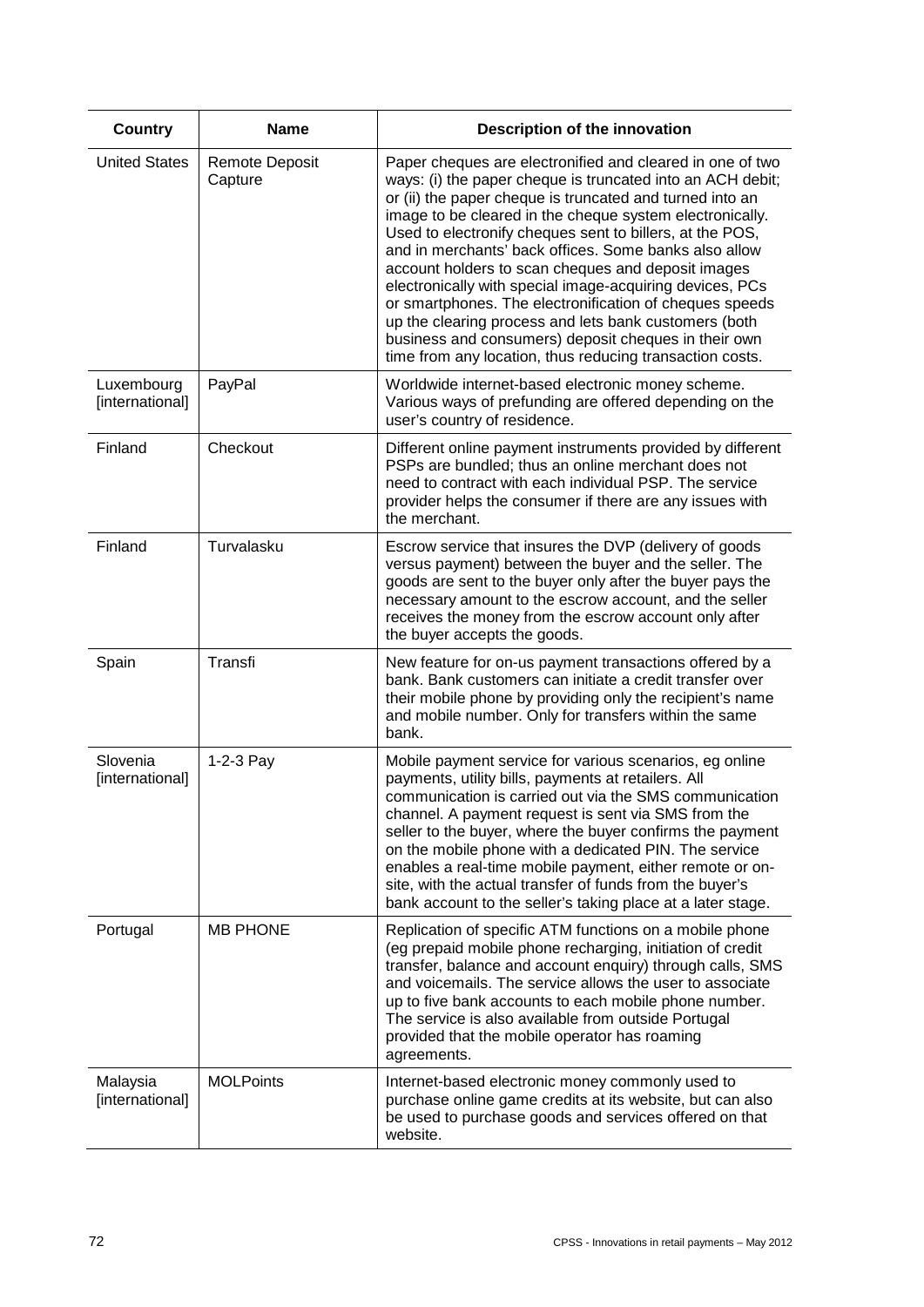| Country                               | <b>Name</b>  | Description of the innovation                                                                                                                                                                                                                                                                                                                                                                                              |
|---------------------------------------|--------------|----------------------------------------------------------------------------------------------------------------------------------------------------------------------------------------------------------------------------------------------------------------------------------------------------------------------------------------------------------------------------------------------------------------------------|
| Malaysia<br>[international]           | Mobile Money | Electronic money transactions using mobile phones on<br>electronic money accounts. The account can be loaded<br>via designated CD/ATMs or Mobile Money's reload<br>agents. Transactions can be initiated via SMS or a mobile<br>application. Used for P2P and P2B transactions.                                                                                                                                            |
| <b>Philippines</b><br>[international] | Globe G-Cash | An electronic money service that turns a mobile phone into<br>an electronic wallet. This is a micropayment service that<br>lets Globe Telecom's subscribers easily and conveniently<br>send and receive cash electronically as well as pay for<br>goods and services. It can also receive incoming<br>remittances. It can now, in addition, be used to Text-a-<br>Deposit and Text-a-Withdrawal by clients of rural banks. |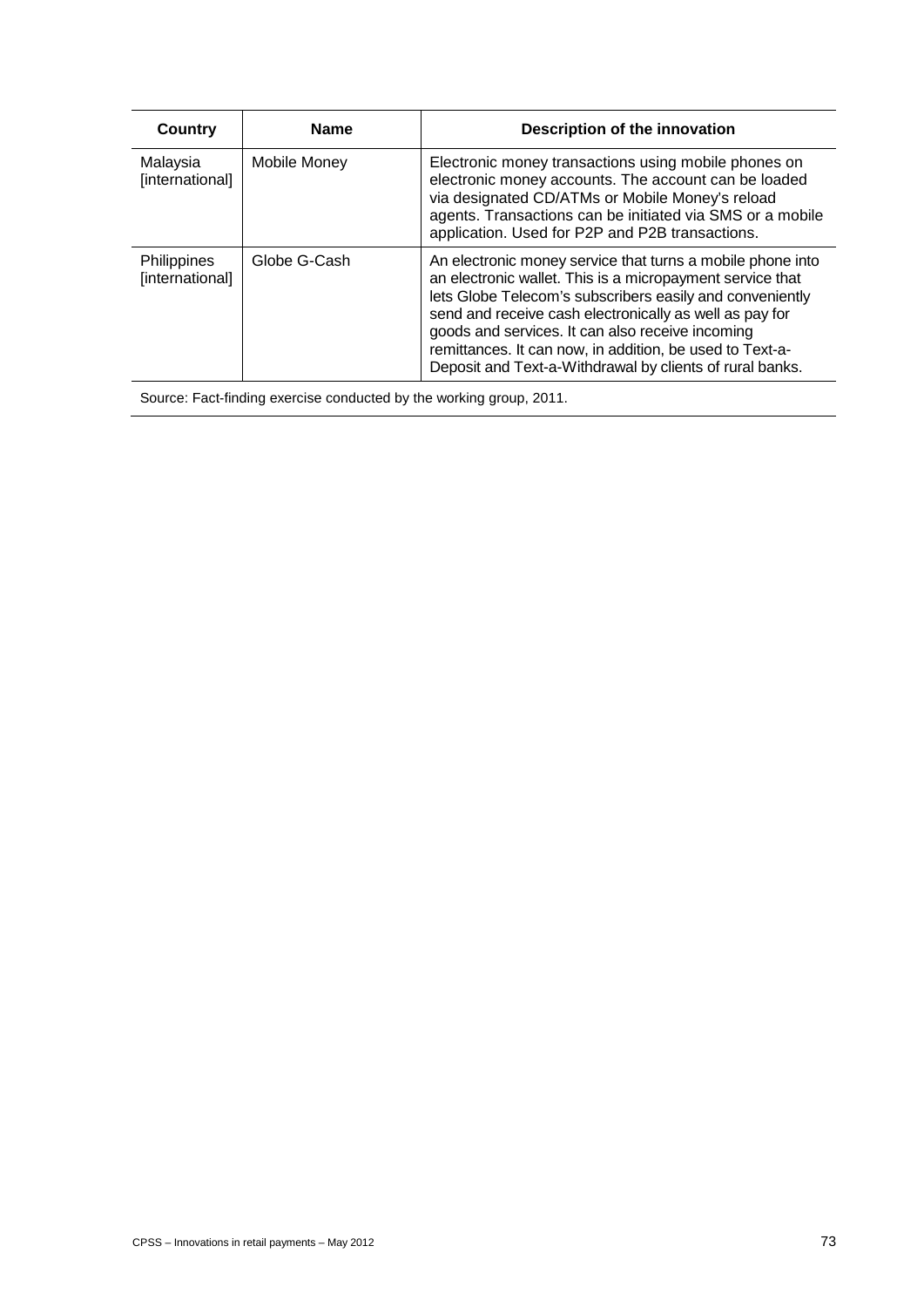## **Annex 3: Reported innovations by product group**

| <b>Country</b>          | Internet $1$               | Mobile $^2$          | $\text{Card}^3$                   | EBPP <sup>4</sup>                    | Infra & sec <sup>5</sup>                           |
|-------------------------|----------------------------|----------------------|-----------------------------------|--------------------------------------|----------------------------------------------------|
| Australia               | <b>BPAY</b><br>POLi        | <b>BPAY</b>          |                                   | <b>BPAY View</b><br>(BPAY)           | <b>LVCS</b>                                        |
| Belgium                 | payclick<br>PingPing       | PingPing             |                                   | Zoomit                               |                                                    |
|                         |                            | m-Banxafe/<br>Pay2Me |                                   |                                      |                                                    |
| <b>Brazil</b>           |                            | Oi Paggo             |                                   | <b>Direct Debit</b><br>Authorization | Corresponden-<br>tes bancários                     |
|                         |                            |                      |                                   |                                      | Payment of<br>government<br>benefits<br><b>IPF</b> |
| Canada                  | Interac<br>e-transfer      | Zoompass             | Reloadable<br>prepaid cards       | epost                                |                                                    |
|                         | Interac Online             |                      | Visa<br>PayWave/MC<br>PayPass     |                                      |                                                    |
| China                   |                            | Mobile<br>payment    | Multipurpose<br>prepaid cards     |                                      | <b>CIS</b><br><b>ECDS</b><br><b>IBPS</b>           |
| France                  |                            | Nice, territoire     | Moneo                             |                                      | E-card bleue                                       |
|                         |                            | d'innovations        | Nice, territoire<br>d'innovations |                                      |                                                    |
|                         |                            |                      | MasterCard<br>Paypass             |                                      |                                                    |
| Germany                 | sofortüber-<br>weisung.de  | m-pass               | girogo                            |                                      | Vingado                                            |
|                         | T-Pay -<br>Online-transfer |                      |                                   |                                      |                                                    |
|                         | Giropay                    |                      |                                   |                                      |                                                    |
| Hong Kong<br><b>SAR</b> |                            |                      | Octopus Card                      | <b>PPS</b>                           | Cheque<br>truncation<br>system                     |
|                         |                            |                      |                                   |                                      | Same day bulk<br>settlement<br>runs                |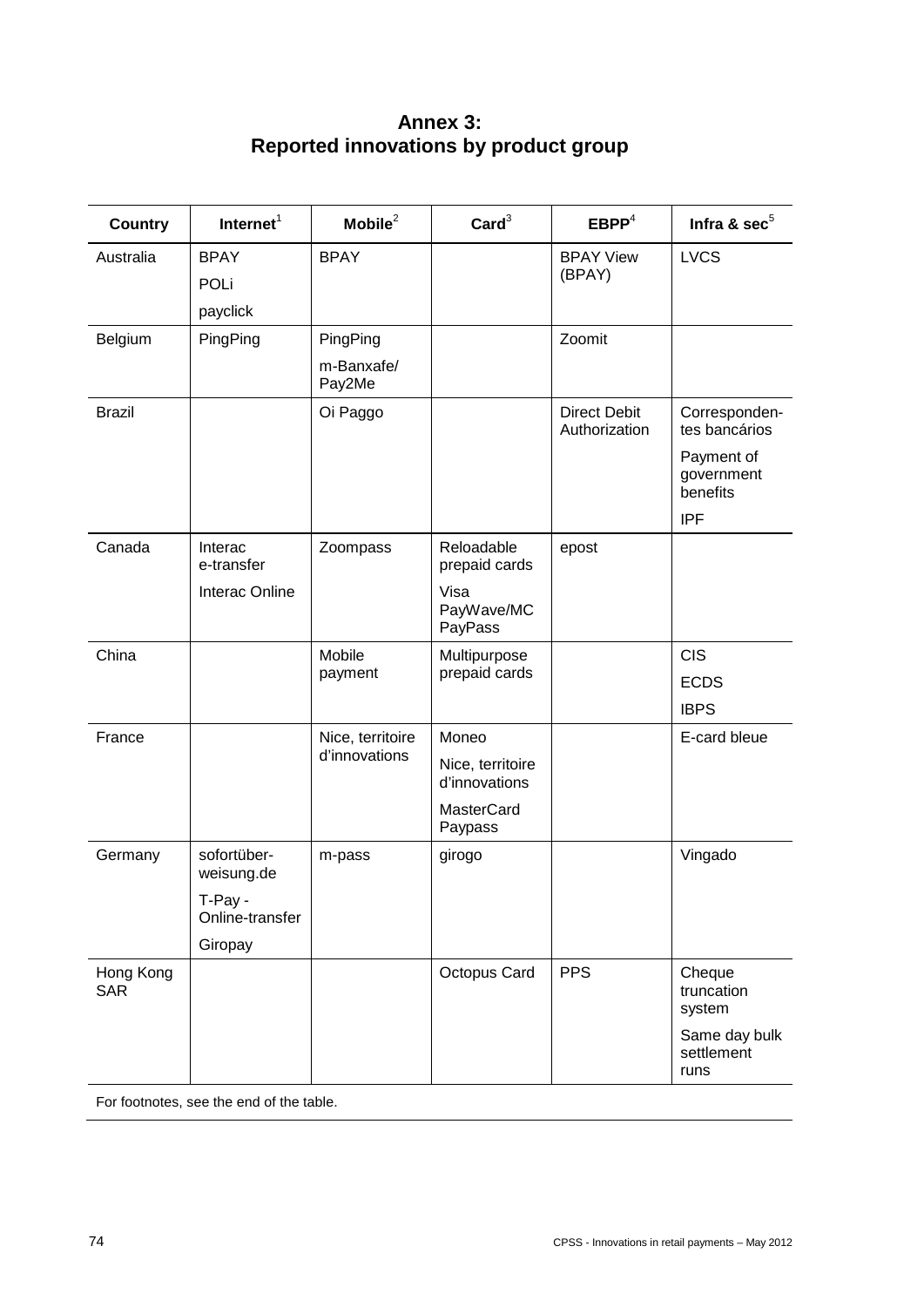| <b>Country</b>  | Internet $1$                                                 | Mobile $^2$                                                                 | $\text{Card}^3$                                              | EBPP <sup>4</sup>          | Infra & sec <sup>5</sup>                                                                                 |
|-----------------|--------------------------------------------------------------|-----------------------------------------------------------------------------|--------------------------------------------------------------|----------------------------|----------------------------------------------------------------------------------------------------------|
| India           | Prepaid<br>payment<br>instruments<br>issued by non-<br>banks | <b>IMPS</b><br>Prepaid<br>payment<br>instruments<br>issued by non-<br>banks | Prepaid<br>payment<br>instruments<br>issued by non-<br>banks | <b>EBPP</b>                | Cheque<br>Truncation<br>System<br><b>Business</b><br>agents for<br>financial<br>inclusion<br><b>NEFT</b> |
| Italy           | <b>SIPAY</b>                                                 |                                                                             | Minibancomat                                                 |                            |                                                                                                          |
|                 |                                                              |                                                                             | Tellcardmobile                                               |                            |                                                                                                          |
|                 |                                                              |                                                                             | PostePay&Go                                                  |                            |                                                                                                          |
| Japan           |                                                              |                                                                             | Chip-based<br>electronic<br>money                            |                            |                                                                                                          |
| Korea           |                                                              | Mobile banking                                                              | T-Money                                                      | <b>Internet Giro</b>       | Cheque                                                                                                   |
|                 |                                                              |                                                                             | Postpaid<br>T-Money card                                     | E-promissory<br>Note       | truncation                                                                                               |
| Mexico          |                                                              | Corresponsa-<br>les Bancarios                                               | Prepaid cards                                                |                            | <b>SPEI</b>                                                                                              |
|                 |                                                              | <b>Tiered deposit</b><br>accounts                                           |                                                              |                            | Corresponsa-<br>les Bancarios                                                                            |
| Netherlands     | <b>Teletik</b><br>Safepay                                    | MiniTix/Rabo<br><b>SMS Betalen</b>                                          | Chipknip                                                     | Standaard<br>Digitale Nota | <b>Batch</b><br>settlement of<br>retail                                                                  |
|                 | Wallie-card                                                  | Park by Mobile                                                              |                                                              |                            | transactions                                                                                             |
|                 | <b>iDEAL</b><br>Rabo<br>Mobielbank-<br>ieren                 |                                                                             |                                                              |                            | <b>Telegiro New</b><br><b>Style</b>                                                                      |
| Russia          | Yandex.Money                                                 | Qiwi                                                                        | Universal                                                    |                            |                                                                                                          |
|                 | Qiwi                                                         |                                                                             | electronic card                                              |                            |                                                                                                          |
| Saudi<br>Arabia |                                                              |                                                                             |                                                              | <b>SADAD</b>               |                                                                                                          |
| Singapore       |                                                              |                                                                             | EMV payment<br>cards                                         |                            | EMV payment<br>cards                                                                                     |
|                 |                                                              |                                                                             | Banks'                                                       |                            | <b>CTS</b>                                                                                               |
|                 |                                                              |                                                                             | Combination<br>Card                                          |                            | eGIRO+                                                                                                   |
|                 |                                                              |                                                                             |                                                              |                            | Two-factor<br>authentication                                                                             |
|                 |                                                              |                                                                             |                                                              |                            | NFC adoption<br>for e-payments                                                                           |
|                 |                                                              |                                                                             |                                                              |                            | Self-Help<br>Kiosk                                                                                       |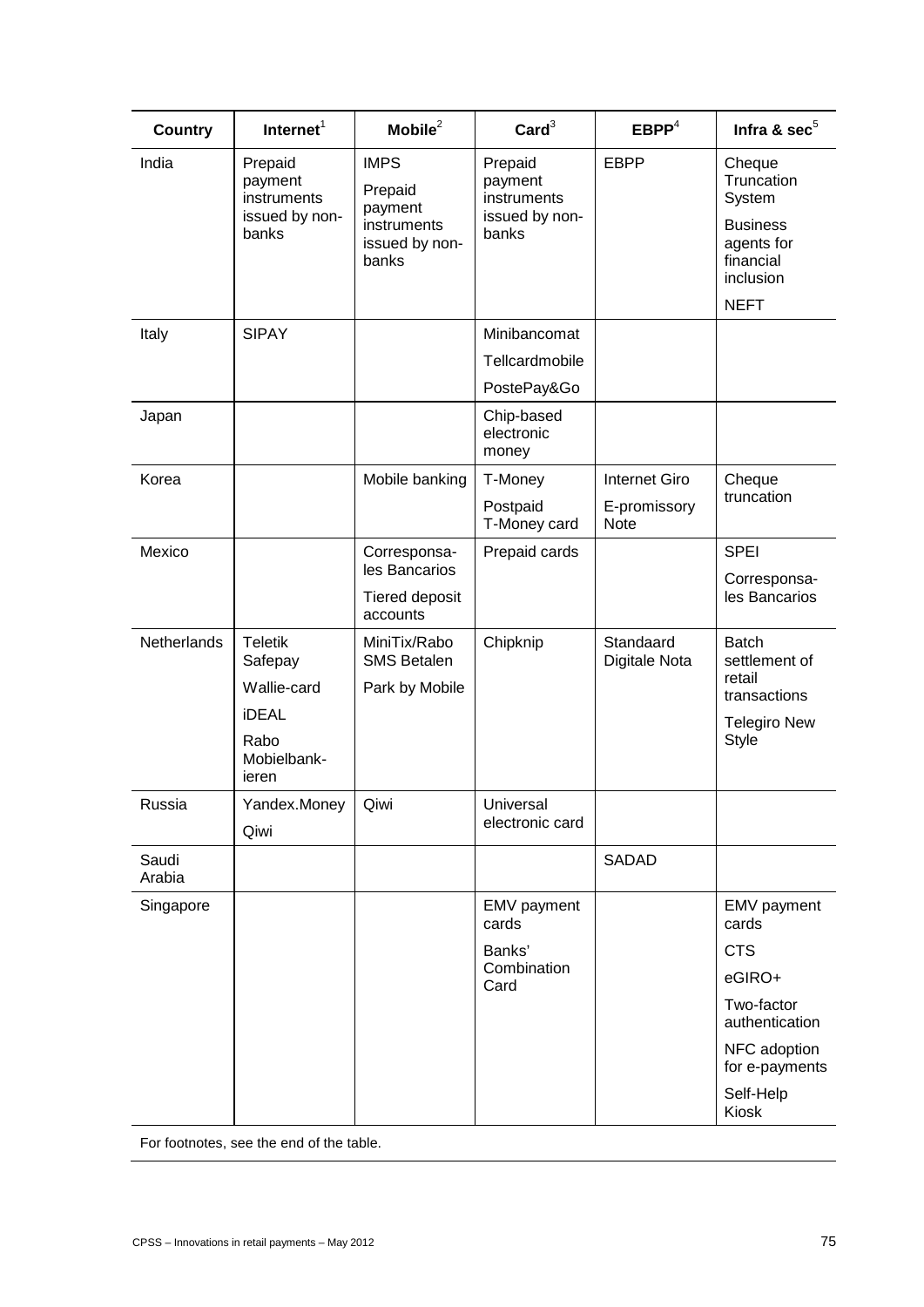| <b>Country</b>          | Internet $1$                   | Mobile $^2$                                             | $\text{Card}^3$                                         | EBPP <sup>4</sup>    | Infra & sec <sup>5</sup>              |
|-------------------------|--------------------------------|---------------------------------------------------------|---------------------------------------------------------|----------------------|---------------------------------------|
| South Africa            |                                | Domestic<br>money transfer<br>systems/M-<br><b>PESA</b> | Domestic<br>money transfer<br>systems/M-<br><b>PESA</b> |                      | Payments via<br>Real-Time<br>Clearing |
|                         |                                | mimoney                                                 | Prepaid cards                                           |                      | The Early<br>Debit Order              |
|                         |                                | <b>WIZZIT</b>                                           | Cash-back at                                            |                      | System                                |
|                         |                                | Low-value                                               | <b>POS</b>                                              |                      |                                       |
|                         |                                | contactless<br>payments                                 | Low-value<br>contactless<br>payments                    |                      |                                       |
| Sweden                  |                                | <b>SEQR</b>                                             | iZettle                                                 |                      | <b>BIR</b>                            |
|                         |                                | Swish                                                   |                                                         |                      |                                       |
|                         |                                | iZettle                                                 |                                                         |                      |                                       |
|                         |                                | Payair                                                  |                                                         |                      |                                       |
| Switzerland             | PostFinance<br>E-Payment       | Post Finance<br>Mobile                                  | <b>CASH</b>                                             | SIX Paynet<br>E-bill | ep2                                   |
|                         | paysafecard                    | MobileBuy                                               | Easy Cash                                               | PostFinance          |                                       |
|                         |                                |                                                         | Visa<br>PayWave/MC<br>PayPass                           | E-bill               |                                       |
|                         |                                |                                                         | <b>Internet Cash</b>                                    |                      |                                       |
|                         |                                |                                                         | <b>Travel Cash</b>                                      |                      |                                       |
| Turkey                  |                                | Mobile<br>payment                                       | Contactless<br>card payments                            |                      |                                       |
| United<br>Kingdom       |                                |                                                         |                                                         |                      | Faster<br>Payments<br>Service         |
| United<br><b>States</b> | Internet-based<br>payment      |                                                         | Mobile card<br>reader                                   | <b>EBPP</b>          | Same day<br><b>ACH</b>                |
|                         | networks                       |                                                         | Prepaid cards                                           |                      | Remote<br>Deposit<br>Capture          |
| Other                   | PayPal                         | Transfi (Spain)                                         |                                                         | 1-2-3 Pay            |                                       |
|                         | (Luxembourg)<br>Checkout       | 1-2-3 Pay                                               |                                                         | (Slovenia)           |                                       |
|                         | (Finland)                      | (Slovenia)<br><b>MB PHONE</b>                           |                                                         |                      |                                       |
|                         | Turvalasku                     | (Portugal)                                              |                                                         |                      |                                       |
|                         | (Finland)                      | Mobile Money                                            |                                                         |                      |                                       |
|                         | <b>MOLPoints</b><br>(Malaysia) | (Malaysia)                                              |                                                         |                      |                                       |
|                         | Globe G-Cash                   | Globe G-Cash<br>(Philippines)                           |                                                         |                      |                                       |
|                         | (Philippines)                  |                                                         |                                                         |                      |                                       |

<sup>1</sup> Internet payments.  $2^2$  Mobile payments.  $3^3$  Innovative use of card payments.  $4^4$  Also includes systems that only provide electronic bill payment functions. <sup>5</sup> Improvements in infrastructure and security.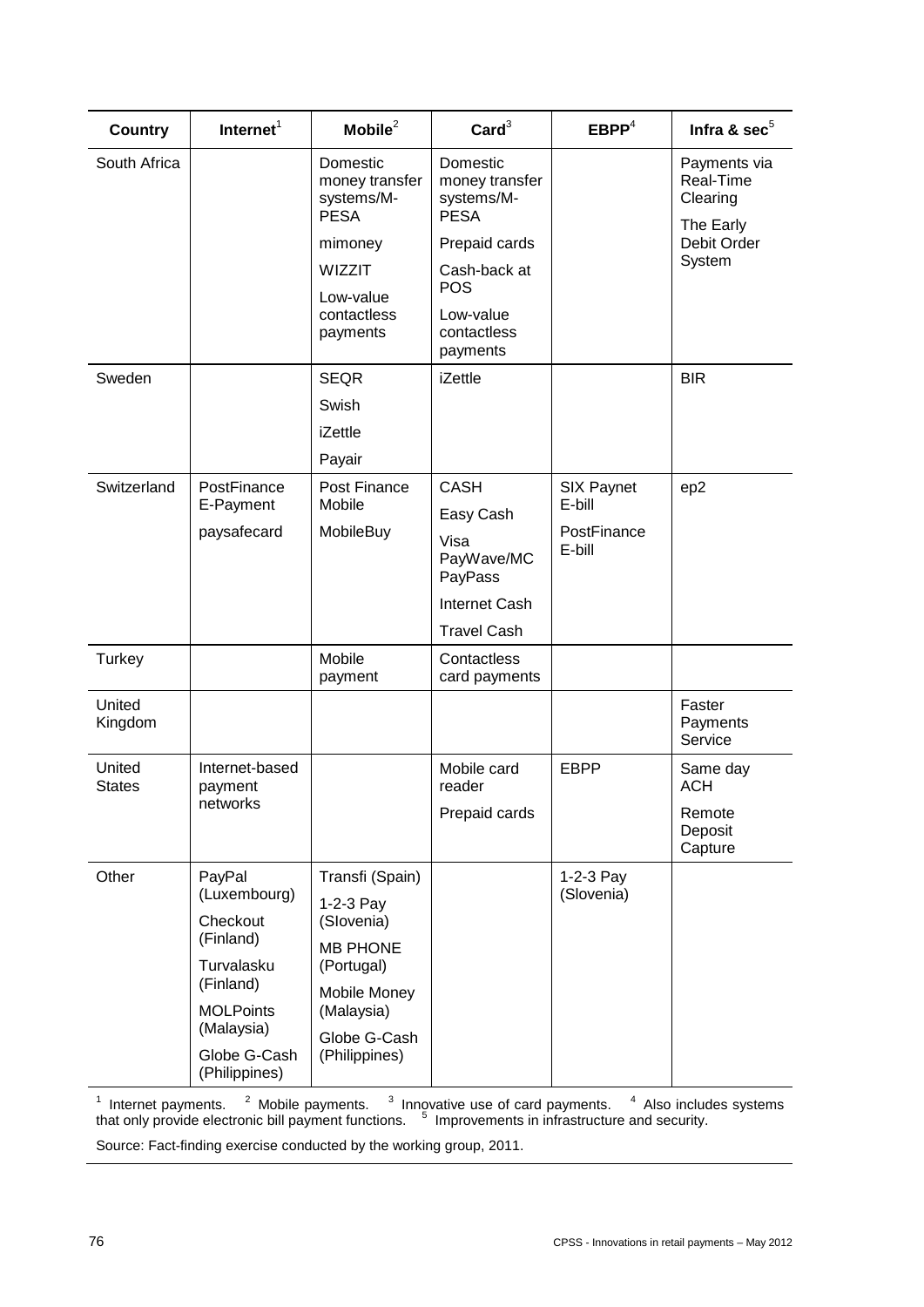## **Annex 4: Summary of the CPSS fact-finding exercise**

The two tables below are a summary of the CPSS fact-finding exercise that includes both individual products and stylised product groups. Thus, the summary does not represent a quantification of consistently defined schemes, but only attempts to provide a broad picture of the reported innovations. Central bank respondents used subjective judgment to control for substantial differences between countries. Also, except as otherwise stated, double-counting (same product, but has multiple characteristics or fits into multiple categories) is allowed. Therefore, the tables provide a qualitative assessment, but not quantitative estimates.

|                               | Percentage of the number of reported innovations<br>within the same product category |                                     |                  |                       |                     |                 |                   |                             |  |
|-------------------------------|--------------------------------------------------------------------------------------|-------------------------------------|------------------|-----------------------|---------------------|-----------------|-------------------|-----------------------------|--|
|                               |                                                                                      | <b>Features and characteristics</b> | All              | Internet <sup>1</sup> | $\textsf{Mobile}^2$ | $\text{Card}^3$ | EBPP <sup>4</sup> | Infra &<br>sec <sup>5</sup> |  |
|                               | Prepaid                                                                              |                                     | 35               | 44                    | 38                  | 61              | 14                | 9                           |  |
| Funding<br>type               | Credit                                                                               |                                     | 67               | 68                    | 66                  | 33              | 93                | 91                          |  |
|                               | Debit                                                                                |                                     | 25               | 20                    | 38                  | 30              | 21                | 13                          |  |
|                               | <b>POS</b>                                                                           |                                     | 38               | 12                    | 34                  | 91              | 0                 | 22                          |  |
|                               | Internet                                                                             |                                     | 55               | 100                   | 44                  | 36              | 93                | 34                          |  |
| Access channel                | network                                                                              | Other telecommunication             | 38               | 24                    | 84                  | 18              | 50                | 19                          |  |
|                               |                                                                                      | Branch/ATM                          | 21               | $\mathbf 0$           | 13                  | 39              | 29                | 22                          |  |
|                               | Other                                                                                |                                     | 6                | $\mathbf 0$           | 3                   | $\mathbf 0$     | $\overline{7}$    | 19                          |  |
|                               | Computer                                                                             |                                     | 45               | 96                    | 31                  | 6               | 93                | 38                          |  |
|                               | Mobile phone                                                                         |                                     | 54               | 72                    | 100                 | 27              | 43                | 25                          |  |
|                               | Telephone                                                                            |                                     | $\overline{7}$   | 8                     | 6                   | 3               | 29                | 3                           |  |
| Access device                 | Card                                                                                 |                                     | 37               | 12                    | 25                  | 94              | 14                | 19                          |  |
|                               | Other                                                                                |                                     | $\boldsymbol{9}$ | 8                     | $\,6\,$             | $\,6\,$         | 14                | 13                          |  |
|                               | P <sub>2</sub> P                                                                     |                                     | 43               | 44                    | 66                  | 18              | $\overline{7}$    | 59                          |  |
| Main usage                    | P <sub>2</sub> B                                                                     |                                     | 91               | 96                    | 88                  | 97              | 93                | 84                          |  |
|                               | B <sub>2</sub> B                                                                     |                                     | 18               | $\overline{4}$        | 6                   | $\mathbf 0$     | 43                | 47                          |  |
|                               |                                                                                      | Government payments                 | 24               | 12                    | 19                  | 18              | 29                | 44                          |  |
|                               | High                                                                                 |                                     | 21               | 16                    | 6                   | 12              | 29                | 44                          |  |
| Market<br>impact <sup>6</sup> | Medium                                                                               |                                     | 24               | 20                    | 19                  | 21              | 43                | 28                          |  |
|                               | Low                                                                                  |                                     | 43               | 64                    | 56                  | 45              | 29                | 19                          |  |
|                               | Pilot                                                                                |                                     | 12               | $\mathbf 0$           | 19                  | 21              | $\pmb{0}$         | 9                           |  |
|                               | Remote                                                                               |                                     | 74               | 100                   | 81                  | 33              | 100               | 78                          |  |
| technique<br>Access           | Proximity                                                                            | Contact                             | 24               | 8                     | 19                  | 55              | $\overline{7}$    | 19                          |  |
|                               |                                                                                      | Contactless                         | 26               | 12                    | 31                  | 61              | $\overline{7}$    | 6                           |  |

# Table A **Percentage of the number of reported innovations**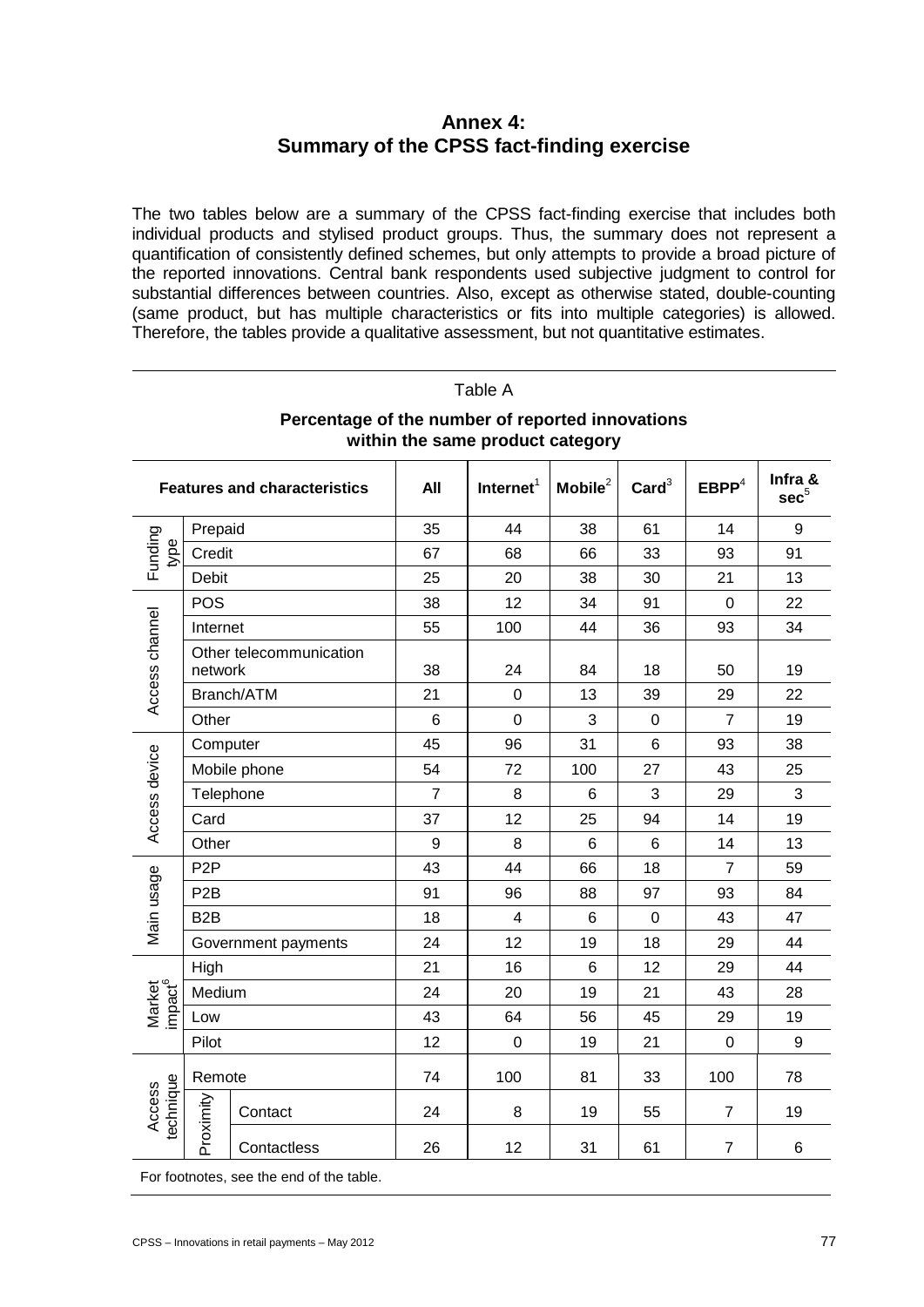#### Table A (cont)

|                              |                     | <b>Features and characteristics</b>               | All | Internet $1$ | $\textsf{Mobile}^2$ | $\text{Card}^3$ | EBPP <sup>4</sup> | Infra &<br>sec <sup>5</sup> |
|------------------------------|---------------------|---------------------------------------------------|-----|--------------|---------------------|-----------------|-------------------|-----------------------------|
|                              | Bank(s)             |                                                   | 39  | 36           | 22                  | 55              | 50                | 38                          |
| Scheme<br>owner <sup>6</sup> |                     | Non-bank(s)                                       | 33  | 64           | 41                  | 27              | 14                | 16                          |
|                              |                     | Bank(s) and non-bank(s)                           | 20  | 0            | 38                  | 18              | 29                | 16                          |
|                              |                     | Central bank(s)                                   | 8   | $\mathbf 0$  | 0                   | $\Omega$        | $\overline{7}$    | 31                          |
| Cooperation <sup>6</sup>     |                     | Banks only                                        | 21  | 16           | $\mathbf 0$         | 27              | 29                | 38                          |
|                              |                     | Bank(s) and non-bank(s)                           | 36  | 36           | 59                  | 24              | 50                | 19                          |
|                              |                     | Non-banks only                                    | 5   | 4            | 9                   | $6\phantom{1}$  | $\mathbf 0$       | 3                           |
|                              |                     | No cooperation                                    | 38  | 44           | 31                  | 42              | 21                | 41                          |
|                              |                     | Improved security                                 | 21  | 40           | 9                   | 15              | 14                | 25                          |
|                              |                     | Reduced use of cash                               | 54  | 20           | 66                  | 85              | 50                | 38                          |
|                              | Improved efficiency | Reduced use of<br>cheques                         | 15  | 8            | 13                  | 9               | 29                | 22                          |
|                              |                     | Lowering of<br>processing costs                   | 34  | 32           | 25                  | 21              | 71                | 41                          |
|                              |                     | Speeding-up of<br>processing                      | 47  | 36           | 22                  | 45              | 71                | 72                          |
| Purpose                      |                     | Overcoming<br>infrastructural lags                | 21  | 20           | 16                  | 15              | 14                | 34                          |
|                              |                     | Inclusion of<br>unbanked or<br>underbanked        | 21  | 20           | 34                  | 24              | 0                 | 13                          |
|                              |                     | Government<br>payments                            | 8   | 4            | 6                   | 9               | 7                 | 13                          |
|                              |                     | Fostering competition                             | 19  | 28           | 22                  | 15              | 14                | 16                          |
|                              |                     | Improving<br>convenience                          | 83  | 96           | 100                 | 82              | 100               | 50                          |
|                              |                     | Other                                             | 15  | 24           | 13                  | 6               | 29                | 16                          |
|                              | Initiation          |                                                   | 57  | 60           | 63                  | 58              | 86                | 34                          |
| Focus                        |                     | Overall processing and<br>clearing and settlement | 32  | 16           | 19                  | 18              | 36                | 69                          |
|                              | Receipt             |                                                   | 13  | 12           | 19                  | $6\phantom{1}$  | 14                | 13                          |
|                              |                     | New scheme                                        | 24  | 36           | 38                  | 30              | $\pmb{0}$         | $\sqrt{3}$                  |

## **Percentage of the number of reported innovations within the same product category**

The figures are calculated by dividing the number of reported innovations by the total number of innovations reported under the respective product category. May not sum to 100 % due to rounding.

<sup>1</sup> Internet payments. <sup>2</sup> Mobile payments. <sup>3</sup> Innovation in the use of card payments. <sup>4</sup> Also includes systems that only provide electronic bill payment functions. <sup>5</sup> Improvements in infrastructure and security.<br><sup>6</sup> No double-counting.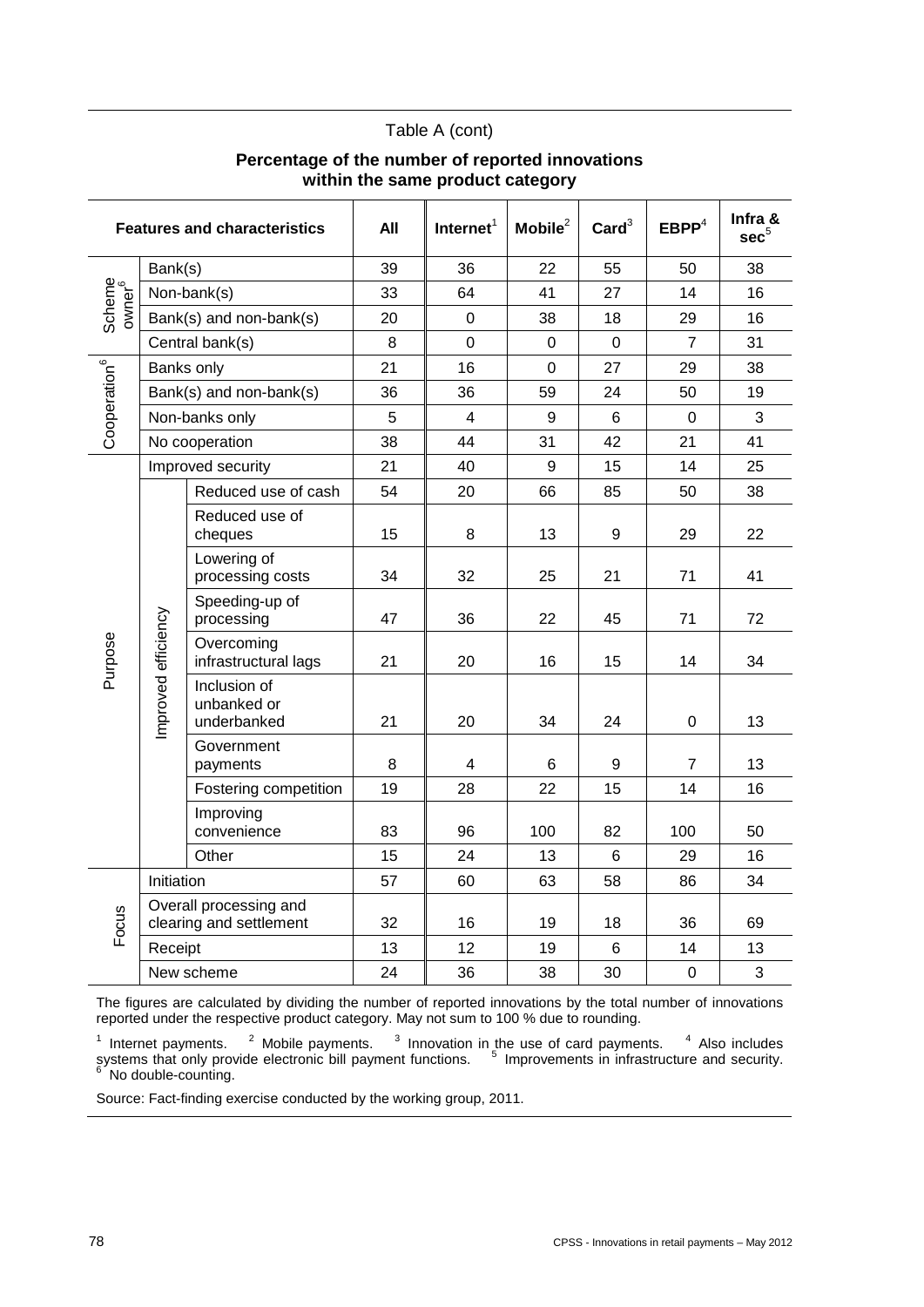#### Table B

| <b>Features and characteristics</b> |                                              | Internet <sup>1</sup> | $\textsf{Mobile}^2$ | $\text{Card}^3$ | EBPP <sup>4</sup> | Infra &<br>sec <sup>5</sup> |
|-------------------------------------|----------------------------------------------|-----------------------|---------------------|-----------------|-------------------|-----------------------------|
| Reported innovations                |                                              | 18                    | 24                  | 24              | 10                | 24                          |
|                                     | Prepaid                                      | 23                    | 25                  | 42              | $\overline{4}$    | 6                           |
| Funding<br>type                     | Credit                                       | 19                    | 23                  | 12              | 14                | 32                          |
|                                     | Debit                                        | 15                    | 35                  | 29              | $\boldsymbol{9}$  | 12                          |
|                                     | <b>POS</b>                                   | $6\phantom{1}6$       | 22                  | 59              | $\mathbf 0$       | 14                          |
|                                     | Internet                                     | 33                    | 19                  | 16              | 17                | 15                          |
| Access channel                      | Other telecommunication<br>network           | 12                    | 52                  | 12              | 13                | 12                          |
|                                     | Branch/ATM                                   | $\mathbf 0$           | 14                  | 46              | 14                | 25                          |
|                                     | Other                                        | $\mathbf 0$           | 13                  | 0               | 13                | 75                          |
| Access device                       | Computer                                     | 39                    | 16                  | 3               | 21                | 20                          |
|                                     | Mobile phone                                 | 25                    | 44                  | 12              | 8                 | 11                          |
|                                     | Telephone                                    | 20                    | 20                  | 10              | 40                | 10                          |
|                                     | Card                                         | $6\phantom{1}6$       | 16                  | 62              | $\overline{4}$    | 12                          |
|                                     | Other                                        | 17                    | 17                  | 17              | 17                | 33                          |
| Main usage                          | P <sub>2</sub> P                             | 19                    | 36                  | 10              | $\overline{2}$    | 33                          |
|                                     | P <sub>2</sub> B                             | 19                    | 23                  | 26              | 10                | 22                          |
|                                     | B <sub>2</sub> B                             | $\overline{4}$        | 8                   | $\mathbf 0$     | 25                | 63                          |
|                                     | Government payments                          | 9                     | 18                  | 18              | 12                | 42                          |
| Market impact <sup>6</sup>          | High                                         | 14                    | $\overline{7}$      | 14              | 14                | 50                          |
|                                     | Medium                                       | 15                    | 18                  | 21              | 18                | 27                          |
|                                     | Low                                          | 27                    | 31                  | 25              | $\overline{7}$    | 10                          |
|                                     | Pilot                                        | $\pmb{0}$             | 38                  | 44              | $\boldsymbol{0}$  | 19                          |
|                                     | Remote                                       | 25                    | 26                  | 11              | 14                | 25                          |
| Access<br>technique                 | Proximity<br>Contact                         | 6                     | 18                  | 55              | 3                 | 18                          |
|                                     | Contactless                                  | 8                     | 28                  | 56              | 3                 | 6                           |
|                                     | Bank(s)                                      | 17                    | 13                  | 34              | 13                | 23                          |
|                                     | Non-bank(s)                                  | 36                    | 29                  | 20              | $\overline{4}$    | 11                          |
|                                     | Bank(s) and non-bank(s)                      | $\pmb{0}$             | 44                  | 22              | 15                | 19                          |
|                                     | Scheme owner <sup>6</sup><br>Central bank(s) |                       | 0                   | 0               | $\boldsymbol{9}$  | 91                          |

## **Percentage of the number of reported innovations across product categories that have the same characteristics**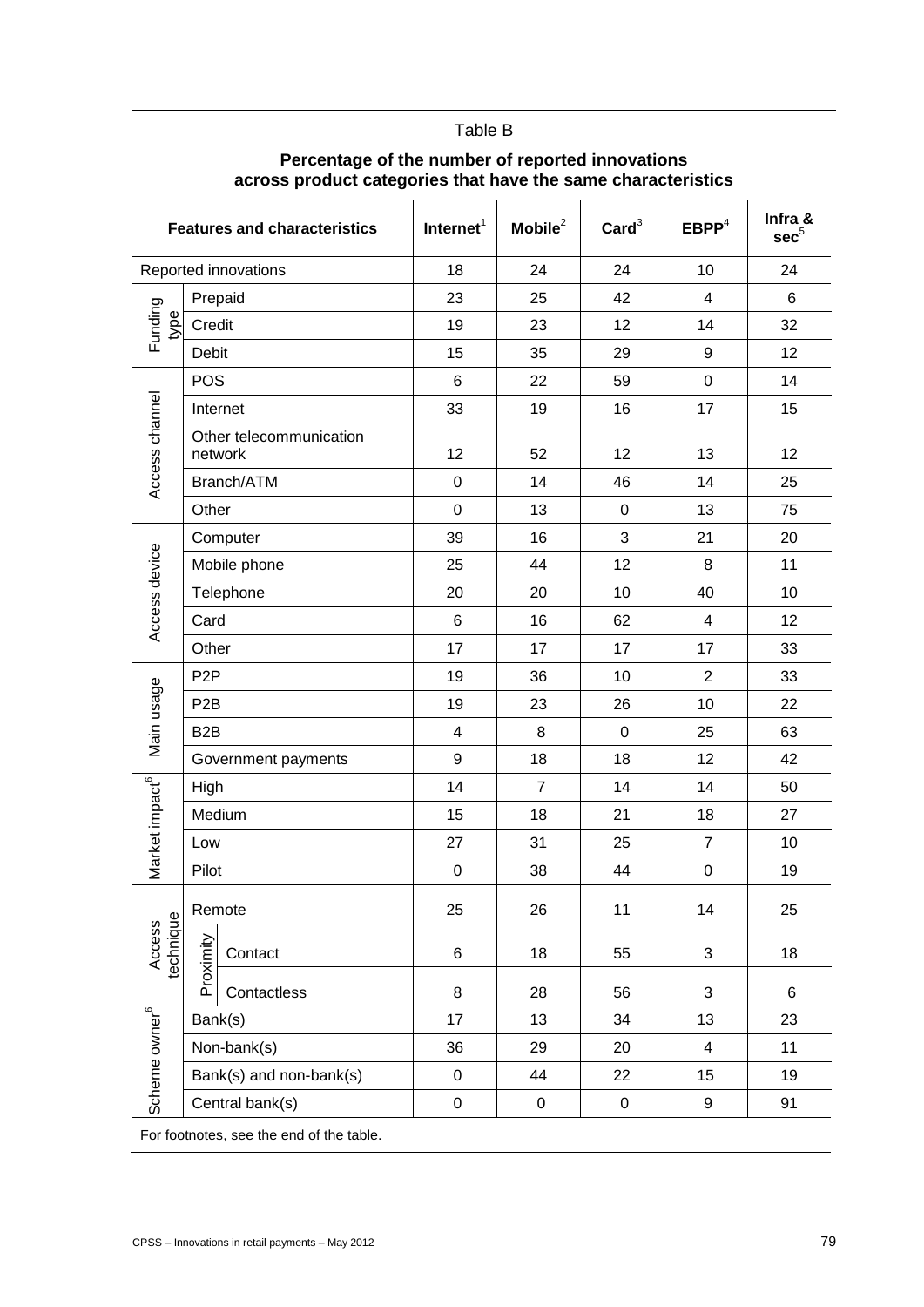#### Table B (cont)

#### **Percentage of the number of reported innovations across product categories that have the same characteristics**

| <b>Features and characteristics</b>                                                                                                                                                                                                                                                                                                                                                                                                                                                                                                            |                                                   | Internet <sup>1</sup>                   | Mobile $^2$    | $\text{Card}^3$ | EBPP <sup>4</sup> | Infra &<br>sec <sup>5</sup>                      |    |
|------------------------------------------------------------------------------------------------------------------------------------------------------------------------------------------------------------------------------------------------------------------------------------------------------------------------------------------------------------------------------------------------------------------------------------------------------------------------------------------------------------------------------------------------|---------------------------------------------------|-----------------------------------------|----------------|-----------------|-------------------|--------------------------------------------------|----|
| Cooperation <sup>6</sup>                                                                                                                                                                                                                                                                                                                                                                                                                                                                                                                       |                                                   | Banks only                              | 14             | $\mathbf 0$     | 31                | 14                                               | 41 |
|                                                                                                                                                                                                                                                                                                                                                                                                                                                                                                                                                |                                                   | Bank(s) and non-bank(s)                 | 18             | 39              | 16                | 14                                               | 12 |
|                                                                                                                                                                                                                                                                                                                                                                                                                                                                                                                                                |                                                   | Non-banks only                          | 14             | 43              | 29                | 0                                                | 14 |
|                                                                                                                                                                                                                                                                                                                                                                                                                                                                                                                                                |                                                   | No cooperation                          | 22             | 20              | 27                | 6                                                | 25 |
| Purpose                                                                                                                                                                                                                                                                                                                                                                                                                                                                                                                                        |                                                   | Improved security                       | 36             | 11              | 18                | $\overline{7}$                                   | 29 |
|                                                                                                                                                                                                                                                                                                                                                                                                                                                                                                                                                |                                                   | Reduced use of cash                     | $\overline{7}$ | 29              | 38                | 10                                               | 16 |
|                                                                                                                                                                                                                                                                                                                                                                                                                                                                                                                                                |                                                   | Reduced use of cheques                  | 10             | 20              | 15                | 20                                               | 35 |
|                                                                                                                                                                                                                                                                                                                                                                                                                                                                                                                                                |                                                   | Lowering of processing<br>costs         | 17             | 17              | 15                | 22                                               | 28 |
|                                                                                                                                                                                                                                                                                                                                                                                                                                                                                                                                                |                                                   | Speeding-up of<br>processing            | 14             | 11              | 23                | 16                                               | 36 |
|                                                                                                                                                                                                                                                                                                                                                                                                                                                                                                                                                | Improved efficiency                               | Overcoming<br>infrastructural lags      | 18             | 18              | 18                | $\overline{7}$                                   | 39 |
|                                                                                                                                                                                                                                                                                                                                                                                                                                                                                                                                                |                                                   | Inclusion of unbanked or<br>underbanked | 18             | 39              | 29                | 0                                                | 14 |
|                                                                                                                                                                                                                                                                                                                                                                                                                                                                                                                                                |                                                   | Government payments                     | 9              | 18              | 27                | 9                                                | 36 |
|                                                                                                                                                                                                                                                                                                                                                                                                                                                                                                                                                |                                                   | Fostering competition                   | 27             | 27              | 19                | 8                                                | 19 |
|                                                                                                                                                                                                                                                                                                                                                                                                                                                                                                                                                |                                                   | Improving convenience                   | 21             | 28              | 24                | 12                                               | 14 |
|                                                                                                                                                                                                                                                                                                                                                                                                                                                                                                                                                |                                                   | Other                                   | 29             | 19              | 10                | 19                                               | 24 |
|                                                                                                                                                                                                                                                                                                                                                                                                                                                                                                                                                | Initiation                                        |                                         | 19             | 26              | 25                | 16                                               | 14 |
| Focus                                                                                                                                                                                                                                                                                                                                                                                                                                                                                                                                          | Overall processing and<br>clearing and settlement |                                         | 9              | 14              | 14                | 12                                               | 51 |
|                                                                                                                                                                                                                                                                                                                                                                                                                                                                                                                                                | Receipt                                           |                                         | 18             | 35              | 12                | 12                                               | 24 |
|                                                                                                                                                                                                                                                                                                                                                                                                                                                                                                                                                |                                                   | New scheme                              | 28             | 38              | 31                | $\mathbf 0$                                      | 3  |
| The figures are calculated by dividing the number of reported innovations by the total number of innovations<br>reported under the respective features and characteristics. May not sum to 100% due to rounding.<br>$1$ Internet payments. $2$ Mobile payments. $3$ Innovative use of card payments. $4$ Also includes systems<br><sup>5</sup> Improvements in infrastructure and security.<br>that only provide electronic bill payment functions.<br>double-counting.<br>Source: Fact-finding exercise conducted by the working group, 2011. |                                                   |                                         |                |                 |                   | $6$ No                                           |    |
|                                                                                                                                                                                                                                                                                                                                                                                                                                                                                                                                                |                                                   |                                         |                |                 |                   |                                                  |    |
| 80                                                                                                                                                                                                                                                                                                                                                                                                                                                                                                                                             |                                                   |                                         |                |                 |                   | CPSS - Innovations in retail payments - May 2012 |    |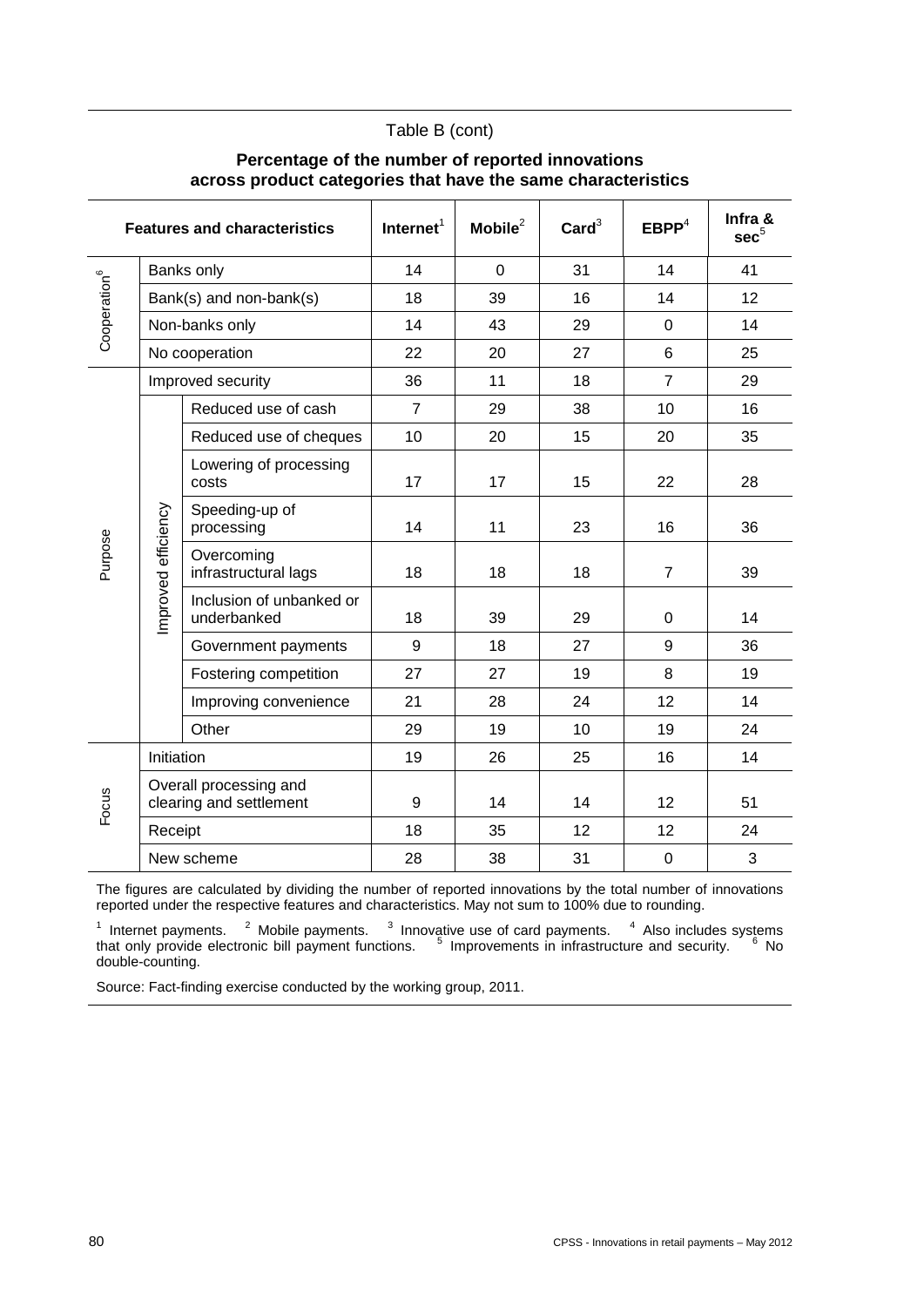## **Annex 5: Major regulatory developments**

#### **Australia**

Since the mid-2000s, reforms of the access arrangements for credit and debit card schemes have focused on promoting competition in payment systems. At the same time, they may have made it easier for new players, with innovative solutions, to enter the payments system. The Reserve Bank of Australia's Payments System Board is currently conducting a strategic review of innovation to identify areas in which innovation in the Australian payments system may be improved through more effective cooperation between stakeholders and regulators.

#### **Brazil**

The central bank has taken a rather proactive approach towards regulation of payments since 2005. In order to promote the development of retail payment systems, the central bank conducted an in-depth analysis of the status quo, and then issued reports and directives to address inefficiencies identified in the payments market. As a response, efforts were made by the private sector that led to the introduction of EBPP and a new national debit card scheme.

#### **Canada**

The Canadian government is taking a proactive approach. The Code of Conduct for the Credit and Debit Card Industry in Canada (2010) was enacted with an intent to make fees and rates for credit and debit card payments more transparent for both merchants and consumers and to allow merchants to provide discounts for different methods of payment. At present, the results are still difficult to judge. To help guide the evolution of the payments system in Canada, the Minister of Finance launched the Task Force for the Payments System Review in June 2010. In March 2012, this task force published its final report, "Moving Canada into the Digital Age". In order to move towards a digital payments system, it is recommended that the federal government should pass legislation to: (i) define a discrete payment industry and require payments service providers to become members; (ii) create a new public oversight body for the payments industry that will protect the public interest; (iii) encourage the payments industry to create a self-governance organisation to develop and implement strategy and standards; and (iv) reinvent the objects, governance, powers, business model and funding of the Canadian Payments Association. In response, the federal Department of Finance has indicated it will assess the Task Force recommendations and take three immediate actions: (i) establish a senior-level advisory committee to discuss emerging payments system issues; (ii) review the application of the Code of Conduct to emerging mobile payment products; and (iii) review the governance framework for the payments sector.

#### **China**

The Directive on Electronic Payments was enacted in 2005, which gave guidance to banks on providing electronic payment services. Measures on processing cheque images (2006) enabled banks to handle cheques electronically through truncating paper-based cheques and transferring cheque images, which improved the efficiency and security of cheque processing and made cheques usable across China. Measures on the administration of electronic drafts (2009) supported the dematerialisation of commercial drafts. In 2010, the Administrative Measures for Payment Services Provided by Non-financial Institutions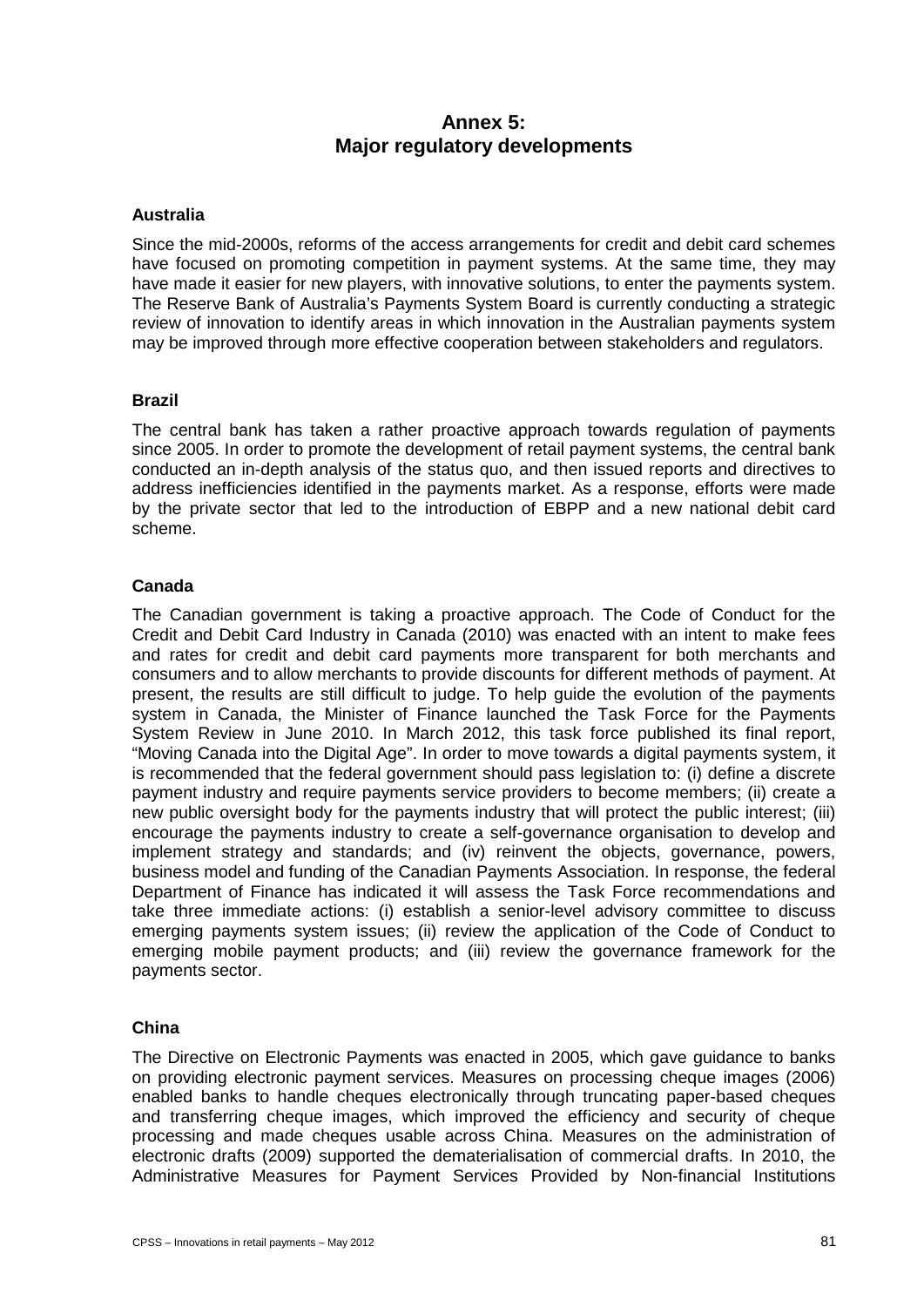became effective, according to which non-financial institutions must apply to the central bank for licences to provide payment services.

## **European Union**

At the turn of the millennium, every national state had its own legal framework for payments. Since the market for cashless payments, as part of the Single Market, should become as efficient and competitive as possible (according to the Lisbon agenda, March 2000), the European Commission (EC) took a new proactive approach towards cashless payment issues. The first legal initiative was the E-Money Directive (EMD) <sup>88</sup> in 2000. This was intended to create legal certainty; help development of electronic money; create a level playing field for electronic money institutions and credit institutions; ensure the stability of issuers; and facilitate cross-border operations. The directive was revised in 2009 in order to bring the requirements into line with the Payment Services Directive (PSD).

In 2007, the PSD was adopted for a harmonised legal framework for retail payment services in the EU. The PSD contains both prudential requirements and civil law provisions pertaining to the various payment service providers and the payment services they provide. To promote competition, a new group of payment service providers, the so-called "payment institutions", has been created. They can offer payment services without being a bank and do not have to cover the entire range of services provided by a bank. In addition, the rules pertaining to the execution of transactions have been clearly defined. For example, the maximum execution time between receipt at the payer bank and crediting to the account of the payee for nonpaper-based payments has been reduced from up to three business days to one business day from 1 January 2012.

As the latest effort, the EU has enacted a regulation with the objective to make the major part of the SEPA schemes (ie ISO 20022) mandatory for all PSPs providing credit transfers and direct debits from 1 February 2014. This occurred after years of fostering a selfregulatory approach that did not deliver the expected results.

## **Hong Kong SAR**

In overseeing the safety and efficiency of retail payment system operations, the Hong Kong Monetary Authority (HKMA) has been encouraging the industry to adopt a self-regulatory approach through the issuance of and compliance with codes of practice. In 2005, Octopus Cards Limited, the system operator of Octopus Card, issued a non-statutory Code of Practice for Multi-purpose Stored Value Card Operation. In 2007, a Code of Practice for Payment Card Scheme Operators was drawn up by eight payment card scheme operators with credit or debit card operations in Hong Kong SAR. The codes promote the general safety and efficiency of the multipurpose stored-value card/payment card operation; and through this, foster general public confidence in their operations. The HKMA has endorsed the two codes and monitors compliance with the codes by the respective parties.

In the light of the development of innovative retail payment products and services in recent years, the HKMA is conducting a review of the existing regulatory regime for multipurpose stored-value cards under the Banking Ordinance, with the aim of introducing legislative changes to expand the scope of coverage of the regulatory framework from card-based

 $\ddot{\phantom{a}}$ 

<sup>88</sup> E-Money Directive (2000/46/EC, revised version 2009/110/EC): Directive 2009/110/EC of the European Parliament and of the Council of 16 September 2009 on the taking-up, pursuit and prudential supervision of the business of electronic money institutions amending Directives 2005/60/EC and 2006/48/EC and repealing Directive 2000/46/EC.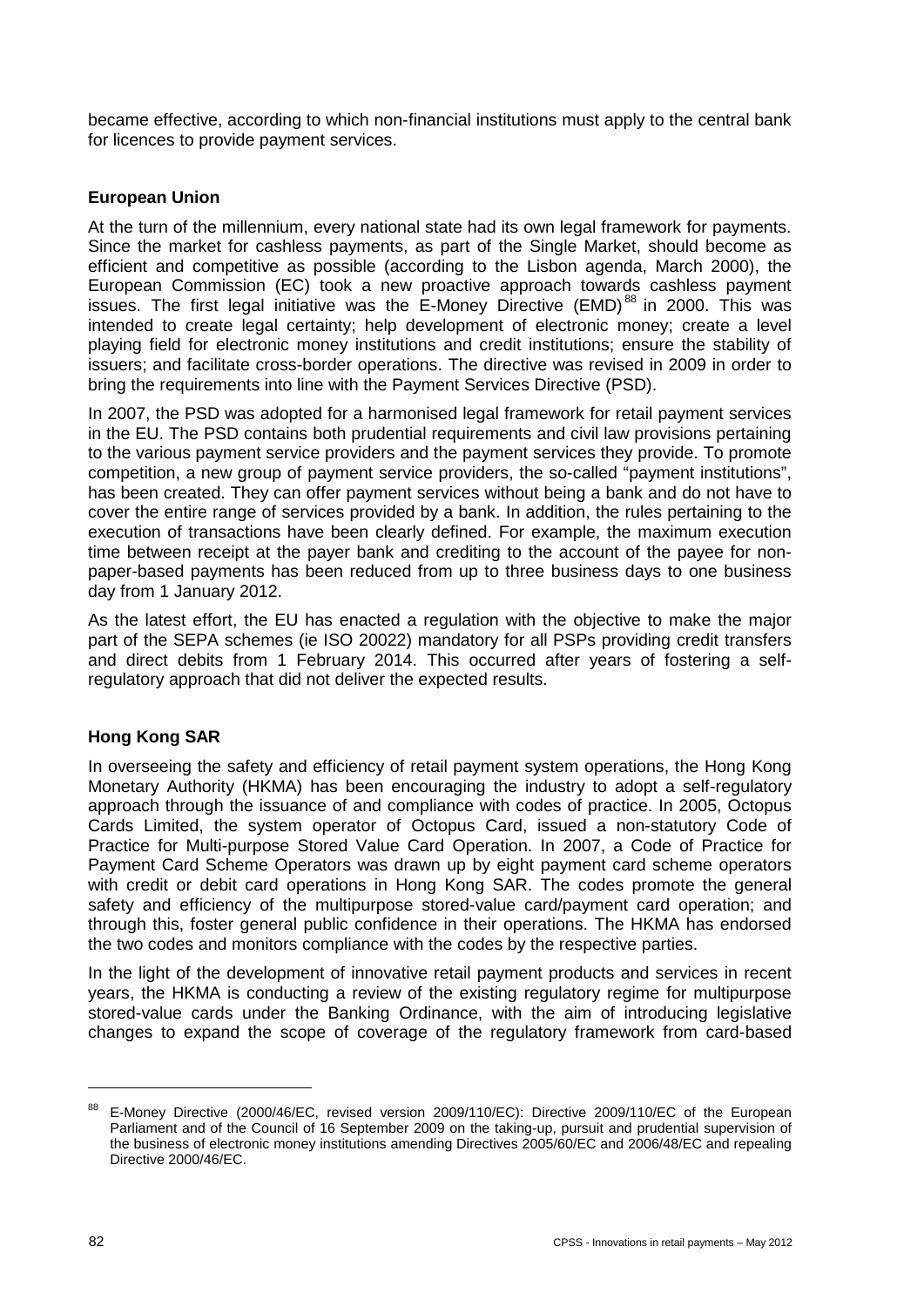products to other types of stored-value payment instruments (eg network-based or similar) and retail payment systems and services.

#### **India**

Recent regulatory actions focus on customer needs, including the rapid processing of large transaction volumes, and the fostering of specific emerging segments such as incoming remittances and domestic money transfers that require faster, cheaper and improved alternatives. Specific measures include allowing non-banks to offer payment products such as prepaid payment instruments including prepaid cards, e-wallets and mobile wallets with certain conditions; facilitating the use of business correspondents for providing cash-out facilities in banks' mobile money transfer schemes; permitting cash withdrawals using debit cards at the POS; and making electronic transactions vis-à-vis paper-based instruments more attractive, in terms of both user charges and settlement time required. Recently, the domestic money transfer guidelines have been further relaxed to allow transfer of funds between domestic debit/credit/prepaid cards subject to certain conditions and limits on daily and monthly transactions.

#### **Japan**

The Electronically Recorded Monetary Claim Act (2008) created a new type of payment instrument having functions similar to those of paper-based bills for financing businesses. Since the act came into force, several electronic monetary claim recording institutions have been established by private banks, and the new instrument is expected to have a favourable impact on the efficiency of settlement services. The Payment Services Act (2010) allows non-banks to provide funds transfer services that were previously restricted to banks, with the aim of promoting innovation in the area of funds transfer services. The act also sets consumer protection requirements for providers of payment instruments whose monetary value is recorded on a computer server (server-based electronic money). With improved consumer protection, transaction volumes in these instruments are expected to grow.

#### **Korea**

After 1999, a number of laws were passed to promote electronic payment methods. For example, the Digital Signature Act (1999) created more confidence in and greater usage of online banking and e-commerce. A change in the tax collection system (2002) allowed tax payments via EBPP. The Electronic Financial Transactions Act (2007) was introduced for the comprehensive regulation of electronic transaction business in Korea. In 2009, the Financial Investment Services and Capital Market (FSCM) Act was enacted to allow financial investment companies (FICs) that have investment trading or investment brokerage business licences to provide funds transfer services directly to individual customers, where previously they could do so only indirectly through banks.

#### **Mexico**

In 2007, the Mexican Congress passed the Transparency and Financial Services Arrangement Act. Under this legislation, the Bank of Mexico is authorised to regulate interchange fees and the commissions and fees banks charge for their services to customers. The Bank of Mexico has taken several measures such as promoting transparency and improving information about interchange and merchant service fees, removing barriers to entry and banning certain discriminatory practices. It has also used moral suasion to influence interchange and merchant service fees. Also in 2007, to promote financial inclusion, the Credit Institutions Act was amended to require banks to offer basic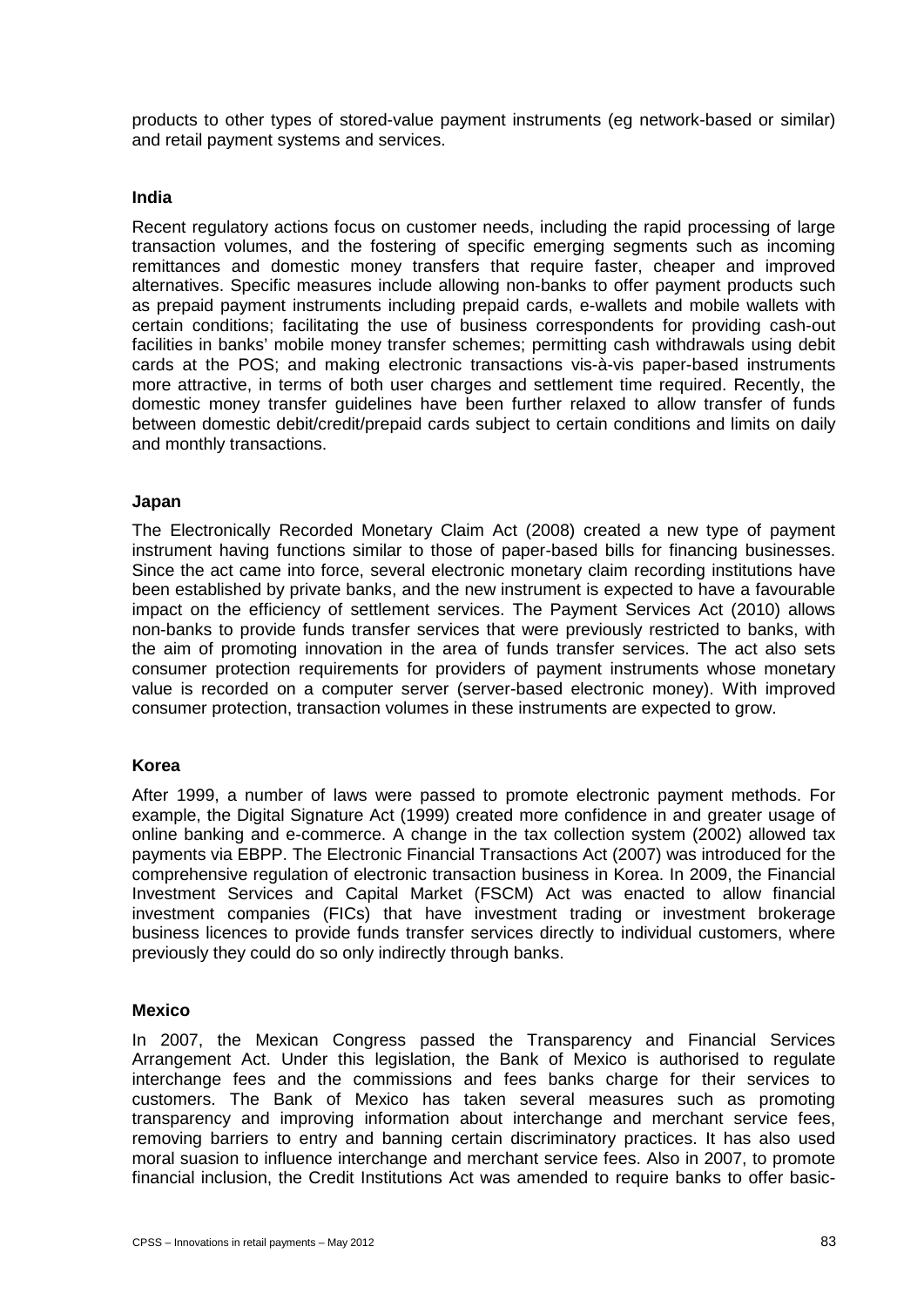service accounts without fees or minimum balance requirements. In June 2011, the Bank of Mexico and other financial authorities issued regulations to simplify requirements for opening and using certain types of deposit account to foster financial inclusion and support a wide range of payment services based on mobile phones and debit cards. The regulation defines some access features and monthly deposit limits for "low risk value accounts". Most of these accounts can be offered through bank agents and linked to a mobile phone and/or to a debit card.

## **Russia**

In 2010, the federal act *On payment agents* came into force to improve the infrastructure for cashless payments. It introduced a new legal entity, the so-called payment agent, that can offer its clients, especially in rural areas, payments via payment terminals and ATMs outside the bank-operated infrastructure. This legislation is considered to be a driver for innovation in retail payments, since it created a clear legal basis for a new player in the market.

## **Singapore**

The Payment Systems (Oversight) Act 2006 (PS(O)A), which came into force in June 2006, sets out the regulatory framework for the oversight of payment systems and stored-value facilities in Singapore. The PS(O)A gives the Monetary Authority of Singapore (MAS) the discretionary power to gather information from operators, settlement institutions and participants of any payment system in Singapore. The Act also allows MAS to implement a risk-based approach by providing for the designation of payment systems that are important for financial system stability or public confidence. Operators and settlement institutions of designated payment systems as well as their participants are subject to MAS regulation.

PS(O)A sets out the MAS policy for stored-value facilities and provides for the liberalisation of prepaid payment instruments in Singapore. Under this regime, multipurpose stored-value facilities with stored values below the prescribed threshold may be issued by any entity. Such facilities do not require the approval of MAS but are required to provide written disclosure to potential users that they are not subject to MAS approval. Where the stored value of a facility exceeds the set threshold, the facility's holder must be approved by MAS, and a bank licensed by MAS must also be approved to be fully liable for the stored value of that facility.

#### **South Africa**

In 2007, the South African Reserve Bank acknowledged that non-bank PSPs have an important role to play in the payments system. The Bank published directives in 2007 regulating their participation in the payments system. By the end of 2008, amendments were made to the National Payment System Act to provide the Bank with the mandate to designate non-banks as designated clearing system participants, thereby formalising their participation in the payments system.

#### **United States**

In 2004, the Check Clearing for the 21st Century Act became effective, by which collecting banks are allowed to present a legally equivalent paper copy of an original cheque, called a "substitute cheque", if the paying bank requires a cheque to be presented for payment in paper form. The option of providing a substitute cheque gave banks the freedom to truncate and process cheque images electronically, allowing banks to collect cheques faster, and more cost-effectively. Almost all cheques in the US are now collected and presented in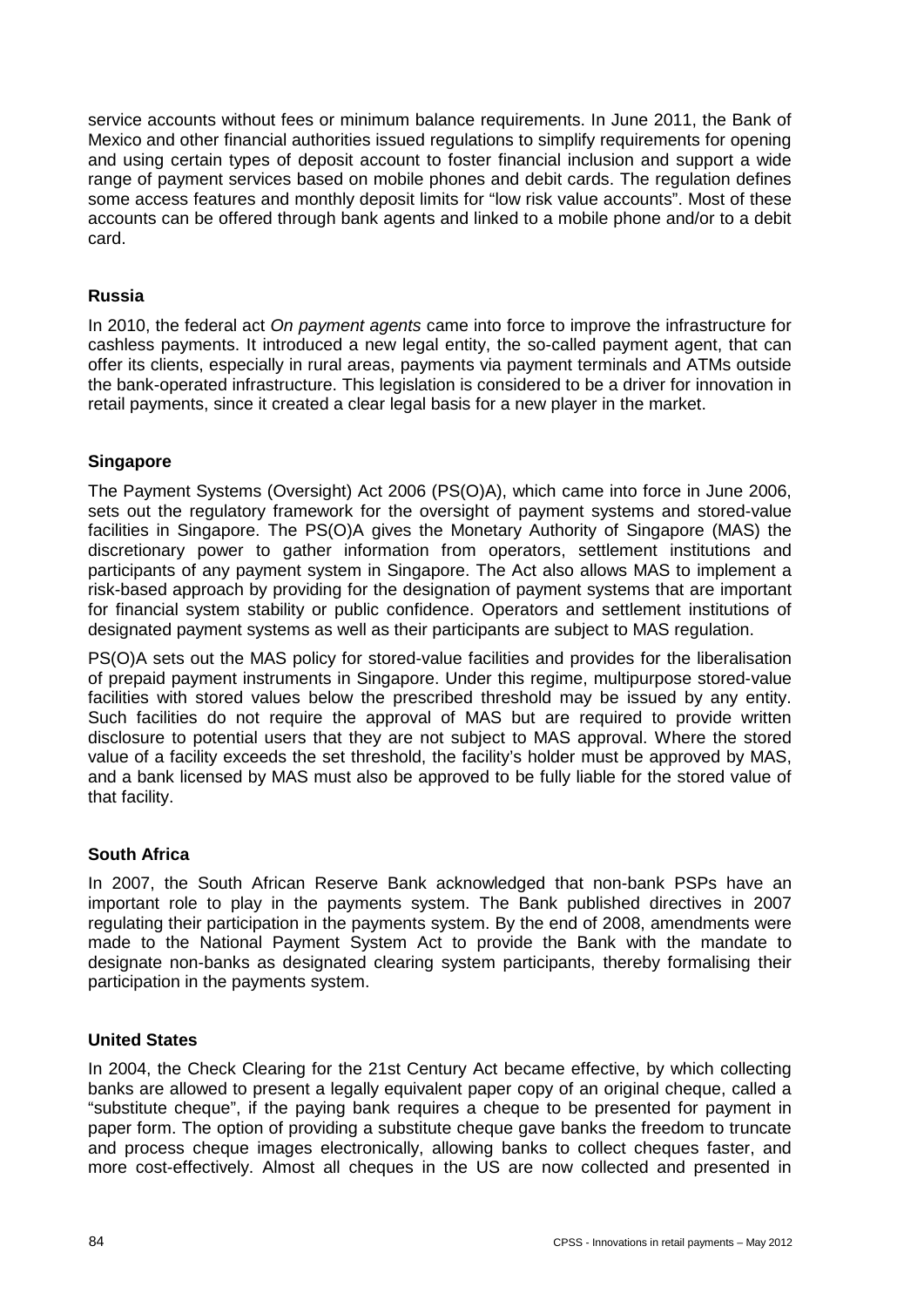electronic image form instead of paper. This capability has spurred some innovations that allow customers to deposit cheques remotely using, for example, a mobile telephone. The Federal Reserve Board issued a final rule establishing standards for debit card interchange fees and prohibiting network exclusivity arrangements and routing requirements. This rule, Regulation II (Debit Card Interchange Fees and Routing), is required by the "Dodd-Frank Wall Street Reform and Consumer Protection Act" of July 2010. As required by the Dodd-Frank Act, the final rule establishes standards for assessing whether debit card interchange fees received by debit card issuers are reasonable and proportional to the costs incurred by issuers for electronic debit transactions. Under the final rule, the maximum permissible interchange fee that a covered issuer may receive for an electronic debit transaction will be the sum of 21 cents per transaction and 5 basis points multiplied by the value of the transaction. In addition, an interim final rule allows for an upward adjustment of no more than 1 cent to a covered issuer's debit card interchange fee if the issuer develops and implements policies and procedures reasonably designed to achieve the fraud prevention standards set out in the interim final rule. Covered issuers are those that, along with affiliates, held assets worth USD 10 billion or more. When combined with the maximum permissible interchange fee under the interchange fee standards, a covered issuer eligible for the fraud prevention adjustment could receive an interchange fee of up to approximately 24 cents for the average debit card transaction, which is valued at USD 38. The final rule prohibits all issuers and networks from restricting the number of networks over which electronic debit transactions may be processed to less than two unaffiliated networks. All issuers and networks are prohibited from inhibiting a merchant's ability to direct the routing of the electronic debit transaction over any network that the issuer has enabled to process them. The Dodd-Frank Act also created a new agency, the Consumer Financial Protection Bureau (CFPB), and transferred rule-making authority for the federal Electronic Fund Transfer Act and the Truth in Lending Act from the Federal Reserve Board to the CFPB. The CFPB has issued interim final rules that establish its authority and responsibility for the associated regulations.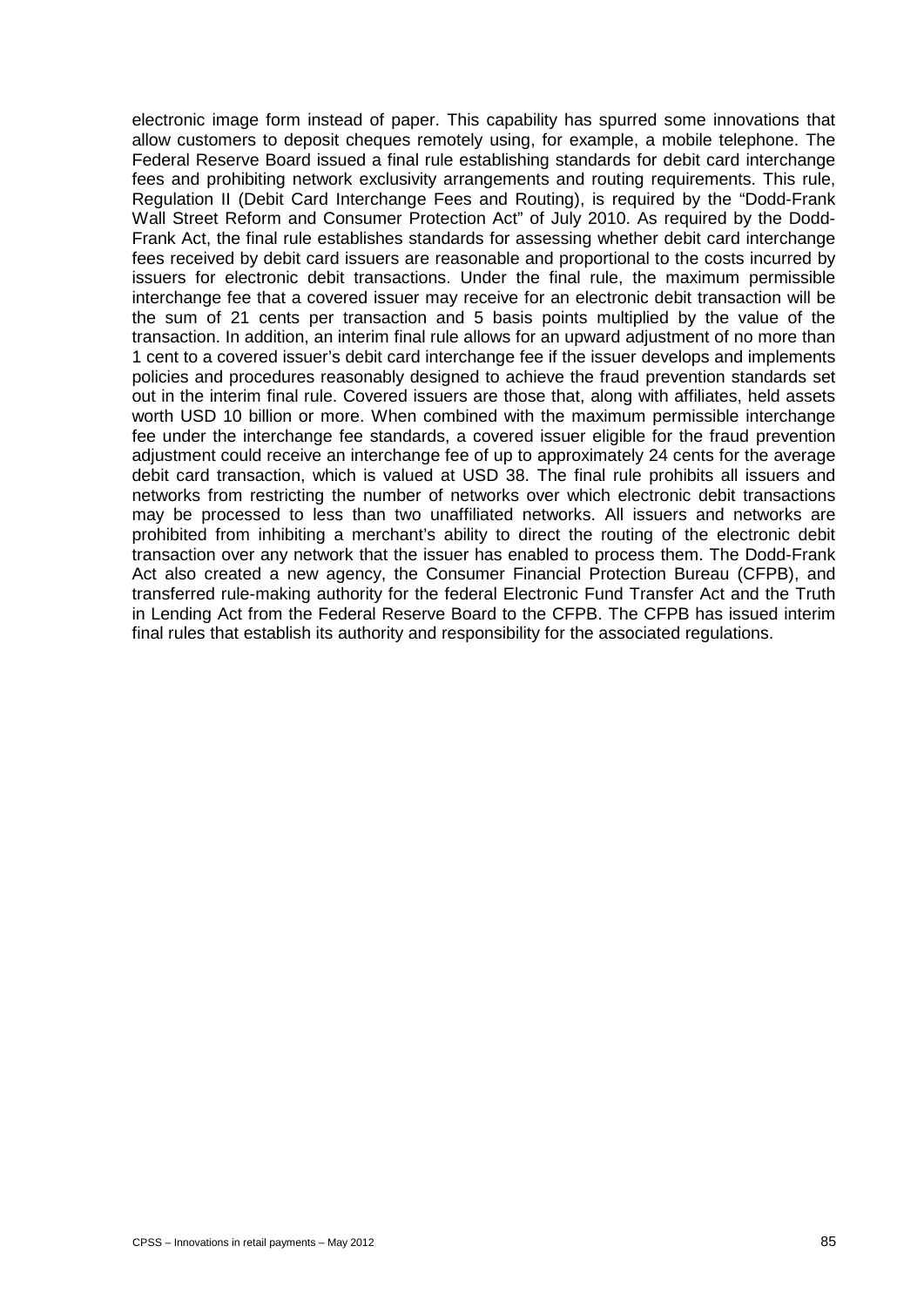**Annex 6: Central bank involvement in retail payments**

|                      | <b>Operator role</b> |                    |                                           | Catalyst role <sup>1</sup>                 |                                  |                                                              |                                                                    |                            |  |
|----------------------|----------------------|--------------------|-------------------------------------------|--------------------------------------------|----------------------------------|--------------------------------------------------------------|--------------------------------------------------------------------|----------------------------|--|
|                      | Owner                | Operator           | Provision of settlement<br>infrastructure | Chairing industry groups<br>(besides SEPA) | Participating in industry groups | Participating in industry groups<br>with focus on innovation | innovative retail payment<br>Encouraging the use of<br>instruments | Promoting interoperability |  |
| Australia            |                      |                    | $\pmb{\mathsf{X}}$                        |                                            | $\pmb{\mathsf{x}}$               | $\pmb{\mathsf{x}}$                                           |                                                                    | $\pmb{\mathsf{X}}$         |  |
| Belgium              |                      | x                  | X                                         |                                            | $\pmb{\mathsf{x}}$               |                                                              |                                                                    |                            |  |
| <b>Brazil</b>        |                      | x                  |                                           |                                            |                                  |                                                              | X                                                                  | X                          |  |
| Canada               |                      |                    | X                                         | X                                          | $\pmb{\mathsf{x}}$               |                                                              |                                                                    |                            |  |
| China                | X                    | X                  | X                                         |                                            | $\pmb{\mathsf{X}}$               |                                                              | $\pmb{\mathsf{x}}$                                                 | $\pmb{\mathsf{x}}$         |  |
| ECB                  |                      |                    | X                                         |                                            | $\pmb{\mathsf{x}}$               | $\pmb{\mathsf{X}}$                                           | X                                                                  | $\pmb{\mathsf{x}}$         |  |
| France               |                      |                    |                                           | X                                          | $\pmb{\mathsf{x}}$               | $\pmb{\mathsf{X}}$                                           | X                                                                  | $\pmb{\mathsf{X}}$         |  |
| Germany              | X                    | X                  | X                                         | X                                          | X                                | X                                                            |                                                                    | X                          |  |
| Hong Kong SAR        |                      |                    | x                                         | x                                          | X                                | x                                                            | $\pmb{\mathsf{x}}$                                                 | X                          |  |
| India                | X                    | x                  | x                                         |                                            |                                  |                                                              | X                                                                  | X                          |  |
| Italy                | X                    | X                  | X                                         |                                            | $\pmb{\mathsf{x}}$               | X                                                            | $\pmb{\mathsf{X}}$                                                 | X                          |  |
| Japan                |                      | $\pmb{\mathsf{X}}$ | X                                         |                                            | $\pmb{\mathsf{x}}$               | $\pmb{\mathsf{X}}$                                           | $\pmb{\mathsf{x}}$                                                 |                            |  |
| Korea                |                      | $\pmb{\mathsf{X}}$ | X                                         | X                                          |                                  |                                                              |                                                                    | $\pmb{\mathsf{X}}$         |  |
| Mexico               | X                    | X                  | X                                         |                                            | $\pmb{\mathsf{X}}$               | X                                                            | $\pmb{\mathsf{X}}$                                                 | $\pmb{\mathsf{X}}$         |  |
| Netherlands          |                      |                    | X                                         | X                                          | $\pmb{\mathsf{x}}$               | X                                                            | X                                                                  | $\pmb{\mathsf{x}}$         |  |
| Russia               | $\pmb{\mathsf{x}}$   | X                  | X                                         | X                                          | $\pmb{\mathsf{X}}$               | X                                                            | $\pmb{\mathsf{x}}$                                                 | X                          |  |
| Saudi Arabia         | X                    | X                  | X                                         |                                            | $\pmb{\mathsf{X}}$               | X                                                            | $\pmb{\mathsf{x}}$                                                 | X                          |  |
| Singapore            |                      |                    | X                                         | $\mathsf{x}$                               | $\pmb{\mathsf{X}}$               | $\pmb{\mathsf{X}}$                                           | $\pmb{\mathsf{x}}$                                                 | $\mathsf{x}$               |  |
| South Africa         |                      |                    | X                                         | X                                          | $\pmb{\mathsf{X}}$               | X                                                            | $\pmb{\mathsf{X}}$                                                 | X                          |  |
| Sweden               |                      |                    | X                                         |                                            | $\pmb{\mathsf{X}}$               | X                                                            | $\pmb{\mathsf{X}}$                                                 | X                          |  |
| Switzerland          |                      |                    | X                                         | X                                          | X                                | X                                                            |                                                                    |                            |  |
| Turkey               |                      | X                  |                                           |                                            |                                  |                                                              |                                                                    |                            |  |
| <b>United States</b> | X                    | X                  | X                                         | X                                          | X                                | X                                                            | X                                                                  | $\pmb{\mathsf{X}}$         |  |

 $1$  Includes both regular and ad hoc activities of the central bank.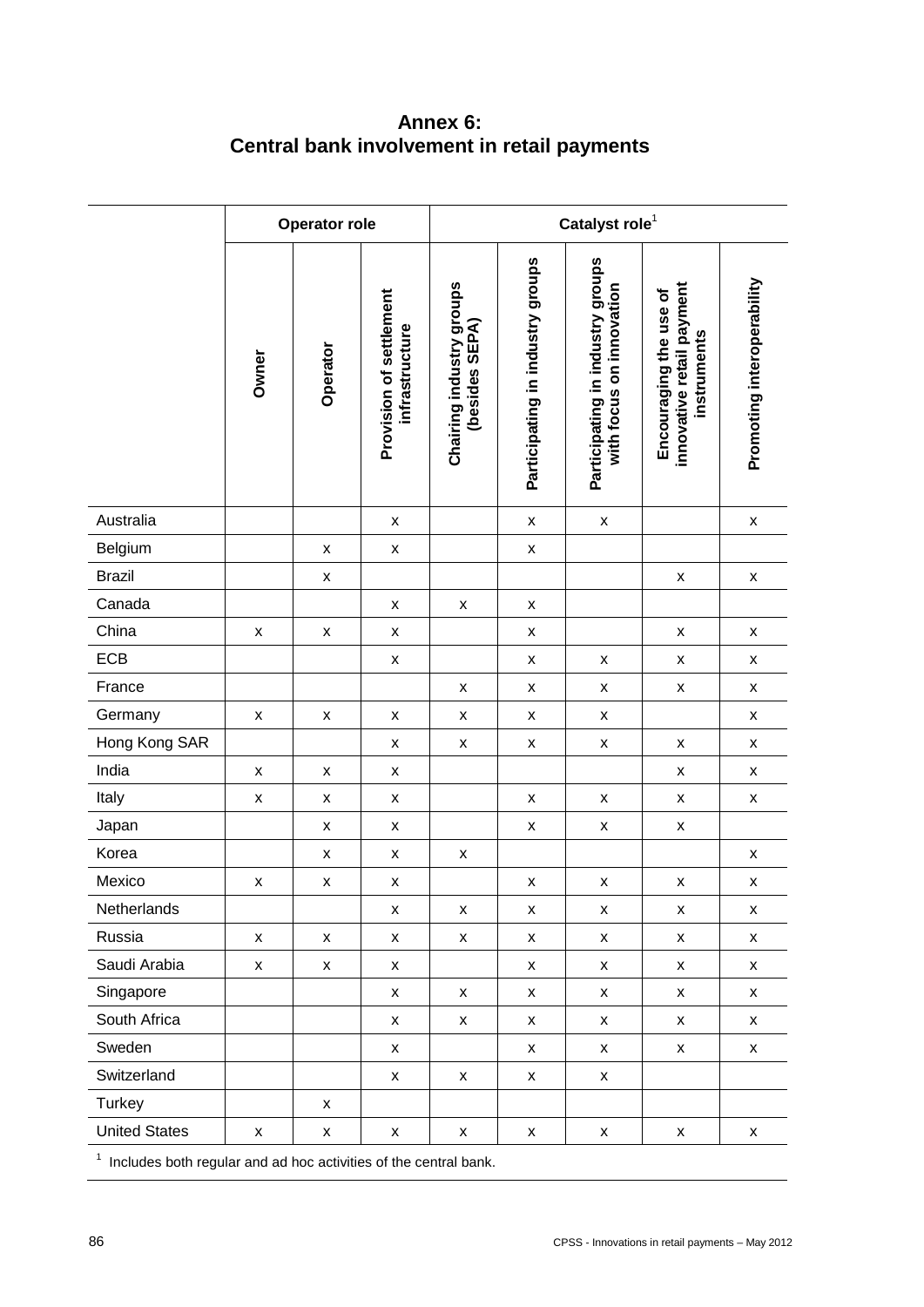|                            | <b>Oversight role</b>  |                            |                                              |                                                  |                    |                    |                    |      |  |
|----------------------------|------------------------|----------------------------|----------------------------------------------|--------------------------------------------------|--------------------|--------------------|--------------------|------|--|
|                            | <b>Scope</b>           |                            |                                              |                                                  | <b>Legal basis</b> |                    |                    |      |  |
|                            | Retail payment systems | Retail payment instruments | Retail payment services<br>provided by banks | Retail payment services<br>provided by non-banks | Central bank law   | Payment system law | Other law(s)       | None |  |
| Australia                  | $\pmb{\mathsf{X}}$     | $\pmb{\mathsf{X}}$         | $\pmb{\mathsf{X}}$                           | $\pmb{\mathsf{X}}$                               | $\pmb{\mathsf{x}}$ | $\pmb{\mathsf{X}}$ | $\pmb{\mathsf{x}}$ |      |  |
| Belgium                    | X                      | $\pmb{\mathsf{x}}$         |                                              |                                                  | X                  |                    | X                  |      |  |
| <b>Brazil</b>              | $\pmb{\mathsf{X}}$     | $\pmb{\mathsf{X}}$         | $\pmb{\mathsf{X}}$                           |                                                  |                    | $\pmb{\mathsf{x}}$ | $\pmb{\mathsf{X}}$ |      |  |
| $\text{Canada}^2$          |                        |                            |                                              |                                                  | $\pmb{\mathsf{X}}$ | $\pmb{\mathsf{x}}$ |                    |      |  |
| China                      | $\pmb{\mathsf{x}}$     | $\pmb{\mathsf{x}}$         | $\pmb{\mathsf{X}}$                           | $\pmb{\mathsf{X}}$                               | $\pmb{\mathsf{x}}$ |                    | $\pmb{\mathsf{x}}$ |      |  |
| ECB                        | $\pmb{\mathsf{x}}$     | $\pmb{\mathsf{x}}$         | $\pmb{\mathsf{X}}$                           | $\pmb{\mathsf{x}}$                               | $\pmb{\mathsf{x}}$ |                    |                    |      |  |
| France                     | $\pmb{\mathsf{x}}$     | $\pmb{\mathsf{x}}$         | $\pmb{\mathsf{x}}$                           | X                                                | $\pmb{\mathsf{X}}$ | $\pmb{\mathsf{X}}$ |                    |      |  |
| Germany                    | X                      | $\pmb{\mathsf{x}}$         | $\pmb{\mathsf{x}}$                           | X                                                | X                  |                    |                    |      |  |
| Hong Kong SAR              | X                      | X                          | $\pmb{\mathsf{x}}$                           | X                                                |                    | X                  |                    |      |  |
| India                      | X                      | $\pmb{\mathsf{x}}$         | $\pmb{\mathsf{x}}$                           | X                                                | $\pmb{\mathsf{x}}$ | $\pmb{\mathsf{X}}$ |                    |      |  |
| Italy                      | X                      | $\pmb{\mathsf{X}}$         | $\pmb{\mathsf{X}}$                           | X                                                |                    |                    | $\pmb{\mathsf{x}}$ |      |  |
| Japan                      | $\pmb{\mathsf{X}}$     |                            |                                              |                                                  | $\pmb{\mathsf{X}}$ |                    |                    |      |  |
| Korea                      | X                      | $\pmb{\mathsf{x}}$         | $\pmb{\mathsf{X}}$                           | X                                                | $\pmb{\mathsf{X}}$ |                    | $\pmb{\mathsf{x}}$ |      |  |
| Mexico                     | X                      | $\pmb{\mathsf{x}}$         | $\pmb{\mathsf{x}}$                           | X                                                | X                  | X                  | $\pmb{\mathsf{x}}$ |      |  |
| Netherlands                | X                      | X                          |                                              |                                                  | $\pmb{\mathsf{X}}$ |                    |                    |      |  |
| Russia <sup>3</sup>        | —                      | $\overline{\phantom{0}}$   | $\qquad \qquad -$                            | $\overline{\phantom{0}}$                         |                    | X                  |                    |      |  |
| Saudi Arabia               | $\pmb{\mathsf{x}}$     | X                          | X                                            | X                                                | X                  |                    | X                  |      |  |
| Singapore                  | $\pmb{\mathsf{x}}$     | $\pmb{\mathsf{x}}$         | X                                            | X                                                |                    | X                  |                    |      |  |
| South Africa               | $\pmb{\mathsf{x}}$     | X                          | X                                            | X                                                | x                  | X                  |                    |      |  |
| Sweden                     | X                      |                            |                                              |                                                  | X                  |                    |                    |      |  |
| Switzerland                | $\mathsf{x}^4$         |                            |                                              |                                                  | X                  |                    |                    |      |  |
| <b>Turkey</b>              | X                      |                            |                                              |                                                  | X                  |                    | X                  |      |  |
| United States <sup>5</sup> | $\pmb{\mathsf{X}}$     | $\pmb{\mathsf{X}}$         | $\pmb{\mathsf{x}}$                           |                                                  | $\pmb{\mathsf{x}}$ | $\pmb{\mathsf{x}}$ | X                  |      |  |

 $2$  The Bank of Canada has the oversight role of systemically important payments system, and so far no retail payments systems in Canada have been designated as systemically important. <sup>3</sup> Cannot provide information on scope due to ongoing legislative reforms. 4 Monitoring only. <sup>5</sup> The scope of the Federal Reserve's oversight and supervisory role will depend on relevant banking supervision and payment system laws and regulations. The Federal Reserve has also published a payment system risk policy that sets out relevant thresholds and expectations.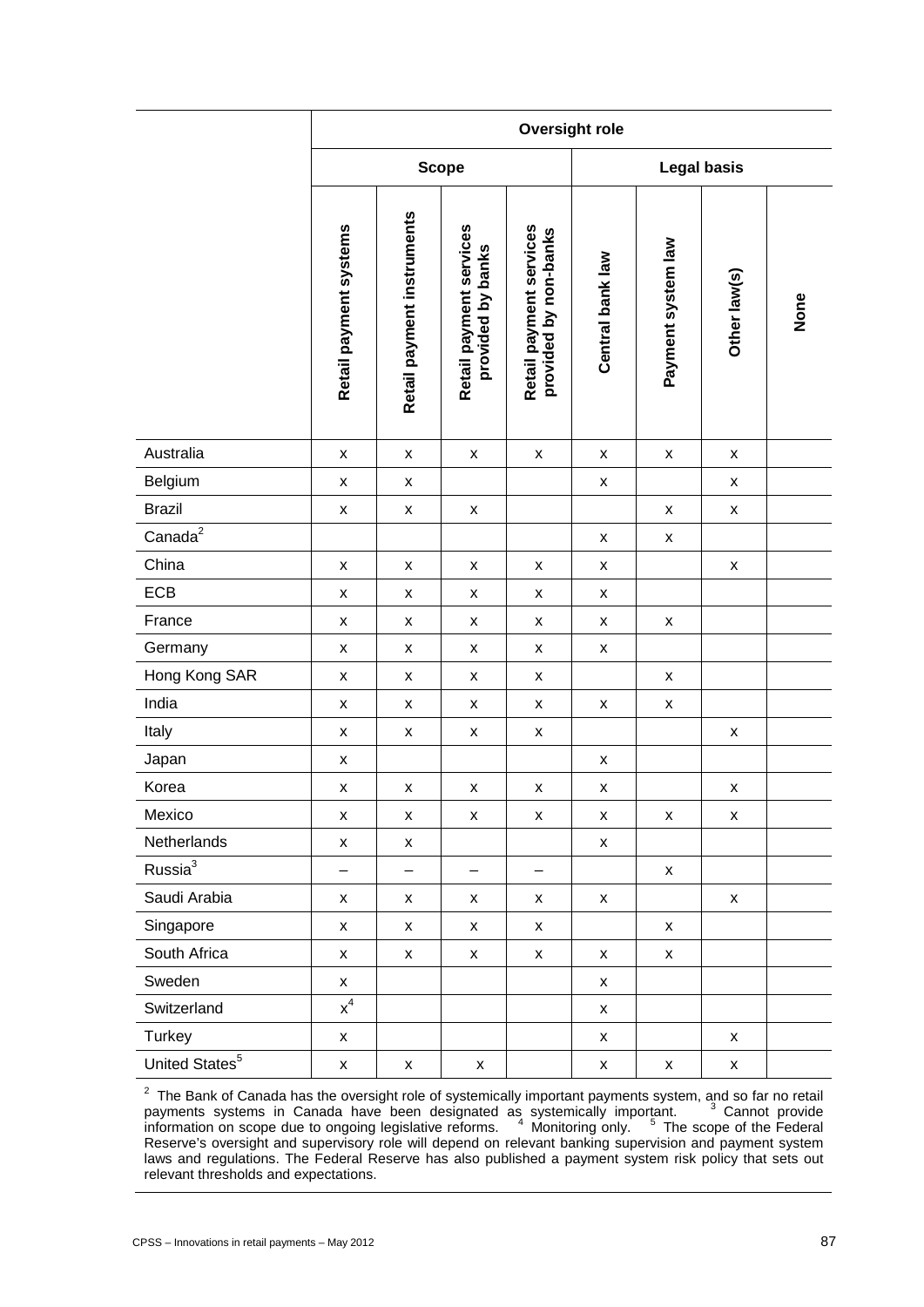|                            | <b>Oversight role</b> |                                                                                                                           |                        |                               |                                                                         |                     |                    |                     |  |  |
|----------------------------|-----------------------|---------------------------------------------------------------------------------------------------------------------------|------------------------|-------------------------------|-------------------------------------------------------------------------|---------------------|--------------------|---------------------|--|--|
|                            |                       | <b>Empowerment</b>                                                                                                        | <b>Tools available</b> |                               |                                                                         |                     |                    |                     |  |  |
|                            | Explicit              | Implicit, construed in the<br>context of "ensuring the<br>functioning of payments<br>adequate and safe<br>in the country" | Monitoring             | Dialogue and moral<br>suasion | Producing and publishing<br>statistics and/or payment<br>system reports | Issuing regulations | Imposing sanctions | On-site inspections |  |  |
| Australia                  | $\pmb{\mathsf{x}}$    |                                                                                                                           | $\pmb{\mathsf{x}}$     | $\pmb{\times}$                | $\pmb{\mathsf{X}}$                                                      | $\pmb{\mathsf{x}}$  |                    |                     |  |  |
| Belgium                    |                       | $\pmb{\mathsf{X}}$                                                                                                        | $\pmb{\mathsf{x}}$     | X                             | X                                                                       |                     |                    |                     |  |  |
| <b>Brazil</b>              | $\pmb{\mathsf{x}}$    |                                                                                                                           | X                      | X                             | $\pmb{\mathsf{x}}$                                                      | $\pmb{\mathsf{x}}$  | $\pmb{\mathsf{X}}$ | $\pmb{\mathsf{X}}$  |  |  |
| Canada                     | $\pmb{\mathsf{X}}$    | X                                                                                                                         | X                      | X                             | X                                                                       |                     |                    | $\pmb{\mathsf{X}}$  |  |  |
| China                      |                       | X                                                                                                                         | X                      | $\pmb{\mathsf{x}}$            | X                                                                       | X                   | $\pmb{\mathsf{x}}$ | X                   |  |  |
| ECB                        | $\pmb{\mathsf{x}}$    | X                                                                                                                         | X                      | X                             | X                                                                       | X                   | X                  | X                   |  |  |
| France                     | $\pmb{\mathsf{x}}$    | X                                                                                                                         | X                      | X                             | X                                                                       |                     |                    | X                   |  |  |
| Germany                    |                       | $\pmb{\mathsf{X}}$                                                                                                        | X                      | $\pmb{\mathsf{x}}$            | X                                                                       |                     |                    |                     |  |  |
| Hong Kong SAR              | $\pmb{\mathsf{x}}$    | X                                                                                                                         | $\pmb{\mathsf{X}}$     | $\pmb{\mathsf{x}}$            | X                                                                       | $\pmb{\mathsf{X}}$  | $\pmb{\mathsf{X}}$ | $\pmb{\mathsf{x}}$  |  |  |
| India                      | $\pmb{\mathsf{x}}$    | X                                                                                                                         | X                      | $\pmb{\mathsf{x}}$            | X                                                                       | x                   | X                  | X                   |  |  |
| Italy                      | $\pmb{\mathsf{x}}$    | X                                                                                                                         | $\pmb{\mathsf{X}}$     | X                             | X                                                                       | X                   | X                  | $\pmb{\mathsf{X}}$  |  |  |
| Japan                      |                       | X                                                                                                                         | X                      | $\pmb{\mathsf{x}}$            | X                                                                       |                     |                    | $\pmb{\mathsf{X}}$  |  |  |
| Korea                      |                       | X                                                                                                                         | X                      | X                             | X                                                                       |                     |                    |                     |  |  |
| Mexico                     | X                     | $\pmb{\mathsf{X}}$                                                                                                        | X                      | x                             | x                                                                       | X                   | X                  | X                   |  |  |
| <b>Netherlands</b>         |                       | x                                                                                                                         | x                      | X.                            | X                                                                       |                     |                    | X                   |  |  |
| Russia                     | $\pmb{\mathsf{X}}$    | X                                                                                                                         | X                      | X                             | X                                                                       |                     |                    | x                   |  |  |
| Saudi Arabia               |                       | X                                                                                                                         | X                      | X                             | $\pmb{\mathsf{X}}$                                                      | X                   | X                  | X                   |  |  |
| Singapore                  | X                     | X                                                                                                                         | x                      | X                             | X                                                                       | $x^6$               | $x^6$              | $x^6$               |  |  |
| South Africa               | $\pmb{\mathsf{X}}$    |                                                                                                                           | X                      | X                             | X                                                                       | X                   | X                  | X                   |  |  |
| Sweden                     |                       | X                                                                                                                         | X                      | X                             | x                                                                       |                     |                    |                     |  |  |
| Switzerland                | $\pmb{\mathsf{x}}$    |                                                                                                                           | x                      | X                             | X                                                                       | X                   | X                  | X                   |  |  |
| Turkey                     |                       | X                                                                                                                         | x                      | X                             | X                                                                       | X                   |                    |                     |  |  |
| United States <sup>7</sup> | $\pmb{\mathsf{X}}$    |                                                                                                                           | X                      | X                             | X                                                                       | X                   | X                  | X                   |  |  |

 $6$  Operators, settlement institutions and participants in designated payment systems will be subject to MAS regulations. <sup>7</sup> Authority is explicit where it is derived from the Federal Reserve's role in banking supervision and regulation; the tools available will depend on the circumstances.

Source: Survey conducted by the working group on central bank involvement in retail payments, 2012.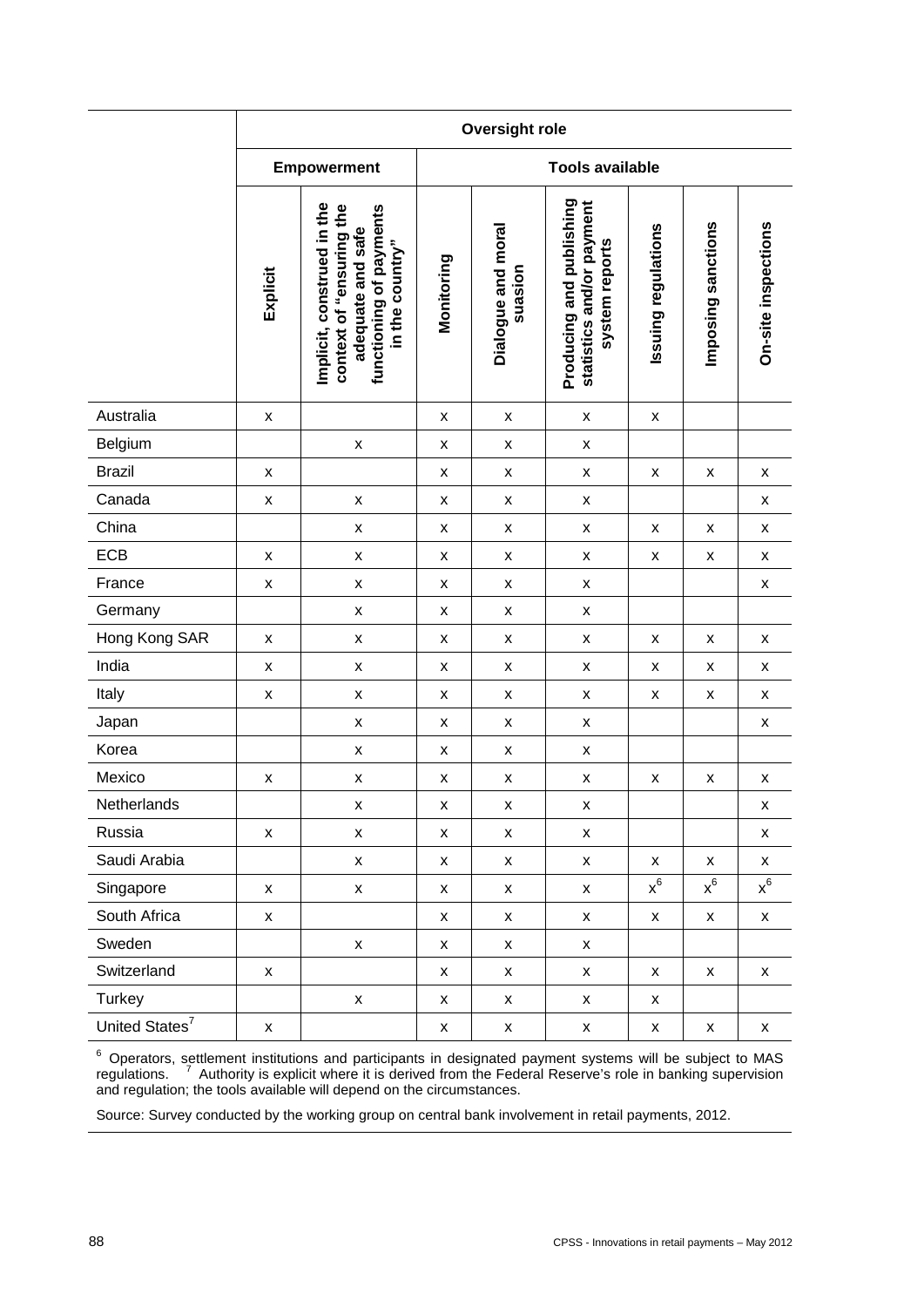# **Annex 7: Members of the working group**

This report was produced for the CPSS by the Working Group on Innovations in Retail Payments.

| Chairman<br>(Deutsche Bundesbank)                   | Dirk Schrade                                                                           |
|-----------------------------------------------------|----------------------------------------------------------------------------------------|
| Reserve Bank of Australia                           | <b>Stephanie Bolt</b>                                                                  |
| National Bank of Belgium                            | Pierre Gourdin                                                                         |
| <b>Central Bank of Brazil</b>                       | Rogério Lucca (until July 2011)<br>Ricardo Mourão (since July 2011)                    |
| <b>Bank of Canada</b>                               | Ben Fung                                                                               |
| People's Bank of China                              | Quan Weng                                                                              |
| European Central Bank                               | Francisco Tur Hartmann<br>Juan Zschiesche Sánchez                                      |
| <b>Bank of France</b>                               | <b>Thierry Frigout</b>                                                                 |
| Deutsche Bundesbank                                 | Andrea Friedrich<br><b>Heike Winter</b>                                                |
| Hong Kong Monetary Authority                        | Sara Yip                                                                               |
| Reserve Bank of India                               | Vasudevan Parameswaran (until August 2011)<br>Charulatha S Kar (since August 2011)     |
| Bank of Italy                                       | Paola Giucca                                                                           |
| Bank of Japan                                       | Hiroyuki Nishizawa                                                                     |
| Bank of Korea                                       | Kyusoo Kim (until March 2011)<br>Jeonggyu Kim (since March 2011)                       |
| <b>Bank of Mexico</b>                               | Alberto Mendoza Hernández                                                              |
| <b>Netherlands Bank</b>                             | Anneke Kosse                                                                           |
| Central Bank of the Russian Federation              | Andrey Slependyaev (until July 2011)<br>Olga Lapkina (since July 2011)                 |
| Saudi Arabian Monetary Agency                       | Husam AI Mahmoud                                                                       |
| Monetary Authority of Singapore                     | Martin Teo<br>Lian Choo Lim (since February 2011)<br>Tze Hon Lau (until February 2011) |
| South African Reserve Bank                          | <b>Margaret Olivier</b>                                                                |
| Sveriges Riksbank                                   | Björn Segendorff                                                                       |
| <b>Swiss National Bank</b>                          | David Maurer                                                                           |
| Central Bank of the Republic of Turkey              | Mine Hayfavi                                                                           |
| Board of Governors of the Federal<br>Reserve System | <b>Geoffrey Gerdes</b>                                                                 |